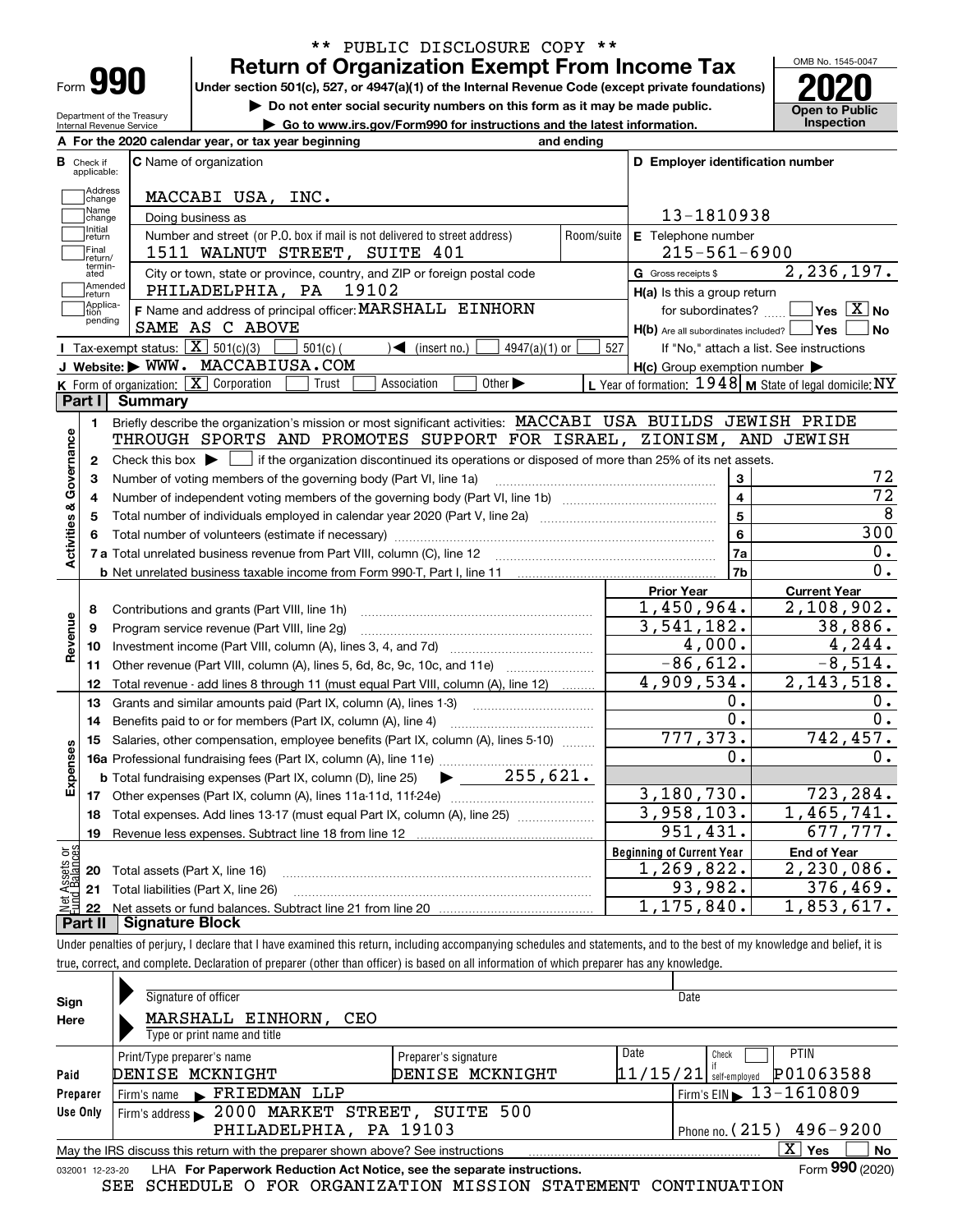|              | MACCABI USA, INC.<br>Form 990 (2020)                                                                                                         | 13-1810938<br>Page 2                 |
|--------------|----------------------------------------------------------------------------------------------------------------------------------------------|--------------------------------------|
|              | <b>Statement of Program Service Accomplishments</b><br>Part III                                                                              |                                      |
|              |                                                                                                                                              | $\overline{\mathbf{x}}$              |
| 1            | Briefly describe the organization's mission:                                                                                                 |                                      |
|              | PLEASE SEE SCHEDULE O.                                                                                                                       |                                      |
|              |                                                                                                                                              |                                      |
|              |                                                                                                                                              |                                      |
|              | Did the organization undertake any significant program services during the year which were not listed on the                                 |                                      |
| $\mathbf{2}$ | prior Form 990 or 990-EZ?                                                                                                                    | $\boxed{\text{X}}$ Yes<br>∣No        |
|              | If "Yes," describe these new services on Schedule O.                                                                                         |                                      |
| 3            | Did the organization cease conducting, or make significant changes in how it conducts, any program services?                                 | $\exists$ Yes $\sqrt{\mathrm{X}}$ No |
|              | If "Yes," describe these changes on Schedule O.                                                                                              |                                      |
| 4            | Describe the organization's program service accomplishments for each of its three largest program services, as measured by expenses.         |                                      |
|              | Section 501(c)(3) and 501(c)(4) organizations are required to report the amount of grants and allocations to others, the total expenses, and |                                      |
|              | revenue, if any, for each program service reported.                                                                                          |                                      |
|              | 686, 403. including grants of \$<br>) (Revenue \$<br>(Expenses \$<br>4a (Code:                                                               | 38,886.                              |
|              | MACCABI USA EXPENDED THE ABOVE REFERENCED FUNDS TO PROVIDE SUPPORT TO                                                                        |                                      |
|              | MISSION. PROGRAMMING INCLUDED:<br>DOMESTIC ALUMNI ENGAGEMENT ACROSS THE                                                                      |                                      |
|              | UNITED STATES AND ON-LINE; AND PREPARATIONS FOR MACCABIAH,                                                                                   | THE LARGEST                          |
|              | GAMES HELD IN ISRAEL EVERY FOUR YEARS WITH A DELEGATION OF                                                                                   |                                      |
|              | APPROXIMATELY 1000 ATHLETES.                                                                                                                 |                                      |
|              |                                                                                                                                              |                                      |
|              |                                                                                                                                              |                                      |
|              |                                                                                                                                              |                                      |
|              |                                                                                                                                              |                                      |
|              |                                                                                                                                              |                                      |
|              |                                                                                                                                              |                                      |
|              |                                                                                                                                              |                                      |
| 4b           | 311, 131.<br>including grants of \$<br>) (Revenue \$<br>(Expenses \$<br>(Code:                                                               |                                      |
|              | MACCABI USA LAUNCHED THE MACCABI USA @ HOME PLATFORM TO ENGAGE<br>IN 2020,                                                                   |                                      |
|              | OUR ALUMNI AND TO CONNECT WITH THE BROADER JEWISH COMMUNITY THROUGH                                                                          |                                      |
|              | ORIGINAL SPORTS-RELATED ON-LINE PROGRAMS.                                                                                                    |                                      |
|              |                                                                                                                                              |                                      |
|              |                                                                                                                                              |                                      |
|              |                                                                                                                                              |                                      |
|              |                                                                                                                                              |                                      |
|              |                                                                                                                                              |                                      |
|              |                                                                                                                                              |                                      |
|              |                                                                                                                                              |                                      |
|              |                                                                                                                                              |                                      |
|              |                                                                                                                                              |                                      |
| 4с           |                                                                                                                                              |                                      |
|              |                                                                                                                                              |                                      |
|              |                                                                                                                                              |                                      |
|              |                                                                                                                                              |                                      |
|              |                                                                                                                                              |                                      |
|              |                                                                                                                                              |                                      |
|              |                                                                                                                                              |                                      |
|              |                                                                                                                                              |                                      |
|              |                                                                                                                                              |                                      |
|              |                                                                                                                                              |                                      |
|              |                                                                                                                                              |                                      |
|              |                                                                                                                                              |                                      |
| 4d           | Other program services (Describe on Schedule O.)                                                                                             |                                      |
|              | (Expenses \$                                                                                                                                 |                                      |
| 4е           | Revenue \$<br>including grants of \$<br>997,534.<br>Total program service expenses                                                           |                                      |
|              |                                                                                                                                              | Form 990 (2020)                      |
|              | 032002 12-23-20                                                                                                                              |                                      |
|              |                                                                                                                                              |                                      |

13271115 769482 88005625.001 2020.05000 MACCABI USA, INC. 88005621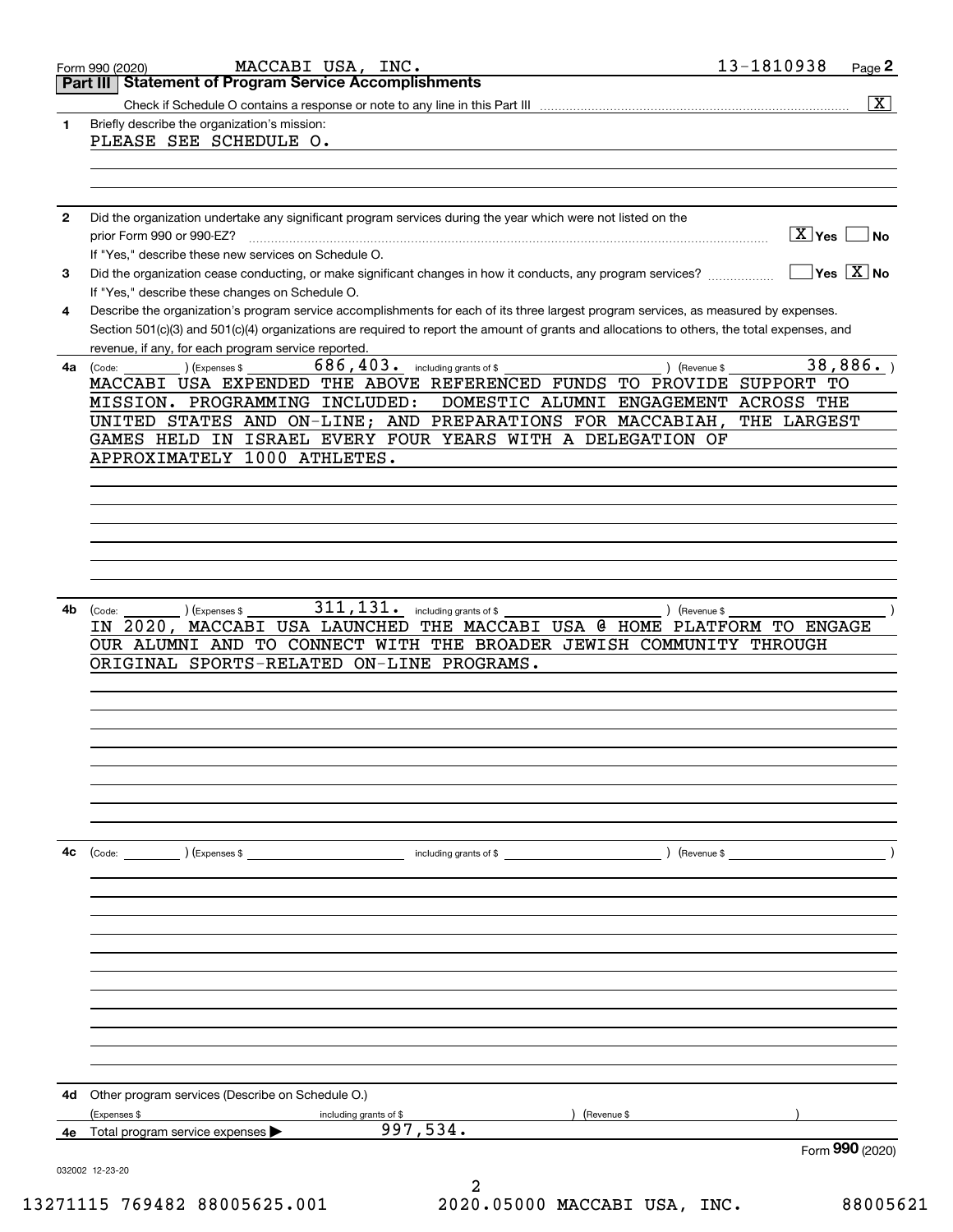|  | Form 990 (2020) |
|--|-----------------|

Form 990 (2020) Page **3Part IV Checklist of Required Schedules** MACCABI USA, INC. 13-1810938

|     |                                                                                                                                                                                                                                |                          | Yes         | No               |
|-----|--------------------------------------------------------------------------------------------------------------------------------------------------------------------------------------------------------------------------------|--------------------------|-------------|------------------|
| 1   | Is the organization described in section $501(c)(3)$ or $4947(a)(1)$ (other than a private foundation)?                                                                                                                        |                          |             |                  |
|     | If "Yes," complete Schedule A measure and a construction of the state of the state of the state of the state of the state of the state of the state of the state of the state of the state of the state of the state of the st | 1                        | x           |                  |
| 2   |                                                                                                                                                                                                                                | $\overline{2}$           | $\mathbf X$ |                  |
| З   | Did the organization engage in direct or indirect political campaign activities on behalf of or in opposition to candidates for                                                                                                |                          |             |                  |
|     |                                                                                                                                                                                                                                | 3                        |             | х                |
| 4   | Section 501(c)(3) organizations. Did the organization engage in lobbying activities, or have a section 501(h) election in effect                                                                                               |                          |             |                  |
|     |                                                                                                                                                                                                                                | 4                        |             | x                |
| 5   | Is the organization a section 501(c)(4), 501(c)(5), or 501(c)(6) organization that receives membership dues, assessments, or                                                                                                   |                          |             |                  |
|     |                                                                                                                                                                                                                                | 5                        |             | x                |
| 6   | Did the organization maintain any donor advised funds or any similar funds or accounts for which donors have the right to                                                                                                      |                          |             |                  |
|     | provide advice on the distribution or investment of amounts in such funds or accounts? If "Yes," complete Schedule D, Part I                                                                                                   | 6                        |             | x                |
| 7   | Did the organization receive or hold a conservation easement, including easements to preserve open space,                                                                                                                      |                          |             |                  |
|     |                                                                                                                                                                                                                                | $\overline{\phantom{a}}$ |             | х                |
| 8   | Did the organization maintain collections of works of art, historical treasures, or other similar assets? If "Yes," complete                                                                                                   |                          |             |                  |
|     |                                                                                                                                                                                                                                | 8                        |             | x                |
| 9   | Did the organization report an amount in Part X, line 21, for escrow or custodial account liability, serve as a custodian for                                                                                                  |                          |             |                  |
|     | amounts not listed in Part X; or provide credit counseling, debt management, credit repair, or debt negotiation services?                                                                                                      |                          |             |                  |
|     |                                                                                                                                                                                                                                | 9                        |             | x                |
| 10  | Did the organization, directly or through a related organization, hold assets in donor-restricted endowments                                                                                                                   |                          |             |                  |
|     |                                                                                                                                                                                                                                | 10                       | х           |                  |
| 11  | If the organization's answer to any of the following questions is "Yes," then complete Schedule D, Parts VI, VII, VIII, IX, or X                                                                                               |                          |             |                  |
|     | as applicable.                                                                                                                                                                                                                 |                          |             |                  |
|     | a Did the organization report an amount for land, buildings, and equipment in Part X, line 10? If "Yes," complete Schedule D,                                                                                                  |                          |             |                  |
|     |                                                                                                                                                                                                                                | 11a                      | X           |                  |
|     | <b>b</b> Did the organization report an amount for investments - other securities in Part X, line 12, that is 5% or more of its total                                                                                          |                          |             |                  |
|     |                                                                                                                                                                                                                                | 11b                      |             | х                |
|     | c Did the organization report an amount for investments - program related in Part X, line 13, that is 5% or more of its total                                                                                                  |                          |             |                  |
|     |                                                                                                                                                                                                                                | 11c                      |             | X.               |
|     | d Did the organization report an amount for other assets in Part X, line 15, that is 5% or more of its total assets reported in                                                                                                |                          |             |                  |
|     |                                                                                                                                                                                                                                | 11d                      |             | х                |
|     |                                                                                                                                                                                                                                | 11e                      | X           |                  |
|     | e Did the organization report an amount for other liabilities in Part X, line 25? If "Yes," complete Schedule D, Part X                                                                                                        |                          |             |                  |
| f.  | Did the organization's separate or consolidated financial statements for the tax year include a footnote that addresses                                                                                                        |                          | X           |                  |
|     | the organization's liability for uncertain tax positions under FIN 48 (ASC 740)? If "Yes," complete Schedule D, Part X                                                                                                         | 11f                      |             |                  |
|     | 12a Did the organization obtain separate, independent audited financial statements for the tax year? If "Yes," complete                                                                                                        |                          | X           |                  |
|     |                                                                                                                                                                                                                                | 12a                      |             |                  |
|     | <b>b</b> Was the organization included in consolidated, independent audited financial statements for the tax year?                                                                                                             |                          |             |                  |
|     | If "Yes," and if the organization answered "No" to line 12a, then completing Schedule D, Parts XI and XII is optional                                                                                                          | 12 <sub>b</sub>          |             | X<br>$\mathbf X$ |
| 13  | Is the organization a school described in section 170(b)(1)(A)(ii)? If "Yes," complete Schedule E                                                                                                                              | 13                       |             |                  |
| 14a | Did the organization maintain an office, employees, or agents outside of the United States?                                                                                                                                    | 14a                      |             | x                |
| b   | Did the organization have aggregate revenues or expenses of more than \$10,000 from grantmaking, fundraising, business,                                                                                                        |                          |             |                  |
|     | investment, and program service activities outside the United States, or aggregate foreign investments valued at \$100,000                                                                                                     |                          |             |                  |
|     |                                                                                                                                                                                                                                | 14b                      |             | X.               |
| 15  | Did the organization report on Part IX, column (A), line 3, more than \$5,000 of grants or other assistance to or for any                                                                                                      |                          |             |                  |
|     |                                                                                                                                                                                                                                | 15                       |             | X                |
| 16  | Did the organization report on Part IX, column (A), line 3, more than \$5,000 of aggregate grants or other assistance to                                                                                                       |                          |             |                  |
|     |                                                                                                                                                                                                                                | 16                       |             | x                |
| 17  | Did the organization report a total of more than \$15,000 of expenses for professional fundraising services on Part IX,                                                                                                        |                          |             |                  |
|     |                                                                                                                                                                                                                                | 17                       |             | x                |
| 18  | Did the organization report more than \$15,000 total of fundraising event gross income and contributions on Part VIII, lines                                                                                                   |                          |             |                  |
|     |                                                                                                                                                                                                                                | 18                       | x           |                  |
| 19  | Did the organization report more than \$15,000 of gross income from gaming activities on Part VIII, line 9a? If "Yes."                                                                                                         |                          |             |                  |
|     |                                                                                                                                                                                                                                | 19                       |             | x                |
|     |                                                                                                                                                                                                                                | 20a                      |             | X                |
| b   | If "Yes" to line 20a, did the organization attach a copy of its audited financial statements to this return?                                                                                                                   | 20 <sub>b</sub>          |             |                  |
| 21  | Did the organization report more than \$5,000 of grants or other assistance to any domestic organization or                                                                                                                    |                          |             |                  |
|     |                                                                                                                                                                                                                                | 21                       |             | X.               |
|     | 032003 12-23-20                                                                                                                                                                                                                |                          |             | Form 990 (2020)  |

13271115 769482 88005625.001 2020.05000 MACCABI USA, INC. 88005621

3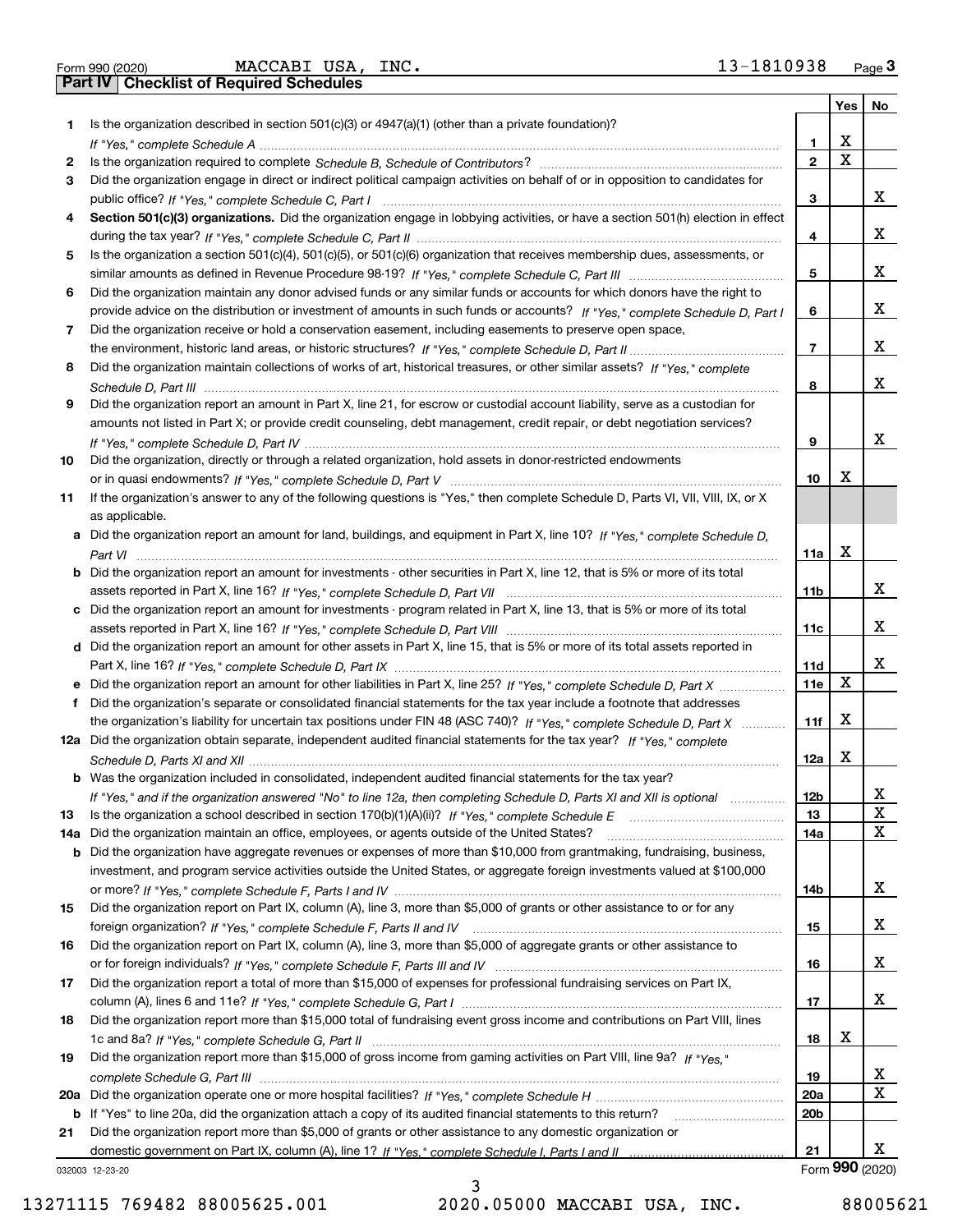|  | Form 990 (2020) |
|--|-----------------|
|  |                 |

*(continued)*

|               |                                                                                                                                    |                 | Yes | No              |
|---------------|------------------------------------------------------------------------------------------------------------------------------------|-----------------|-----|-----------------|
| 22            | Did the organization report more than \$5,000 of grants or other assistance to or for domestic individuals on                      |                 |     |                 |
|               |                                                                                                                                    | 22              |     | x               |
| 23            | Did the organization answer "Yes" to Part VII, Section A, line 3, 4, or 5 about compensation of the organization's current         |                 |     |                 |
|               | and former officers, directors, trustees, key employees, and highest compensated employees? If "Yes," complete                     |                 |     |                 |
|               |                                                                                                                                    | 23              | х   |                 |
|               | 24a Did the organization have a tax-exempt bond issue with an outstanding principal amount of more than \$100,000 as of the        |                 |     |                 |
|               | last day of the year, that was issued after December 31, 2002? If "Yes," answer lines 24b through 24d and complete                 |                 |     |                 |
|               |                                                                                                                                    | 24a             |     | X.              |
|               | <b>b</b> Did the organization invest any proceeds of tax-exempt bonds beyond a temporary period exception?                         | 24b             |     |                 |
|               | c Did the organization maintain an escrow account other than a refunding escrow at any time during the year to defease             |                 |     |                 |
|               |                                                                                                                                    | 24c             |     |                 |
|               | d Did the organization act as an "on behalf of" issuer for bonds outstanding at any time during the year?                          | 24d             |     |                 |
|               | 25a Section 501(c)(3), 501(c)(4), and 501(c)(29) organizations. Did the organization engage in an excess benefit                   |                 |     |                 |
|               |                                                                                                                                    | 25a             |     | x               |
|               | b Is the organization aware that it engaged in an excess benefit transaction with a disqualified person in a prior year, and       |                 |     |                 |
|               | that the transaction has not been reported on any of the organization's prior Forms 990 or 990-EZ? If "Yes," complete              |                 |     | x               |
|               | Schedule L, Part I                                                                                                                 | 25b             |     |                 |
| 26            | Did the organization report any amount on Part X, line 5 or 22, for receivables from or payables to any current                    |                 |     |                 |
|               | or former officer, director, trustee, key employee, creator or founder, substantial contributor, or 35%                            | 26              |     | x               |
| 27            | Did the organization provide a grant or other assistance to any current or former officer, director, trustee, key employee,        |                 |     |                 |
|               | creator or founder, substantial contributor or employee thereof, a grant selection committee member, or to a 35% controlled        |                 |     |                 |
|               | entity (including an employee thereof) or family member of any of these persons? If "Yes," complete Schedule L, Part III           | 27              |     | x               |
| 28            | Was the organization a party to a business transaction with one of the following parties (see Schedule L, Part IV                  |                 |     |                 |
|               | instructions, for applicable filing thresholds, conditions, and exceptions):                                                       |                 |     |                 |
|               | a A current or former officer, director, trustee, key employee, creator or founder, or substantial contributor? If                 |                 |     |                 |
|               |                                                                                                                                    | 28a             |     | x               |
|               |                                                                                                                                    | 28 <sub>b</sub> |     | X               |
|               | c A 35% controlled entity of one or more individuals and/or organizations described in lines 28a or 28b? If                        |                 |     |                 |
|               |                                                                                                                                    | 28c             |     | х               |
| 29            |                                                                                                                                    | 29              |     | X               |
| 30            | Did the organization receive contributions of art, historical treasures, or other similar assets, or qualified conservation        |                 |     |                 |
|               |                                                                                                                                    | 30              |     | x               |
| 31            | Did the organization liquidate, terminate, or dissolve and cease operations? If "Yes," complete Schedule N, Part I                 | 31              |     | X               |
| 32            | Did the organization sell, exchange, dispose of, or transfer more than 25% of its net assets? If "Yes," complete                   |                 |     |                 |
|               |                                                                                                                                    | 32              |     | x               |
| 33            | Did the organization own 100% of an entity disregarded as separate from the organization under Regulations                         |                 |     |                 |
|               |                                                                                                                                    | 33              |     | X               |
| 34            | Was the organization related to any tax-exempt or taxable entity? If "Yes," complete Schedule R, Part II, III, or IV, and          |                 |     |                 |
|               |                                                                                                                                    | 34              | х   |                 |
|               | 35a Did the organization have a controlled entity within the meaning of section 512(b)(13)?                                        | 35a             |     | X               |
|               | <b>b</b> If "Yes" to line 35a, did the organization receive any payment from or engage in any transaction with a controlled entity |                 |     |                 |
|               |                                                                                                                                    | 35b             |     |                 |
| 36            | Section 501(c)(3) organizations. Did the organization make any transfers to an exempt non-charitable related organization?         |                 |     |                 |
|               |                                                                                                                                    | 36              |     | x               |
| 37            | Did the organization conduct more than 5% of its activities through an entity that is not a related organization                   |                 |     |                 |
|               | and that is treated as a partnership for federal income tax purposes? If "Yes," complete Schedule R, Part VI                       | 37              |     | x               |
| 38            | Did the organization complete Schedule O and provide explanations in Schedule O for Part VI, lines 11b and 19?                     |                 | х   |                 |
| <b>Part V</b> | Note: All Form 990 filers are required to complete Schedule O<br><b>Statements Regarding Other IRS Filings and Tax Compliance</b>  | 38              |     |                 |
|               | Check if Schedule O contains a response or note to any line in this Part V                                                         |                 |     |                 |
|               |                                                                                                                                    |                 |     | No              |
|               | 15<br>1a                                                                                                                           |                 | Yes |                 |
|               | 0<br><b>b</b> Enter the number of Forms W-2G included in line 1a. Enter -0- if not applicable<br>1b                                |                 |     |                 |
| c             | Did the organization comply with backup withholding rules for reportable payments to vendors and reportable gaming                 |                 |     |                 |
|               | (gambling) winnings to prize winners?                                                                                              | 1c              | X   |                 |
|               | 032004 12-23-20                                                                                                                    |                 |     | Form 990 (2020) |
|               |                                                                                                                                    |                 |     |                 |

4 13271115 769482 88005625.001 2020.05000 MACCABI USA, INC. 88005621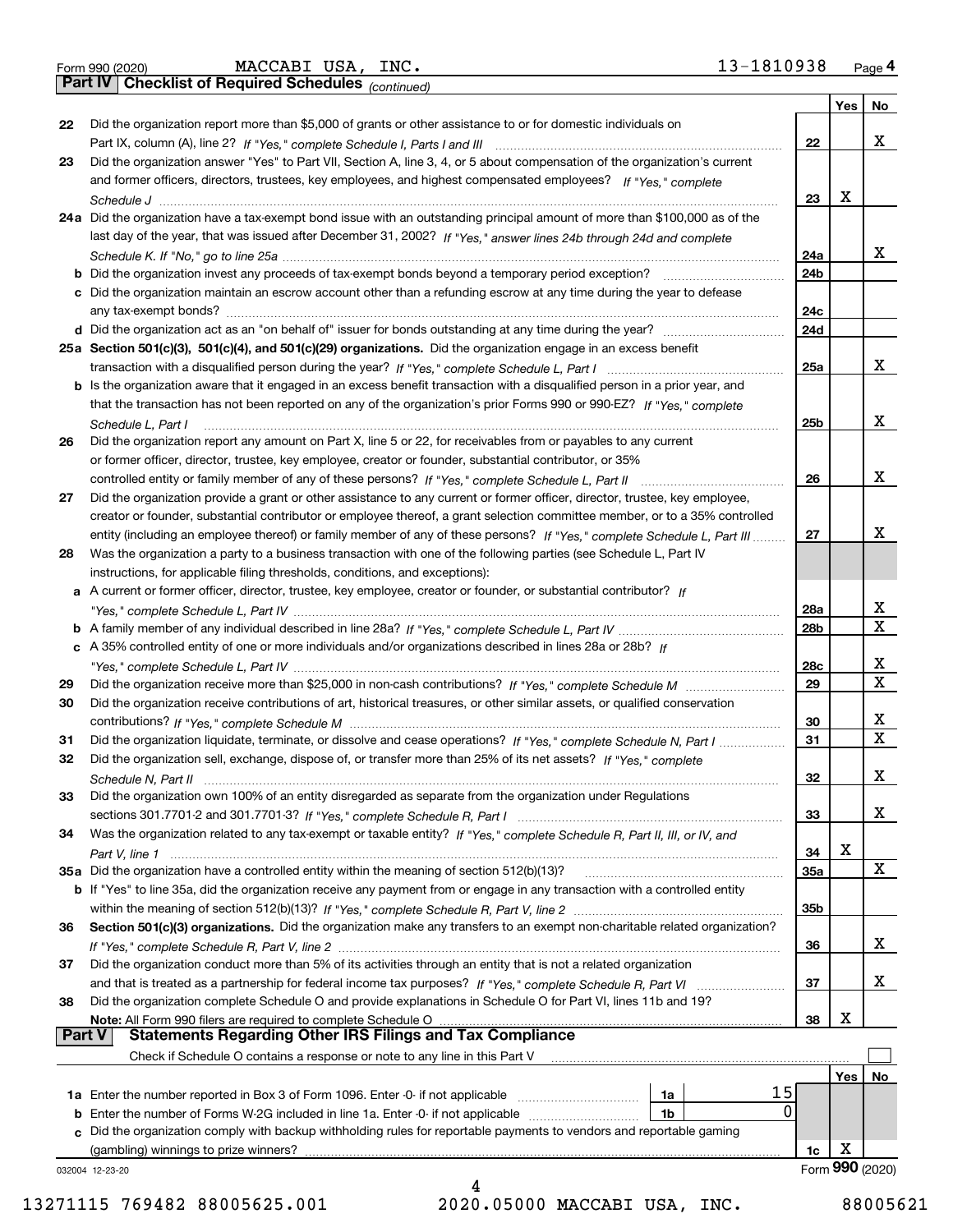|               | 13-1810938<br>MACCABI USA, INC.<br>Form 990 (2020)                                                                                                                                       |                |                    | Page $5$ |  |  |  |
|---------------|------------------------------------------------------------------------------------------------------------------------------------------------------------------------------------------|----------------|--------------------|----------|--|--|--|
| <b>Part V</b> | Statements Regarding Other IRS Filings and Tax Compliance <sub>(continued)</sub>                                                                                                         |                |                    |          |  |  |  |
|               |                                                                                                                                                                                          |                | Yes $ $            | No       |  |  |  |
|               | 2a Enter the number of employees reported on Form W-3, Transmittal of Wage and Tax Statements,                                                                                           |                |                    |          |  |  |  |
|               | 8<br>filed for the calendar year ending with or within the year covered by this return [11] [11] filed for the calendar year ending with or within the year covered by this return<br>2a |                |                    |          |  |  |  |
|               |                                                                                                                                                                                          | 2 <sub>b</sub> | X                  |          |  |  |  |
|               |                                                                                                                                                                                          |                |                    |          |  |  |  |
|               | 3a Did the organization have unrelated business gross income of \$1,000 or more during the year?                                                                                         | 3a             |                    | x        |  |  |  |
|               |                                                                                                                                                                                          | 3 <sub>b</sub> |                    |          |  |  |  |
|               | 4a At any time during the calendar year, did the organization have an interest in, or a signature or other authority over, a                                                             |                |                    |          |  |  |  |
|               |                                                                                                                                                                                          | 4a             |                    | х        |  |  |  |
|               | <b>b</b> If "Yes," enter the name of the foreign country $\blacktriangleright$                                                                                                           |                |                    |          |  |  |  |
|               | See instructions for filing requirements for FinCEN Form 114, Report of Foreign Bank and Financial Accounts (FBAR).                                                                      |                |                    |          |  |  |  |
|               | 5a Was the organization a party to a prohibited tax shelter transaction at any time during the tax year?                                                                                 | 5a             |                    | х        |  |  |  |
|               |                                                                                                                                                                                          | 5 <sub>b</sub> |                    | Х        |  |  |  |
|               |                                                                                                                                                                                          | 5c             |                    |          |  |  |  |
|               | 6a Does the organization have annual gross receipts that are normally greater than \$100,000, and did the organization solicit                                                           |                |                    |          |  |  |  |
|               | any contributions that were not tax deductible as charitable contributions?                                                                                                              | 6a             |                    | x        |  |  |  |
|               | b If "Yes," did the organization include with every solicitation an express statement that such contributions or gifts                                                                   |                |                    |          |  |  |  |
|               | were not tax deductible?                                                                                                                                                                 | 6b             |                    |          |  |  |  |
| 7             | Organizations that may receive deductible contributions under section 170(c).                                                                                                            |                |                    |          |  |  |  |
| а             | Did the organization receive a payment in excess of \$75 made partly as a contribution and partly for goods and services provided to the payor?                                          | 7a             | х                  |          |  |  |  |
| b             | If "Yes," did the organization notify the donor of the value of the goods or services provided?                                                                                          | 7b             | х                  |          |  |  |  |
|               | c Did the organization sell, exchange, or otherwise dispose of tangible personal property for which it was required                                                                      |                |                    |          |  |  |  |
|               | to file Form 8282?                                                                                                                                                                       | 7c             |                    | x        |  |  |  |
|               | 7d                                                                                                                                                                                       |                |                    |          |  |  |  |
| е             | Did the organization receive any funds, directly or indirectly, to pay premiums on a personal benefit contract?                                                                          | 7e             |                    | х        |  |  |  |
| f             | Did the organization, during the year, pay premiums, directly or indirectly, on a personal benefit contract?                                                                             | 7f             |                    | х        |  |  |  |
| g             | If the organization received a contribution of qualified intellectual property, did the organization file Form 8899 as required?                                                         |                |                    |          |  |  |  |
|               | If the organization received a contribution of cars, boats, airplanes, or other vehicles, did the organization file a Form 1098-C?<br>h.                                                 |                |                    |          |  |  |  |
| 8             | Sponsoring organizations maintaining donor advised funds. Did a donor advised fund maintained by the                                                                                     |                |                    |          |  |  |  |
|               | sponsoring organization have excess business holdings at any time during the year?                                                                                                       | 8              |                    |          |  |  |  |
| 9             | Sponsoring organizations maintaining donor advised funds.                                                                                                                                |                |                    |          |  |  |  |
| а             | Did the sponsoring organization make any taxable distributions under section 4966?                                                                                                       | 9а             |                    |          |  |  |  |
| b             | Did the sponsoring organization make a distribution to a donor, donor advisor, or related person?                                                                                        | 9b             |                    |          |  |  |  |
| 10            | Section 501(c)(7) organizations. Enter:                                                                                                                                                  |                |                    |          |  |  |  |
|               | 10a                                                                                                                                                                                      |                |                    |          |  |  |  |
|               | <b>b</b> Gross receipts, included on Form 990, Part VIII, line 12, for public use of club facilities <i>manument</i><br>10b                                                              |                |                    |          |  |  |  |
| 11            | Section 501(c)(12) organizations. Enter:                                                                                                                                                 |                |                    |          |  |  |  |
| a             | 11a                                                                                                                                                                                      |                |                    |          |  |  |  |
|               | <b>b</b> Gross income from other sources (Do not net amounts due or paid to other sources against                                                                                        |                |                    |          |  |  |  |
|               | amounts due or received from them.)<br>11b                                                                                                                                               |                |                    |          |  |  |  |
|               | 12a Section 4947(a)(1) non-exempt charitable trusts. Is the organization filing Form 990 in lieu of Form 1041?                                                                           | 12a            |                    |          |  |  |  |
|               | <b>b</b> If "Yes," enter the amount of tax-exempt interest received or accrued during the year<br>12b                                                                                    |                |                    |          |  |  |  |
| 13            | Section 501(c)(29) qualified nonprofit health insurance issuers.                                                                                                                         |                |                    |          |  |  |  |
|               | a Is the organization licensed to issue qualified health plans in more than one state?                                                                                                   | 13а            |                    |          |  |  |  |
|               | Note: See the instructions for additional information the organization must report on Schedule O.                                                                                        |                |                    |          |  |  |  |
|               | <b>b</b> Enter the amount of reserves the organization is required to maintain by the states in which the                                                                                |                |                    |          |  |  |  |
|               | 13 <sub>b</sub>                                                                                                                                                                          |                |                    |          |  |  |  |
| с             | 13с                                                                                                                                                                                      |                |                    |          |  |  |  |
| 14a           | Did the organization receive any payments for indoor tanning services during the tax year?                                                                                               | 14a            |                    | х        |  |  |  |
|               |                                                                                                                                                                                          | 14b            |                    |          |  |  |  |
| 15            | Is the organization subject to the section 4960 tax on payment(s) of more than \$1,000,000 in remuneration or                                                                            |                |                    |          |  |  |  |
|               |                                                                                                                                                                                          | 15             |                    | х        |  |  |  |
|               | If "Yes," see instructions and file Form 4720, Schedule N.                                                                                                                               |                |                    |          |  |  |  |
| 16            | Is the organization an educational institution subject to the section 4968 excise tax on net investment income?<br>.                                                                     | 16             |                    | х        |  |  |  |
|               | If "Yes," complete Form 4720, Schedule O.                                                                                                                                                |                |                    |          |  |  |  |
|               |                                                                                                                                                                                          |                | $000 \text{ days}$ |          |  |  |  |

Form (2020) **990**

032005 12-23-20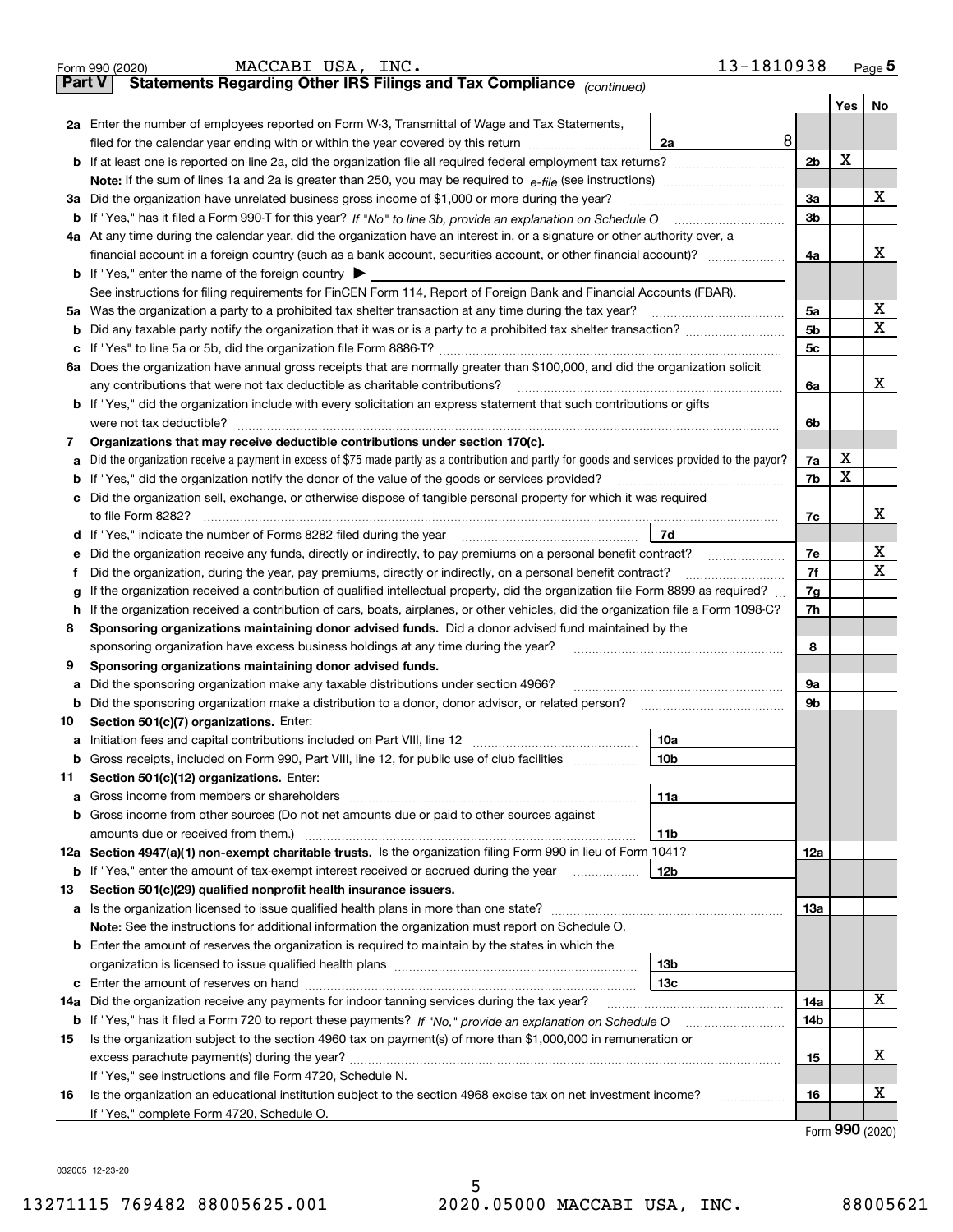|    |                                                                                                                                                                                                                                |                 |             | $\overline{\mathbf{x}}$ |
|----|--------------------------------------------------------------------------------------------------------------------------------------------------------------------------------------------------------------------------------|-----------------|-------------|-------------------------|
|    | <b>Section A. Governing Body and Management</b>                                                                                                                                                                                |                 | Yes         | No                      |
|    | 72<br>1a<br><b>1a</b> Enter the number of voting members of the governing body at the end of the tax year<br>.                                                                                                                 |                 |             |                         |
|    | If there are material differences in voting rights among members of the governing body, or if the governing                                                                                                                    |                 |             |                         |
|    | body delegated broad authority to an executive committee or similar committee, explain on Schedule O.                                                                                                                          |                 |             |                         |
|    | 72<br>Enter the number of voting members included on line 1a, above, who are independent<br>1b                                                                                                                                 |                 |             |                         |
| 2  | Did any officer, director, trustee, or key employee have a family relationship or a business relationship with any other                                                                                                       |                 |             |                         |
|    | officer, director, trustee, or key employee?                                                                                                                                                                                   | $\mathbf{2}$    | X           |                         |
| 3  | Did the organization delegate control over management duties customarily performed by or under the direct supervision                                                                                                          |                 |             |                         |
|    |                                                                                                                                                                                                                                | 3               |             | $\underline{x}$         |
| 4  | Did the organization make any significant changes to its governing documents since the prior Form 990 was filed?                                                                                                               | $\overline{4}$  |             | $\overline{\mathbf{x}}$ |
| 5  |                                                                                                                                                                                                                                | 5               |             | $\overline{\mathbf{x}}$ |
| 6  | Did the organization have members or stockholders?                                                                                                                                                                             | 6               |             | $\overline{\textbf{X}}$ |
| 7a | Did the organization have members, stockholders, or other persons who had the power to elect or appoint one or                                                                                                                 |                 |             |                         |
|    |                                                                                                                                                                                                                                | 7a              |             | X                       |
|    | <b>b</b> Are any governance decisions of the organization reserved to (or subject to approval by) members, stockholders, or                                                                                                    |                 |             |                         |
|    | persons other than the governing body?                                                                                                                                                                                         | 7b              |             | х                       |
| 8  | Did the organization contemporaneously document the meetings held or written actions undertaken during the year by the following:                                                                                              |                 |             |                         |
| a  |                                                                                                                                                                                                                                | 8а              | х           |                         |
| b  |                                                                                                                                                                                                                                | 8b              | $\mathbf X$ |                         |
| 9  | Is there any officer, director, trustee, or key employee listed in Part VII, Section A, who cannot be reached at the                                                                                                           |                 |             |                         |
|    |                                                                                                                                                                                                                                | 9               |             | x                       |
|    | Section B. Policies (This Section B requests information about policies not required by the Internal Revenue Code.)                                                                                                            |                 |             |                         |
|    |                                                                                                                                                                                                                                |                 | <b>Yes</b>  | <u>No</u>               |
|    |                                                                                                                                                                                                                                | 10a             |             | X                       |
|    | <b>b</b> If "Yes," did the organization have written policies and procedures governing the activities of such chapters, affiliates,                                                                                            |                 |             |                         |
|    |                                                                                                                                                                                                                                | 10 <sub>b</sub> |             |                         |
|    | 11a Has the organization provided a complete copy of this Form 990 to all members of its governing body before filing the form?                                                                                                | 11a             | X           |                         |
|    | <b>b</b> Describe in Schedule O the process, if any, used by the organization to review this Form 990.                                                                                                                         |                 |             |                         |
|    |                                                                                                                                                                                                                                | 12a             | X           |                         |
| b  | Were officers, directors, or trustees, and key employees required to disclose annually interests that could give rise to conflicts?                                                                                            | 12 <sub>b</sub> | X           |                         |
| с  | Did the organization regularly and consistently monitor and enforce compliance with the policy? If "Yes," describe                                                                                                             |                 |             |                         |
|    | in Schedule O how this was done measured and the control of the control of the state of the control of the control of the control of the control of the control of the control of the control of the control of the control of | 12c             | x           |                         |
|    |                                                                                                                                                                                                                                | 13              | X           |                         |
| 14 | Did the organization have a written document retention and destruction policy? [11] manufaction policy? [11] manufaction policy? [11] manufaction policy? [11] manufaction policy? [11] manufaction policy? [11] manufaction p | 14              | X           |                         |
| 15 | Did the process for determining compensation of the following persons include a review and approval by independent                                                                                                             |                 |             |                         |
|    | persons, comparability data, and contemporaneous substantiation of the deliberation and decision?                                                                                                                              |                 |             |                         |
|    | a The organization's CEO, Executive Director, or top management official [11] [12] The organization's CEO, Executive Director, or top management official [12] [12] [12] [12] The organization's CEO, Executive Director, or t | 15a             | X           |                         |
|    | <b>b</b> Other officers or key employees of the organization                                                                                                                                                                   | 15 <sub>b</sub> | X           |                         |
|    | If "Yes" to line 15a or 15b, describe the process in Schedule O (see instructions).                                                                                                                                            |                 |             |                         |
|    | 16a Did the organization invest in, contribute assets to, or participate in a joint venture or similar arrangement with a                                                                                                      |                 |             |                         |
|    | taxable entity during the year?                                                                                                                                                                                                | 16a             |             | х                       |
|    | b If "Yes," did the organization follow a written policy or procedure requiring the organization to evaluate its participation                                                                                                 |                 |             |                         |
|    | in joint venture arrangements under applicable federal tax law, and take steps to safequard the organization's                                                                                                                 |                 |             |                         |
|    |                                                                                                                                                                                                                                | 16b             |             |                         |
|    | <b>Section C. Disclosure</b>                                                                                                                                                                                                   |                 |             |                         |
| 17 | List the states with which a copy of this Form 990 is required to be filed $\blacktriangleright$ AL, AR, CA, FL, GA, IL, KS, KY, MD, MA, MI, MN                                                                                |                 |             |                         |
| 18 | Section 6104 requires an organization to make its Forms 1023 (1024 or 1024-A, if applicable), 990, and 990-T (Section 501(c)(3)s only) available                                                                               |                 |             |                         |
|    | for public inspection. Indicate how you made these available. Check all that apply.                                                                                                                                            |                 |             |                         |
|    | $\lfloor X \rfloor$ Own website<br>$\lfloor x \rfloor$ Upon request<br>Another's website<br>Other (explain on Schedule O)                                                                                                      |                 |             |                         |
|    | Describe on Schedule O whether (and if so, how) the organization made its governing documents, conflict of interest policy, and financial                                                                                      |                 |             |                         |
| 19 | statements available to the public during the tax year.                                                                                                                                                                        |                 |             |                         |
|    |                                                                                                                                                                                                                                |                 |             |                         |
| 20 | State the name, address, and telephone number of the person who possesses the organization's books and records                                                                                                                 |                 |             |                         |
|    | THE ORGANIZATION - 215-561-6900<br>19102<br>1511 WALNUT STREET, SUITE 401, PHILADELPHIA, PA                                                                                                                                    |                 |             |                         |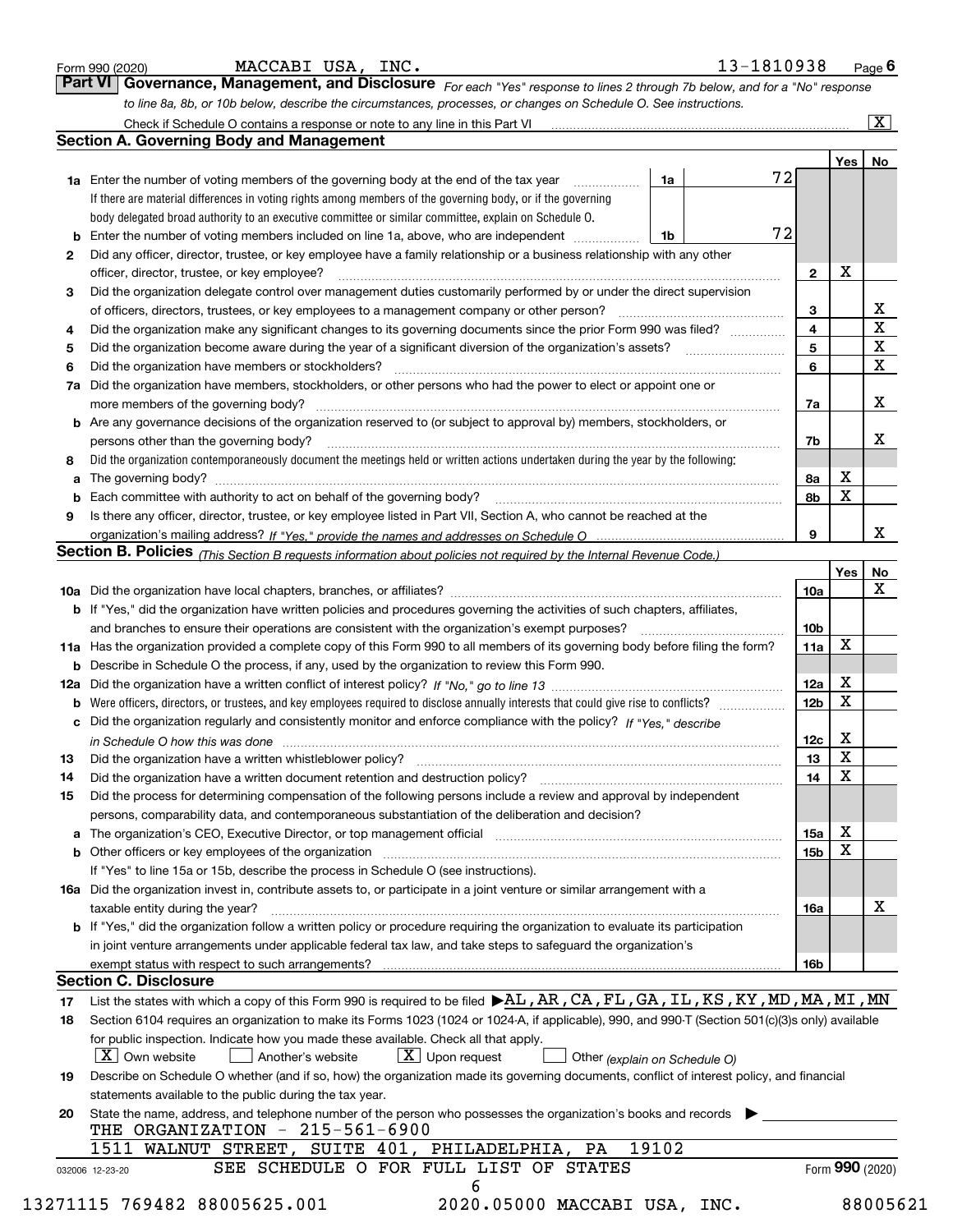| $\mathbf{r}$<br>DEBORAH ADAMS<br>ັ | . .<br>ັບ      |         |           |  |   |  |
|------------------------------------|----------------|---------|-----------|--|---|--|
| VICE PRESIDENT                     |                | 77<br>▵ | 77<br>-43 |  | w |  |
| 6<br>ARNOLD FIELKOW                | 00<br>÷.<br>ັບ |         |           |  |   |  |
| WICE DOFSIDENT                     |                | 77      | 77        |  |   |  |

#### **•** List the organization's five current highest compensated employees (other than an officer, director, trustee, or key employee) who received report-**•** List all of the organization's current officers, directors, trustees (whether individuals or organizations), regardless of amount of compensation.  $\bullet$  List all of the organization's  $\,$ current key employees, if any. See instructions for definition of "key employee." Enter -0- in columns (D), (E), and (F) if no compensation was paid. able compensation (Box 5 of Form W-2 and/or Box 7 of Form 1099-MISC) of more than \$100,000 from the organization and any related organizations.

**•** List all of the organization's former officers, key employees, and highest compensated employees who received more than \$100,000 of reportable compensation from the organization and any related organizations.

**1a**  Complete this table for all persons required to be listed. Report compensation for the calendar year ending with or within the organization's tax year.

**former directors or trustees**  ¥ List all of the organization's that received, in the capacity as a former director or trustee of the organization, more than \$10,000 of reportable compensation from the organization and any related organizations.

See instructions for the order in which to list the persons above.

Check this box if neither the organization nor any related organization compensated any current officer, director, or trustee.  $\mathcal{L}^{\text{max}}$ 

| (A)                                       | (B)<br>(C)     |                                         |                                 |         |              |                                 |        | (D)             | (E)             | (F)             |
|-------------------------------------------|----------------|-----------------------------------------|---------------------------------|---------|--------------|---------------------------------|--------|-----------------|-----------------|-----------------|
| Name and title                            | Average        | Position<br>(do not check more than one |                                 |         |              |                                 |        | Reportable      | Reportable      | Estimated       |
|                                           | hours per      |                                         | box, unless person is both an   |         |              |                                 |        | compensation    | compensation    | amount of       |
|                                           | week           |                                         | officer and a director/trustee) |         |              |                                 |        | from            | from related    | other           |
|                                           | (list any      |                                         |                                 |         |              |                                 |        | the             | organizations   | compensation    |
|                                           | hours for      |                                         |                                 |         |              |                                 |        | organization    | (W-2/1099-MISC) | from the        |
|                                           | related        |                                         |                                 |         |              |                                 |        | (W-2/1099-MISC) |                 | organization    |
|                                           | organizations  |                                         |                                 |         |              |                                 |        |                 |                 | and related     |
|                                           | below<br>line) | Individual trustee or director          | Institutional trustee           | Officer | Key employee | Highest compensated<br>employee | Former |                 |                 | organizations   |
| (1)<br>MARSHALL EINHORN                   | 40.00          |                                         |                                 |         |              |                                 |        |                 |                 |                 |
| CEO                                       |                |                                         |                                 | X       |              |                                 |        | 208,075.        | $0$ .           | 24,715.         |
| (2)<br>JEFFREY BUKANTZ                    | 4.00           |                                         |                                 |         |              |                                 |        |                 |                 |                 |
| PRESIDENT                                 | 0.30           | X                                       |                                 | X       |              |                                 |        | 0.              | 0.              | $0$ .           |
| <b>DONALD KENT</b><br>(3)                 | 4.00           |                                         |                                 |         |              |                                 |        |                 |                 |                 |
| FIRST VICE PRESIDENT                      |                | X                                       |                                 | X       |              |                                 |        | 0.              | 0.              | $\mathbf 0$ .   |
| (4)<br>TONJA MAGERMAN                     | 4.00           |                                         |                                 |         |              |                                 |        |                 |                 |                 |
| VICE PRESIDENT                            |                | X                                       |                                 | X       |              |                                 |        | 0.              | 0.              | $0$ .           |
| (5)<br>DEBORAH ADAMS                      | 4.00           |                                         |                                 |         |              |                                 |        |                 |                 |                 |
| VICE PRESIDENT                            |                | X                                       |                                 | X       |              |                                 |        | 0.              | 0.              | $\mathbf 0$ .   |
| (6)<br>ARNOLD FIELKOW                     | 4.00           |                                         |                                 |         |              |                                 |        |                 |                 |                 |
| VICE PRESIDENT                            |                | X                                       |                                 | X       |              |                                 |        | 0.              | 0.              | $0$ .           |
| <b>LOUIS MOYERMAN</b><br>(7)              | 4.00           |                                         |                                 |         |              |                                 |        |                 |                 |                 |
| VICE PRESIDENT                            |                | X                                       |                                 | X       |              |                                 |        | 0.              | 0.              | $0$ .           |
| (8)<br><b>BENJAMIN FOX</b>                | 4.00           |                                         |                                 |         |              |                                 |        |                 |                 |                 |
| <b>TREASURER</b>                          |                | X                                       |                                 | X       |              |                                 |        | 0.              | 0.              | $0$ .           |
| MARC ROSENBERG<br>(9)                     | 4.00           |                                         |                                 |         |              |                                 |        |                 |                 |                 |
| ASSOCIATE TREASURER                       |                | X                                       |                                 | X       |              |                                 |        | 0.              | 0.              | $0$ .           |
| (10)<br>DONNA ORENDER<br><b>SECRETARY</b> | 4.00           | $\mathbf X$                             |                                 | X       |              |                                 |        | 0.              | 0.              | $0$ .           |
| RONALD CARNER<br>(11)                     | 1.00           |                                         |                                 |         |              |                                 |        |                 |                 |                 |
| PAST PRESIDENT                            | 0.30           | X                                       |                                 |         |              |                                 |        | 0.              | 0.              | $0$ .           |
| (12)<br>TONIA WORTMAN                     | 1.00           |                                         |                                 |         |              |                                 |        |                 |                 |                 |
| PAST PRESIDENT                            |                | X                                       |                                 |         |              |                                 |        | 0.              | 0.              | $0$ .           |
| (13)<br>ROBERT SPIVAK                     | 2.00           |                                         |                                 |         |              |                                 |        |                 |                 |                 |
| PAST PRESIDENT                            |                | X                                       |                                 |         |              |                                 |        | 0.              | 0.              | $0$ .           |
| HARVEY MORGAN<br>(14)                     | 1.00           |                                         |                                 |         |              |                                 |        |                 |                 |                 |
| REGIONAL VP                               | 5.00           | $\mathbf X$                             |                                 |         |              |                                 |        | 0.              | 0.              | $0$ .           |
| (15) WALTER KLORES                        | 1.00           |                                         |                                 |         |              |                                 |        |                 |                 |                 |
| REGIONAL VP                               |                | X                                       |                                 |         |              |                                 |        | 0.              | 0.              | 0.              |
| (16) SAMUEL SPORN                         | 1.00           |                                         |                                 |         |              |                                 |        |                 |                 |                 |
| REGIONAL VP                               |                | X                                       |                                 |         |              |                                 |        | 0.              | $\mathbf 0$ .   | $0\cdot$        |
| (17) CAREN LESSER                         | 1.00           |                                         |                                 |         |              |                                 |        |                 |                 |                 |
| REGIONAL VP                               |                | X                                       |                                 |         |              |                                 |        | $\mathbf 0$ .   | $0$ .           | 0.              |
| 032007 12-23-20                           |                |                                         |                                 |         |              |                                 |        |                 |                 | Form 990 (2020) |

7

# 13271115 769482 88005625.001 2020.05000 MACCABI USA, INC. 88005621

 $\mathcal{L}^{\text{max}}$ 

Form 990 (2020) MACCABI USA, INC. 13-1810938 <sub>Page</sub> **7Part VII Compensation of Officers, Directors, Trustees, Key Employees, Highest Compensated**

## **Employees, and Independent Contractors**

**Section A. Officers, Directors, Trustees, Key Employees, and Highest Compensated Employees** Check if Schedule O contains a response or note to any line in this Part VII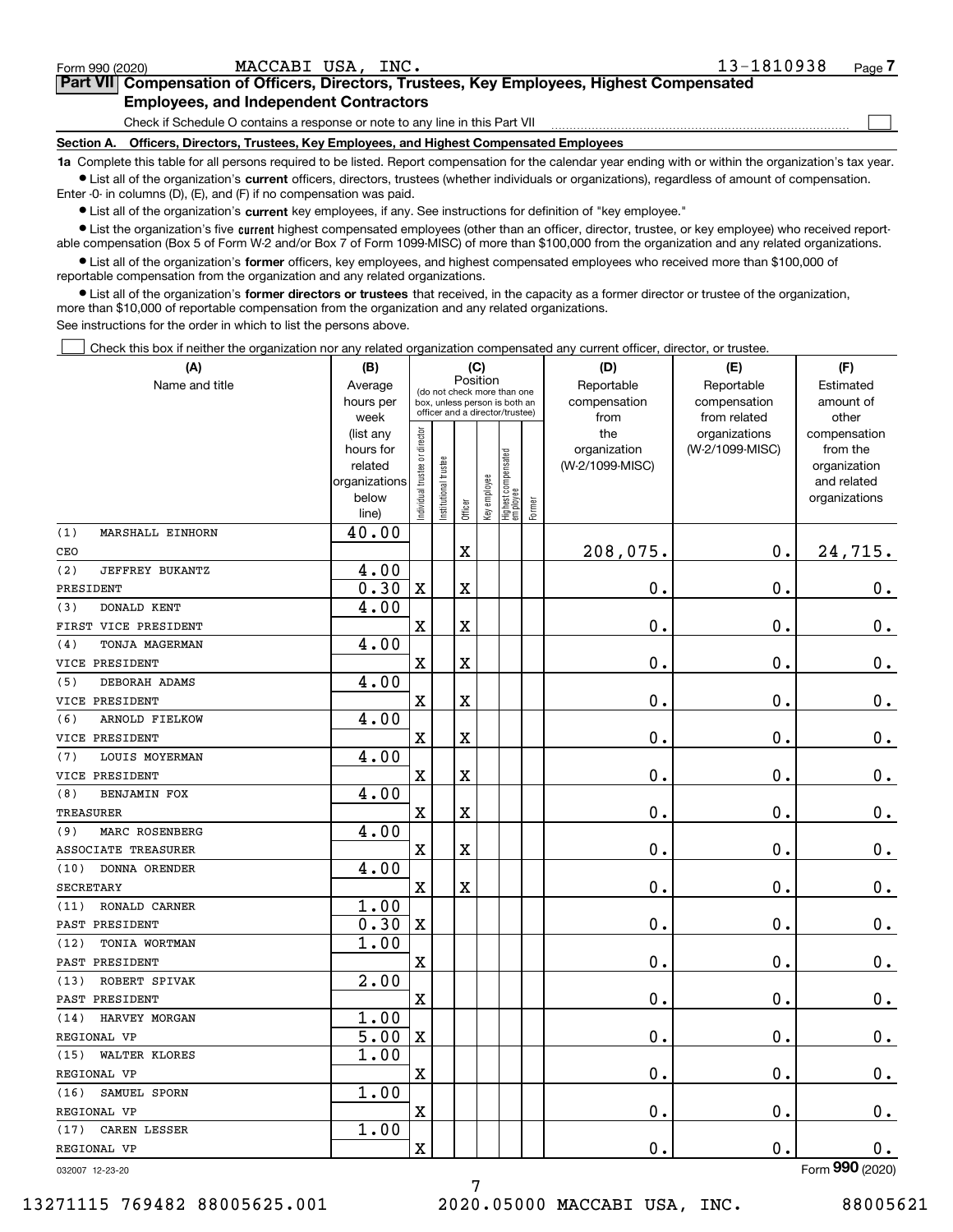| Form 990 (2020 |  |
|----------------|--|
|                |  |

Form 990 (2020) MACCABI USA, INC. 1 $3$ - $1810938$  Page

|                 | ∣Part VII ∣<br>Section A. Officers, Directors, Trustees, Key Employees, and Highest Compensated Employees (continued)                |                          |                                |                                                              |         |              |                                  |        |                         |                           |  |               |             |
|-----------------|--------------------------------------------------------------------------------------------------------------------------------------|--------------------------|--------------------------------|--------------------------------------------------------------|---------|--------------|----------------------------------|--------|-------------------------|---------------------------|--|---------------|-------------|
|                 | (A)                                                                                                                                  | (B)<br>(C)               |                                |                                                              |         |              |                                  |        | (D)                     | (E)                       |  | (F)           |             |
|                 | Name and title                                                                                                                       | Average                  |                                |                                                              |         | Position     |                                  |        | Reportable              | Reportable                |  | Estimated     |             |
|                 |                                                                                                                                      | hours per                |                                | (do not check more than one<br>box, unless person is both an |         |              |                                  |        | compensation            | compensation              |  | amount of     |             |
|                 |                                                                                                                                      | week                     |                                | officer and a director/trustee)                              |         |              |                                  |        | from                    | from related              |  | other         |             |
|                 |                                                                                                                                      | (list any                |                                |                                                              |         |              |                                  |        | the                     | organizations             |  | compensation  |             |
|                 |                                                                                                                                      | hours for                |                                |                                                              |         |              |                                  |        | organization            | (W-2/1099-MISC)           |  | from the      |             |
|                 |                                                                                                                                      | related<br>organizations |                                |                                                              |         |              |                                  |        | (W-2/1099-MISC)         |                           |  | organization  |             |
|                 |                                                                                                                                      | below                    |                                |                                                              |         |              |                                  |        |                         |                           |  | and related   |             |
|                 |                                                                                                                                      | line)                    | Individual trustee or director | Institutional trustee                                        | Officer | Key employee | Highest compensated<br> employee | Former |                         |                           |  | organizations |             |
| (18)            | WALTER WORTMAN                                                                                                                       | 1.00                     |                                |                                                              |         |              |                                  |        |                         |                           |  |               |             |
|                 | REGIONAL VP                                                                                                                          | 0.30                     | $\mathbf X$                    |                                                              |         |              |                                  |        | $\mathbf 0$ .           | 0.                        |  |               |             |
|                 |                                                                                                                                      | 2.00                     |                                |                                                              |         |              |                                  |        |                         |                           |  |               | 0.          |
| (19)            | LAWRENCE LEVIN                                                                                                                       |                          |                                |                                                              |         |              |                                  |        |                         |                           |  |               |             |
|                 | LEGAL COUNSEL                                                                                                                        |                          | X                              |                                                              |         |              |                                  |        | $\mathbf 0$ .           | 0.                        |  |               | 0.          |
| (20)            | ELLEN ATLAS                                                                                                                          | 0.50                     |                                |                                                              |         |              |                                  |        |                         |                           |  |               |             |
|                 | DIRECTOR (TO DECEMBER 2020)                                                                                                          |                          | X                              |                                                              |         |              |                                  |        | $\mathbf 0$ .           | 0.                        |  |               | 0.          |
| (21)            | ALAN SHERMAN                                                                                                                         | 0.50                     |                                |                                                              |         |              |                                  |        |                         |                           |  |               |             |
| <b>DIRECTOR</b> |                                                                                                                                      |                          | $\mathbf X$                    |                                                              |         |              |                                  |        | $\mathbf 0$ .           | 0.                        |  |               | 0.          |
| (22)            | FRED COHEN                                                                                                                           | 0.50                     |                                |                                                              |         |              |                                  |        |                         |                           |  |               |             |
|                 | DIRECTOR (TO DECEMBER 2020)                                                                                                          |                          | $\mathbf X$                    |                                                              |         |              |                                  |        | $\mathbf 0$ .           | 0.                        |  |               | 0.          |
| (23)            | JODI REFF                                                                                                                            | 0.50                     |                                |                                                              |         |              |                                  |        |                         |                           |  |               |             |
| <b>DIRECTOR</b> |                                                                                                                                      |                          | $\mathbf X$                    |                                                              |         |              |                                  |        | $\mathbf 0$ .           | 0.                        |  |               | 0.          |
| (24)            | <b>MARK KNUE</b>                                                                                                                     | 1.00                     |                                |                                                              |         |              |                                  |        |                         |                           |  |               |             |
| <b>DIRECTOR</b> |                                                                                                                                      |                          | $\mathbf X$                    |                                                              |         |              |                                  |        | $\mathbf 0$ .           | 0.                        |  |               | 0.          |
| (25)            | CAROLYN WASSERMAN                                                                                                                    | 0.50                     |                                |                                                              |         |              |                                  |        |                         |                           |  |               |             |
| <b>DIRECTOR</b> |                                                                                                                                      |                          | X                              |                                                              |         |              |                                  |        | $\mathbf 0$ .           | 0.                        |  |               | 0.          |
|                 | (26) LELAND FAUST                                                                                                                    | 1.00                     |                                |                                                              |         |              |                                  |        |                         |                           |  |               |             |
| <b>DIRECTOR</b> |                                                                                                                                      |                          | $\mathbf x$                    |                                                              |         |              |                                  |        | 0.                      | 0.                        |  |               | 0.          |
|                 |                                                                                                                                      |                          |                                |                                                              |         |              |                                  |        | 208,075.                | $\overline{\mathbf{0}}$ . |  | 24,715.       |             |
|                 | 1b Subtotal                                                                                                                          |                          |                                |                                                              |         |              |                                  |        | 0.                      | 0.                        |  |               | $0$ .       |
|                 |                                                                                                                                      |                          |                                |                                                              |         |              |                                  |        | 208,075.                | $\overline{0}$ .          |  | 24,715.       |             |
|                 |                                                                                                                                      |                          |                                |                                                              |         |              |                                  |        |                         |                           |  |               |             |
| 2               | Total number of individuals (including but not limited to those listed above) who received more than \$100,000 of reportable         |                          |                                |                                                              |         |              |                                  |        |                         |                           |  |               |             |
|                 | compensation from the organization $\blacktriangleright$                                                                             |                          |                                |                                                              |         |              |                                  |        |                         |                           |  |               |             |
|                 |                                                                                                                                      |                          |                                |                                                              |         |              |                                  |        |                         |                           |  | Yes           | No          |
| 3               | Did the organization list any former officer, director, trustee, key employee, or highest compensated employee on                    |                          |                                |                                                              |         |              |                                  |        |                         |                           |  |               |             |
|                 |                                                                                                                                      |                          |                                |                                                              |         |              |                                  |        |                         |                           |  | 3             | $\mathbf X$ |
| 4               | For any individual listed on line 1a, is the sum of reportable compensation and other compensation from the organization             |                          |                                |                                                              |         |              |                                  |        |                         |                           |  |               |             |
|                 |                                                                                                                                      |                          |                                |                                                              |         |              |                                  |        |                         |                           |  | X<br>4        |             |
| 5               | Did any person listed on line 1a receive or accrue compensation from any unrelated organization or individual for services           |                          |                                |                                                              |         |              |                                  |        |                         |                           |  |               |             |
|                 |                                                                                                                                      |                          |                                |                                                              |         |              |                                  |        |                         |                           |  | 5             | x           |
|                 | <b>Section B. Independent Contractors</b>                                                                                            |                          |                                |                                                              |         |              |                                  |        |                         |                           |  |               |             |
| 1               | Complete this table for your five highest compensated independent contractors that received more than \$100,000 of compensation from |                          |                                |                                                              |         |              |                                  |        |                         |                           |  |               |             |
|                 | the organization. Report compensation for the calendar year ending with or within the organization's tax year.                       |                          |                                |                                                              |         |              |                                  |        |                         |                           |  |               |             |
|                 | (A)                                                                                                                                  |                          |                                |                                                              |         |              |                                  |        | (B)                     |                           |  | (C)           |             |
|                 | Name and business address                                                                                                            |                          |                                | <b>NONE</b>                                                  |         |              |                                  |        | Description of services |                           |  | Compensation  |             |
|                 |                                                                                                                                      |                          |                                |                                                              |         |              |                                  |        |                         |                           |  |               |             |
|                 |                                                                                                                                      |                          |                                |                                                              |         |              |                                  |        |                         |                           |  |               |             |
|                 |                                                                                                                                      |                          |                                |                                                              |         |              |                                  |        |                         |                           |  |               |             |
|                 |                                                                                                                                      |                          |                                |                                                              |         |              |                                  |        |                         |                           |  |               |             |
|                 |                                                                                                                                      |                          |                                |                                                              |         |              |                                  |        |                         |                           |  |               |             |
|                 |                                                                                                                                      |                          |                                |                                                              |         |              |                                  |        |                         |                           |  |               |             |
|                 |                                                                                                                                      |                          |                                |                                                              |         |              |                                  |        |                         |                           |  |               |             |
|                 |                                                                                                                                      |                          |                                |                                                              |         |              |                                  |        |                         |                           |  |               |             |
|                 |                                                                                                                                      |                          |                                |                                                              |         |              |                                  |        |                         |                           |  |               |             |
|                 |                                                                                                                                      |                          |                                |                                                              |         |              |                                  |        |                         |                           |  |               |             |
|                 |                                                                                                                                      |                          |                                |                                                              |         |              |                                  |        |                         |                           |  |               |             |
| 2               | Total number of independent contractors (including but not limited to those listed above) who received more than                     |                          |                                |                                                              |         |              |                                  |        |                         |                           |  |               |             |
|                 | \$100,000 of compensation from the organization                                                                                      |                          |                                |                                                              |         |              | 0                                |        |                         |                           |  |               |             |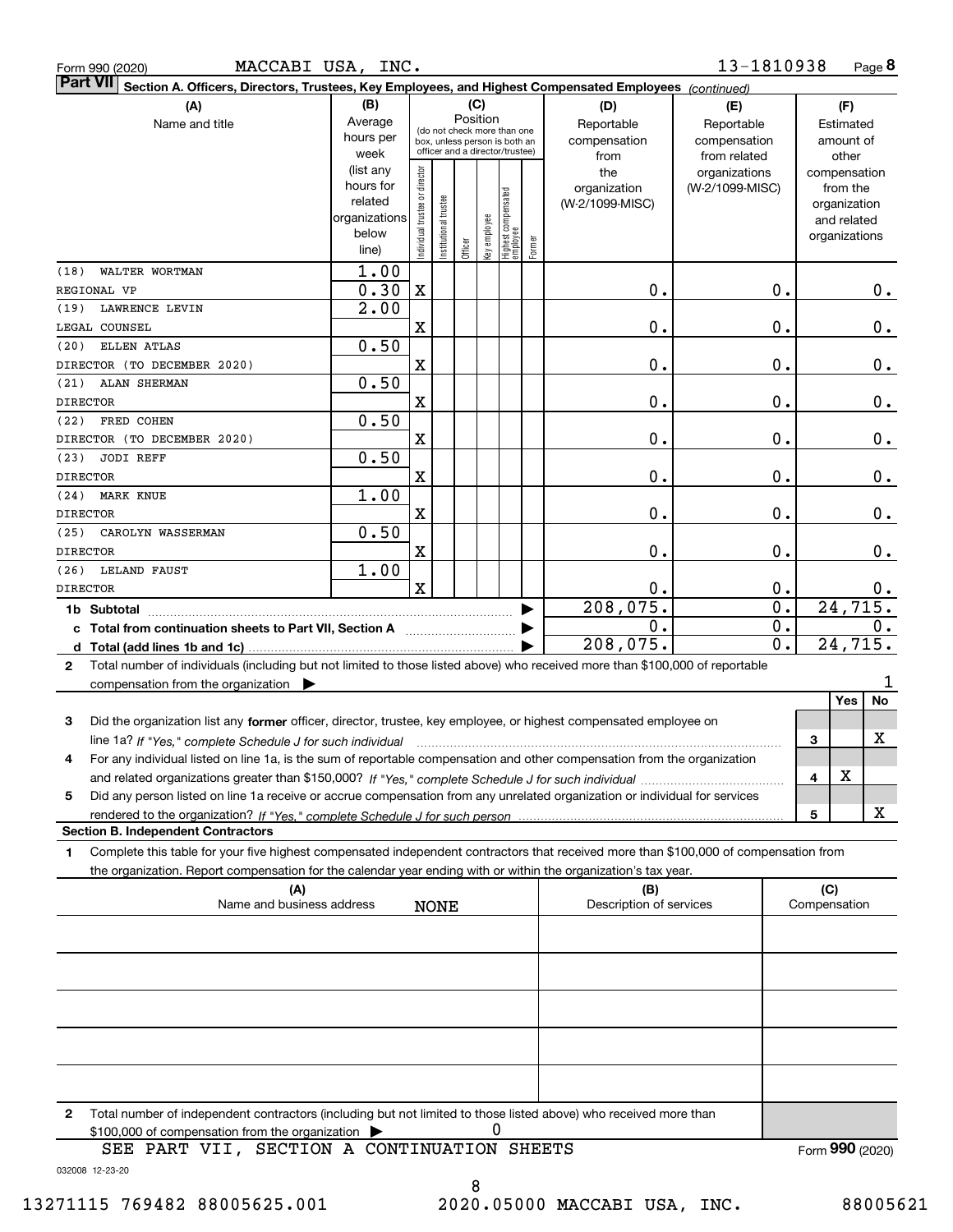| Form 990 |  |
|----------|--|
|          |  |

| <b>Part VII</b> Section A. Officers, Directors, Trustees, Key Employees, and Highest Compensated Employees (continued) |                        |                                |                        |         |              |                              |        |                                 |                 |                          |  |  |
|------------------------------------------------------------------------------------------------------------------------|------------------------|--------------------------------|------------------------|---------|--------------|------------------------------|--------|---------------------------------|-----------------|--------------------------|--|--|
| (A)                                                                                                                    | (B)                    |                                |                        | (C)     |              |                              |        | (D)                             | (E)             | (F)                      |  |  |
| Name and title                                                                                                         | Average                | Position                       |                        |         |              |                              |        | Reportable                      | Reportable      | Estimated                |  |  |
|                                                                                                                        | hours                  |                                | (check all that apply) |         |              |                              |        | compensation                    | compensation    | amount of                |  |  |
|                                                                                                                        | per                    |                                |                        |         |              |                              |        | from                            | from related    | other                    |  |  |
|                                                                                                                        | week                   |                                |                        |         |              | Highest compensated employee |        | the                             | organizations   | compensation             |  |  |
|                                                                                                                        | (list any<br>hours for |                                |                        |         |              |                              |        | organization<br>(W-2/1099-MISC) | (W-2/1099-MISC) | from the<br>organization |  |  |
|                                                                                                                        | related                |                                |                        |         |              |                              |        |                                 |                 | and related              |  |  |
|                                                                                                                        | organizations          |                                |                        |         |              |                              |        |                                 |                 | organizations            |  |  |
|                                                                                                                        | below                  | Individual trustee or director | nstitutional trustee   |         |              |                              |        |                                 |                 |                          |  |  |
|                                                                                                                        | line)                  |                                |                        | Officer | Key employee |                              | Former |                                 |                 |                          |  |  |
| (27)<br><b>JEFFREY SIMON</b>                                                                                           | 0.50                   |                                |                        |         |              |                              |        |                                 |                 |                          |  |  |
| <b>DIRECTOR</b>                                                                                                        |                        | X                              |                        |         |              |                              |        | 0.                              | 0.              | $0$ .                    |  |  |
| (28)<br>JORDAN WEINSTEIN                                                                                               | 0.50                   |                                |                        |         |              |                              |        |                                 |                 |                          |  |  |
| <b>DIRECTOR</b>                                                                                                        |                        | X                              |                        |         |              |                              |        | 0.                              | $\mathbf 0$ .   | $\mathbf 0$ .            |  |  |
| (29)<br>JEFFREY SCHULMAN                                                                                               | 1.00                   |                                |                        |         |              |                              |        |                                 |                 |                          |  |  |
| <b>DIRECTOR</b>                                                                                                        |                        | X                              |                        |         |              |                              |        | 0.                              | $\mathbf 0$ .   | $\mathbf 0$ .            |  |  |
| HAROLD FRIEDMAN<br>(30)                                                                                                | 0.50                   |                                |                        |         |              |                              |        |                                 |                 |                          |  |  |
| DIRECTOR (TO DECEMBER 2020)                                                                                            |                        | X                              |                        |         |              |                              |        | 0.                              | $\mathbf 0$ .   | $\mathbf 0$ .            |  |  |
| TODD JACOBSON<br>(31)                                                                                                  | 0.50                   |                                |                        |         |              |                              |        |                                 |                 |                          |  |  |
| DIRECTOR (TO DECEMBER 2020)                                                                                            |                        | X                              |                        |         |              |                              |        | 0.                              | $\mathbf 0$ .   | $\mathbf 0$ .            |  |  |
| (32)<br>ADAM MOYERMAN                                                                                                  | 0.50                   |                                |                        |         |              |                              |        |                                 |                 |                          |  |  |
| DIRECTOR (TO DECEMBER 2020)                                                                                            |                        | X                              |                        |         |              |                              |        | 0.                              | $\mathbf 0$ .   | $\mathbf 0$ .            |  |  |
| (33)<br>MARC BACKAL                                                                                                    | 1.00                   |                                |                        |         |              |                              |        |                                 |                 |                          |  |  |
| <b>DIRECTOR</b>                                                                                                        |                        | X                              |                        |         |              |                              |        | 0.                              | $\mathbf 0$ .   | $\mathbf 0$ .            |  |  |
| PHILIPPE BENNETT<br>(34)                                                                                               | 1.00                   |                                |                        |         |              |                              |        |                                 |                 |                          |  |  |
| <b>DIRECTOR</b>                                                                                                        |                        | X                              |                        |         |              |                              |        | 0.                              | $\mathbf 0$ .   | $\mathbf 0$ .            |  |  |
| (35)<br>DANIEL COSGROVE                                                                                                | 0.50                   |                                |                        |         |              |                              |        |                                 |                 |                          |  |  |
| <b>DIRECTOR</b>                                                                                                        |                        | X                              |                        |         |              |                              |        | 0.                              | $\mathbf 0$ .   | $0$ .                    |  |  |
| <b>JOSHUA FLUG</b><br>(36)                                                                                             | 0.50                   |                                |                        |         |              |                              |        |                                 |                 |                          |  |  |
| DIRECTOR (TO DECEMBER 2020)                                                                                            |                        | X                              |                        |         |              |                              |        | 0.                              | $\mathbf 0$ .   | $0$ .                    |  |  |
| STEVEN GITTLEMAN<br>(37)                                                                                               | 0.50                   |                                |                        |         |              |                              |        |                                 |                 |                          |  |  |
| DIRECTOR (TO DECEMBER 2020)                                                                                            |                        | X                              |                        |         |              |                              |        | 0.                              | $\mathbf 0$ .   | $0$ .                    |  |  |
| ELI HAMI<br>(38)                                                                                                       | 0.50                   |                                |                        |         |              |                              |        |                                 |                 |                          |  |  |
| DIRECTOR (TO DECEMBER 2020)                                                                                            |                        | X                              |                        |         |              |                              |        | 0.                              | $\mathbf 0$ .   | $0$ .                    |  |  |
| (39)<br>ARTHUR LAVITT                                                                                                  | 0.50                   |                                |                        |         |              |                              |        |                                 |                 |                          |  |  |
| <b>DIRECTOR</b>                                                                                                        |                        | $\mathbf X$                    |                        |         |              |                              |        | 0.                              | $\mathbf 0$ .   | $\mathbf 0$ .            |  |  |
| (40) THOMAS ROSENBERG                                                                                                  | 1.00                   |                                |                        |         |              |                              |        |                                 |                 |                          |  |  |
| DIRECTOR (TO DECEMBER 2020)                                                                                            |                        | X                              |                        |         |              |                              |        | $\mathbf 0$ .                   | $\mathbf 0$ .   | $0_{\cdot}$              |  |  |
| (41) ONDREA SCHICIANO                                                                                                  | 0.50                   |                                |                        |         |              |                              |        |                                 |                 |                          |  |  |
| DIRECTOR (TO DECEMBER 2020)                                                                                            |                        | X                              |                        |         |              |                              |        | $\mathbf 0$ .                   | 0.              | $\mathbf{0}$ .           |  |  |
| (42) MICHAEL SCHIESEL                                                                                                  | 0.50                   |                                |                        |         |              |                              |        |                                 |                 |                          |  |  |
| DIRECTOR                                                                                                               |                        | $\mathbf X$                    |                        |         |              |                              |        | $\mathbf 0$ .                   | О.              | 0.                       |  |  |
| (43) NEIL SOLOMON                                                                                                      | 0.50                   |                                |                        |         |              |                              |        |                                 |                 |                          |  |  |
| DIRECTOR                                                                                                               |                        | X                              |                        |         |              |                              |        | $\mathbf 0$ .                   | О.              | $0$ .                    |  |  |
| (44) GEOFFREY THAW                                                                                                     | 1.00                   |                                |                        |         |              |                              |        |                                 |                 |                          |  |  |
| DIRECTOR                                                                                                               |                        | X                              |                        |         |              |                              |        | $\mathbf 0$ .                   | О.              | $0$ .                    |  |  |
| (45) JULIE TUCKER                                                                                                      | 0.50                   |                                |                        |         |              |                              |        |                                 |                 |                          |  |  |
| DIRECTOR (TO DECEMBER 2020)                                                                                            |                        | X                              |                        |         |              |                              |        | $\mathbf 0$ .                   | О.              | 0.                       |  |  |
| (46) TODD VOLYN                                                                                                        | 0.50                   |                                |                        |         |              |                              |        |                                 |                 |                          |  |  |
| DIRECTOR                                                                                                               |                        | X                              |                        |         |              |                              |        | $\mathbf 0$ .                   | $\mathbf 0$ .   | 0.                       |  |  |
|                                                                                                                        |                        |                                |                        |         |              |                              |        |                                 |                 |                          |  |  |
| Total to Part VII, Section A, line 1c                                                                                  |                        |                                |                        |         |              |                              |        |                                 |                 |                          |  |  |

032201 04-01-20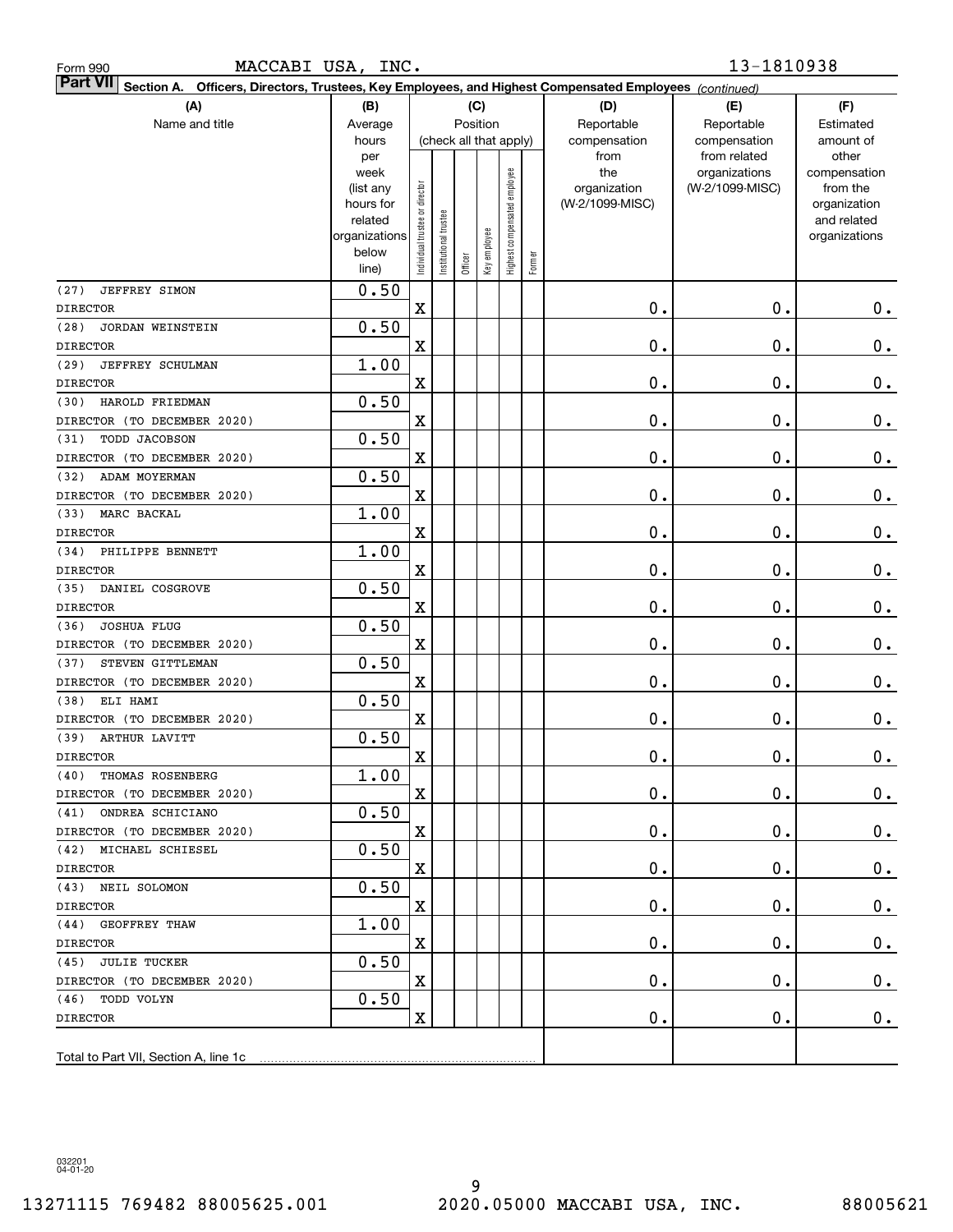| Form 990 |  |
|----------|--|
|          |  |

| <b>Part VII</b> Section A. Officers, Directors, Trustees, Key Employees, and Highest Compensated Employees (continued)<br>(B)<br>(C) |                   |                                |                        |         |              |                              |        |                     |                                  |                          |  |  |  |
|--------------------------------------------------------------------------------------------------------------------------------------|-------------------|--------------------------------|------------------------|---------|--------------|------------------------------|--------|---------------------|----------------------------------|--------------------------|--|--|--|
| (A)                                                                                                                                  | (D)               | (E)                            | (F)                    |         |              |                              |        |                     |                                  |                          |  |  |  |
| Name and title                                                                                                                       | Average           |                                |                        |         | Position     |                              |        | Reportable          | Reportable                       | Estimated                |  |  |  |
|                                                                                                                                      | hours             |                                | (check all that apply) |         |              |                              |        | compensation        | compensation                     | amount of                |  |  |  |
|                                                                                                                                      | per               |                                |                        |         |              |                              |        | from                | from related                     | other                    |  |  |  |
|                                                                                                                                      | week<br>(list any |                                |                        |         |              |                              |        | the<br>organization | organizations<br>(W-2/1099-MISC) | compensation<br>from the |  |  |  |
|                                                                                                                                      | hours for         |                                |                        |         |              |                              |        | (W-2/1099-MISC)     |                                  | organization             |  |  |  |
|                                                                                                                                      | related           |                                |                        |         |              |                              |        |                     |                                  | and related              |  |  |  |
|                                                                                                                                      | organizations     |                                |                        |         |              |                              |        |                     |                                  | organizations            |  |  |  |
|                                                                                                                                      | below             | Individual trustee or director | nstitutional trustee   | Officer | Key employee | Highest compensated employee | Former |                     |                                  |                          |  |  |  |
|                                                                                                                                      | line)             |                                |                        |         |              |                              |        |                     |                                  |                          |  |  |  |
| DEBBIE ZUMOFF<br>(47)                                                                                                                | 0.50              |                                |                        |         |              |                              |        |                     |                                  |                          |  |  |  |
| <b>DIRECTOR</b>                                                                                                                      |                   | X                              |                        |         |              |                              |        | 0.                  | $0$ .                            | 0.                       |  |  |  |
| (48)<br>ALAN APPELBAUM                                                                                                               | 0.50              |                                |                        |         |              |                              |        |                     |                                  |                          |  |  |  |
| <b>DIRECTOR</b>                                                                                                                      |                   | $\mathbf X$                    |                        |         |              |                              |        | 0.                  | $0$ .                            | $0_{.}$                  |  |  |  |
| (49)<br>SIMON ATLAS                                                                                                                  | 0.50              |                                |                        |         |              |                              |        |                     |                                  |                          |  |  |  |
| <b>DIRECTOR</b>                                                                                                                      |                   | $\mathbf X$                    |                        |         |              |                              |        | 0.                  | $0$ .                            | $0_{.}$                  |  |  |  |
| (50)<br>STEPHEN BERLINER                                                                                                             | 1.00              |                                |                        |         |              |                              |        |                     |                                  |                          |  |  |  |
| <b>DIRECTOR</b>                                                                                                                      | 0.30              | $\mathbf X$                    |                        |         |              |                              |        | 0.                  | $0$ .                            | $0_{.}$                  |  |  |  |
| (51)<br>GARY BOMZER                                                                                                                  | 0.50              |                                |                        |         |              |                              |        |                     |                                  |                          |  |  |  |
| <b>DIRECTOR</b>                                                                                                                      |                   | $\mathbf X$                    |                        |         |              |                              |        | 0.                  | $0$ .                            | $\mathbf 0$ .            |  |  |  |
| LISA CHAJET<br>(52)                                                                                                                  | 1.00              |                                |                        |         |              |                              |        |                     |                                  |                          |  |  |  |
| <b>DIRECTOR</b>                                                                                                                      |                   | $\mathbf X$                    |                        |         |              |                              |        | 0.                  | $0$ .                            | $0_{.}$                  |  |  |  |
| <b>GLEN COBLENS</b><br>(53)                                                                                                          | 0.50              |                                |                        |         |              |                              |        |                     |                                  |                          |  |  |  |
| DIRECTOR (TO DECEMBER 2020)                                                                                                          |                   | $\mathbf X$                    |                        |         |              |                              |        | 0.                  | $0$ .                            | $0$ .                    |  |  |  |
| ROBERT DELMAN<br>(54)                                                                                                                | 0.50              |                                |                        |         |              |                              |        |                     |                                  |                          |  |  |  |
| DIRECTOR (TO MAY 2020)                                                                                                               |                   | $\mathbf X$                    |                        |         |              |                              |        | 0.                  | $0$ .                            | $0$ .                    |  |  |  |
| LEO EISNER<br>(55)                                                                                                                   | 0.50              |                                |                        |         |              |                              |        |                     |                                  |                          |  |  |  |
| DIRECTOR (TO DECEMBER 2020)                                                                                                          |                   | $\mathbf X$                    |                        |         |              |                              |        | 0.                  | $0$ .                            | $0$ .                    |  |  |  |
| (56)<br>EVE ELLIS                                                                                                                    | 0.50              |                                |                        |         |              |                              |        |                     |                                  |                          |  |  |  |
| <b>DIRECTOR</b>                                                                                                                      |                   | $\mathbf X$                    |                        |         |              |                              |        | 0.                  | $0$ .                            | 0.                       |  |  |  |
| (57)<br>LISA FISCHMAN                                                                                                                | 1.00              |                                |                        |         |              |                              |        |                     |                                  |                          |  |  |  |
| <b>DIRECTOR</b>                                                                                                                      |                   | $\mathbf X$                    |                        |         |              |                              |        | 0.                  | $0$ .                            | $\mathbf 0$ .            |  |  |  |
| MARK FISHMAN<br>(58)                                                                                                                 | 0.50              |                                |                        |         |              |                              |        |                     |                                  |                          |  |  |  |
| DIRECTOR (TO DECEMBER 2020)                                                                                                          |                   | $\mathbf X$                    |                        |         |              |                              |        | 0.                  | $0$ .                            | $0$ .                    |  |  |  |
| (59)<br><b>JESS FORREST</b>                                                                                                          | 0.50              |                                |                        |         |              |                              |        |                     |                                  |                          |  |  |  |
| <b>DIRECTOR</b>                                                                                                                      |                   | $\mathbf X$                    |                        |         |              |                              |        | 0.                  | $0$ .                            | $0$ .                    |  |  |  |
| (60) HARLEE GASMER                                                                                                                   | 0.50              |                                |                        |         |              |                              |        |                     |                                  |                          |  |  |  |
| DIRECTOR (TO DECEMBER 2020)                                                                                                          |                   | X                              |                        |         |              |                              |        | $\mathbf 0$ .       | $\mathbf 0$ .                    | $0_{\cdot}$              |  |  |  |
| (61) ALAN GOLDBERG                                                                                                                   | 1.00              |                                |                        |         |              |                              |        |                     |                                  |                          |  |  |  |
| DIRECTOR                                                                                                                             |                   | $\mathbf X$                    |                        |         |              |                              |        | $\mathbf 0$ .       | 0.                               | $\mathbf{0}$ .           |  |  |  |
| (62) ADAM GOLDSTEIN                                                                                                                  | 0.50              |                                |                        |         |              |                              |        |                     |                                  |                          |  |  |  |
| <b>DIRECTOR</b>                                                                                                                      |                   | $\mathbf X$                    |                        |         |              |                              |        | $\mathbf 0$ .       | $\mathbf 0$ .                    | $\mathbf{0}$ .           |  |  |  |
| (63) JOEL GOLDSTEIN                                                                                                                  | 0.50              |                                |                        |         |              |                              |        |                     |                                  |                          |  |  |  |
| DIRECTOR (TO OCTOBER 2020)                                                                                                           |                   | X                              |                        |         |              |                              |        | $\mathbf 0$ .       | $\mathbf 0$ .                    | $\mathbf{0}$ .           |  |  |  |
| (64) YRAM GROFF                                                                                                                      | 0.50              |                                |                        |         |              |                              |        |                     |                                  |                          |  |  |  |
| DIRECTOR (TO DECEMBER 2020)                                                                                                          |                   | X                              |                        |         |              |                              |        | $\mathbf 0$ .       | $\mathbf 0$ .                    | $\mathbf{0}$ .           |  |  |  |
| (65) ALAN HAHN                                                                                                                       | 0.50              |                                |                        |         |              |                              |        |                     |                                  |                          |  |  |  |
| DIRECTOR (TO MAY 2020)                                                                                                               |                   | X                              |                        |         |              |                              |        | $\mathbf 0$ .       | $\mathbf 0$ .                    | 0.                       |  |  |  |
| (66) MATTHEW HALPERN                                                                                                                 | 1.00              |                                |                        |         |              |                              |        |                     |                                  |                          |  |  |  |
| <b>DIRECTOR</b>                                                                                                                      |                   | $\mathbf X$                    |                        |         |              |                              |        | $\mathbf 0$ .       | $\mathbf 0$ .                    | $0$ .                    |  |  |  |
|                                                                                                                                      |                   |                                |                        |         |              |                              |        |                     |                                  |                          |  |  |  |
|                                                                                                                                      |                   |                                |                        |         |              |                              |        |                     |                                  |                          |  |  |  |

032201 04-01-20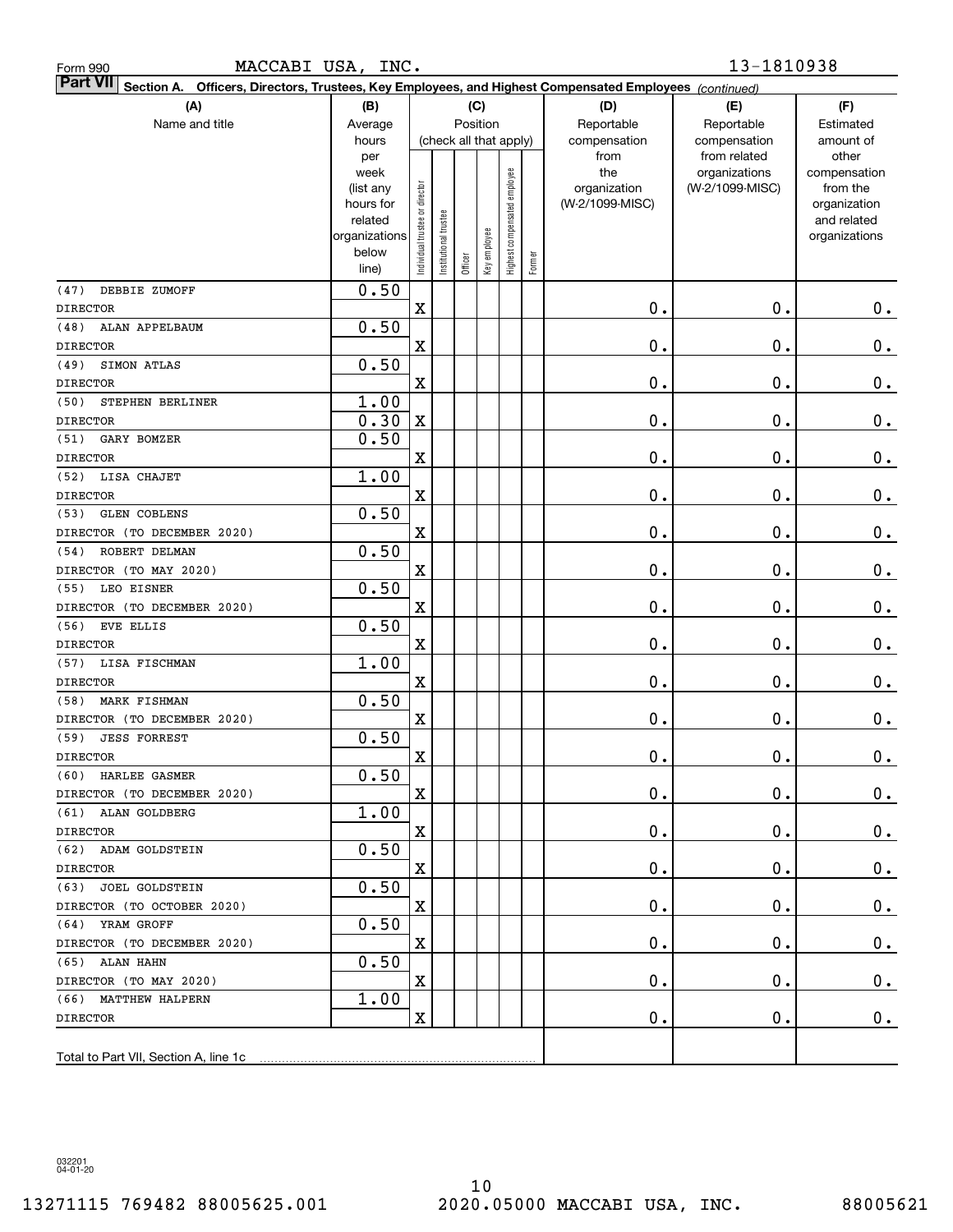| MACCABI USA, INC.<br>Form 990                                                                                             |                        |                                |                      |                        |              |                              |        |                                 | 13-1810938                   |                          |
|---------------------------------------------------------------------------------------------------------------------------|------------------------|--------------------------------|----------------------|------------------------|--------------|------------------------------|--------|---------------------------------|------------------------------|--------------------------|
| <b>Part VII</b><br>Section A. Officers, Directors, Trustees, Key Employees, and Highest Compensated Employees (continued) |                        |                                |                      |                        |              |                              |        |                                 |                              |                          |
| (A)                                                                                                                       | (B)                    |                                |                      |                        | (C)          |                              |        | (D)                             | (E)                          | (F)                      |
| Name and title                                                                                                            | Average                |                                |                      | Position               |              |                              |        | Reportable                      | Reportable                   | Estimated                |
|                                                                                                                           | hours<br>per           |                                |                      | (check all that apply) |              |                              |        | compensation<br>from            | compensation<br>from related | amount of<br>other       |
|                                                                                                                           | week                   |                                |                      |                        |              | Highest compensated employee |        | the                             | organizations                | compensation             |
|                                                                                                                           | (list any<br>hours for | Individual trustee or director |                      |                        |              |                              |        | organization<br>(W-2/1099-MISC) | (W-2/1099-MISC)              | from the<br>organization |
|                                                                                                                           | related                |                                |                      |                        |              |                              |        |                                 |                              | and related              |
|                                                                                                                           | organizations          |                                |                      |                        |              |                              |        |                                 |                              | organizations            |
|                                                                                                                           | below                  |                                | nstitutional trustee | Officer                | Key employee |                              | Former |                                 |                              |                          |
|                                                                                                                           | line)                  |                                |                      |                        |              |                              |        |                                 |                              |                          |
| <b>JOSH KAHANE</b><br>(67)                                                                                                | 0.50                   |                                |                      |                        |              |                              |        |                                 |                              |                          |
| DIRECTOR (TO DECEMBER 2020)<br><b>LAWRENCE KANTER</b>                                                                     | 0.50                   | $\mathbf X$                    |                      |                        |              |                              |        | $\mathbf 0$ .                   | 0.                           | 0.                       |
| (68)<br>DIRECTOR (TO DECEMBER 2020)                                                                                       |                        | $\mathbf X$                    |                      |                        |              |                              |        | $\mathbf 0$ .                   | 0.                           | 0.                       |
| KAREN KARPER<br>(69)                                                                                                      | 0.50                   |                                |                      |                        |              |                              |        |                                 |                              |                          |
| DIRECTOR (TO DECEMBER 2020)                                                                                               |                        | $\mathbf X$                    |                      |                        |              |                              |        | $\mathbf 0$ .                   | 0.                           | 0.                       |
| <b>JANE KATZ</b><br>(70)                                                                                                  | 0.50                   |                                |                      |                        |              |                              |        |                                 |                              |                          |
| DIRECTOR (TO DECEMBER 2020)                                                                                               |                        | $\mathbf X$                    |                      |                        |              |                              |        | $\mathbf 0$ .                   | 0.                           | 0.                       |
| <b>JEFFREY KOHN</b><br>(71)                                                                                               | 0.50                   |                                |                      |                        |              |                              |        |                                 |                              |                          |
| DIRECTOR (TO DECEMBER 2020)                                                                                               |                        | $\mathbf X$                    |                      |                        |              |                              |        | $\mathbf 0$ .                   | 0.                           | 0.                       |
| LENNY KRAYZELBURG<br>(72)                                                                                                 | 0.50                   |                                |                      |                        |              |                              |        |                                 |                              |                          |
| <b>DIRECTOR</b>                                                                                                           |                        | $\mathbf X$                    |                      |                        |              |                              |        | $\mathbf 0$ .                   | 0.                           | 0.                       |
| ERIC KRIFTCHER<br>(73)                                                                                                    | 0.50                   |                                |                      |                        |              |                              |        |                                 |                              |                          |
| DIRECTOR (TO DECEMBER 2020)                                                                                               |                        | $\mathbf X$                    |                      |                        |              |                              |        | $\mathbf 0$ .                   | 0.                           | 0.                       |
| DAVID LEBOWITZ<br>(74)                                                                                                    | 0.50                   |                                |                      |                        |              |                              |        |                                 |                              |                          |
| DIRECTOR (TO DECEMBER 2020)                                                                                               |                        | $\mathbf X$                    |                      |                        |              |                              |        | $\mathbf 0$ .                   | 0.                           | 0.                       |
| <b>LAWRENCE LEFF</b><br>(75)                                                                                              | 0.50                   |                                |                      |                        |              |                              |        |                                 |                              |                          |
| <b>DIRECTOR</b>                                                                                                           |                        | $\mathbf X$                    |                      |                        |              |                              |        | $\mathbf 0$ .                   | 0.                           | 0.                       |
| (76)<br>RABBI DARREN LEVINE                                                                                               | 1.00                   |                                |                      |                        |              |                              |        |                                 |                              |                          |
| <b>DIRECTOR</b>                                                                                                           |                        | $\mathbf X$                    |                      |                        |              |                              |        | $\mathbf 0$ .                   | $\mathbf 0$ .                | 0.                       |
| (77)<br>HOWARD LEVY                                                                                                       | 0.50                   |                                |                      |                        |              |                              |        |                                 |                              |                          |
| <b>DIRECTOR</b>                                                                                                           |                        | $\mathbf X$                    |                      |                        |              |                              |        | $\mathbf 0$ .                   | $\mathbf 0$ .                | 0.                       |
| <b>JACKIE LEWIS</b><br>(78)                                                                                               | 0.50                   |                                |                      |                        |              |                              |        | $\mathbf 0$ .                   | $\mathbf 0$ .                |                          |
| DIRECTOR (TO DECEMBER 2020)<br>(79) DEBORAH LICHTENFELD                                                                   | 1.00                   | $\mathbf X$                    |                      |                        |              |                              |        |                                 |                              | 0.                       |
| DIRECTOR                                                                                                                  |                        | $\mathbf X$                    |                      |                        |              |                              |        | $\mathbf 0$ .                   | $\mathbf 0$ .                | $0$ .                    |
| (80) ALAN MAGERMAN                                                                                                        | 0.50                   |                                |                      |                        |              |                              |        |                                 |                              |                          |
| DIRECTOR (TO DECEMBER 2020)                                                                                               |                        | X                              |                      |                        |              |                              |        | 0.                              | $\mathbf 0$ .                | 0.                       |
| (81) JOEL MAGERMAN                                                                                                        | 1.00                   |                                |                      |                        |              |                              |        |                                 |                              |                          |
| DIRECTOR (TO DECEMBER 2020)                                                                                               | 0.30                   | $\mathbf X$                    |                      |                        |              |                              |        | 0.                              | 0.                           | $0$ .                    |
| (82) RACHEL MAGERMAN                                                                                                      | 0.50                   |                                |                      |                        |              |                              |        |                                 |                              |                          |
| DIRECTOR (TO DECEMBER 2020)                                                                                               |                        | X                              |                      |                        |              |                              |        | 0.                              | 0.                           | $0$ .                    |
| (83) DAVID MENCHE                                                                                                         | 0.50                   |                                |                      |                        |              |                              |        |                                 |                              |                          |
| DIRECTOR                                                                                                                  |                        | X                              |                      |                        |              |                              |        | 0.                              | 0.                           | $0$ .                    |
| (84) KIM MERTENS                                                                                                          | 0.50                   |                                |                      |                        |              |                              |        |                                 |                              |                          |
| DIRECTOR                                                                                                                  |                        | X                              |                      |                        |              |                              |        | 0.                              | 0.                           | $0$ .                    |
| (85) DEANE PENN                                                                                                           | 0.50                   |                                |                      |                        |              |                              |        |                                 |                              |                          |
| DIRECTOR                                                                                                                  |                        | X                              |                      |                        |              |                              |        | 0.                              | 0.                           | $0$ .                    |
| (86) SUSAN PENN                                                                                                           | 0.50                   |                                |                      |                        |              |                              |        |                                 |                              |                          |
| DIRECTOR (TO DECEMBER 2020)                                                                                               |                        | $\mathbf X$                    |                      |                        |              |                              |        | $\mathbf 0$ .                   | 0.                           | 0.                       |
|                                                                                                                           |                        |                                |                      |                        |              |                              |        |                                 |                              |                          |
| Total to Part VII, Section A, line 1c                                                                                     |                        |                                |                      |                        |              |                              |        |                                 |                              |                          |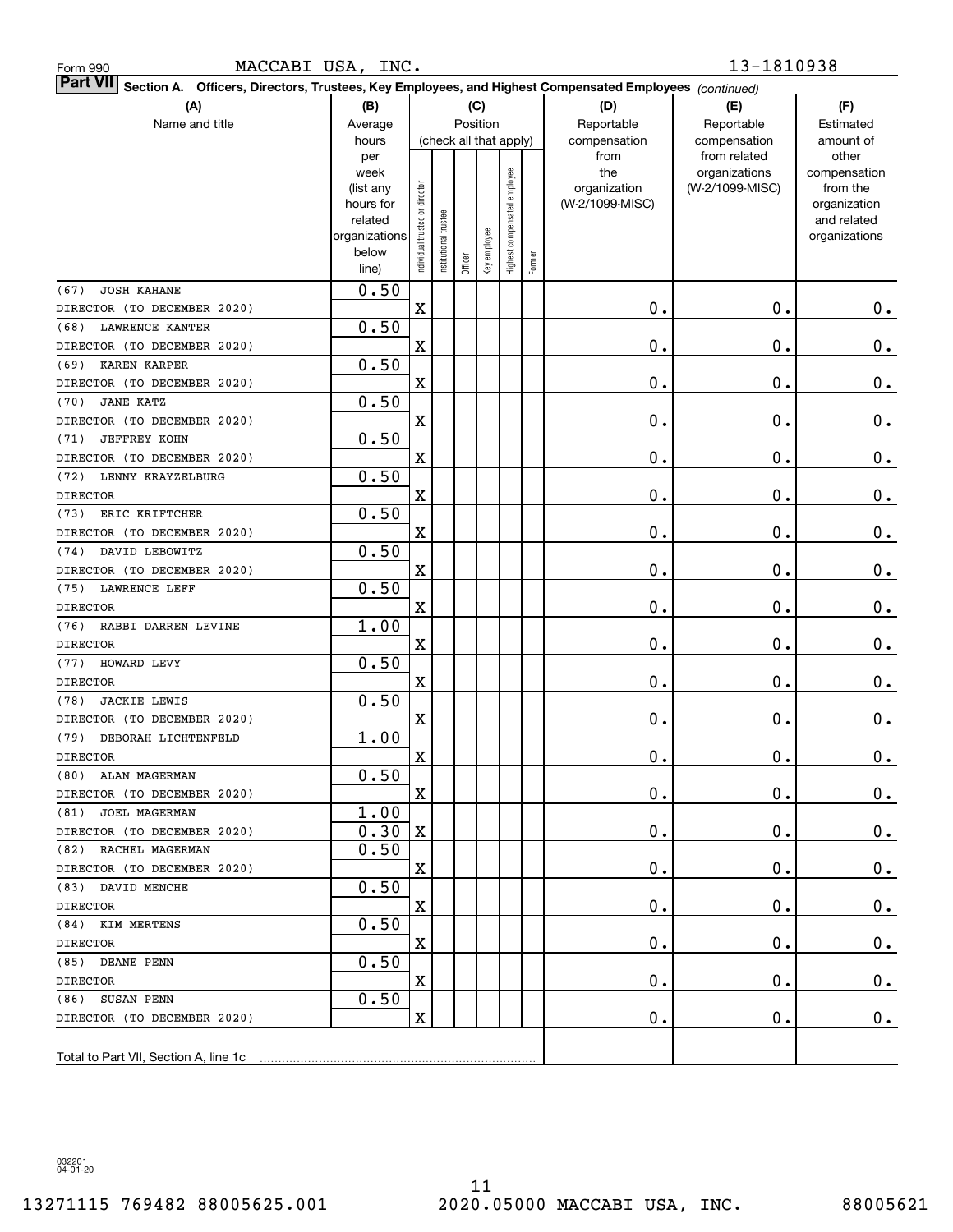| Form 990 |  |
|----------|--|
|          |  |

| <b>Part VII</b> Section A. Officers, Directors, Trustees, Key Employees, and Highest Compensated Employees (continued)<br>(C) |                        |                               |                        |          |              |                              |        |                                 |                 |                          |  |  |  |
|-------------------------------------------------------------------------------------------------------------------------------|------------------------|-------------------------------|------------------------|----------|--------------|------------------------------|--------|---------------------------------|-----------------|--------------------------|--|--|--|
| (A)                                                                                                                           | (B)                    |                               |                        |          |              |                              | (D)    | (E)                             | (F)             |                          |  |  |  |
| Name and title                                                                                                                | Average                |                               |                        | Position |              |                              |        | Reportable                      | Reportable      | Estimated                |  |  |  |
|                                                                                                                               | hours                  |                               | (check all that apply) |          |              |                              |        | compensation                    | compensation    | amount of                |  |  |  |
|                                                                                                                               | per                    |                               |                        |          |              |                              |        | from                            | from related    | other                    |  |  |  |
|                                                                                                                               | week                   |                               |                        |          |              |                              |        | the                             | organizations   | compensation             |  |  |  |
|                                                                                                                               | (list any<br>hours for |                               |                        |          |              |                              |        | organization<br>(W-2/1099-MISC) | (W-2/1099-MISC) | from the<br>organization |  |  |  |
|                                                                                                                               | related                |                               |                        |          |              |                              |        |                                 |                 | and related              |  |  |  |
|                                                                                                                               | organizations          |                               |                        |          |              |                              |        |                                 |                 | organizations            |  |  |  |
|                                                                                                                               | below                  | ndividual trustee or director | nstitutional trustee   |          | Key employee | Highest compensated employee |        |                                 |                 |                          |  |  |  |
|                                                                                                                               | line)                  |                               |                        | Officer  |              |                              | Former |                                 |                 |                          |  |  |  |
| <b>JOSHUA PRANSKY</b><br>(87)                                                                                                 | 0.50                   |                               |                        |          |              |                              |        |                                 |                 |                          |  |  |  |
| DIRECTOR (TO DECEMBER 2020)                                                                                                   |                        | $\mathbf X$                   |                        |          |              |                              |        | 0.                              | $0$ .           | 0.                       |  |  |  |
| DANIEL REICH<br>(88)                                                                                                          | 0.50                   |                               |                        |          |              |                              |        |                                 |                 |                          |  |  |  |
| DIRECTOR (TO DECEMBER 2020)                                                                                                   |                        | $\mathbf X$                   |                        |          |              |                              |        | 0.                              | $0$ .           | 0.                       |  |  |  |
| JOEL ROODYN<br>(89)                                                                                                           | 0.50                   |                               |                        |          |              |                              |        |                                 |                 |                          |  |  |  |
| <b>DIRECTOR</b>                                                                                                               | 4.00                   | $\mathbf X$                   |                        |          |              |                              |        | 0.                              | $0$ .           | $0$ .                    |  |  |  |
| (90)<br>RICHARD ROTHMAN                                                                                                       | 0.50                   |                               |                        |          |              |                              |        |                                 |                 |                          |  |  |  |
| <b>DIRECTOR</b>                                                                                                               |                        | X                             |                        |          |              |                              |        | 0.                              | $0$ .           | $\mathbf 0$ .            |  |  |  |
| (91)<br><b>JEFFREY ROTTER</b>                                                                                                 | 0.50                   |                               |                        |          |              |                              |        |                                 |                 |                          |  |  |  |
| <b>DIRECTOR</b>                                                                                                               |                        | $\mathbf X$                   |                        |          |              |                              |        | 0.                              | $0$ .           | 0.                       |  |  |  |
| (92)<br>SUMMER RUNESTAD                                                                                                       | 1.00                   |                               |                        |          |              |                              |        |                                 |                 |                          |  |  |  |
| <b>DIRECTOR</b>                                                                                                               |                        | X                             |                        |          |              |                              |        | 0.                              | $0$ .           | $0$ .                    |  |  |  |
| <b>JOSIE SANDLER</b><br>(93)                                                                                                  | 0.50                   |                               |                        |          |              |                              |        |                                 |                 |                          |  |  |  |
| DIRECTOR (TO MAY 2020)                                                                                                        |                        | X                             |                        |          |              |                              |        | 0.                              | $0$ .           | $0$ .                    |  |  |  |
| JOSHUA SCHACHTER<br>(94)                                                                                                      | 0.50                   |                               |                        |          |              |                              |        |                                 |                 |                          |  |  |  |
| DIRECTOR (TO DECEMBER 2020)                                                                                                   |                        | $\mathbf X$                   |                        |          |              |                              |        | 0.                              | $0$ .           | $\mathbf 0$ .            |  |  |  |
| (95)<br>MICHAEL SHEFF                                                                                                         | 0.50                   |                               |                        |          |              |                              |        |                                 |                 |                          |  |  |  |
| <b>DIRECTOR</b>                                                                                                               |                        | $\mathbf X$                   |                        |          |              |                              |        | 0.                              | $0$ .           | $\mathbf 0$ .            |  |  |  |
| LENNY SILBERMAN<br>(96)                                                                                                       | 0.50                   |                               |                        |          |              |                              |        |                                 |                 |                          |  |  |  |
| DIRECTOR (TO DECEMBER 2020)                                                                                                   |                        | $\mathbf X$                   |                        |          |              |                              |        | 0.                              | $0$ .           | $\mathbf 0$ .            |  |  |  |
| (97)<br>MORTON SLOAN                                                                                                          | 0.50                   |                               |                        |          |              |                              |        |                                 |                 |                          |  |  |  |
| <b>DIRECTOR</b>                                                                                                               |                        | $\mathbf X$                   |                        |          |              |                              |        | 0.                              | $0$ .           | $\mathbf 0$ .            |  |  |  |
| ROBERT SOCKOLOV<br>(98)                                                                                                       | 0.50                   |                               |                        |          |              |                              |        |                                 |                 |                          |  |  |  |
| DIRECTOR (TO DECEMBER 2020)                                                                                                   |                        | X                             |                        |          |              |                              |        | 0.                              | $0$ .           | 0.                       |  |  |  |
| (99)<br>TRACEY SPECTER                                                                                                        | 0.50                   |                               |                        |          |              |                              |        |                                 |                 |                          |  |  |  |
| <b>DIRECTOR</b>                                                                                                               |                        | X                             |                        |          |              |                              |        | 0.                              | $0$ .           | $\mathbf 0$ .            |  |  |  |
| (100) ALEX STERNBERG                                                                                                          | 0.50                   |                               |                        |          |              |                              |        |                                 |                 |                          |  |  |  |
| <b>DIRECTOR</b>                                                                                                               |                        | $\mathbf X$                   |                        |          |              |                              |        | $\mathbf 0$ .                   | $\mathbf 0$ .   | $0$ .                    |  |  |  |
| (101) DANA SUSSON                                                                                                             | 0.50                   |                               |                        |          |              |                              |        |                                 |                 |                          |  |  |  |
| <b>DIRECTOR</b>                                                                                                               |                        | $\mathbf X$                   |                        |          |              |                              |        | $\mathbf 0$ .                   | $\mathbf 0$ .   | $\mathbf{0}$ .           |  |  |  |
| (102) MARK SUSSON                                                                                                             | 0.50                   |                               |                        |          |              |                              |        |                                 |                 |                          |  |  |  |
| <b>DIRECTOR</b>                                                                                                               |                        | $\mathbf X$                   |                        |          |              |                              |        | $\mathbf 0$ .                   | $\mathbf 0$ .   | 0.                       |  |  |  |
| (103) PETER TILL                                                                                                              | 0.50                   |                               |                        |          |              |                              |        |                                 |                 |                          |  |  |  |
| <b>DIRECTOR</b>                                                                                                               |                        | $\mathbf X$                   |                        |          |              |                              |        | $\mathbf 0$ .                   | $\mathbf 0$ .   | 0.                       |  |  |  |
| (104) NEIL TRAMER                                                                                                             | 0.50                   |                               |                        |          |              |                              |        |                                 |                 |                          |  |  |  |
| <b>DIRECTOR</b>                                                                                                               |                        | X                             |                        |          |              |                              |        | $\mathbf 0$ .                   | $\mathbf 0$ .   | 0.                       |  |  |  |
| (105) BRETT WALSDORF                                                                                                          | 0.50                   |                               |                        |          |              |                              |        |                                 |                 |                          |  |  |  |
| DIRECTOR (TO DECEMBER 2020)                                                                                                   |                        | x                             |                        |          |              |                              |        | $\mathbf 0$ .                   | $\mathbf 0$ .   | 0.                       |  |  |  |
| (106) JOSHUA WARMUND                                                                                                          | 0.50                   |                               |                        |          |              |                              |        |                                 |                 |                          |  |  |  |
| DIRECTOR (TO DECEMBER 2020)                                                                                                   |                        | X                             |                        |          |              |                              |        | $\mathbf 0$ .                   | $\mathbf 0$ .   | 0.                       |  |  |  |
|                                                                                                                               |                        |                               |                        |          |              |                              |        |                                 |                 |                          |  |  |  |
| Total to Part VII, Section A, line 1c                                                                                         |                        |                               |                        |          |              |                              |        |                                 |                 |                          |  |  |  |

032201 04-01-20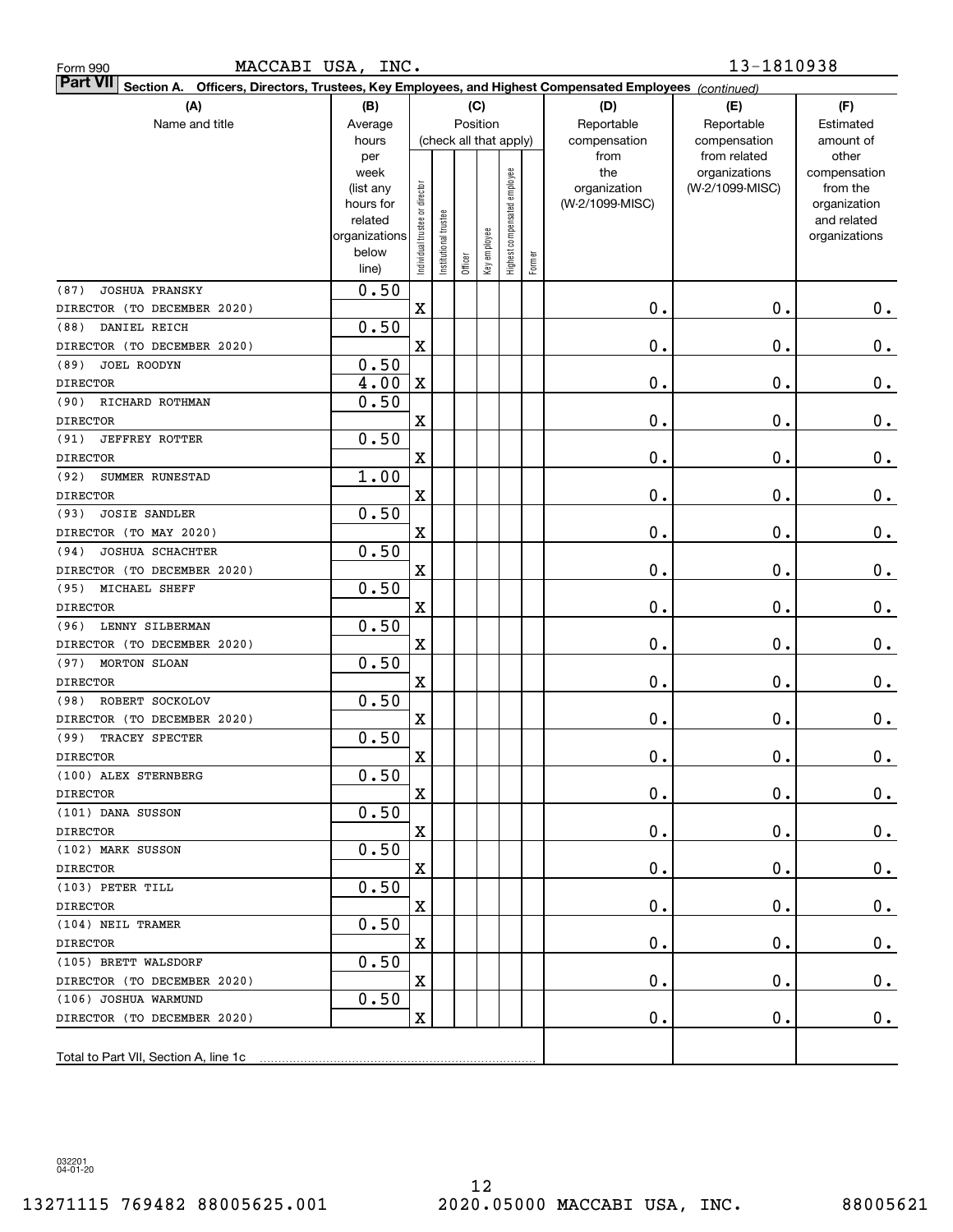| (A)                                   | (B)                                            |                                |                        | (C)      |              |                              |        | (D)                                         | (E)                                                              | (F)                                            |
|---------------------------------------|------------------------------------------------|--------------------------------|------------------------|----------|--------------|------------------------------|--------|---------------------------------------------|------------------------------------------------------------------|------------------------------------------------|
| Name and title                        | Average                                        |                                |                        | Position |              |                              |        | Reportable                                  | Reportable                                                       | Estimated                                      |
|                                       | hours<br>per<br>week<br>(list any              |                                | (check all that apply) |          |              |                              |        | compensation<br>from<br>the<br>organization | compensation<br>from related<br>organizations<br>(W-2/1099-MISC) | amount of<br>other<br>compensation<br>from the |
|                                       | hours for<br>related<br>organizations<br>below | Individual trustee or director | Institutional trustee  |          | Key employee | Highest compensated employee |        | (W-2/1099-MISC)                             |                                                                  | organization<br>and related<br>organizations   |
|                                       | line)                                          |                                |                        | Officer  |              |                              | Former |                                             |                                                                  |                                                |
| (107) LEONARD WEISS                   | 0.50                                           |                                |                        |          |              |                              |        |                                             |                                                                  |                                                |
| <b>DIRECTOR</b>                       |                                                | $\overline{\mathbf{X}}$        |                        |          |              |                              |        | 0.                                          | $\mathbf 0$ .                                                    | 0.                                             |
| (108) DAVID WINN                      | 0.50                                           |                                |                        |          |              |                              |        |                                             |                                                                  |                                                |
| <b>DIRECTOR</b>                       |                                                | $\overline{\mathbf{X}}$        |                        |          |              |                              |        | 0.                                          | $\mathbf 0$ .                                                    | $0_{.}$                                        |
| (109) GERALD WOLKOFF                  | 0.50                                           |                                |                        |          |              |                              |        |                                             |                                                                  |                                                |
| DIRECTOR (TO JULY 2020)               |                                                | $\overline{\mathbf{X}}$        |                        |          |              |                              |        | 0.                                          | $\mathbf 0$ .                                                    | 0.                                             |
| (110) SEYMOUR ZUCKERMAN               | 0.50                                           |                                |                        |          |              |                              |        |                                             |                                                                  |                                                |
| <b>DIRECTOR</b>                       |                                                | $\overline{\mathbf{X}}$        |                        |          |              |                              |        | 0.                                          | $\mathbf 0$ .                                                    | 0.                                             |
| (111) SCOTT ALTERMAN                  | 0.50                                           |                                |                        |          |              |                              |        |                                             |                                                                  |                                                |
| DIRECTOR (TO DECEMBER 2020)           |                                                | $\overline{\mathbf{X}}$        |                        |          |              |                              |        | 0.                                          | $\mathbf 0$ .                                                    | 0.                                             |
| (112) ROSS BERMAN                     | 0.50                                           |                                |                        |          |              |                              |        |                                             |                                                                  |                                                |
| DIRECTOR (TO DECEMBER 2020)           |                                                | $\overline{\mathbf{X}}$        |                        |          |              |                              |        | 0.                                          | $\mathbf 0$ .                                                    | 0.                                             |
| (113) GARY BERNSTEIN                  | 0.50                                           |                                |                        |          |              |                              |        |                                             |                                                                  |                                                |
| DIRECTOR (TO DECEMBER 2020)           |                                                | $\overline{\mathbf{X}}$        |                        |          |              |                              |        | 0.                                          | $\mathbf 0$ .                                                    | 0.                                             |
| (114) JOSHUA BRODKIN                  | 0.50                                           |                                |                        |          |              |                              |        |                                             |                                                                  |                                                |
| DIRECTOR (TO DECEMBER 2020)           |                                                | $\overline{\mathbf{X}}$        |                        |          |              |                              |        | 0.                                          | $\mathbf 0$ .                                                    | 0.                                             |
| (115) STUART J. CHASON                | 0.50                                           |                                |                        |          |              |                              |        |                                             |                                                                  |                                                |
| DIRECTOR (TO DECEMBER 2020)           |                                                | $\overline{\mathbf{X}}$        |                        |          |              |                              |        | 0.                                          | $\mathbf 0$ .                                                    | 0.                                             |
| (116) NATHAN A. ENGEL                 | 0.50                                           |                                |                        |          |              |                              |        |                                             |                                                                  |                                                |
| DIRECTOR (TO DECEMBER 2020)           |                                                | $\overline{\mathbf{X}}$        |                        |          |              |                              |        | 0.                                          | $\mathbf 0$ .                                                    | 0.                                             |
| (117) JAY D. GELMAN                   | 0.50                                           |                                |                        |          |              |                              |        |                                             |                                                                  |                                                |
| DIRECTOR (TO DECEMBER 2020)           |                                                | X                              |                        |          |              |                              |        | 0.                                          | $\mathbf 0$ .                                                    | $0_{.}$                                        |
| (118) CHRIS M. GIBBONS                | 0.50                                           |                                |                        |          |              |                              |        |                                             |                                                                  |                                                |
| DIRECTOR (TO OCTOBER 2020)            |                                                | $\overline{\mathbf{X}}$        |                        |          |              |                              |        | 0.                                          | $\mathbf 0$ .                                                    | 0.                                             |
| (119) DAVID GOLDMAN                   | 0.50                                           |                                |                        |          |              |                              |        |                                             |                                                                  |                                                |
| DIRECTOR (TO DECEMBER 2020)           |                                                | X                              |                        |          |              |                              |        | 0.                                          | $\mathbf 0$ .                                                    | 0.                                             |
| (120) STEFAN E. GREENBERG             | 0.50                                           |                                |                        |          |              |                              |        |                                             |                                                                  |                                                |
| DIRECTOR (TO DECEMBER 2020)           |                                                | X                              |                        |          |              |                              |        | 0.                                          | $\mathbf 0$ .                                                    | 0.                                             |
| (121) STUART A. GREENBERG             | 0.50                                           |                                |                        |          |              |                              |        |                                             |                                                                  |                                                |
| <b>DIRECTOR</b>                       |                                                | X                              |                        |          |              |                              |        | 0.                                          | $\mathbf 0$ .                                                    | 0.                                             |
| (122) ZACHARY R. HILLER               | 0.50                                           |                                |                        |          |              |                              |        |                                             |                                                                  |                                                |
| DIRECTOR (TO DECEMBER 2020)           |                                                | X                              |                        |          |              |                              |        | 0.                                          | О.                                                               | 0.                                             |
| (123) SARA HOKIN                      | 0.50                                           |                                |                        |          |              |                              |        |                                             |                                                                  |                                                |
| DIRECTOR (TO DECEMBER 2020)           |                                                | X                              |                        |          |              |                              |        | 0.                                          | О.                                                               | 0.                                             |
| (124) OLIVERIO LEW                    | 0.50                                           | X                              |                        |          |              |                              |        |                                             |                                                                  |                                                |
| DIRECTOR (TO DECEMBER 2020)           |                                                |                                |                        |          |              |                              |        | 0.                                          | О.                                                               | 0.                                             |
| (125) LEON H. LIFSCHUTZ               | 0.50                                           | X                              |                        |          |              |                              |        | 0.                                          | О.                                                               |                                                |
| DIRECTOR (TO MAY 2020)                | 0.50                                           |                                |                        |          |              |                              |        |                                             |                                                                  | 0.                                             |
| (126) JACOB MAGERMAN                  |                                                | $\mathbf X$                    |                        |          |              |                              |        | 0.                                          |                                                                  |                                                |
| DIRECTOR                              |                                                |                                |                        |          |              |                              |        |                                             | О.                                                               | $0$ .                                          |
| Total to Part VII, Section A, line 1c |                                                |                                |                        |          |              |                              |        |                                             |                                                                  |                                                |
|                                       |                                                |                                |                        |          |              |                              |        |                                             |                                                                  |                                                |

**Section A. Officers, Directors, Trustees, Key Employees, and Highest Compensated Employees** 

Part VII Section A. Officers, Directors, Trustees, Key Employees, and Highest Compensated Employees *(continued)* 

MACCABI USA, INC. 13-1810938

032201 04-01-20

Form 990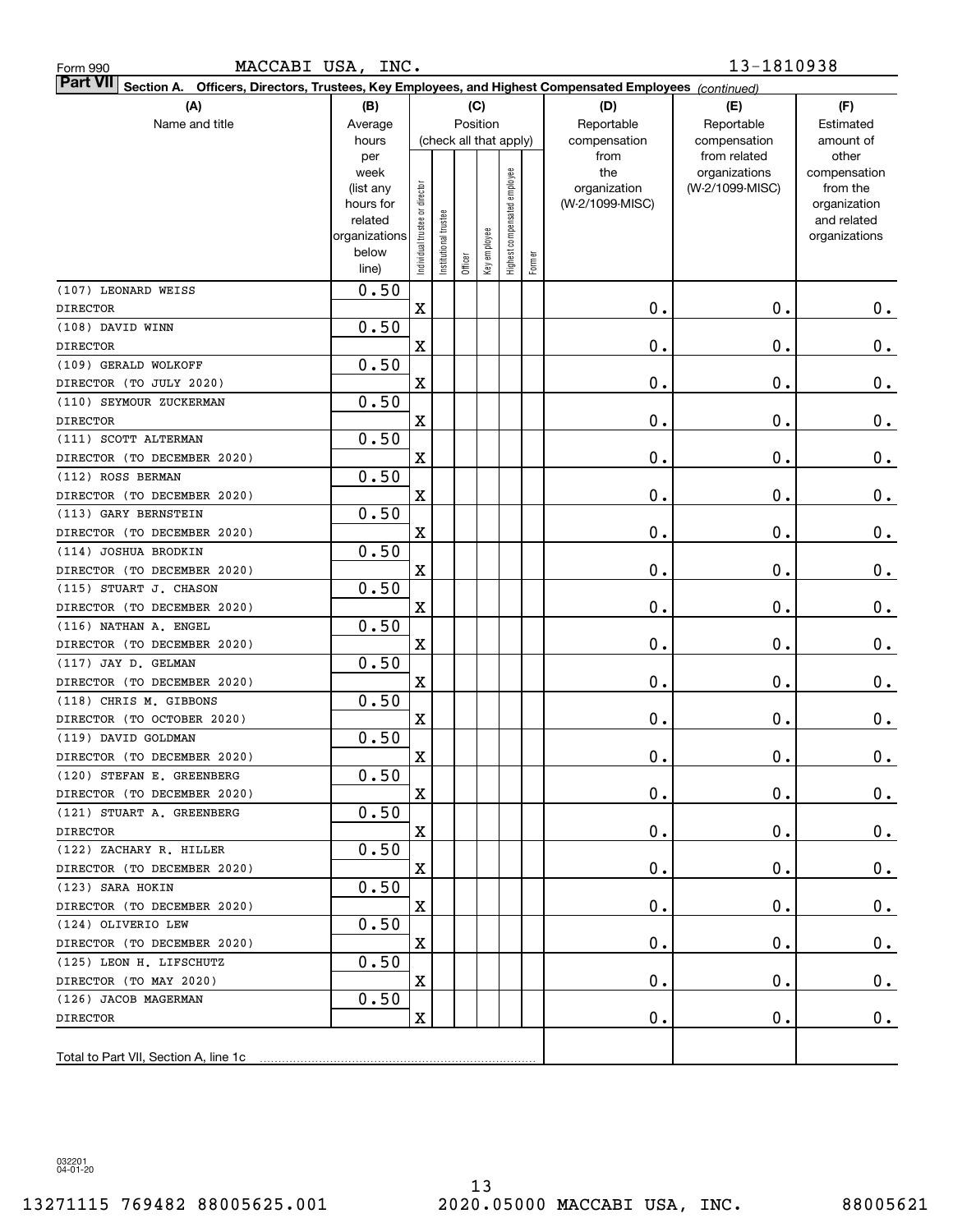| MACCABI USA, INC.<br>Form 990                                                                                             |                        |                                |                        |          |              |                              |        |                 | 13-1810938                    |                       |
|---------------------------------------------------------------------------------------------------------------------------|------------------------|--------------------------------|------------------------|----------|--------------|------------------------------|--------|-----------------|-------------------------------|-----------------------|
| <b>Part VII</b><br>Section A. Officers, Directors, Trustees, Key Employees, and Highest Compensated Employees (continued) |                        |                                |                        |          |              |                              |        |                 |                               |                       |
| (A)                                                                                                                       | (B)                    |                                |                        |          | (C)          |                              |        | (D)             | (E)                           | (F)                   |
| Name and title                                                                                                            | Average                |                                |                        | Position |              |                              |        | Reportable      | Reportable                    | Estimated             |
|                                                                                                                           | hours                  |                                | (check all that apply) |          |              |                              |        | compensation    | compensation                  | amount of             |
|                                                                                                                           | per<br>week            |                                |                        |          |              |                              |        | from<br>the     | from related<br>organizations | other<br>compensation |
|                                                                                                                           | (list any              |                                |                        |          |              |                              |        | organization    | (W-2/1099-MISC)               | from the              |
|                                                                                                                           | hours for              |                                |                        |          |              |                              |        | (W-2/1099-MISC) |                               | organization          |
|                                                                                                                           | related                |                                |                        |          |              |                              |        |                 |                               | and related           |
|                                                                                                                           | organizations<br>below |                                |                        |          |              |                              |        |                 |                               | organizations         |
|                                                                                                                           | line)                  | Individual trustee or director | Institutional trustee  | Officer  | Key employee | Highest compensated employee | Former |                 |                               |                       |
| (127) JACOB RAUCHBACH                                                                                                     | 0.50                   |                                |                        |          |              |                              |        |                 |                               |                       |
| DIRECTOR (TO DECEMBER 2020)                                                                                               |                        | $\mathbf X$                    |                        |          |              |                              |        | 0.              | $\mathbf 0$ .                 | 0.                    |
| (128) BRADLEY SCHWARTZ                                                                                                    | 0.50                   |                                |                        |          |              |                              |        |                 |                               |                       |
| DIRECTOR (TO DECEMBER 2020)                                                                                               |                        | $\mathbf X$                    |                        |          |              |                              |        | $0$ .           | 0.                            | 0.                    |
| (129) MEREDITH J. SHIFMAN                                                                                                 | 0.50                   |                                |                        |          |              |                              |        |                 |                               |                       |
| <b>DIRECTOR</b>                                                                                                           |                        | $\mathbf X$                    |                        |          |              |                              |        | $0$ .           | 0.                            | 0.                    |
| (130) TAMAR SIMON                                                                                                         | 0.50                   |                                |                        |          |              |                              |        |                 |                               |                       |
| DIRECTOR (TO DECEMBER 2020)                                                                                               |                        | $\mathbf X$                    |                        |          |              |                              |        | $0$ .           | 0.                            | 0.                    |
| (131) MICHAEL L. WEINSTEIN                                                                                                | 0.50                   |                                |                        |          |              |                              |        |                 |                               |                       |
| DIRECTOR (TO DECEMBER 2020)                                                                                               |                        | $\mathbf X$                    |                        |          |              |                              |        | $0$ .           | $\mathbf 0$ .                 | 0.                    |
| (132) JAMES WEISS                                                                                                         | 0.50                   |                                |                        |          |              |                              |        |                 |                               |                       |
| DIRECTOR (TO DECEMBER 2020)                                                                                               |                        | $\mathbf X$                    |                        |          |              |                              |        | $0$ .           | $\mathbf 0$ .                 | 0.                    |
| (133) BRUCE APPLE                                                                                                         | 0.50                   |                                |                        |          |              |                              |        |                 |                               |                       |
| DIRECTOR (TO DECEMBER 2020)                                                                                               |                        | $\mathbf X$                    |                        |          |              |                              |        | 0.              | 0.                            | 0.                    |
| (134) SETH GOLDBERG                                                                                                       | 1.00                   |                                |                        |          |              |                              |        |                 |                               |                       |
| <b>DIRECTOR</b>                                                                                                           |                        | $\mathbf X$                    |                        |          |              |                              |        | 0.              | 0.                            | 0.                    |
|                                                                                                                           |                        |                                |                        |          |              |                              |        |                 |                               |                       |
|                                                                                                                           |                        |                                |                        |          |              |                              |        |                 |                               |                       |
|                                                                                                                           |                        |                                |                        |          |              |                              |        |                 |                               |                       |
|                                                                                                                           |                        |                                |                        |          |              |                              |        |                 |                               |                       |
|                                                                                                                           |                        |                                |                        |          |              |                              |        |                 |                               |                       |
|                                                                                                                           |                        |                                |                        |          |              |                              |        |                 |                               |                       |
|                                                                                                                           |                        |                                |                        |          |              |                              |        |                 |                               |                       |
|                                                                                                                           |                        |                                |                        |          |              |                              |        |                 |                               |                       |
|                                                                                                                           |                        |                                |                        |          |              |                              |        |                 |                               |                       |
|                                                                                                                           |                        |                                |                        |          |              |                              |        |                 |                               |                       |
|                                                                                                                           |                        |                                |                        |          |              |                              |        |                 |                               |                       |
|                                                                                                                           |                        |                                |                        |          |              |                              |        |                 |                               |                       |
|                                                                                                                           |                        |                                |                        |          |              |                              |        |                 |                               |                       |
|                                                                                                                           |                        |                                |                        |          |              |                              |        |                 |                               |                       |
|                                                                                                                           |                        |                                |                        |          |              |                              |        |                 |                               |                       |
|                                                                                                                           |                        |                                |                        |          |              |                              |        |                 |                               |                       |
|                                                                                                                           |                        |                                |                        |          |              |                              |        |                 |                               |                       |
|                                                                                                                           |                        |                                |                        |          |              |                              |        |                 |                               |                       |
|                                                                                                                           |                        |                                |                        |          |              |                              |        |                 |                               |                       |
|                                                                                                                           |                        |                                |                        |          |              |                              |        |                 |                               |                       |
|                                                                                                                           |                        |                                |                        |          |              |                              |        |                 |                               |                       |
|                                                                                                                           |                        |                                |                        |          |              |                              |        |                 |                               |                       |
|                                                                                                                           |                        |                                |                        |          |              |                              |        |                 |                               |                       |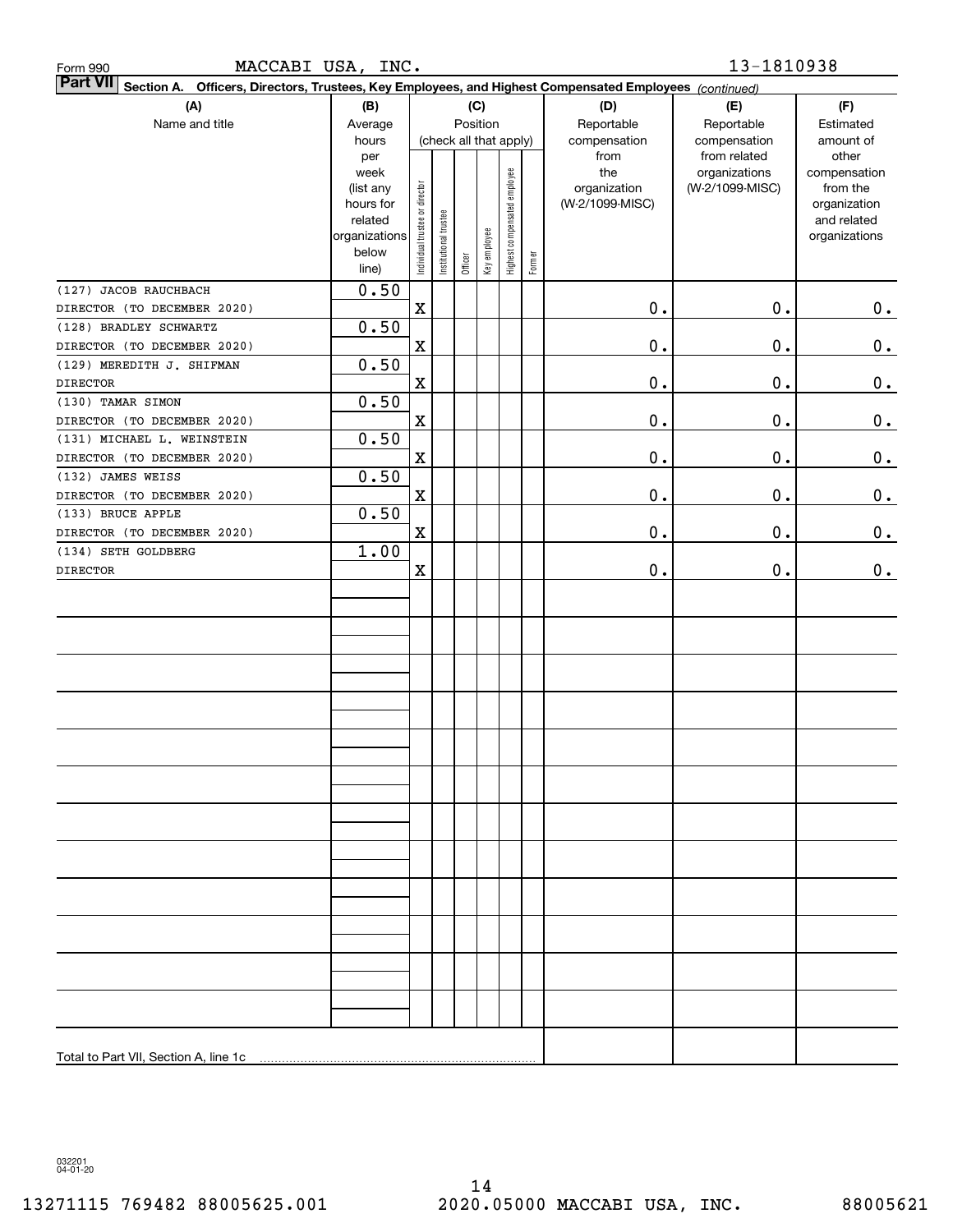|                                                                  | <b>Part VIII</b>       | <b>Statement of Revenue</b>                                                                                                                                                                                                                                                                                                                                                         |                                                |                                  |                                              |                                                 |                                                                 |
|------------------------------------------------------------------|------------------------|-------------------------------------------------------------------------------------------------------------------------------------------------------------------------------------------------------------------------------------------------------------------------------------------------------------------------------------------------------------------------------------|------------------------------------------------|----------------------------------|----------------------------------------------|-------------------------------------------------|-----------------------------------------------------------------|
|                                                                  |                        | Check if Schedule O contains a response or note to any line in this Part VIII                                                                                                                                                                                                                                                                                                       |                                                |                                  |                                              |                                                 |                                                                 |
|                                                                  |                        |                                                                                                                                                                                                                                                                                                                                                                                     |                                                | Total revenue                    | (B)<br>Related or exempt<br>function revenue | $\overline{C}$<br>Unrelated<br>business revenue | (D)<br>Revenue excluded<br>from tax under<br>sections 512 - 514 |
| <b>Contributions, Gifts, Grants</b><br>and Other Similar Amounts | b<br>c<br>d<br>g       | 1a<br>1 a Federated campaigns<br>1 <sub>b</sub><br>Membership dues<br>1 <sub>c</sub><br>Fundraising events<br>1 <sub>d</sub><br>Related organizations<br>$\overline{\phantom{a}}$<br>Government grants (contributions)<br>1e<br>All other contributions, gifts, grants, and<br>similar amounts not included above<br>1f<br>$1g$ \$<br>Noncash contributions included in lines 1a-1f | 20, 163.<br>171,580.<br>486,022.<br>1,431,137. | 2,108,902.                       |                                              |                                                 |                                                                 |
|                                                                  |                        |                                                                                                                                                                                                                                                                                                                                                                                     | <b>Business Code</b>                           |                                  |                                              |                                                 |                                                                 |
| Program Service<br>Revenue<br>evenue                             | b<br>c<br>d<br>е       | 2 a ANNUAL GAMES<br><u> 1980 - Johann Barn, mars ann an t-Amhain Aonaich an t-Aonaich an t-Aonaich ann an t-Aonaich ann an t-Aonaich</u><br><u>and the state of the state of the state of the state of the state of the state of the state of the state of the state of the state of the state of the state of the state of the state of the state of the state of the state</u>    | 711300                                         | 38,886.                          | 38,886.                                      |                                                 |                                                                 |
|                                                                  | f                      | All other program service revenue                                                                                                                                                                                                                                                                                                                                                   |                                                |                                  |                                              |                                                 |                                                                 |
|                                                                  | a                      |                                                                                                                                                                                                                                                                                                                                                                                     |                                                | 38,886.                          |                                              |                                                 |                                                                 |
|                                                                  | 3<br>4                 | Investment income (including dividends, interest, and<br>Income from investment of tax-exempt bond proceeds                                                                                                                                                                                                                                                                         |                                                | 4,244.                           |                                              |                                                 | 4,244.                                                          |
|                                                                  | 5<br>6а<br>b<br>c<br>d | (i) Real<br>Gross rents<br>l 6a<br>6b<br>Less: rental expenses<br>6c<br>Rental income or (loss)<br>Net rental income or (loss)<br>(i) Securities<br>7 a Gross amount from sales of                                                                                                                                                                                                  | (ii) Personal<br>(ii) Other                    |                                  |                                              |                                                 |                                                                 |
| Revenue                                                          |                        | assets other than inventory<br>7a<br><b>b</b> Less: cost or other basis<br>and sales expenses<br>  7b<br>7c<br><b>c</b> Gain or (loss) $\ldots$                                                                                                                                                                                                                                     |                                                |                                  |                                              |                                                 |                                                                 |
| <b>Other</b>                                                     |                        | 8 a Gross income from fundraising events (not<br>$171,580$ . of<br>including $$$<br>contributions reported on line 1c). See<br><b>b</b> Less: direct expenses                                                                                                                                                                                                                       | 84, 165.<br>8al<br>92,679.<br>8 <sub>b</sub>   |                                  |                                              |                                                 |                                                                 |
|                                                                  |                        | c Net income or (loss) from fundraising events                                                                                                                                                                                                                                                                                                                                      |                                                | $-8,514.$                        |                                              |                                                 | $-8,514.$                                                       |
|                                                                  |                        | 9 a Gross income from gaming activities. See<br><b>b</b> Less: direct expenses <b>manually</b>                                                                                                                                                                                                                                                                                      | 9а<br>9 <sub>b</sub>                           |                                  |                                              |                                                 |                                                                 |
|                                                                  |                        | c Net income or (loss) from gaming activities<br>10 a Gross sales of inventory, less returns                                                                                                                                                                                                                                                                                        | 10a                                            |                                  |                                              |                                                 |                                                                 |
|                                                                  |                        | <b>b</b> Less: cost of goods sold                                                                                                                                                                                                                                                                                                                                                   | 10bl                                           |                                  |                                              |                                                 |                                                                 |
|                                                                  | 11 a<br>b              | c Net income or (loss) from sales of inventory                                                                                                                                                                                                                                                                                                                                      | <b>Business Code</b>                           |                                  |                                              |                                                 |                                                                 |
| Miscellaneous<br>evenue                                          | c                      |                                                                                                                                                                                                                                                                                                                                                                                     |                                                |                                  |                                              |                                                 |                                                                 |
|                                                                  | 12                     |                                                                                                                                                                                                                                                                                                                                                                                     |                                                | $\blacktriangleright$ 2,143,518. | 38,886.                                      | 0.                                              | $-4,270.$                                                       |
|                                                                  |                        |                                                                                                                                                                                                                                                                                                                                                                                     |                                                |                                  |                                              |                                                 | QQQ                                                             |

032009 12-23-20

Form (2020) **990**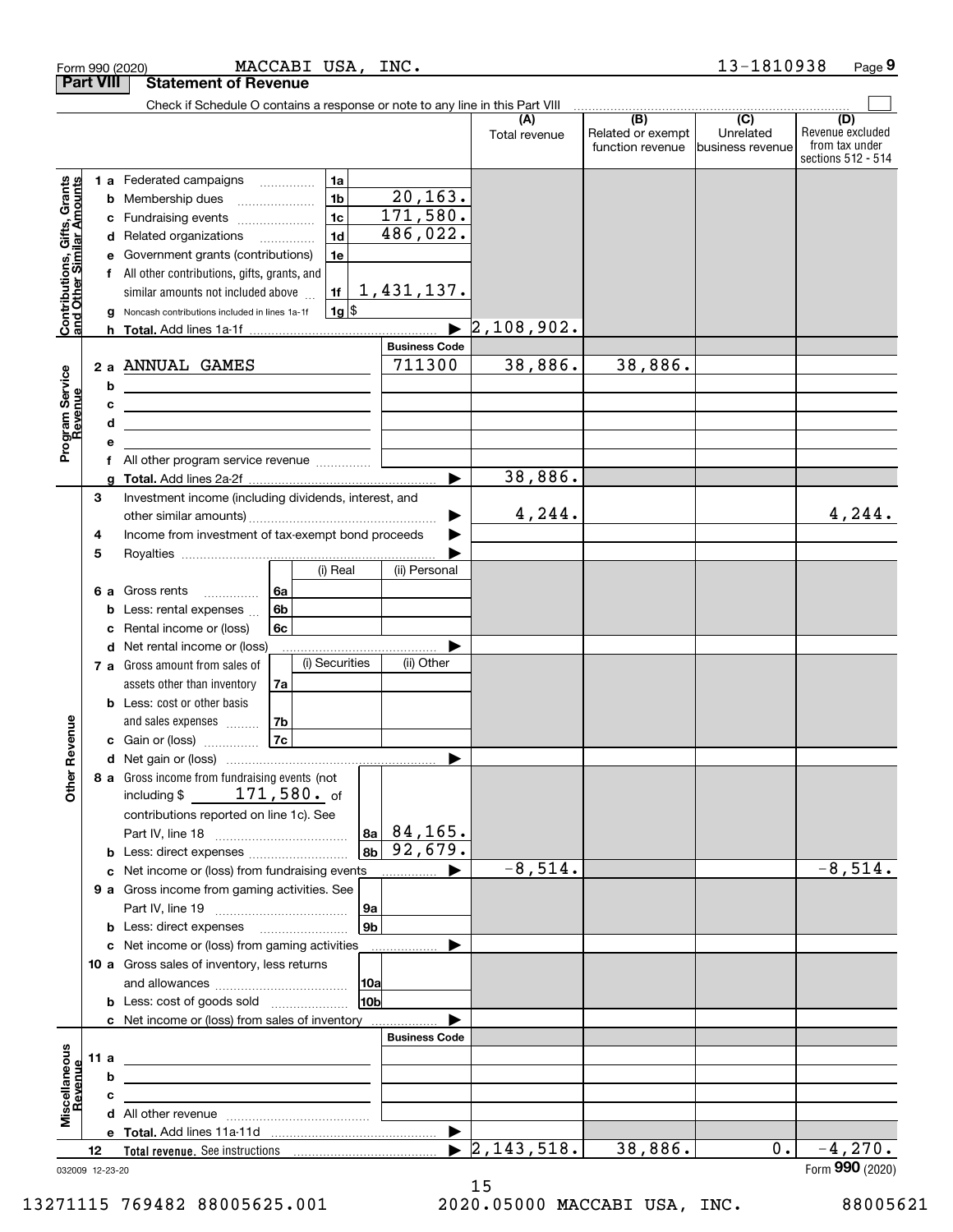|  | Form 990 (2020) |  |
|--|-----------------|--|
|  |                 |  |

MACCABI USA, INC.

**Part IX Statement of Functional Expenses**

|              | Section 501(c)(3) and 501(c)(4) organizations must complete all columns. All other organizations must complete column (A).                                                                                 |                          |                                    |                                                      |                                |
|--------------|------------------------------------------------------------------------------------------------------------------------------------------------------------------------------------------------------------|--------------------------|------------------------------------|------------------------------------------------------|--------------------------------|
|              | Check if Schedule O contains a response or note to any line in this Part IX                                                                                                                                |                          |                                    |                                                      |                                |
|              | Do not include amounts reported on lines 6b,<br>7b, 8b, 9b, and 10b of Part VIII.                                                                                                                          | (A)<br>Total expenses    | (B)<br>Program service<br>expenses | $\overline{C}$<br>Management and<br>general expenses | (D)<br>Fundraising<br>expenses |
| 1.           | Grants and other assistance to domestic organizations                                                                                                                                                      |                          |                                    |                                                      |                                |
|              | and domestic governments. See Part IV, line 21                                                                                                                                                             |                          |                                    |                                                      |                                |
| $\mathbf{2}$ | Grants and other assistance to domestic                                                                                                                                                                    |                          |                                    |                                                      |                                |
|              | individuals. See Part IV, line 22                                                                                                                                                                          |                          |                                    |                                                      |                                |
| 3            | Grants and other assistance to foreign                                                                                                                                                                     |                          |                                    |                                                      |                                |
|              | organizations, foreign governments, and foreign                                                                                                                                                            |                          |                                    |                                                      |                                |
|              | individuals. See Part IV, lines 15 and 16                                                                                                                                                                  |                          |                                    |                                                      |                                |
| 4            | Benefits paid to or for members                                                                                                                                                                            |                          |                                    |                                                      |                                |
| 5            | Compensation of current officers, directors,                                                                                                                                                               |                          |                                    |                                                      |                                |
|              |                                                                                                                                                                                                            | 232,790.                 | 139,674.                           | 46,558.                                              | 46,558.                        |
| 6            | Compensation not included above to disqualified                                                                                                                                                            |                          |                                    |                                                      |                                |
|              | persons (as defined under section 4958(f)(1)) and                                                                                                                                                          |                          |                                    |                                                      |                                |
|              | persons described in section 4958(c)(3)(B)                                                                                                                                                                 |                          |                                    |                                                      |                                |
| 7            |                                                                                                                                                                                                            | 415,783.                 | 299,379.                           | $\overline{51,963.}$                                 | 64,441.                        |
| 8            | Pension plan accruals and contributions (include                                                                                                                                                           |                          |                                    |                                                      |                                |
|              | section 401(k) and 403(b) employer contributions)                                                                                                                                                          | $\frac{8,802}{39,230}$ . | $\frac{6,485}{28,154}$             | 1,008.                                               | 1,309.                         |
| 9            |                                                                                                                                                                                                            |                          |                                    | 4,961.                                               | 6,115.                         |
| 10           |                                                                                                                                                                                                            | 45,852.                  | 31, 179.                           | 6,878.                                               | 7,795.                         |
| 11           | Fees for services (nonemployees):                                                                                                                                                                          |                          |                                    |                                                      |                                |
| a            |                                                                                                                                                                                                            |                          |                                    |                                                      |                                |
| b            |                                                                                                                                                                                                            | 4,456.                   | 3,317.                             | 928.                                                 | 211.                           |
| с            |                                                                                                                                                                                                            |                          |                                    |                                                      |                                |
| d            | Lobbying                                                                                                                                                                                                   |                          |                                    |                                                      |                                |
|              | Professional fundraising services. See Part IV, line 17                                                                                                                                                    |                          |                                    |                                                      |                                |
|              | Investment management fees                                                                                                                                                                                 |                          |                                    |                                                      |                                |
| g            | Other. (If line 11g amount exceeds 10% of line 25,                                                                                                                                                         | 131,699.                 | <u>98,020.</u>                     |                                                      | 6,248.                         |
|              | column (A) amount, list line 11g expenses on Sch O.)                                                                                                                                                       | 60,472.                  | 37,533.                            | $\frac{27,431}{2,175}$ .                             | 20,764.                        |
| 12<br>13     |                                                                                                                                                                                                            | 46,512.                  | 30, 286.                           | 12,436.                                              | 3,790.                         |
| 14           |                                                                                                                                                                                                            | 49, 195.                 | 33,453.                            | 7,379.                                               | 8,363.                         |
| 15           |                                                                                                                                                                                                            |                          |                                    |                                                      |                                |
| 16           |                                                                                                                                                                                                            | 91,714.                  | 62, 366.                           | 13,757.                                              | 15,591.                        |
| 17           |                                                                                                                                                                                                            | 10,600.                  | 7,989.                             | 1,224.                                               | 1,387.                         |
| 18           | Payments of travel or entertainment expenses                                                                                                                                                               |                          |                                    |                                                      |                                |
|              | for any federal, state, or local public officials                                                                                                                                                          |                          |                                    |                                                      |                                |
| 19           | Conferences, conventions, and meetings                                                                                                                                                                     |                          |                                    |                                                      |                                |
| 20           | Interest                                                                                                                                                                                                   |                          |                                    |                                                      |                                |
| 21           |                                                                                                                                                                                                            | 158,000.                 | 107,440.                           | 23,700.                                              | 26,860.                        |
| 22           | Depreciation, depletion, and amortization                                                                                                                                                                  | 1,424.                   |                                    | 1,424.                                               |                                |
| 23           | Insurance                                                                                                                                                                                                  | 64,888.                  | 44, 124.                           | 9,733.                                               | 11,031.                        |
| 24           | Other expenses. Itemize expenses not covered<br>above (List miscellaneous expenses on line 24e. If<br>line 24e amount exceeds 10% of line 25, column (A)<br>amount, list line 24e expenses on Schedule O.) |                          |                                    |                                                      |                                |
| a            | TEAM EXPENSE                                                                                                                                                                                               | 42,842.                  | 42,842.                            |                                                      |                                |
| b            | POSTAGE                                                                                                                                                                                                    | 23, 222.                 | 11,887.                            | 198.                                                 | 11,137.                        |
|              | <b>REGISTRATION</b>                                                                                                                                                                                        | 23,076.                  |                                    |                                                      | 23,076.                        |
| d            | NEWSLETTER                                                                                                                                                                                                 | 9,210.                   | 9,210.                             |                                                      |                                |
|              | e All other expenses                                                                                                                                                                                       | 5,974.                   | 4,196.                             | 833.                                                 | 945.                           |
| 25           | Total functional expenses. Add lines 1 through 24e                                                                                                                                                         | 1,465,741.               | 997,534.                           | 212,586.                                             | 255,621.                       |
| 26           | Joint costs. Complete this line only if the organization                                                                                                                                                   |                          |                                    |                                                      |                                |
|              | reported in column (B) joint costs from a combined                                                                                                                                                         |                          |                                    |                                                      |                                |
|              | educational campaign and fundraising solicitation.                                                                                                                                                         |                          |                                    |                                                      |                                |
|              | Check here $\blacktriangleright$<br>if following SOP 98-2 (ASC 958-720)                                                                                                                                    |                          |                                    |                                                      |                                |

032010 12-23-20

16 13271115 769482 88005625.001 2020.05000 MACCABI USA, INC. 88005621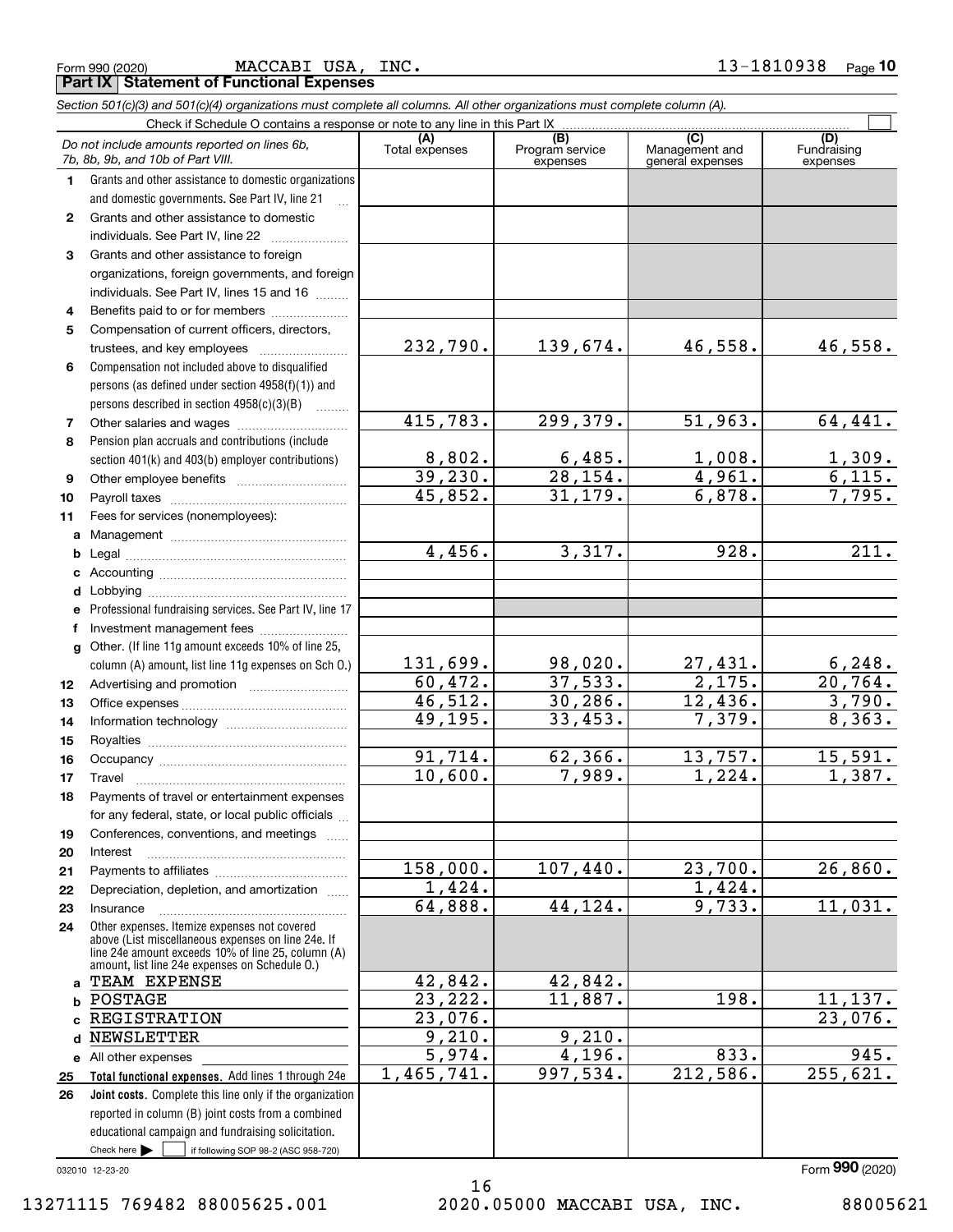**Net Assets or Fund Balances**

Net Assets or Fund Balances

**Assets**

**Liabilities**

Liabilities

 $1, 175, 840. |32 | 1, 853, 617.$  $1,269,822.$   $33$   $2,230,086.$ 

Form 990 (2020) **MACCABI** USA, INC. 1 3-1 8 1 0 9 3 8 <sub>Page</sub> 11 **Part X** | Balance Sheet MACCABI USA, INC.

Paid-in or capital surplus, or land, building, or equipment fund www.commun.com Retained earnings, endowment, accumulated income, or other funds we have all the Total net assets or fund balances ~~~~~~~~~~~~~~~~~~~~~~

Total liabilities and net assets/fund balances

| Beginning of year<br>End of year<br>1,184,611.<br>$\mathbf{1}$<br>1<br>Cash - non-interest-bearing<br>$\mathbf{2}$<br>2<br>10,500.<br>$\overline{\mathbf{3}}$<br>3<br>4<br>4<br>5<br>Loans and other receivables from any current or former officer, director,<br>trustee, key employee, creator or founder, substantial contributor, or 35% | 1,621,246.<br>250,000.   |
|----------------------------------------------------------------------------------------------------------------------------------------------------------------------------------------------------------------------------------------------------------------------------------------------------------------------------------------------|--------------------------|
|                                                                                                                                                                                                                                                                                                                                              |                          |
|                                                                                                                                                                                                                                                                                                                                              |                          |
|                                                                                                                                                                                                                                                                                                                                              |                          |
|                                                                                                                                                                                                                                                                                                                                              |                          |
|                                                                                                                                                                                                                                                                                                                                              |                          |
|                                                                                                                                                                                                                                                                                                                                              |                          |
| 5<br>controlled entity or family member of any of these persons                                                                                                                                                                                                                                                                              |                          |
| Loans and other receivables from other disqualified persons (as defined<br>6                                                                                                                                                                                                                                                                 |                          |
| under section 4958(f)(1)), and persons described in section 4958(c)(3)(B)<br>6<br>1.1.1.1                                                                                                                                                                                                                                                    |                          |
| $\overline{7}$<br>7                                                                                                                                                                                                                                                                                                                          |                          |
| 8<br>8                                                                                                                                                                                                                                                                                                                                       |                          |
| 49,431.<br>$\mathbf{9}$<br>9<br>Prepaid expenses and deferred charges                                                                                                                                                                                                                                                                        | 318,844.                 |
| 10a Land, buildings, and equipment: cost or other                                                                                                                                                                                                                                                                                            |                          |
| $\frac{132,127.}{126,047.}$<br>basis. Complete Part VI of Schedule D  10a                                                                                                                                                                                                                                                                    |                          |
| 5,105.<br>$\frac{10b}{2}$<br>10 <sub>c</sub><br>Less: accumulated depreciation<br>b                                                                                                                                                                                                                                                          | $\frac{6,080}{5,000}$ .  |
| $\frac{1}{5,000}$ .<br>11<br>11                                                                                                                                                                                                                                                                                                              |                          |
| 12<br>12                                                                                                                                                                                                                                                                                                                                     |                          |
| 13<br>13                                                                                                                                                                                                                                                                                                                                     |                          |
| 14<br>14                                                                                                                                                                                                                                                                                                                                     |                          |
| 15, 175.<br>15<br>15                                                                                                                                                                                                                                                                                                                         | 28,916.                  |
| 1, 269, 822.<br>16<br>16                                                                                                                                                                                                                                                                                                                     | 2,230,086.               |
| 93,982.<br>17<br>17                                                                                                                                                                                                                                                                                                                          | 74,913.                  |
| 18<br>18                                                                                                                                                                                                                                                                                                                                     |                          |
| 19<br>19<br>Deferred revenue manual contracts and contracts are contracted and contract and contract are contracted and contract are contracted and contract are contracted and contract are contracted and contract are contracted and co                                                                                                   |                          |
| 20<br>20                                                                                                                                                                                                                                                                                                                                     |                          |
| Escrow or custodial account liability. Complete Part IV of Schedule D<br>21<br>21<br>1.1.1.1.1.1.1.1.1.1                                                                                                                                                                                                                                     |                          |
| Loans and other payables to any current or former officer, director,<br>22                                                                                                                                                                                                                                                                   |                          |
| trustee, key employee, creator or founder, substantial contributor, or 35%                                                                                                                                                                                                                                                                   |                          |
| controlled entity or family member of any of these persons<br>22                                                                                                                                                                                                                                                                             |                          |
| 23<br>23<br>Secured mortgages and notes payable to unrelated third parties                                                                                                                                                                                                                                                                   |                          |
| 24<br>24<br>Unsecured notes and loans payable to unrelated third parties                                                                                                                                                                                                                                                                     |                          |
| 25<br>Other liabilities (including federal income tax, payables to related third                                                                                                                                                                                                                                                             |                          |
| parties, and other liabilities not included on lines 17-24). Complete Part X<br>$0$ .                                                                                                                                                                                                                                                        |                          |
| 25<br>of Schedule D<br>93,982.                                                                                                                                                                                                                                                                                                               | 301,556.<br>376, 469.    |
| 26<br>26<br>Organizations that follow FASB ASC 958, check here $\blacktriangleright \boxed{X}$                                                                                                                                                                                                                                               |                          |
| and complete lines 27, 28, 32, and 33.                                                                                                                                                                                                                                                                                                       |                          |
| 192,434.<br>27<br>27<br>Net assets without donor restrictions                                                                                                                                                                                                                                                                                | $-427,909.$              |
| 983,406.<br>28<br>28<br>Net assets with donor restrictions                                                                                                                                                                                                                                                                                   | $\overline{2,281,526}$ . |
| Organizations that do not follow FASB ASC 958, check here $\blacktriangleright$                                                                                                                                                                                                                                                              |                          |
| and complete lines 29 through 33.                                                                                                                                                                                                                                                                                                            |                          |
| 29<br>29<br>Capital stock or trust principal, or current funds                                                                                                                                                                                                                                                                               |                          |

Check if Schedule O contains a response or note to any line in this Part X  $\mathcal{L}^{\text{max}}$ 

Form (2020) **990**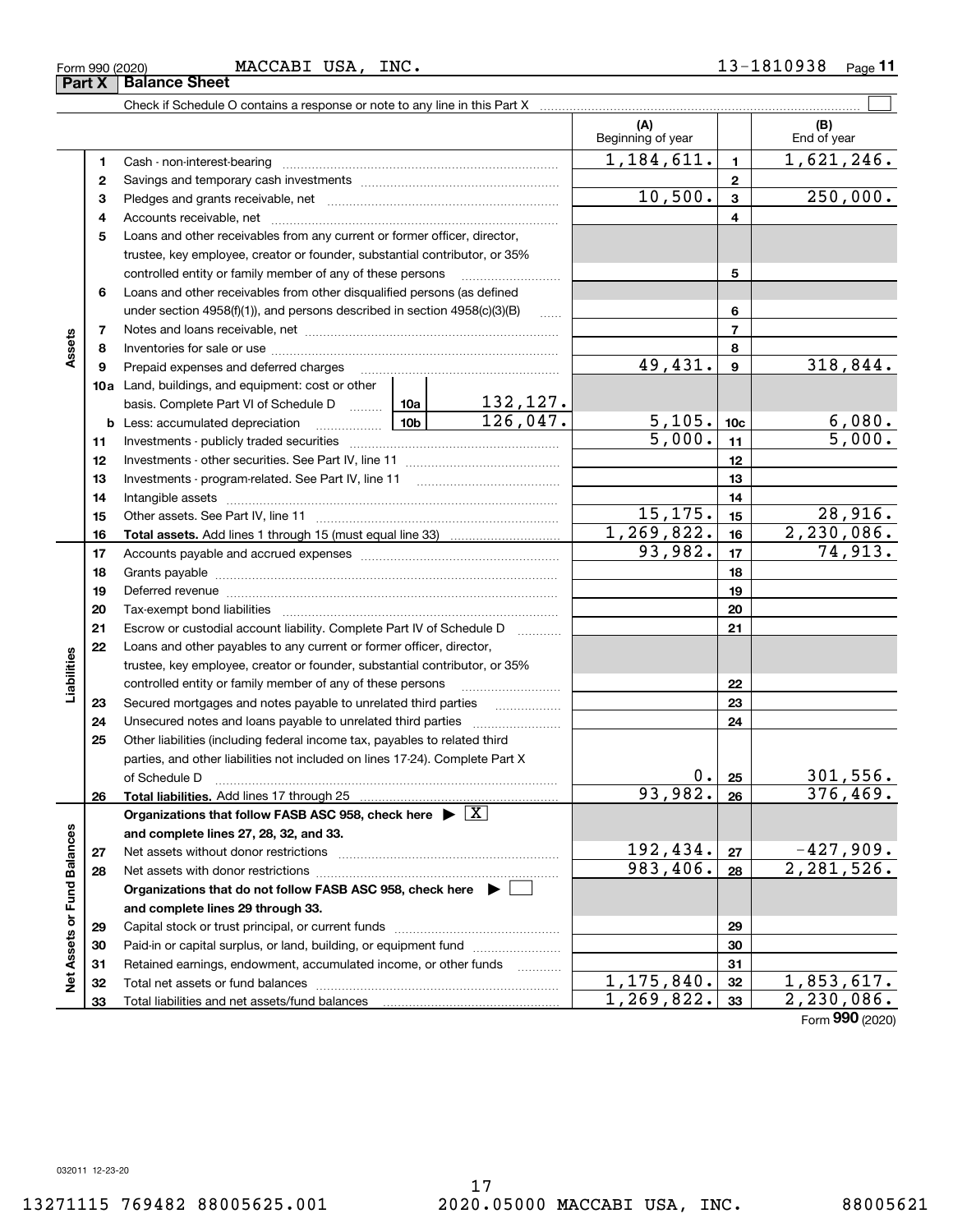|    | MACCABI USA, INC.<br>Form 990 (2020)                                                                                                                                                                                                                                                                                                                                                                                                                                       | 13-1810938               |                         |            | $_{\text{Page}}$ 12 |
|----|----------------------------------------------------------------------------------------------------------------------------------------------------------------------------------------------------------------------------------------------------------------------------------------------------------------------------------------------------------------------------------------------------------------------------------------------------------------------------|--------------------------|-------------------------|------------|---------------------|
|    | <b>Reconciliation of Net Assets</b><br>Part XI                                                                                                                                                                                                                                                                                                                                                                                                                             |                          |                         |            |                     |
|    |                                                                                                                                                                                                                                                                                                                                                                                                                                                                            |                          |                         |            |                     |
|    |                                                                                                                                                                                                                                                                                                                                                                                                                                                                            |                          |                         |            |                     |
| 1  | Total revenue (must equal Part VIII, column (A), line 12)                                                                                                                                                                                                                                                                                                                                                                                                                  | 1.                       | 2,143,518.              |            |                     |
| 2  |                                                                                                                                                                                                                                                                                                                                                                                                                                                                            | $\mathbf{2}$             | $\overline{1,465,741.}$ |            |                     |
| 3  | Revenue less expenses. Subtract line 2 from line 1                                                                                                                                                                                                                                                                                                                                                                                                                         | 3                        |                         |            | 677,777.            |
| 4  |                                                                                                                                                                                                                                                                                                                                                                                                                                                                            | $\overline{\mathbf{4}}$  | 1, 175, 840.            |            |                     |
| 5  | Net unrealized gains (losses) on investments<br>$\overline{a_1, \ldots, a_n, \ldots, a_n, \ldots, a_n, \ldots, a_n, \ldots, a_n, \ldots, a_n, \ldots, a_n, \ldots, a_n, \ldots, a_n, \ldots, a_n, \ldots, a_n, \ldots, a_n, \ldots, a_n, \ldots, a_n, \ldots, a_n, \ldots, a_n, \ldots, a_n, \ldots, a_n, \ldots, a_n, \ldots, a_n, \ldots, a_n, \ldots, a_n, \ldots, a_n, \ldots, a_n, \ldots, a_n, \ldots, a_n, \ldots, a_n, \ldots, a_n, \ldots, a_n, \ldots, a_n, \ld$ | 5                        |                         |            |                     |
| 6  |                                                                                                                                                                                                                                                                                                                                                                                                                                                                            | 6                        |                         |            |                     |
| 7  |                                                                                                                                                                                                                                                                                                                                                                                                                                                                            | $\overline{\phantom{a}}$ |                         |            |                     |
| 8  | Prior period adjustments                                                                                                                                                                                                                                                                                                                                                                                                                                                   | 8                        |                         |            |                     |
| 9  | Other changes in net assets or fund balances (explain on Schedule O)                                                                                                                                                                                                                                                                                                                                                                                                       | 9                        |                         |            | 0.                  |
| 10 | Net assets or fund balances at end of year. Combine lines 3 through 9 (must equal Part X, line 32,                                                                                                                                                                                                                                                                                                                                                                         |                          |                         |            |                     |
|    |                                                                                                                                                                                                                                                                                                                                                                                                                                                                            | 10                       | 1,853,617.              |            |                     |
|    | Part XII Financial Statements and Reporting                                                                                                                                                                                                                                                                                                                                                                                                                                |                          |                         |            |                     |
|    |                                                                                                                                                                                                                                                                                                                                                                                                                                                                            |                          |                         |            |                     |
|    |                                                                                                                                                                                                                                                                                                                                                                                                                                                                            |                          |                         | <b>Yes</b> | <b>No</b>           |
| 1  | $\boxed{\mathbf{X}}$ Accrual<br>Accounting method used to prepare the Form 990: <u>I</u> Cash<br>Other                                                                                                                                                                                                                                                                                                                                                                     |                          |                         |            |                     |
|    | If the organization changed its method of accounting from a prior year or checked "Other," explain in Schedule O.                                                                                                                                                                                                                                                                                                                                                          |                          |                         |            |                     |
|    | 2a Were the organization's financial statements compiled or reviewed by an independent accountant?                                                                                                                                                                                                                                                                                                                                                                         |                          | 2a                      |            | Χ                   |
|    | If "Yes," check a box below to indicate whether the financial statements for the year were compiled or reviewed on a                                                                                                                                                                                                                                                                                                                                                       |                          |                         |            |                     |
|    | separate basis, consolidated basis, or both:                                                                                                                                                                                                                                                                                                                                                                                                                               |                          |                         |            |                     |
|    | Separate basis<br>Both consolidated and separate basis<br><b>Consolidated basis</b>                                                                                                                                                                                                                                                                                                                                                                                        |                          |                         |            |                     |
|    | <b>b</b> Were the organization's financial statements audited by an independent accountant?                                                                                                                                                                                                                                                                                                                                                                                |                          | 2 <sub>b</sub>          | X          |                     |
|    | If "Yes," check a box below to indicate whether the financial statements for the year were audited on a separate basis,                                                                                                                                                                                                                                                                                                                                                    |                          |                         |            |                     |
|    | consolidated basis, or both:                                                                                                                                                                                                                                                                                                                                                                                                                                               |                          |                         |            |                     |
|    | $X$ Separate basis<br>Consolidated basis<br>Both consolidated and separate basis                                                                                                                                                                                                                                                                                                                                                                                           |                          |                         |            |                     |
|    | c If "Yes" to line 2a or 2b, does the organization have a committee that assumes responsibility for oversight of the audit,                                                                                                                                                                                                                                                                                                                                                |                          |                         |            |                     |
|    |                                                                                                                                                                                                                                                                                                                                                                                                                                                                            |                          | 2c                      | х          |                     |
|    | If the organization changed either its oversight process or selection process during the tax year, explain on Schedule O.                                                                                                                                                                                                                                                                                                                                                  |                          |                         |            |                     |
|    | 3a As a result of a federal award, was the organization required to undergo an audit or audits as set forth in the Single Audit                                                                                                                                                                                                                                                                                                                                            |                          |                         |            |                     |
|    |                                                                                                                                                                                                                                                                                                                                                                                                                                                                            |                          | За                      |            | х                   |
|    | b If "Yes," did the organization undergo the required audit or audits? If the organization did not undergo the required audit                                                                                                                                                                                                                                                                                                                                              |                          |                         |            |                     |
|    |                                                                                                                                                                                                                                                                                                                                                                                                                                                                            |                          | 3b                      | nnn        |                     |

Form (2020) **990**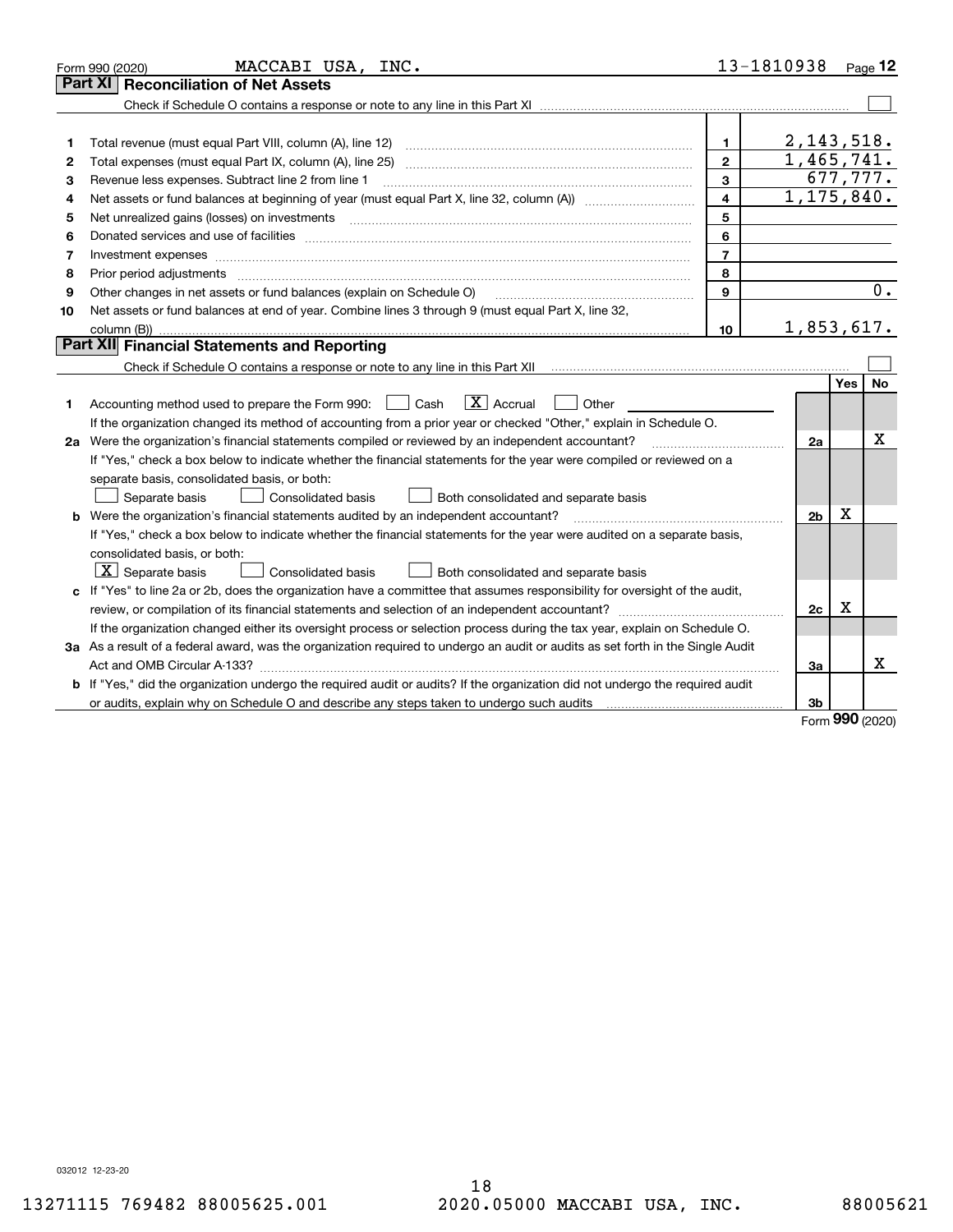| <b>SCHEDULE A</b> |
|-------------------|
|-------------------|

**(Form 990 or 990-EZ)**

# **Public Charity Status and Public Support**

**Complete if the organization is a section 501(c)(3) organization or a section 4947(a)(1) nonexempt charitable trust. | Attach to Form 990 or Form 990-EZ.** 

| OMB No 1545-0047                           |
|--------------------------------------------|
| 2020                                       |
| <b>Open to Public</b><br><b>Inspection</b> |

| Department of the Treasury<br>Internal Revenue Service |                     | Attach to Form 990 or Form 990-EZ.<br>$\blacktriangleright$ Go to www.irs.gov/Form990 for instructions and the latest information. | <b>Open to Public</b><br>Inspection                                                |                                                                                                                                              |     |                                   |                            |                                       |
|--------------------------------------------------------|---------------------|------------------------------------------------------------------------------------------------------------------------------------|------------------------------------------------------------------------------------|----------------------------------------------------------------------------------------------------------------------------------------------|-----|-----------------------------------|----------------------------|---------------------------------------|
|                                                        |                     | Name of the organization                                                                                                           |                                                                                    |                                                                                                                                              |     |                                   |                            | <b>Employer identification number</b> |
|                                                        |                     |                                                                                                                                    | MACCABI USA, INC.                                                                  |                                                                                                                                              |     |                                   |                            | 13-1810938                            |
|                                                        | Part I              |                                                                                                                                    |                                                                                    | Reason for Public Charity Status. (All organizations must complete this part.) See instructions.                                             |     |                                   |                            |                                       |
|                                                        |                     |                                                                                                                                    |                                                                                    | The organization is not a private foundation because it is: (For lines 1 through 12, check only one box.)                                    |     |                                   |                            |                                       |
| 1                                                      |                     |                                                                                                                                    |                                                                                    | A church, convention of churches, or association of churches described in section $170(b)(1)(A)(i)$ .                                        |     |                                   |                            |                                       |
| 2                                                      |                     |                                                                                                                                    |                                                                                    | A school described in section 170(b)(1)(A)(ii). (Attach Schedule E (Form 990 or 990-EZ).)                                                    |     |                                   |                            |                                       |
| 3                                                      |                     |                                                                                                                                    |                                                                                    | A hospital or a cooperative hospital service organization described in section 170(b)(1)(A)(iii).                                            |     |                                   |                            |                                       |
| 4                                                      |                     |                                                                                                                                    |                                                                                    | A medical research organization operated in conjunction with a hospital described in section 170(b)(1)(A)(iii). Enter the hospital's name,   |     |                                   |                            |                                       |
|                                                        |                     | city, and state:                                                                                                                   |                                                                                    |                                                                                                                                              |     |                                   |                            |                                       |
| 5                                                      |                     |                                                                                                                                    |                                                                                    | An organization operated for the benefit of a college or university owned or operated by a governmental unit described in                    |     |                                   |                            |                                       |
|                                                        |                     |                                                                                                                                    | section 170(b)(1)(A)(iv). (Complete Part II.)                                      |                                                                                                                                              |     |                                   |                            |                                       |
| 6                                                      |                     |                                                                                                                                    |                                                                                    | A federal, state, or local government or governmental unit described in section 170(b)(1)(A)(v).                                             |     |                                   |                            |                                       |
| $\overline{7}$                                         | $\lfloor x \rfloor$ |                                                                                                                                    |                                                                                    | An organization that normally receives a substantial part of its support from a governmental unit or from the general public described in    |     |                                   |                            |                                       |
|                                                        |                     |                                                                                                                                    | section 170(b)(1)(A)(vi). (Complete Part II.)                                      |                                                                                                                                              |     |                                   |                            |                                       |
| 8                                                      |                     |                                                                                                                                    |                                                                                    | A community trust described in section 170(b)(1)(A)(vi). (Complete Part II.)                                                                 |     |                                   |                            |                                       |
| 9                                                      |                     |                                                                                                                                    |                                                                                    | An agricultural research organization described in section 170(b)(1)(A)(ix) operated in conjunction with a land-grant college                |     |                                   |                            |                                       |
|                                                        |                     |                                                                                                                                    |                                                                                    | or university or a non-land-grant college of agriculture (see instructions). Enter the name, city, and state of the college or               |     |                                   |                            |                                       |
|                                                        |                     | university:                                                                                                                        |                                                                                    |                                                                                                                                              |     |                                   |                            |                                       |
| 10                                                     |                     |                                                                                                                                    |                                                                                    | An organization that normally receives (1) more than 33 1/3% of its support from contributions, membership fees, and gross receipts from     |     |                                   |                            |                                       |
|                                                        |                     |                                                                                                                                    |                                                                                    | activities related to its exempt functions, subject to certain exceptions; and (2) no more than 33 1/3% of its support from gross investment |     |                                   |                            |                                       |
|                                                        |                     |                                                                                                                                    |                                                                                    | income and unrelated business taxable income (less section 511 tax) from businesses acquired by the organization after June 30, 1975.        |     |                                   |                            |                                       |
|                                                        |                     |                                                                                                                                    | See section 509(a)(2). (Complete Part III.)                                        |                                                                                                                                              |     |                                   |                            |                                       |
| 11                                                     |                     |                                                                                                                                    |                                                                                    | An organization organized and operated exclusively to test for public safety. See section 509(a)(4).                                         |     |                                   |                            |                                       |
| 12                                                     |                     |                                                                                                                                    |                                                                                    | An organization organized and operated exclusively for the benefit of, to perform the functions of, or to carry out the purposes of one or   |     |                                   |                            |                                       |
|                                                        |                     |                                                                                                                                    |                                                                                    | more publicly supported organizations described in section 509(a)(1) or section 509(a)(2). See section 509(a)(3). Check the box in           |     |                                   |                            |                                       |
|                                                        |                     |                                                                                                                                    |                                                                                    | lines 12a through 12d that describes the type of supporting organization and complete lines 12e, 12f, and 12g.                               |     |                                   |                            |                                       |
| а                                                      |                     |                                                                                                                                    |                                                                                    | Type I. A supporting organization operated, supervised, or controlled by its supported organization(s), typically by giving                  |     |                                   |                            |                                       |
|                                                        |                     |                                                                                                                                    |                                                                                    | the supported organization(s) the power to regularly appoint or elect a majority of the directors or trustees of the supporting              |     |                                   |                            |                                       |
|                                                        |                     |                                                                                                                                    | organization. You must complete Part IV, Sections A and B.                         |                                                                                                                                              |     |                                   |                            |                                       |
| b                                                      |                     |                                                                                                                                    |                                                                                    | Type II. A supporting organization supervised or controlled in connection with its supported organization(s), by having                      |     |                                   |                            |                                       |
|                                                        |                     |                                                                                                                                    |                                                                                    | control or management of the supporting organization vested in the same persons that control or manage the supported                         |     |                                   |                            |                                       |
|                                                        |                     |                                                                                                                                    | organization(s). You must complete Part IV, Sections A and C.                      |                                                                                                                                              |     |                                   |                            |                                       |
| с                                                      |                     |                                                                                                                                    |                                                                                    | Type III functionally integrated. A supporting organization operated in connection with, and functionally integrated with,                   |     |                                   |                            |                                       |
|                                                        |                     |                                                                                                                                    |                                                                                    | its supported organization(s) (see instructions). You must complete Part IV, Sections A, D, and E.                                           |     |                                   |                            |                                       |
| d                                                      |                     |                                                                                                                                    |                                                                                    | Type III non-functionally integrated. A supporting organization operated in connection with its supported organization(s)                    |     |                                   |                            |                                       |
|                                                        |                     |                                                                                                                                    |                                                                                    | that is not functionally integrated. The organization generally must satisfy a distribution requirement and an attentiveness                 |     |                                   |                            |                                       |
|                                                        |                     |                                                                                                                                    |                                                                                    | requirement (see instructions). You must complete Part IV, Sections A and D, and Part V.                                                     |     |                                   |                            |                                       |
| е                                                      |                     |                                                                                                                                    |                                                                                    | Check this box if the organization received a written determination from the IRS that it is a Type I, Type II, Type III                      |     |                                   |                            |                                       |
|                                                        |                     |                                                                                                                                    |                                                                                    | functionally integrated, or Type III non-functionally integrated supporting organization.                                                    |     |                                   |                            |                                       |
| f                                                      |                     | Enter the number of supported organizations                                                                                        |                                                                                    |                                                                                                                                              |     |                                   |                            |                                       |
|                                                        |                     | (i) Name of supported                                                                                                              | Provide the following information about the supported organization(s).<br>(ii) EIN | (iii) Type of organization                                                                                                                   |     | (iv) Is the organization listed   | (v) Amount of monetary     | (vi) Amount of other                  |
|                                                        |                     | organization                                                                                                                       |                                                                                    | (described on lines 1-10                                                                                                                     | Yes | in your governing document?<br>No | support (see instructions) | support (see instructions)            |
|                                                        |                     |                                                                                                                                    |                                                                                    | above (see instructions))                                                                                                                    |     |                                   |                            |                                       |
|                                                        |                     |                                                                                                                                    |                                                                                    |                                                                                                                                              |     |                                   |                            |                                       |
|                                                        |                     |                                                                                                                                    |                                                                                    |                                                                                                                                              |     |                                   |                            |                                       |
|                                                        |                     |                                                                                                                                    |                                                                                    |                                                                                                                                              |     |                                   |                            |                                       |
|                                                        |                     |                                                                                                                                    |                                                                                    |                                                                                                                                              |     |                                   |                            |                                       |
|                                                        |                     |                                                                                                                                    |                                                                                    |                                                                                                                                              |     |                                   |                            |                                       |
|                                                        |                     |                                                                                                                                    |                                                                                    |                                                                                                                                              |     |                                   |                            |                                       |
|                                                        |                     |                                                                                                                                    |                                                                                    |                                                                                                                                              |     |                                   |                            |                                       |
|                                                        |                     |                                                                                                                                    |                                                                                    |                                                                                                                                              |     |                                   |                            |                                       |
|                                                        |                     |                                                                                                                                    |                                                                                    |                                                                                                                                              |     |                                   |                            |                                       |

**Total**

LHA For Paperwork Reduction Act Notice, see the Instructions for Form 990 or 990-EZ. <sub>032021</sub> o1-25-21 Schedule A (Form 990 or 990-EZ) 2020 19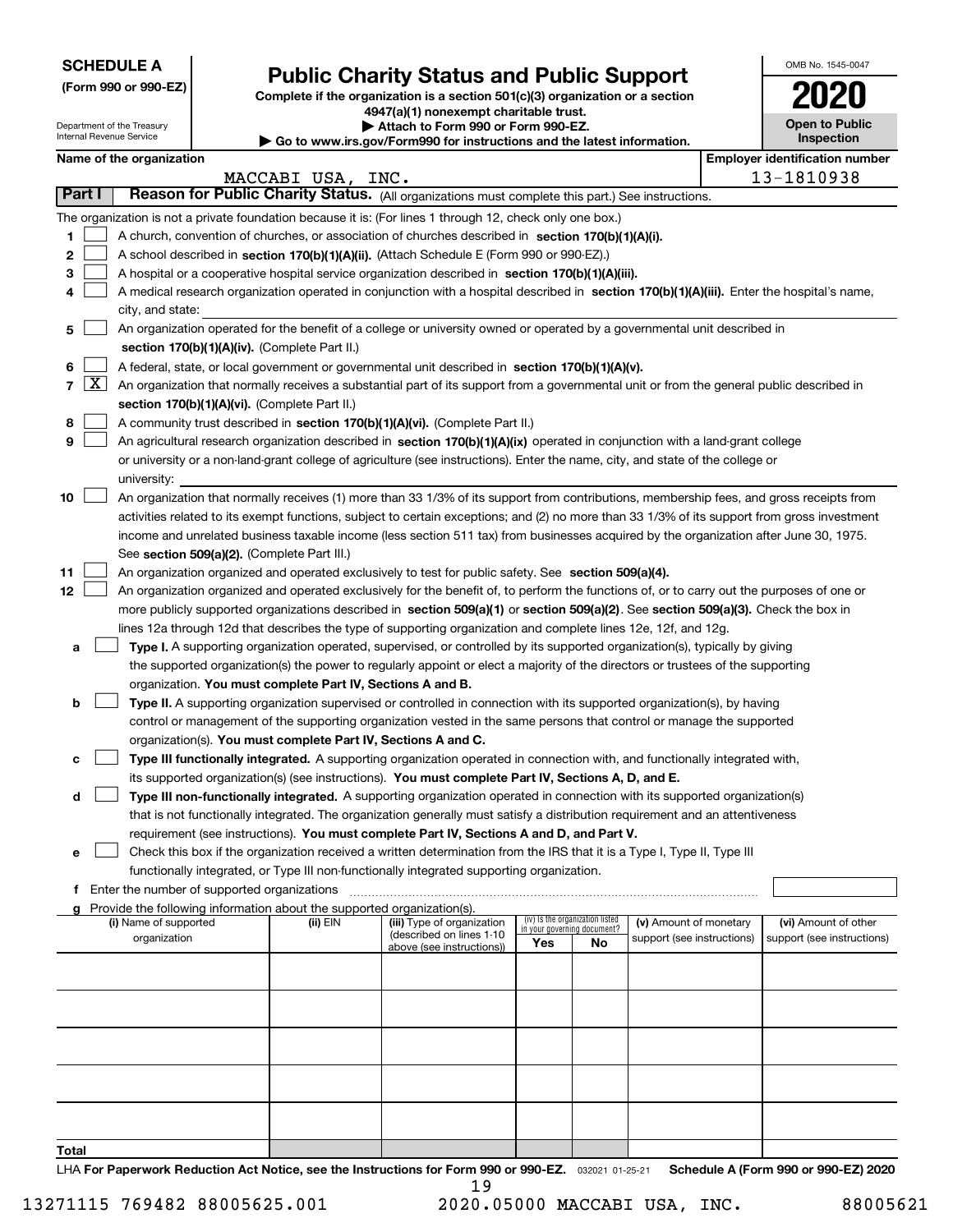### Schedule A (Form 990 or 990-EZ) 2020 Page MACCABI USA, INC. 13-1810938

**2**

**Part II Support Schedule for Organizations Described in Sections 170(b)(1)(A)(iv) and 170(b)(1)(A)(vi)**

(Complete only if you checked the box on line 5, 7, or 8 of Part I or if the organization failed to qualify under Part III. If the organization fails to qualify under the tests listed below, please complete Part III.)

|    | <b>Section A. Public Support</b>                                                                                                               |          |          |            |            |          |                                         |
|----|------------------------------------------------------------------------------------------------------------------------------------------------|----------|----------|------------|------------|----------|-----------------------------------------|
|    | Calendar year (or fiscal year beginning in)                                                                                                    | (a) 2016 | (b) 2017 | $(c)$ 2018 | $(d)$ 2019 | (e) 2020 | (f) Total                               |
|    | 1 Gifts, grants, contributions, and                                                                                                            |          |          |            |            |          |                                         |
|    | membership fees received. (Do not                                                                                                              |          |          |            |            |          |                                         |
|    | include any "unusual grants.")                                                                                                                 | 2071609. | 3640564. | 1111603.   | 1450964.   |          | 2108902.10383642.                       |
|    | 2 Tax revenues levied for the organ-                                                                                                           |          |          |            |            |          |                                         |
|    | ization's benefit and either paid to                                                                                                           |          |          |            |            |          |                                         |
|    | or expended on its behalf                                                                                                                      |          |          |            |            |          |                                         |
|    | 3 The value of services or facilities                                                                                                          |          |          |            |            |          |                                         |
|    | furnished by a governmental unit to                                                                                                            |          |          |            |            |          |                                         |
|    | the organization without charge                                                                                                                |          |          |            |            |          |                                         |
|    | 4 Total. Add lines 1 through 3                                                                                                                 | 2071609. | 3640564. | 1111603.   | 1450964.   |          | 2108902.10383642.                       |
| 5. | The portion of total contributions                                                                                                             |          |          |            |            |          |                                         |
|    | by each person (other than a                                                                                                                   |          |          |            |            |          |                                         |
|    | governmental unit or publicly                                                                                                                  |          |          |            |            |          |                                         |
|    | supported organization) included                                                                                                               |          |          |            |            |          |                                         |
|    | on line 1 that exceeds 2% of the                                                                                                               |          |          |            |            |          |                                         |
|    | amount shown on line 11,                                                                                                                       |          |          |            |            |          |                                         |
|    | column (f)                                                                                                                                     |          |          |            |            |          | 1733209.                                |
|    | 6 Public support. Subtract line 5 from line 4.                                                                                                 |          |          |            |            |          | 8650433.                                |
|    | <b>Section B. Total Support</b>                                                                                                                |          |          |            |            |          |                                         |
|    | Calendar year (or fiscal year beginning in)                                                                                                    | (a) 2016 | (b) 2017 | $(c)$ 2018 | $(d)$ 2019 | (e) 2020 | (f) Total                               |
|    | 7 Amounts from line 4                                                                                                                          | 2071609. | 3640564. | 1111603.   | 1450964.   |          | 2108902.10383642.                       |
|    | 8 Gross income from interest,                                                                                                                  |          |          |            |            |          |                                         |
|    | dividends, payments received on                                                                                                                |          |          |            |            |          |                                         |
|    | securities loans, rents, royalties,                                                                                                            |          |          |            |            |          |                                         |
|    | and income from similar sources                                                                                                                | 4,260.   | 4,000.   | 4,000.     | 4,000.     | 4,244.   | 20,504.                                 |
| 9  | Net income from unrelated business                                                                                                             |          |          |            |            |          |                                         |
|    | activities, whether or not the                                                                                                                 |          |          |            |            |          |                                         |
|    | business is regularly carried on                                                                                                               |          |          |            |            |          |                                         |
|    | 10 Other income. Do not include gain                                                                                                           |          |          |            |            |          |                                         |
|    | or loss from the sale of capital                                                                                                               |          |          |            |            |          |                                         |
|    | assets (Explain in Part VI.)                                                                                                                   |          |          |            |            |          |                                         |
|    | 11 Total support. Add lines 7 through 10                                                                                                       |          |          |            |            |          | 10404146.                               |
|    | 12 Gross receipts from related activities, etc. (see instructions)                                                                             |          |          |            |            | 12       |                                         |
|    | 13 First 5 years. If the Form 990 is for the organization's first, second, third, fourth, or fifth tax year as a section 501(c)(3)             |          |          |            |            |          |                                         |
|    |                                                                                                                                                |          |          |            |            |          |                                         |
|    | <b>Section C. Computation of Public Support Percentage</b>                                                                                     |          |          |            |            |          |                                         |
|    |                                                                                                                                                |          |          |            |            | 14       | 83.14<br>%                              |
|    |                                                                                                                                                |          |          |            |            | 15       | 84.94<br>%                              |
|    | 16a 33 1/3% support test - 2020. If the organization did not check the box on line 13, and line 14 is 33 1/3% or more, check this box and      |          |          |            |            |          |                                         |
|    | stop here. The organization qualifies as a publicly supported organization                                                                     |          |          |            |            |          | $\blacktriangleright$ $\vert$ X $\vert$ |
|    | b 33 1/3% support test - 2019. If the organization did not check a box on line 13 or 16a, and line 15 is 33 1/3% or more, check this box       |          |          |            |            |          |                                         |
|    | and stop here. The organization qualifies as a publicly supported organization                                                                 |          |          |            |            |          |                                         |
|    | 17a 10% -facts-and-circumstances test - 2020. If the organization did not check a box on line 13, 16a, or 16b, and line 14 is 10% or more,     |          |          |            |            |          |                                         |
|    | and if the organization meets the facts-and-circumstances test, check this box and stop here. Explain in Part VI how the organization          |          |          |            |            |          |                                         |
|    | meets the facts-and-circumstances test. The organization qualifies as a publicly supported organization                                        |          |          |            |            |          |                                         |
|    | <b>b 10% -facts-and-circumstances test - 2019.</b> If the organization did not check a box on line 13, 16a, 16b, or 17a, and line 15 is 10% or |          |          |            |            |          |                                         |
|    | more, and if the organization meets the facts-and-circumstances test, check this box and stop here. Explain in Part VI how the                 |          |          |            |            |          |                                         |
|    | organization meets the facts-and-circumstances test. The organization qualifies as a publicly supported organization                           |          |          |            |            |          |                                         |
|    | 18 Private foundation. If the organization did not check a box on line 13, 16a, 16b, 17a, or 17b, check this box and see instructions          |          |          |            |            |          |                                         |
|    |                                                                                                                                                |          |          |            |            |          | Schedule A (Form 990 or 990-F7) 2020    |

**Schedule A (Form 990 or 990-EZ) 2020**

032022 01-25-21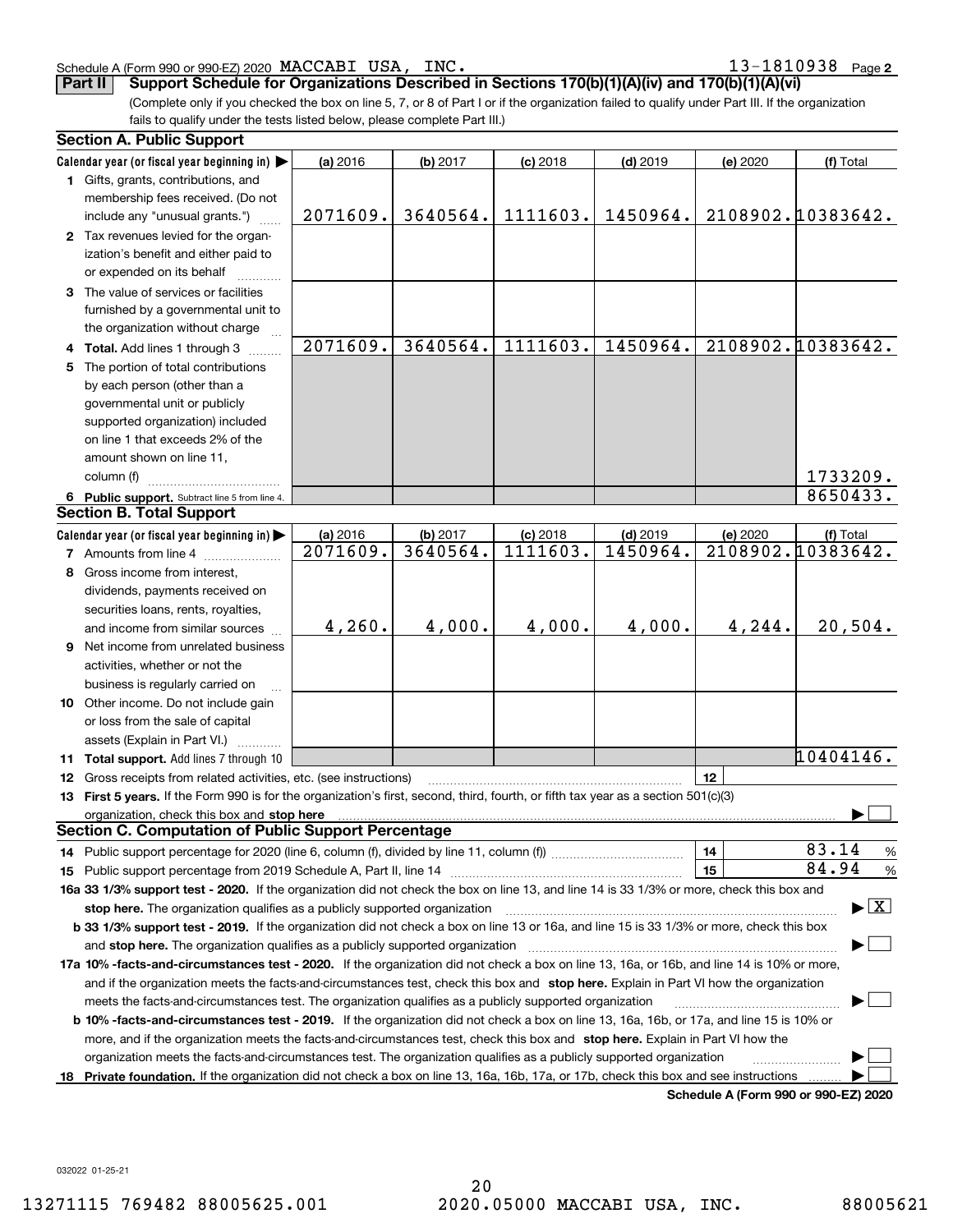|  |  | INC. | $13 - 1810938$ Page 3 |  |
|--|--|------|-----------------------|--|
|  |  |      |                       |  |

## **Part III Support Schedule for Organizations Described in Section 509(a)(2)**

(Complete only if you checked the box on line 10 of Part I or if the organization failed to qualify under Part II. If the organization fails to qualify under the tests listed below, please complete Part II.)

|     | <b>Section A. Public Support</b>                                                                                                                                                                                               |          |          |                 |            |          |                                      |
|-----|--------------------------------------------------------------------------------------------------------------------------------------------------------------------------------------------------------------------------------|----------|----------|-----------------|------------|----------|--------------------------------------|
|     | Calendar year (or fiscal year beginning in) $\blacktriangleright$                                                                                                                                                              | (a) 2016 | (b) 2017 | <b>(c)</b> 2018 | $(d)$ 2019 | (e) 2020 | (f) Total                            |
|     | 1 Gifts, grants, contributions, and                                                                                                                                                                                            |          |          |                 |            |          |                                      |
|     | membership fees received. (Do not                                                                                                                                                                                              |          |          |                 |            |          |                                      |
|     | include any "unusual grants.")                                                                                                                                                                                                 |          |          |                 |            |          |                                      |
|     | <b>2</b> Gross receipts from admissions,<br>merchandise sold or services per-<br>formed, or facilities furnished in<br>any activity that is related to the<br>organization's tax-exempt purpose                                |          |          |                 |            |          |                                      |
|     | 3 Gross receipts from activities that<br>are not an unrelated trade or bus-                                                                                                                                                    |          |          |                 |            |          |                                      |
|     | iness under section 513                                                                                                                                                                                                        |          |          |                 |            |          |                                      |
|     | 4 Tax revenues levied for the organ-<br>ization's benefit and either paid to<br>or expended on its behalf<br>.                                                                                                                 |          |          |                 |            |          |                                      |
|     | 5 The value of services or facilities                                                                                                                                                                                          |          |          |                 |            |          |                                      |
|     | furnished by a governmental unit to<br>the organization without charge                                                                                                                                                         |          |          |                 |            |          |                                      |
|     | <b>6 Total.</b> Add lines 1 through 5 $\dots$                                                                                                                                                                                  |          |          |                 |            |          |                                      |
|     | 7a Amounts included on lines 1, 2, and<br>3 received from disqualified persons                                                                                                                                                 |          |          |                 |            |          |                                      |
|     | <b>b</b> Amounts included on lines 2 and 3 received<br>from other than disqualified persons that<br>exceed the greater of \$5,000 or 1% of the<br>amount on line 13 for the year                                               |          |          |                 |            |          |                                      |
|     | c Add lines 7a and 7b                                                                                                                                                                                                          |          |          |                 |            |          |                                      |
|     | 8 Public support. (Subtract line 7c from line 6.)<br><b>Section B. Total Support</b>                                                                                                                                           |          |          |                 |            |          |                                      |
|     | Calendar year (or fiscal year beginning in)                                                                                                                                                                                    | (a) 2016 | (b) 2017 | <b>(c)</b> 2018 | $(d)$ 2019 | (e) 2020 | (f) Total                            |
|     | 9 Amounts from line 6                                                                                                                                                                                                          |          |          |                 |            |          |                                      |
|     | 10a Gross income from interest,<br>dividends, payments received on<br>securities loans, rents, royalties,<br>and income from similar sources                                                                                   |          |          |                 |            |          |                                      |
|     | <b>b</b> Unrelated business taxable income<br>(less section 511 taxes) from businesses<br>acquired after June 30, 1975 [10001]                                                                                                 |          |          |                 |            |          |                                      |
|     | c Add lines 10a and 10b                                                                                                                                                                                                        |          |          |                 |            |          |                                      |
|     | 11 Net income from unrelated business<br>activities not included in line 10b,<br>whether or not the business is<br>regularly carried on                                                                                        |          |          |                 |            |          |                                      |
|     | <b>12</b> Other income. Do not include gain<br>or loss from the sale of capital<br>assets (Explain in Part VI.)                                                                                                                |          |          |                 |            |          |                                      |
|     | 13 Total support. (Add lines 9, 10c, 11, and 12.)                                                                                                                                                                              |          |          |                 |            |          |                                      |
|     | 14 First 5 years. If the Form 990 is for the organization's first, second, third, fourth, or fifth tax year as a section 501(c)(3) organization,                                                                               |          |          |                 |            |          |                                      |
|     | check this box and stop here measurements and content to the state of the state of the state of the state of the state of the state of the state of the state of the state of the state of the state of the state of the state |          |          |                 |            |          |                                      |
|     | <b>Section C. Computation of Public Support Percentage</b>                                                                                                                                                                     |          |          |                 |            |          |                                      |
|     |                                                                                                                                                                                                                                |          |          |                 |            | 15       | %                                    |
| 16. | Public support percentage from 2019 Schedule A, Part III, line 15                                                                                                                                                              |          |          |                 |            | 16       | %                                    |
|     | <b>Section D. Computation of Investment Income Percentage</b>                                                                                                                                                                  |          |          |                 |            |          |                                      |
|     | 17 Investment income percentage for 2020 (line 10c, column (f), divided by line 13, column (f))                                                                                                                                |          |          |                 |            | 17       | %                                    |
|     | 18 Investment income percentage from 2019 Schedule A, Part III, line 17                                                                                                                                                        |          |          |                 |            | 18       | %                                    |
|     | 19a 33 1/3% support tests - 2020. If the organization did not check the box on line 14, and line 15 is more than 33 1/3%, and line 17 is not                                                                                   |          |          |                 |            |          |                                      |
|     | more than 33 1/3%, check this box and stop here. The organization qualifies as a publicly supported organization                                                                                                               |          |          |                 |            |          | $\sim$ 1                             |
|     | b 33 1/3% support tests - 2019. If the organization did not check a box on line 14 or line 19a, and line 16 is more than 33 1/3%, and                                                                                          |          |          |                 |            |          |                                      |
|     | line 18 is not more than 33 1/3%, check this box and stop here. The organization qualifies as a publicly supported organization                                                                                                |          |          |                 |            |          |                                      |
| 20  | Private foundation. If the organization did not check a box on line 14, 19a, or 19b, check this box and see instructions                                                                                                       |          |          |                 |            |          |                                      |
|     | 032023 01-25-21                                                                                                                                                                                                                |          | 21       |                 |            |          | Schedule A (Form 990 or 990-EZ) 2020 |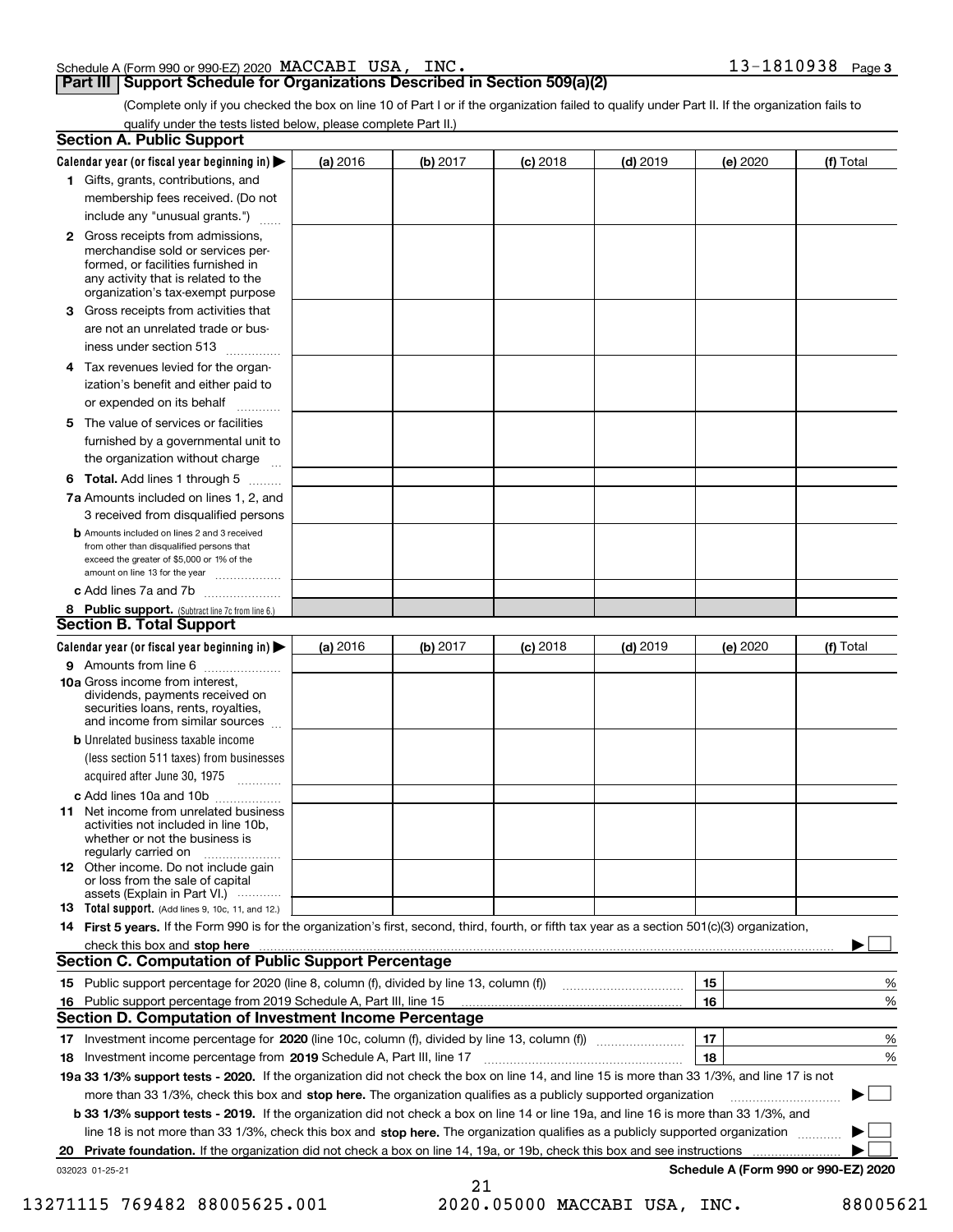**1**

**2**

**3a**

**3b**

**3c**

**4a**

**4b**

**4c**

**5a**

**5b5c**

**6**

**7**

**8**

**9a**

**9b**

**9c**

**10a**

**10b**

**YesNo**

## **Part IV Supporting Organizations**

(Complete only if you checked a box in line 12 on Part I. If you checked box 12a, Part I, complete Sections A and B. If you checked box 12b, Part I, complete Sections A and C. If you checked box 12c, Part I, complete Sections A, D, and E. If you checked box 12d, Part I, complete Sections A and D, and complete Part V.)

## **Section A. All Supporting Organizations**

- **1** Are all of the organization's supported organizations listed by name in the organization's governing documents? If "No," describe in **Part VI** how the supported organizations are designated. If designated by *class or purpose, describe the designation. If historic and continuing relationship, explain.*
- **2** Did the organization have any supported organization that does not have an IRS determination of status under section 509(a)(1) or (2)? If "Yes," explain in Part VI how the organization determined that the supported *organization was described in section 509(a)(1) or (2).*
- **3a** Did the organization have a supported organization described in section 501(c)(4), (5), or (6)? If "Yes," answer *lines 3b and 3c below.*
- **b** Did the organization confirm that each supported organization qualified under section 501(c)(4), (5), or (6) and satisfied the public support tests under section 509(a)(2)? If "Yes," describe in **Part VI** when and how the *organization made the determination.*
- **c**Did the organization ensure that all support to such organizations was used exclusively for section 170(c)(2)(B) purposes? If "Yes," explain in **Part VI** what controls the organization put in place to ensure such use.
- **4a***If* Was any supported organization not organized in the United States ("foreign supported organization")? *"Yes," and if you checked box 12a or 12b in Part I, answer lines 4b and 4c below.*
- **b** Did the organization have ultimate control and discretion in deciding whether to make grants to the foreign supported organization? If "Yes," describe in **Part VI** how the organization had such control and discretion *despite being controlled or supervised by or in connection with its supported organizations.*
- **c** Did the organization support any foreign supported organization that does not have an IRS determination under sections 501(c)(3) and 509(a)(1) or (2)? If "Yes," explain in **Part VI** what controls the organization used *to ensure that all support to the foreign supported organization was used exclusively for section 170(c)(2)(B) purposes.*
- **5a** Did the organization add, substitute, or remove any supported organizations during the tax year? If "Yes," answer lines 5b and 5c below (if applicable). Also, provide detail in **Part VI,** including (i) the names and EIN *numbers of the supported organizations added, substituted, or removed; (ii) the reasons for each such action; (iii) the authority under the organization's organizing document authorizing such action; and (iv) how the action was accomplished (such as by amendment to the organizing document).*
- **b** Type I or Type II only. Was any added or substituted supported organization part of a class already designated in the organization's organizing document?
- **cSubstitutions only.**  Was the substitution the result of an event beyond the organization's control?
- **6** Did the organization provide support (whether in the form of grants or the provision of services or facilities) to **Part VI.** *If "Yes," provide detail in* support or benefit one or more of the filing organization's supported organizations? anyone other than (i) its supported organizations, (ii) individuals that are part of the charitable class benefited by one or more of its supported organizations, or (iii) other supporting organizations that also
- **7**Did the organization provide a grant, loan, compensation, or other similar payment to a substantial contributor *If "Yes," complete Part I of Schedule L (Form 990 or 990-EZ).* regard to a substantial contributor? (as defined in section 4958(c)(3)(C)), a family member of a substantial contributor, or a 35% controlled entity with
- **8** Did the organization make a loan to a disqualified person (as defined in section 4958) not described in line 7? *If "Yes," complete Part I of Schedule L (Form 990 or 990-EZ).*
- **9a** Was the organization controlled directly or indirectly at any time during the tax year by one or more in section 509(a)(1) or (2))? If "Yes," *provide detail in* <code>Part VI.</code> disqualified persons, as defined in section 4946 (other than foundation managers and organizations described
- **b** Did one or more disqualified persons (as defined in line 9a) hold a controlling interest in any entity in which the supporting organization had an interest? If "Yes," provide detail in P**art VI**.
- **c**Did a disqualified person (as defined in line 9a) have an ownership interest in, or derive any personal benefit from, assets in which the supporting organization also had an interest? If "Yes," provide detail in P**art VI.**
- **10a** Was the organization subject to the excess business holdings rules of section 4943 because of section supporting organizations)? If "Yes," answer line 10b below. 4943(f) (regarding certain Type II supporting organizations, and all Type III non-functionally integrated
- **b** Did the organization have any excess business holdings in the tax year? (Use Schedule C, Form 4720, to *determine whether the organization had excess business holdings.)*

032024 01-25-21

**Schedule A (Form 990 or 990-EZ) 2020**

22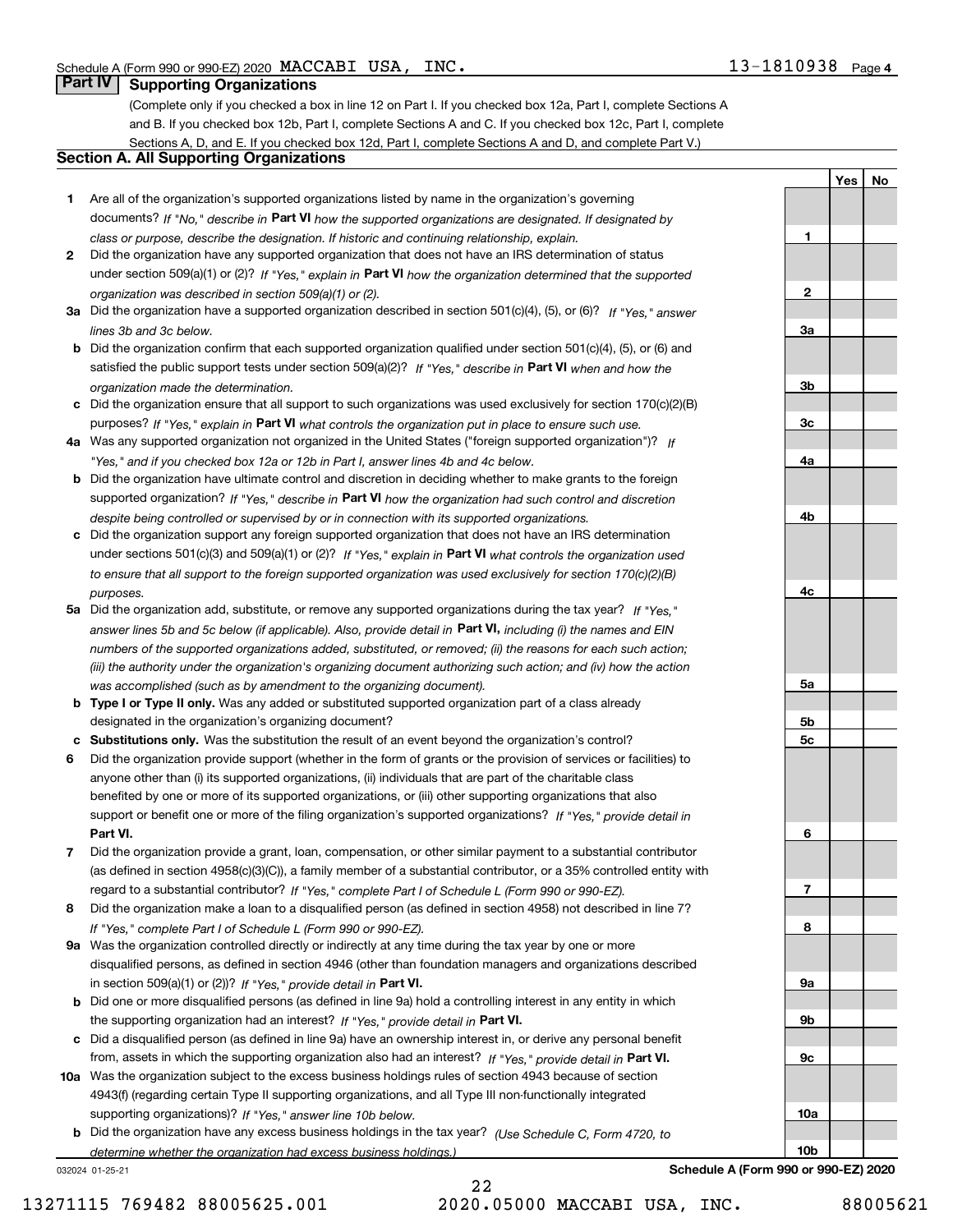|    | - - - - - ອ                                                                                                                                                                                                                                                 |                 |     |    |
|----|-------------------------------------------------------------------------------------------------------------------------------------------------------------------------------------------------------------------------------------------------------------|-----------------|-----|----|
|    |                                                                                                                                                                                                                                                             |                 | Yes | No |
| 11 | Has the organization accepted a gift or contribution from any of the following persons?                                                                                                                                                                     |                 |     |    |
|    | a A person who directly or indirectly controls, either alone or together with persons described in lines 11b and                                                                                                                                            |                 |     |    |
|    | 11c below, the governing body of a supported organization?                                                                                                                                                                                                  | 11a             |     |    |
|    | <b>b</b> A family member of a person described in line 11a above?                                                                                                                                                                                           | 11 <sub>b</sub> |     |    |
|    | c A 35% controlled entity of a person described in line 11a or 11b above? If "Yes" to line 11a, 11b, or 11c, provide                                                                                                                                        |                 |     |    |
|    | detail in Part VI.<br><b>Section B. Type I Supporting Organizations</b>                                                                                                                                                                                     | 11c             |     |    |
|    |                                                                                                                                                                                                                                                             |                 |     |    |
|    |                                                                                                                                                                                                                                                             |                 | Yes | No |
| 1  | Did the governing body, members of the governing body, officers acting in their official capacity, or membership of one or<br>more supported organizations have the power to regularly appoint or elect at least a majority of the organization's officers, |                 |     |    |
|    | directors, or trustees at all times during the tax year? If "No," describe in Part VI how the supported organization(s)                                                                                                                                     |                 |     |    |
|    | effectively operated, supervised, or controlled the organization's activities. If the organization had more than one supported                                                                                                                              |                 |     |    |
|    | organization, describe how the powers to appoint and/or remove officers, directors, or trustees were allocated among the                                                                                                                                    |                 |     |    |
|    | supported organizations and what conditions or restrictions, if any, applied to such powers during the tax year.                                                                                                                                            | 1               |     |    |
| 2  | Did the organization operate for the benefit of any supported organization other than the supported                                                                                                                                                         |                 |     |    |
|    | organization(s) that operated, supervised, or controlled the supporting organization? If "Yes," explain in                                                                                                                                                  |                 |     |    |
|    | <b>Part VI</b> how providing such benefit carried out the purposes of the supported organization(s) that operated,                                                                                                                                          |                 |     |    |
|    | supervised, or controlled the supporting organization.                                                                                                                                                                                                      | $\mathbf{2}$    |     |    |
|    | Section C. Type II Supporting Organizations                                                                                                                                                                                                                 |                 |     |    |
|    |                                                                                                                                                                                                                                                             |                 | Yes | No |
| 1. | Were a majority of the organization's directors or trustees during the tax year also a majority of the directors                                                                                                                                            |                 |     |    |
|    | or trustees of each of the organization's supported organization(s)? If "No," describe in Part VI how control                                                                                                                                               |                 |     |    |
|    | or management of the supporting organization was vested in the same persons that controlled or managed                                                                                                                                                      |                 |     |    |
|    | the supported organization(s).                                                                                                                                                                                                                              | 1               |     |    |
|    | <b>Section D. All Type III Supporting Organizations</b>                                                                                                                                                                                                     |                 |     |    |
|    |                                                                                                                                                                                                                                                             |                 | Yes | No |
| 1  | Did the organization provide to each of its supported organizations, by the last day of the fifth month of the                                                                                                                                              |                 |     |    |
|    | organization's tax year, (i) a written notice describing the type and amount of support provided during the prior tax                                                                                                                                       |                 |     |    |
|    | year, (ii) a copy of the Form 990 that was most recently filed as of the date of notification, and (iii) copies of the                                                                                                                                      |                 |     |    |
|    | organization's governing documents in effect on the date of notification, to the extent not previously provided?                                                                                                                                            | 1               |     |    |
| 2  | Were any of the organization's officers, directors, or trustees either (i) appointed or elected by the supported                                                                                                                                            |                 |     |    |
|    | organization(s) or (ii) serving on the governing body of a supported organization? If "No," explain in Part VI how                                                                                                                                          |                 |     |    |
|    | the organization maintained a close and continuous working relationship with the supported organization(s).                                                                                                                                                 | $\mathbf{2}$    |     |    |
| 3  | By reason of the relationship described in line 2, above, did the organization's supported organizations have a                                                                                                                                             |                 |     |    |
|    | significant voice in the organization's investment policies and in directing the use of the organization's                                                                                                                                                  |                 |     |    |
|    | income or assets at all times during the tax year? If "Yes," describe in Part VI the role the organization's                                                                                                                                                |                 |     |    |
|    | supported organizations played in this regard.                                                                                                                                                                                                              | з               |     |    |
|    | <b>Section E. Type III Functionally Integrated Supporting Organizations</b>                                                                                                                                                                                 |                 |     |    |
| 1  | Check the box next to the method that the organization used to satisfy the Integral Part Test during the year (see instructions).                                                                                                                           |                 |     |    |
| a  | The organization satisfied the Activities Test. Complete line 2 below.                                                                                                                                                                                      |                 |     |    |
| b  | The organization is the parent of each of its supported organizations. Complete line 3 below.                                                                                                                                                               |                 |     |    |
| c  | The organization supported a governmental entity. Describe in Part VI how you supported a governmental entity (see instructions)                                                                                                                            |                 |     |    |
| 2  | Activities Test. Answer lines 2a and 2b below.                                                                                                                                                                                                              |                 | Yes | No |
| а  | Did substantially all of the organization's activities during the tax year directly further the exempt purposes of                                                                                                                                          |                 |     |    |
|    | the supported organization(s) to which the organization was responsive? If "Yes," then in Part VI identify                                                                                                                                                  |                 |     |    |
|    | those supported organizations and explain how these activities directly furthered their exempt purposes,                                                                                                                                                    |                 |     |    |
|    | how the organization was responsive to those supported organizations, and how the organization determined                                                                                                                                                   |                 |     |    |
|    | that these activities constituted substantially all of its activities.                                                                                                                                                                                      | 2a              |     |    |
| b  | Did the activities described in line 2a, above, constitute activities that, but for the organization's involvement,                                                                                                                                         |                 |     |    |
|    | one or more of the organization's supported organization(s) would have been engaged in? If "Yes," explain in                                                                                                                                                |                 |     |    |
|    | Part VI the reasons for the organization's position that its supported organization(s) would have engaged in                                                                                                                                                |                 |     |    |
|    | these activities but for the organization's involvement.                                                                                                                                                                                                    | 2b              |     |    |
| з  | Parent of Supported Organizations. Answer lines 3a and 3b below.                                                                                                                                                                                            |                 |     |    |
| а  | Did the organization have the power to regularly appoint or elect a majority of the officers, directors, or                                                                                                                                                 |                 |     |    |

**b** Did the organization exercise a substantial degree of direction over the policies, programs, and activities of each trustees of each of the supported organizations? If "Yes" or "No" provide details in **Part VI.** of its supported organizations? If "Yes," describe in Part VI the role played by the organization in this regard.

032025 01-25-21

**Schedule A (Form 990 or 990-EZ) 2020**

**3a**

**3b**

23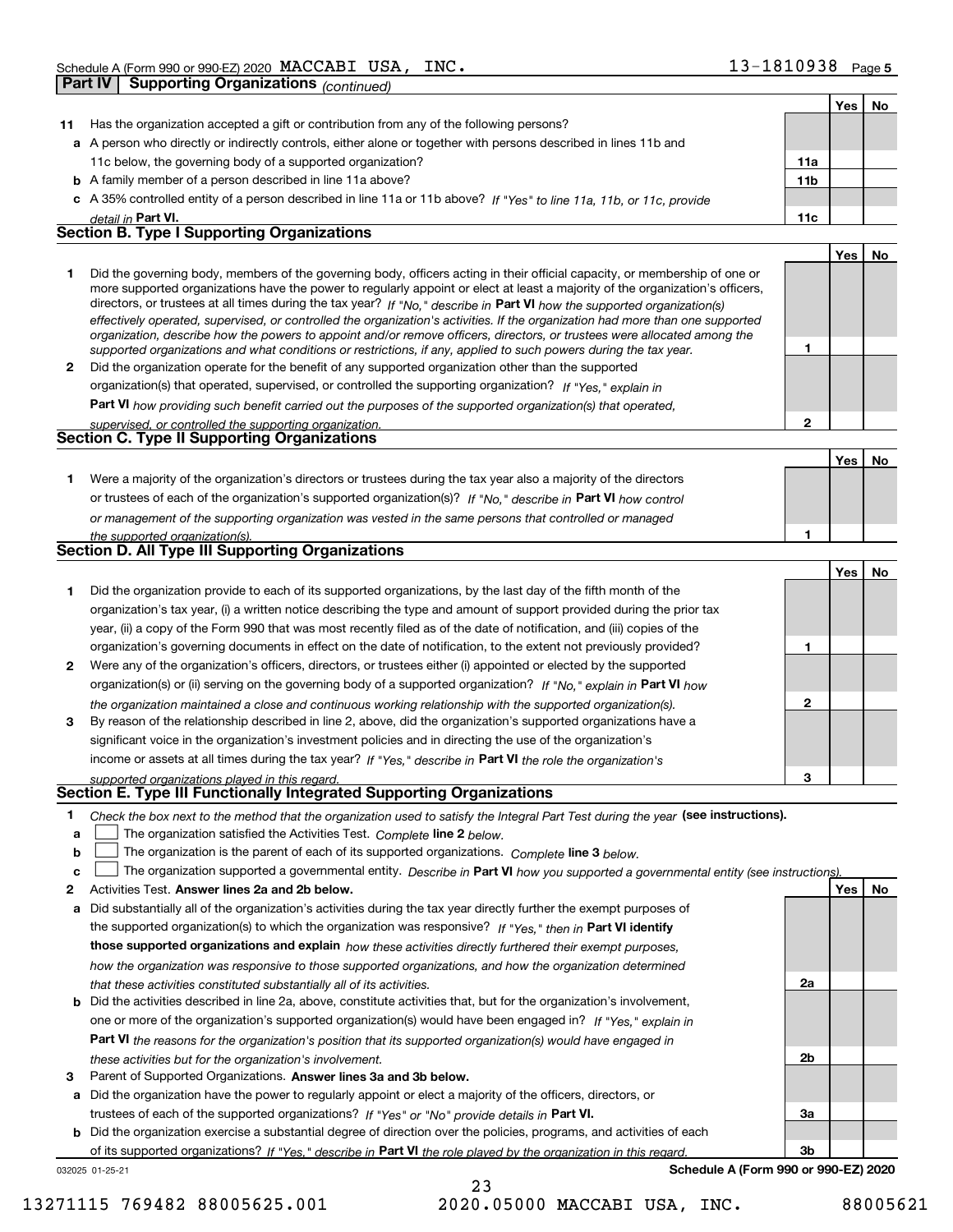| Schedule A (Form 990 or 990-EZ) 2020 $\,$ $\rm MACCABI$ $\,$ $\rm USA$ , $\,$ $\,$ $\rm INC$ . |  | $13 - 1810938$ Page 6                                                            |  |
|------------------------------------------------------------------------------------------------|--|----------------------------------------------------------------------------------|--|
|                                                                                                |  | Part V   Type III Non-Functionally Integrated 509(a)(3) Supporting Organizations |  |

**1Part VI** Check here if the organization satisfied the Integral Part Test as a qualifying trust on Nov. 20, 1970 ( explain in Part **VI**). See instructions. All other Type III non-functionally integrated supporting organizations must complete Sections A through E.  $\mathcal{L}^{\text{max}}$ 

| Section A - Adjusted Net Income |                                                                             |                | (A) Prior Year | (B) Current Year<br>(optional) |
|---------------------------------|-----------------------------------------------------------------------------|----------------|----------------|--------------------------------|
| п.                              | Net short-term capital gain                                                 | $\blacksquare$ |                |                                |
| 2                               | Recoveries of prior-year distributions                                      | $\mathbf 2$    |                |                                |
| З                               | Other gross income (see instructions)                                       | 3              |                |                                |
| 4                               | Add lines 1 through 3.                                                      | 4              |                |                                |
| 5                               | Depreciation and depletion                                                  | 5              |                |                                |
| 6                               | Portion of operating expenses paid or incurred for production or            |                |                |                                |
|                                 | collection of gross income or for management, conservation, or              |                |                |                                |
|                                 | maintenance of property held for production of income (see instructions)    | 6              |                |                                |
| 7                               | Other expenses (see instructions)                                           | $\overline{7}$ |                |                                |
| 8                               | Adjusted Net Income (subtract lines 5, 6, and 7 from line 4)                | 8              |                |                                |
|                                 | <b>Section B - Minimum Asset Amount</b>                                     |                | (A) Prior Year | (B) Current Year<br>(optional) |
| 1                               | Aggregate fair market value of all non-exempt-use assets (see               |                |                |                                |
|                                 | instructions for short tax year or assets held for part of year):           |                |                |                                |
|                                 | a Average monthly value of securities                                       | 1a             |                |                                |
|                                 | <b>b</b> Average monthly cash balances                                      | 1b             |                |                                |
|                                 | c Fair market value of other non-exempt-use assets                          | 1c             |                |                                |
|                                 | d Total (add lines 1a, 1b, and 1c)                                          | 1d             |                |                                |
|                                 | e Discount claimed for blockage or other factors                            |                |                |                                |
|                                 | (explain in detail in Part VI):                                             |                |                |                                |
| 2                               | Acquisition indebtedness applicable to non-exempt-use assets                | $\overline{2}$ |                |                                |
| З                               | Subtract line 2 from line 1d.                                               | 3              |                |                                |
| 4                               | Cash deemed held for exempt use. Enter 0.015 of line 3 (for greater amount, |                |                |                                |
|                                 | see instructions).                                                          | 4              |                |                                |
| 5                               | Net value of non-exempt-use assets (subtract line 4 from line 3)            | 5              |                |                                |
| 6                               | Multiply line 5 by 0.035.                                                   | 6              |                |                                |
| 7                               | Recoveries of prior-year distributions                                      | $\overline{7}$ |                |                                |
| 8                               | Minimum Asset Amount (add line 7 to line 6)                                 | 8              |                |                                |
|                                 | <b>Section C - Distributable Amount</b>                                     |                |                | <b>Current Year</b>            |
| 1                               | Adjusted net income for prior year (from Section A, line 8, column A)       | 1              |                |                                |
| $\mathbf{2}$                    | Enter 0.85 of line 1.                                                       | $\mathbf{2}$   |                |                                |
| 3                               | Minimum asset amount for prior year (from Section B, line 8, column A)      | 3              |                |                                |
| 4                               | Enter greater of line 2 or line 3.                                          | 4              |                |                                |
| 5                               | Income tax imposed in prior year                                            | 5              |                |                                |
| 6                               | <b>Distributable Amount.</b> Subtract line 5 from line 4, unless subject to |                |                |                                |
|                                 | emergency temporary reduction (see instructions).                           | 6              |                |                                |
|                                 | $\sim$ $\sim$ $\sim$ $\sim$                                                 |                |                |                                |

**7**Check here if the current year is the organization's first as a non-functionally integrated Type III supporting organization (see instructions).

**Schedule A (Form 990 or 990-EZ) 2020**

032026 01-25-21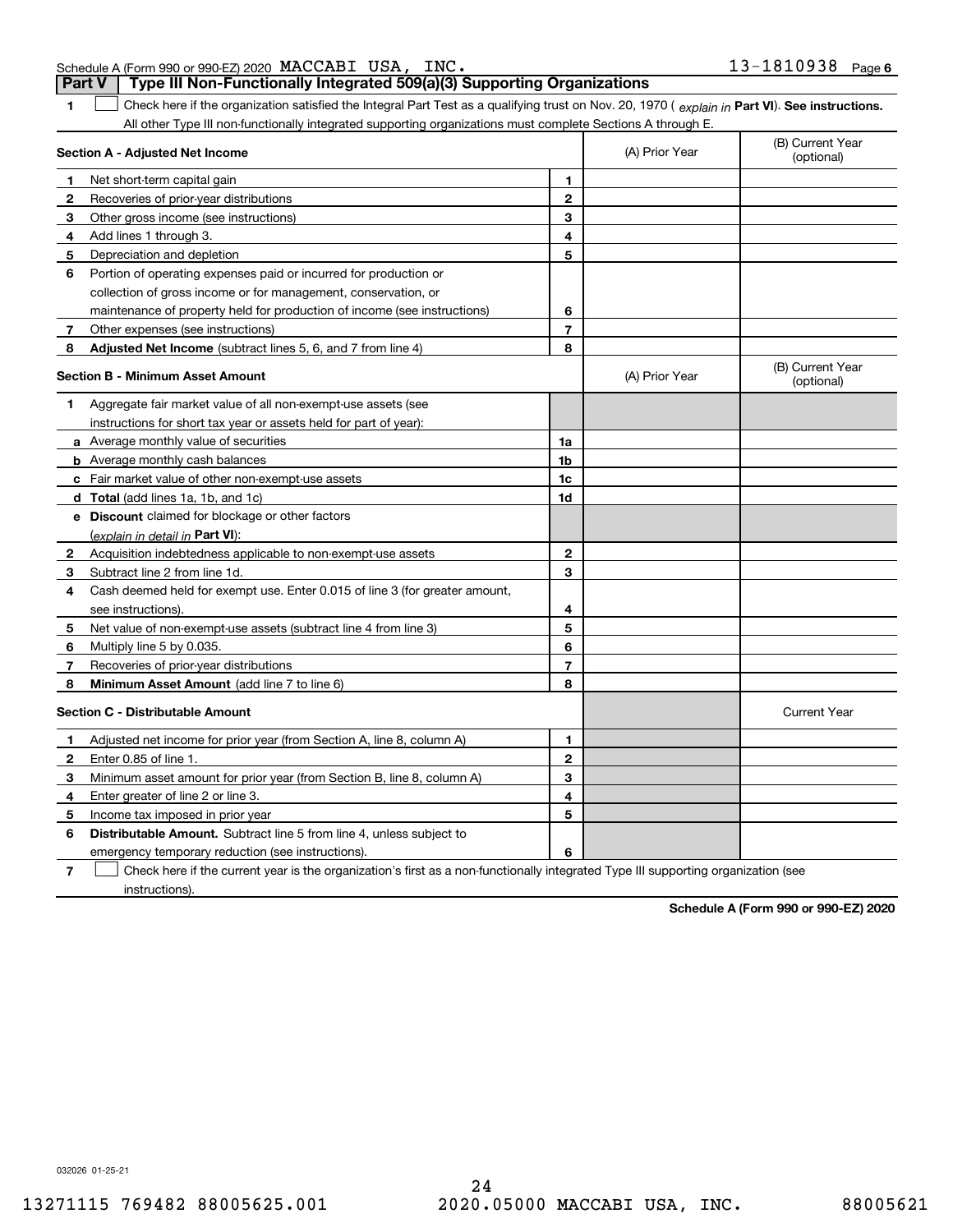| Schedule A (Form 990 or 990-EZ) 2020 $\texttt{MACCABI}$ | USA, | INC. | 1810938 | Page, |
|---------------------------------------------------------|------|------|---------|-------|
|                                                         |      |      |         |       |

|    | Type III Non-Functionally Integrated 509(a)(3) Supporting Organizations<br>∣ Part V ∣<br>(continued) |                             |                                       |    |                                         |  |  |  |  |
|----|------------------------------------------------------------------------------------------------------|-----------------------------|---------------------------------------|----|-----------------------------------------|--|--|--|--|
|    | Section D - Distributions<br><b>Current Year</b>                                                     |                             |                                       |    |                                         |  |  |  |  |
| 1  | Amounts paid to supported organizations to accomplish exempt purposes                                |                             | 1                                     |    |                                         |  |  |  |  |
| 2  | Amounts paid to perform activity that directly furthers exempt purposes of supported                 |                             |                                       |    |                                         |  |  |  |  |
|    | organizations, in excess of income from activity                                                     |                             | 2                                     |    |                                         |  |  |  |  |
| 3  | Administrative expenses paid to accomplish exempt purposes of supported organizations                |                             |                                       | 3  |                                         |  |  |  |  |
| 4  | Amounts paid to acquire exempt-use assets                                                            |                             |                                       | 4  |                                         |  |  |  |  |
| 5  | Qualified set-aside amounts (prior IRS approval required - provide details in Part VI)               |                             |                                       | 5  |                                         |  |  |  |  |
| 6  | Other distributions (describe in Part VI). See instructions.                                         |                             |                                       | 6  |                                         |  |  |  |  |
| 7  | Total annual distributions. Add lines 1 through 6.                                                   |                             |                                       | 7  |                                         |  |  |  |  |
| 8  | Distributions to attentive supported organizations to which the organization is responsive           |                             |                                       |    |                                         |  |  |  |  |
|    | (provide details in Part VI). See instructions.                                                      |                             |                                       | 8  |                                         |  |  |  |  |
| 9  | Distributable amount for 2020 from Section C, line 6                                                 |                             |                                       | 9  |                                         |  |  |  |  |
| 10 | Line 8 amount divided by line 9 amount                                                               |                             |                                       | 10 |                                         |  |  |  |  |
|    |                                                                                                      | (i)                         | (ii)                                  |    | (iii)                                   |  |  |  |  |
|    | <b>Section E - Distribution Allocations</b> (see instructions)                                       | <b>Excess Distributions</b> | <b>Underdistributions</b><br>Pre-2020 |    | <b>Distributable</b><br>Amount for 2020 |  |  |  |  |
| 1  | Distributable amount for 2020 from Section C, line 6                                                 |                             |                                       |    |                                         |  |  |  |  |
| 2  | Underdistributions, if any, for years prior to 2020 (reason-                                         |                             |                                       |    |                                         |  |  |  |  |
|    | able cause required - explain in Part VI). See instructions.                                         |                             |                                       |    |                                         |  |  |  |  |
| 3  | Excess distributions carryover, if any, to 2020                                                      |                             |                                       |    |                                         |  |  |  |  |
|    | a From 2015                                                                                          |                             |                                       |    |                                         |  |  |  |  |
|    | <b>b</b> From 2016                                                                                   |                             |                                       |    |                                         |  |  |  |  |
|    | c From 2017                                                                                          |                             |                                       |    |                                         |  |  |  |  |
|    | d From 2018                                                                                          |                             |                                       |    |                                         |  |  |  |  |
|    | e From 2019                                                                                          |                             |                                       |    |                                         |  |  |  |  |
|    | f Total of lines 3a through 3e                                                                       |                             |                                       |    |                                         |  |  |  |  |
|    | g Applied to underdistributions of prior years                                                       |                             |                                       |    |                                         |  |  |  |  |
|    | <b>h</b> Applied to 2020 distributable amount                                                        |                             |                                       |    |                                         |  |  |  |  |
|    | Carryover from 2015 not applied (see instructions)                                                   |                             |                                       |    |                                         |  |  |  |  |
|    | Remainder. Subtract lines 3g, 3h, and 3i from line 3f.                                               |                             |                                       |    |                                         |  |  |  |  |
| 4  | Distributions for 2020 from Section D,                                                               |                             |                                       |    |                                         |  |  |  |  |
|    | line $7:$                                                                                            |                             |                                       |    |                                         |  |  |  |  |
|    | a Applied to underdistributions of prior years                                                       |                             |                                       |    |                                         |  |  |  |  |
|    | <b>b</b> Applied to 2020 distributable amount                                                        |                             |                                       |    |                                         |  |  |  |  |
|    | c Remainder. Subtract lines 4a and 4b from line 4.                                                   |                             |                                       |    |                                         |  |  |  |  |
| 5. | Remaining underdistributions for years prior to 2020, if                                             |                             |                                       |    |                                         |  |  |  |  |
|    | any. Subtract lines 3g and 4a from line 2. For result greater                                        |                             |                                       |    |                                         |  |  |  |  |
|    | than zero, explain in Part VI. See instructions.                                                     |                             |                                       |    |                                         |  |  |  |  |
| 6  | Remaining underdistributions for 2020. Subtract lines 3h                                             |                             |                                       |    |                                         |  |  |  |  |
|    | and 4b from line 1. For result greater than zero, explain in                                         |                             |                                       |    |                                         |  |  |  |  |
|    | Part VI. See instructions.                                                                           |                             |                                       |    |                                         |  |  |  |  |
| 7  | Excess distributions carryover to 2021. Add lines 3j                                                 |                             |                                       |    |                                         |  |  |  |  |
|    | and 4c.                                                                                              |                             |                                       |    |                                         |  |  |  |  |
| 8  | Breakdown of line 7:                                                                                 |                             |                                       |    |                                         |  |  |  |  |
|    | a Excess from 2016                                                                                   |                             |                                       |    |                                         |  |  |  |  |
|    | <b>b</b> Excess from 2017                                                                            |                             |                                       |    |                                         |  |  |  |  |
|    | c Excess from 2018                                                                                   |                             |                                       |    |                                         |  |  |  |  |
|    | d Excess from 2019                                                                                   |                             |                                       |    |                                         |  |  |  |  |
|    | e Excess from 2020                                                                                   |                             |                                       |    |                                         |  |  |  |  |

**Schedule A (Form 990 or 990-EZ) 2020**

032027 01-25-21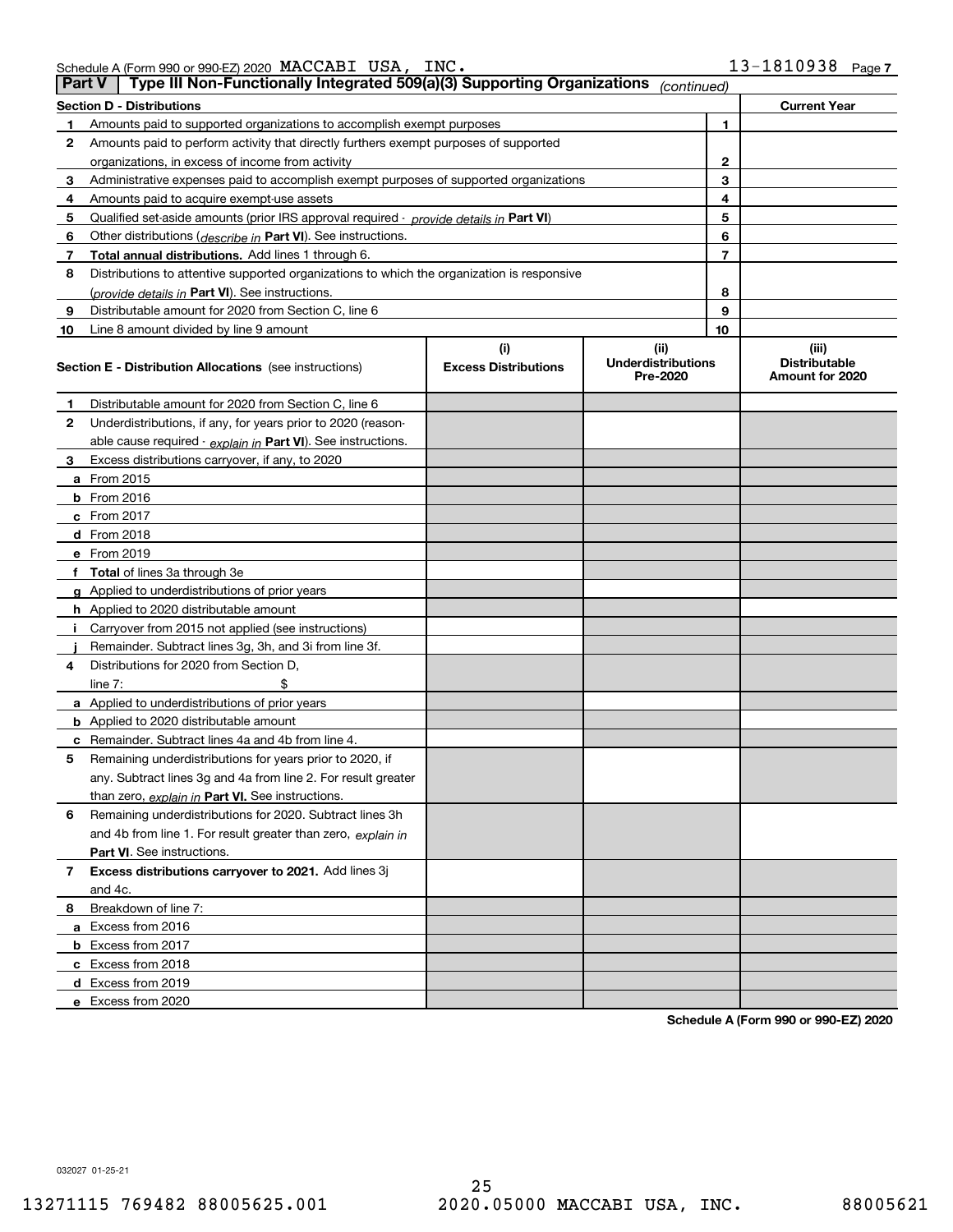| Schedule A (Form 990 or 990-EZ) 2020 MACCABI            | USA, | INC. |  | -09.<br>. O. I.<br>J J J O | Page 8 |
|---------------------------------------------------------|------|------|--|----------------------------|--------|
| D <sub>2</sub> rt VI<br>$\Box$ Cunnlamental Information |      |      |  |                            |        |

| (See instructions.) |  | line 1; Part IV, Section D, lines 2 and 3; Part IV, Section E, lines 1c, 2a, 2b, 3a, and 3b; Part V, line 1; Part V, Section B, line 1e; Part V,<br>Section D, lines 5, 6, and 8; and Part V, Section E, lines 2, 5, and 6. Also complete this part for any additional information. |  |
|---------------------|--|-------------------------------------------------------------------------------------------------------------------------------------------------------------------------------------------------------------------------------------------------------------------------------------|--|
|                     |  |                                                                                                                                                                                                                                                                                     |  |
|                     |  |                                                                                                                                                                                                                                                                                     |  |
|                     |  |                                                                                                                                                                                                                                                                                     |  |
|                     |  |                                                                                                                                                                                                                                                                                     |  |
|                     |  |                                                                                                                                                                                                                                                                                     |  |
|                     |  |                                                                                                                                                                                                                                                                                     |  |
|                     |  |                                                                                                                                                                                                                                                                                     |  |
|                     |  |                                                                                                                                                                                                                                                                                     |  |
|                     |  |                                                                                                                                                                                                                                                                                     |  |
|                     |  |                                                                                                                                                                                                                                                                                     |  |
|                     |  |                                                                                                                                                                                                                                                                                     |  |
|                     |  |                                                                                                                                                                                                                                                                                     |  |
|                     |  |                                                                                                                                                                                                                                                                                     |  |
|                     |  |                                                                                                                                                                                                                                                                                     |  |
|                     |  |                                                                                                                                                                                                                                                                                     |  |
|                     |  |                                                                                                                                                                                                                                                                                     |  |
|                     |  |                                                                                                                                                                                                                                                                                     |  |
|                     |  |                                                                                                                                                                                                                                                                                     |  |
|                     |  |                                                                                                                                                                                                                                                                                     |  |
|                     |  |                                                                                                                                                                                                                                                                                     |  |
|                     |  |                                                                                                                                                                                                                                                                                     |  |
|                     |  |                                                                                                                                                                                                                                                                                     |  |
|                     |  |                                                                                                                                                                                                                                                                                     |  |
|                     |  |                                                                                                                                                                                                                                                                                     |  |
|                     |  |                                                                                                                                                                                                                                                                                     |  |
|                     |  |                                                                                                                                                                                                                                                                                     |  |
|                     |  |                                                                                                                                                                                                                                                                                     |  |
|                     |  |                                                                                                                                                                                                                                                                                     |  |
|                     |  |                                                                                                                                                                                                                                                                                     |  |
|                     |  |                                                                                                                                                                                                                                                                                     |  |
|                     |  |                                                                                                                                                                                                                                                                                     |  |
|                     |  |                                                                                                                                                                                                                                                                                     |  |
|                     |  |                                                                                                                                                                                                                                                                                     |  |
|                     |  |                                                                                                                                                                                                                                                                                     |  |
|                     |  | Schedule A (Form 990 or 990-EZ) 2020                                                                                                                                                                                                                                                |  |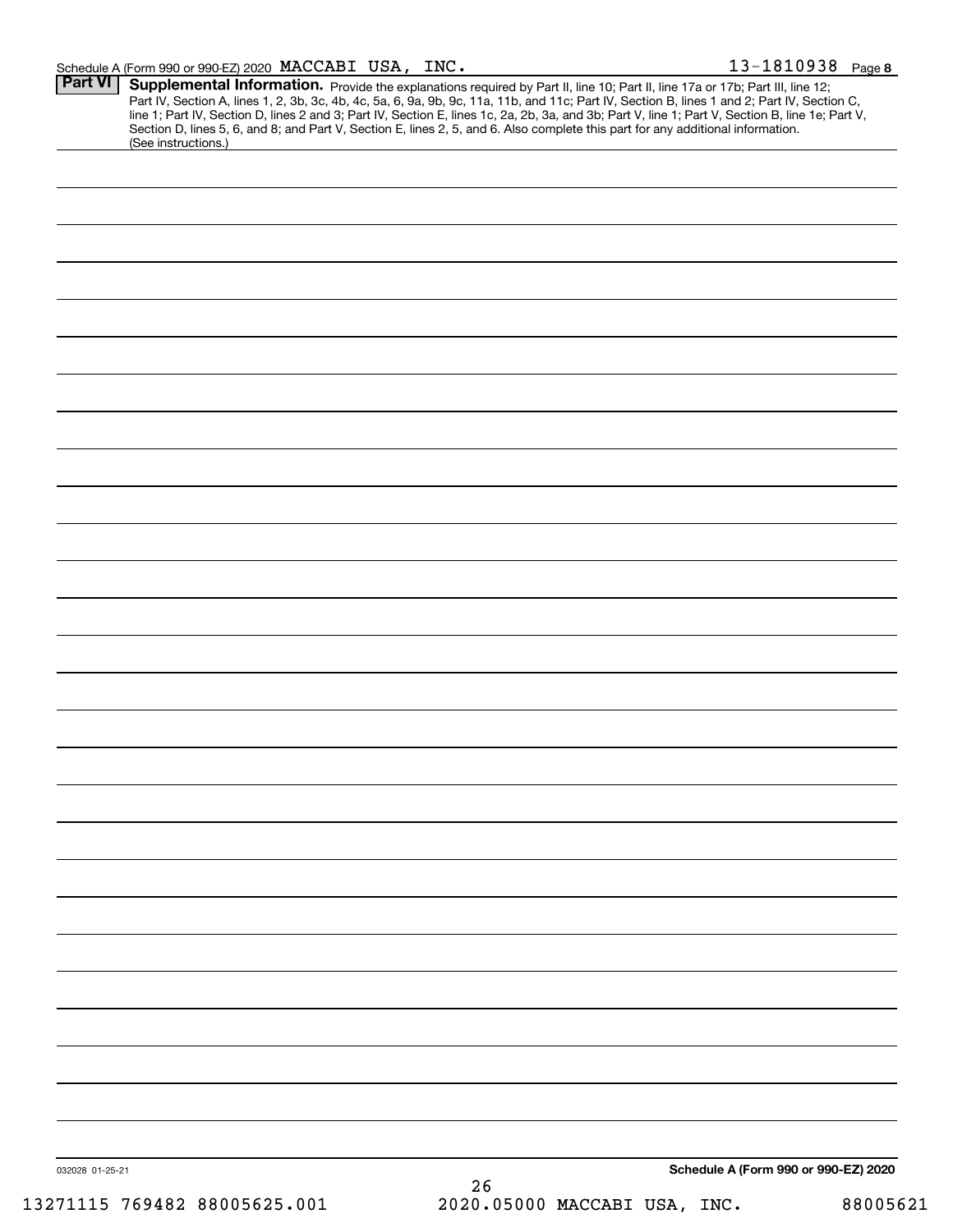Department of the Treasury Internal Revenue Service **(Form 990, 990-EZ, or 990-PF)**

Name of the organization

**Organization type** (check one):

## \*\* PUBLIC DISCLOSURE COPY \*\*

# **Schedule B Schedule of Contributors**

**| Attach to Form 990, Form 990-EZ, or Form 990-PF. | Go to www.irs.gov/Form990 for the latest information.** OMB No. 1545-0047

**2020**

**Employer identification number**

13-1810938

| Filers of:         | <b>Section:</b>                                                             |
|--------------------|-----------------------------------------------------------------------------|
| Form 990 or 990-EZ | $ \mathbf{X} $ 501(c)( 3) (enter number) organization                       |
|                    | $4947(a)(1)$ nonexempt charitable trust not treated as a private foundation |
|                    | 527 political organization                                                  |
| Form 990-PF        | 501(c)(3) exempt private foundation                                         |
|                    | 4947(a)(1) nonexempt charitable trust treated as a private foundation       |
|                    | 501(c)(3) taxable private foundation                                        |

Check if your organization is covered by the **General Rule** or a **Special Rule. Note:**  Only a section 501(c)(7), (8), or (10) organization can check boxes for both the General Rule and a Special Rule. See instructions.

## **General Rule**

 $\mathcal{L}^{\text{max}}$ 

For an organization filing Form 990, 990-EZ, or 990-PF that received, during the year, contributions totaling \$5,000 or more (in money or property) from any one contributor. Complete Parts I and II. See instructions for determining a contributor's total contributions.

#### **Special Rules**

any one contributor, during the year, total contributions of the greater of  $\,$  (1) \$5,000; or **(2)** 2% of the amount on (i) Form 990, Part VIII, line 1h;  $\boxed{\textbf{X}}$  For an organization described in section 501(c)(3) filing Form 990 or 990-EZ that met the 33 1/3% support test of the regulations under sections 509(a)(1) and 170(b)(1)(A)(vi), that checked Schedule A (Form 990 or 990-EZ), Part II, line 13, 16a, or 16b, and that received from or (ii) Form 990-EZ, line 1. Complete Parts I and II.

For an organization described in section 501(c)(7), (8), or (10) filing Form 990 or 990-EZ that received from any one contributor, during the year, total contributions of more than \$1,000 exclusively for religious, charitable, scientific, literary, or educational purposes, or for the prevention of cruelty to children or animals. Complete Parts I (entering "N/A" in column (b) instead of the contributor name and address), II, and III.  $\mathcal{L}^{\text{max}}$ 

purpose. Don't complete any of the parts unless the **General Rule** applies to this organization because it received *nonexclusively* year, contributions <sub>exclusively</sub> for religious, charitable, etc., purposes, but no such contributions totaled more than \$1,000. If this box is checked, enter here the total contributions that were received during the year for an  $\;$ exclusively religious, charitable, etc., For an organization described in section 501(c)(7), (8), or (10) filing Form 990 or 990-EZ that received from any one contributor, during the religious, charitable, etc., contributions totaling \$5,000 or more during the year  $\Box$ — $\Box$   $\Box$  $\mathcal{L}^{\text{max}}$ 

**Caution:**  An organization that isn't covered by the General Rule and/or the Special Rules doesn't file Schedule B (Form 990, 990-EZ, or 990-PF),  **must** but it answer "No" on Part IV, line 2, of its Form 990; or check the box on line H of its Form 990-EZ or on its Form 990-PF, Part I, line 2, to certify that it doesn't meet the filing requirements of Schedule B (Form 990, 990-EZ, or 990-PF).

**For Paperwork Reduction Act Notice, see the instructions for Form 990, 990-EZ, or 990-PF. Schedule B (Form 990, 990-EZ, or 990-PF) (2020)** LHA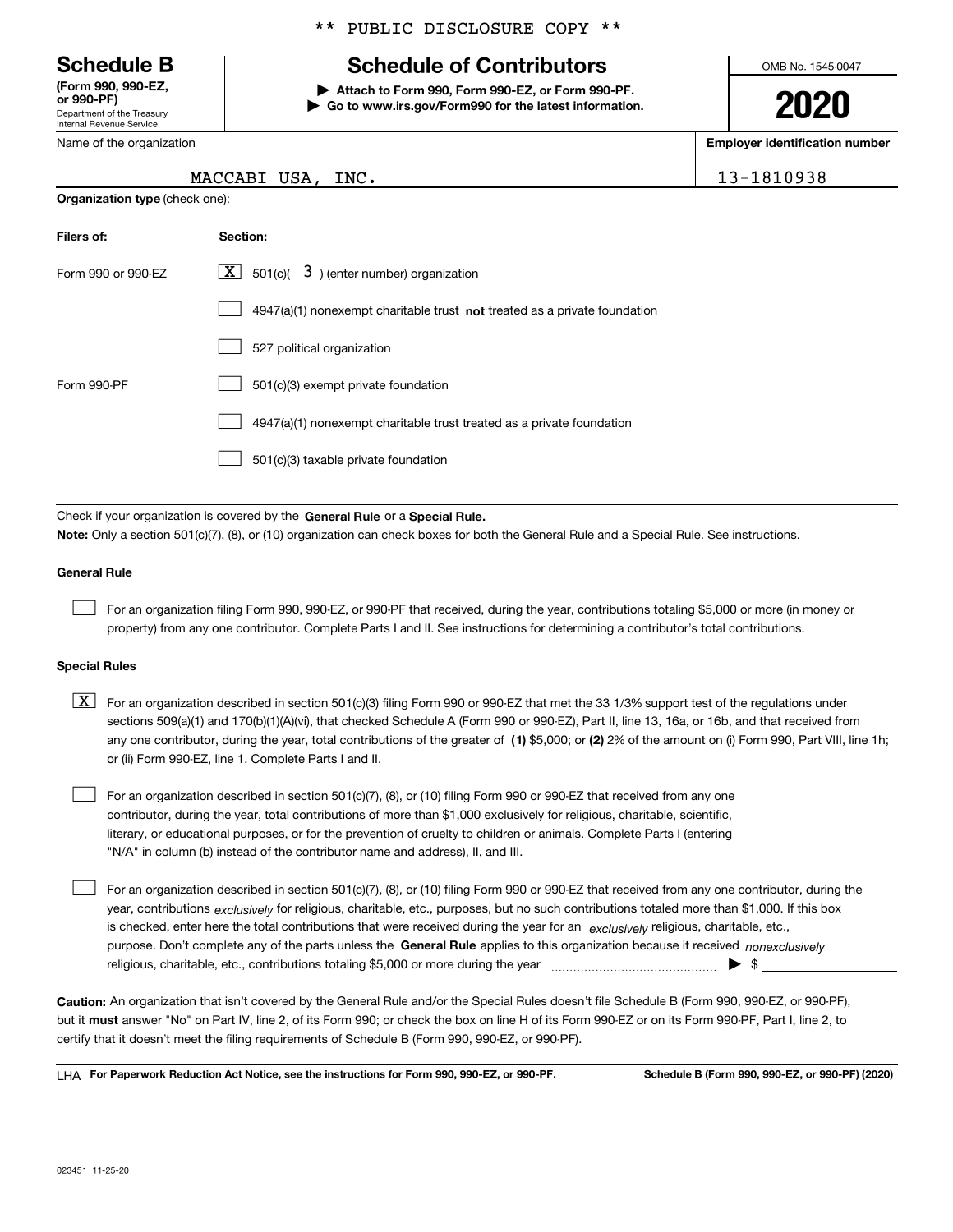# Schedule B (Form 990, 990-EZ, or 990-PF) (2020) Page 2

## MACCABI USA, INC. 13-1810938

|                      | Schedule B (Form 990, 990-EZ, or 990-PF) (2020)                                                |                                   | Page 2                                                                                                                              |
|----------------------|------------------------------------------------------------------------------------------------|-----------------------------------|-------------------------------------------------------------------------------------------------------------------------------------|
| Name of organization |                                                                                                |                                   | <b>Employer identification number</b>                                                                                               |
|                      | MACCABI USA, INC.                                                                              |                                   | 13-1810938                                                                                                                          |
| Part I               | Contributors (see instructions). Use duplicate copies of Part I if additional space is needed. |                                   |                                                                                                                                     |
| (a)<br>No.           | (b)<br>Name, address, and ZIP + 4                                                              | (c)<br><b>Total contributions</b> | (d)<br>Type of contribution                                                                                                         |
| 1                    |                                                                                                | 104,000.<br>\$                    | $\overline{\mathbf{X}}$<br>Person<br>Payroll<br>Noncash<br>(Complete Part II for<br>noncash contributions.)                         |
| (a)<br>No.           | (b)<br>Name, address, and ZIP + 4                                                              | (c)<br><b>Total contributions</b> | (d)<br>Type of contribution                                                                                                         |
| 2                    |                                                                                                | 50,000.<br>\$                     | X<br>Person<br>Payroll<br>Noncash<br>(Complete Part II for<br>noncash contributions.)                                               |
| (a)<br>No.           | (b)<br>Name, address, and ZIP + 4                                                              | (c)<br><b>Total contributions</b> | (d)<br>Type of contribution                                                                                                         |
| 3                    |                                                                                                | 73,800.<br>\$                     | X<br>Person<br>Payroll<br>Noncash<br>(Complete Part II for<br>noncash contributions.)                                               |
| (a)<br>No.           | (b)<br>Name, address, and ZIP + 4                                                              | (c)<br><b>Total contributions</b> | (d)<br>Type of contribution                                                                                                         |
| 4                    |                                                                                                | 77,200.<br>\$                     | $\mathbf{X}$<br>Person<br>Payroll<br>Noncash<br>(Complete Part II for<br>noncash contributions.)                                    |
| (a)<br>No.           | (b)<br>Name, address, and ZIP + 4                                                              | (c)<br><b>Total contributions</b> | (d)<br>Type of contribution                                                                                                         |
| 5                    |                                                                                                | 500,000.<br>\$                    | $\overline{\mathbf{X}}$<br>Person<br>Payroll<br>Noncash<br>(Complete Part II for<br>noncash contributions.)                         |
| (a)<br>No.           | (b)<br>Name, address, and ZIP + 4                                                              | (c)<br><b>Total contributions</b> | (d)<br>Type of contribution                                                                                                         |
| 023452 11-25-20      |                                                                                                | \$                                | Person<br>Payroll<br>Noncash<br>(Complete Part II for<br>noncash contributions.)<br>Schedule B (Form 990, 990-EZ, or 990-PF) (2020) |

29 13271115 769482 88005625.001 2020.05000 MACCABI USA, INC. 88005621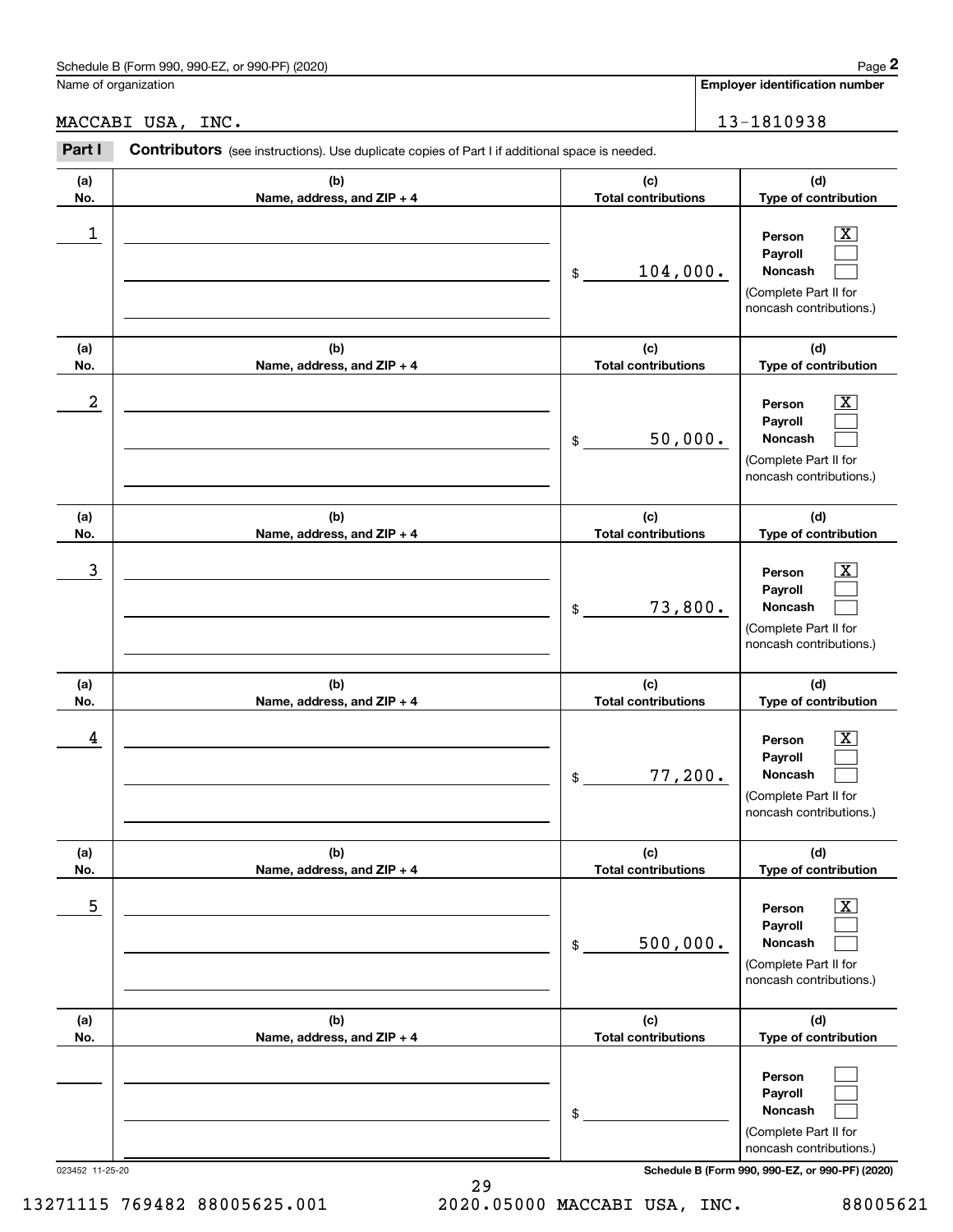| Schedule<br>or 990-PF<br>(2020)<br>990-EZ<br>: B (Form<br>990. | Page |
|----------------------------------------------------------------|------|
|                                                                |      |

Name of organization

**Employer identification number**

MACCABI USA, INC. 13-1810938

Employer identification Page 3<br>
Iame of organization<br> **13-1810938**<br> **28 Part II Noncash Property** (see instructions). Use duplicate copies of Part II if additional space is needed.

| (a)<br>No.<br>from<br>Part I | (b)<br>Description of noncash property given | (c)<br>FMV (or estimate)<br>(See instructions.) | (d)<br>Date received                            |
|------------------------------|----------------------------------------------|-------------------------------------------------|-------------------------------------------------|
|                              |                                              | $\frac{1}{2}$                                   |                                                 |
| (a)<br>No.<br>from<br>Part I | (b)<br>Description of noncash property given | (c)<br>FMV (or estimate)<br>(See instructions.) | (d)<br>Date received                            |
|                              |                                              | $\mathfrak s$                                   |                                                 |
| (a)<br>No.<br>from<br>Part I | (b)<br>Description of noncash property given | (c)<br>FMV (or estimate)<br>(See instructions.) | (d)<br>Date received                            |
|                              |                                              | $\mathfrak s$                                   |                                                 |
| (a)<br>No.<br>from<br>Part I | (b)<br>Description of noncash property given | (c)<br>FMV (or estimate)<br>(See instructions.) | (d)<br>Date received                            |
|                              |                                              | $\frac{1}{2}$                                   |                                                 |
| (a)<br>No.<br>from<br>Part I | (b)<br>Description of noncash property given | (c)<br>FMV (or estimate)<br>(See instructions.) | (d)<br>Date received                            |
|                              |                                              | \$                                              |                                                 |
| (a)<br>No.<br>from<br>Part I | (b)<br>Description of noncash property given | (c)<br>FMV (or estimate)<br>(See instructions.) | (d)<br>Date received                            |
|                              |                                              | \$                                              |                                                 |
| 023453 11-25-20              |                                              |                                                 | Schedule B (Form 990, 990-EZ, or 990-PF) (2020) |

## 13271115 769482 88005625.001 2020.05000 MACCABI USA, INC. 88005621

30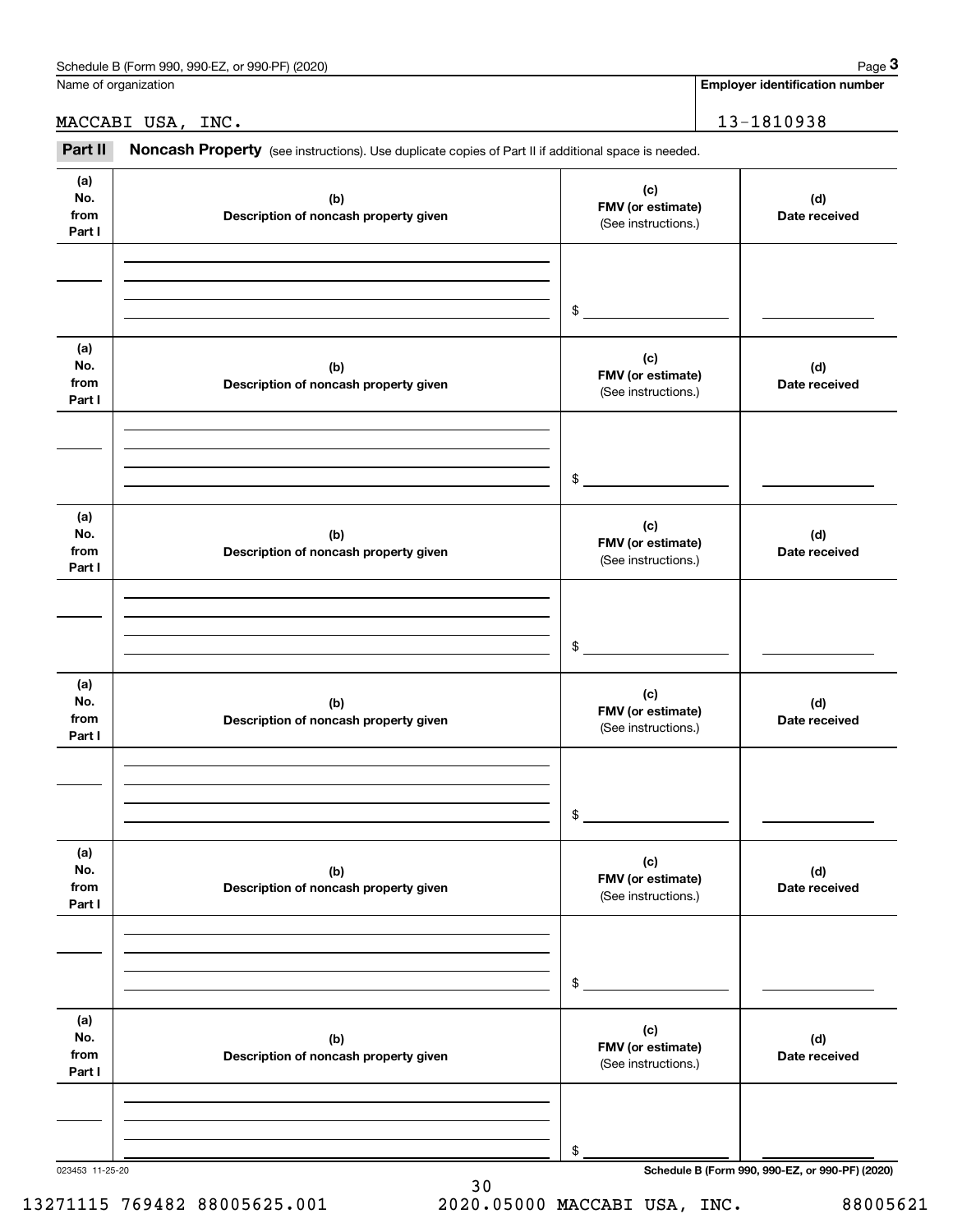|                      | Schedule B (Form 990, 990-EZ, or 990-PF) (2020)                                                                                                                                   |                      | Page 4                                                                                                                                                         |  |  |  |  |  |
|----------------------|-----------------------------------------------------------------------------------------------------------------------------------------------------------------------------------|----------------------|----------------------------------------------------------------------------------------------------------------------------------------------------------------|--|--|--|--|--|
| Name of organization |                                                                                                                                                                                   |                      | <b>Employer identification number</b>                                                                                                                          |  |  |  |  |  |
|                      | MACCABI USA, INC.                                                                                                                                                                 |                      | 13-1810938                                                                                                                                                     |  |  |  |  |  |
| Part III             | from any one contributor. Complete columns (a) through (e) and the following line entry. For organizations                                                                        |                      | Exclusively religious, charitable, etc., contributions to organizations described in section 501(c)(7), (8), or (10) that total more than \$1,000 for the year |  |  |  |  |  |
|                      | completing Part III, enter the total of exclusively religious, charitable, etc., contributions of \$1,000 or less for the year. (Enter this info. once.) $\blacktriangleright$ \$ |                      |                                                                                                                                                                |  |  |  |  |  |
| (a) No.              | Use duplicate copies of Part III if additional space is needed.                                                                                                                   |                      |                                                                                                                                                                |  |  |  |  |  |
| from<br>Part I       | (b) Purpose of gift                                                                                                                                                               | (c) Use of gift      | (d) Description of how gift is held                                                                                                                            |  |  |  |  |  |
|                      |                                                                                                                                                                                   |                      |                                                                                                                                                                |  |  |  |  |  |
|                      |                                                                                                                                                                                   |                      |                                                                                                                                                                |  |  |  |  |  |
|                      |                                                                                                                                                                                   |                      |                                                                                                                                                                |  |  |  |  |  |
|                      |                                                                                                                                                                                   | (e) Transfer of gift |                                                                                                                                                                |  |  |  |  |  |
|                      |                                                                                                                                                                                   |                      |                                                                                                                                                                |  |  |  |  |  |
|                      | Transferee's name, address, and ZIP + 4                                                                                                                                           |                      | Relationship of transferor to transferee                                                                                                                       |  |  |  |  |  |
|                      |                                                                                                                                                                                   |                      |                                                                                                                                                                |  |  |  |  |  |
|                      |                                                                                                                                                                                   |                      |                                                                                                                                                                |  |  |  |  |  |
|                      |                                                                                                                                                                                   |                      |                                                                                                                                                                |  |  |  |  |  |
| (a) No.<br>from      | (b) Purpose of gift                                                                                                                                                               | (c) Use of gift      | (d) Description of how gift is held                                                                                                                            |  |  |  |  |  |
| Part I               |                                                                                                                                                                                   |                      |                                                                                                                                                                |  |  |  |  |  |
|                      |                                                                                                                                                                                   |                      |                                                                                                                                                                |  |  |  |  |  |
|                      |                                                                                                                                                                                   |                      |                                                                                                                                                                |  |  |  |  |  |
|                      |                                                                                                                                                                                   |                      |                                                                                                                                                                |  |  |  |  |  |
|                      | (e) Transfer of gift                                                                                                                                                              |                      |                                                                                                                                                                |  |  |  |  |  |
|                      | Transferee's name, address, and ZIP + 4                                                                                                                                           |                      | Relationship of transferor to transferee                                                                                                                       |  |  |  |  |  |
|                      |                                                                                                                                                                                   |                      |                                                                                                                                                                |  |  |  |  |  |
|                      |                                                                                                                                                                                   |                      |                                                                                                                                                                |  |  |  |  |  |
|                      |                                                                                                                                                                                   |                      |                                                                                                                                                                |  |  |  |  |  |
| (a) No.<br>from      | (b) Purpose of gift                                                                                                                                                               | (c) Use of gift      | (d) Description of how gift is held                                                                                                                            |  |  |  |  |  |
| Part I               |                                                                                                                                                                                   |                      |                                                                                                                                                                |  |  |  |  |  |
|                      |                                                                                                                                                                                   |                      |                                                                                                                                                                |  |  |  |  |  |
|                      |                                                                                                                                                                                   |                      |                                                                                                                                                                |  |  |  |  |  |
|                      |                                                                                                                                                                                   | (e) Transfer of gift |                                                                                                                                                                |  |  |  |  |  |
|                      |                                                                                                                                                                                   |                      |                                                                                                                                                                |  |  |  |  |  |
|                      | Transferee's name, address, and $ZIP + 4$                                                                                                                                         |                      | Relationship of transferor to transferee                                                                                                                       |  |  |  |  |  |
|                      |                                                                                                                                                                                   |                      |                                                                                                                                                                |  |  |  |  |  |
|                      |                                                                                                                                                                                   |                      |                                                                                                                                                                |  |  |  |  |  |
|                      |                                                                                                                                                                                   |                      |                                                                                                                                                                |  |  |  |  |  |
| (a) No.<br>from      | (b) Purpose of gift                                                                                                                                                               | (c) Use of gift      | (d) Description of how gift is held                                                                                                                            |  |  |  |  |  |
| Part I               |                                                                                                                                                                                   |                      |                                                                                                                                                                |  |  |  |  |  |
|                      |                                                                                                                                                                                   |                      |                                                                                                                                                                |  |  |  |  |  |
|                      |                                                                                                                                                                                   |                      |                                                                                                                                                                |  |  |  |  |  |
|                      | (e) Transfer of gift                                                                                                                                                              |                      |                                                                                                                                                                |  |  |  |  |  |
|                      |                                                                                                                                                                                   |                      |                                                                                                                                                                |  |  |  |  |  |
|                      | Transferee's name, address, and $ZIP + 4$                                                                                                                                         |                      | Relationship of transferor to transferee                                                                                                                       |  |  |  |  |  |
|                      |                                                                                                                                                                                   |                      |                                                                                                                                                                |  |  |  |  |  |
|                      |                                                                                                                                                                                   |                      |                                                                                                                                                                |  |  |  |  |  |
|                      |                                                                                                                                                                                   |                      |                                                                                                                                                                |  |  |  |  |  |
| 023454 11-25-20      |                                                                                                                                                                                   |                      | Schedule B (Form 990, 990-EZ, or 990-PF) (2020)                                                                                                                |  |  |  |  |  |

31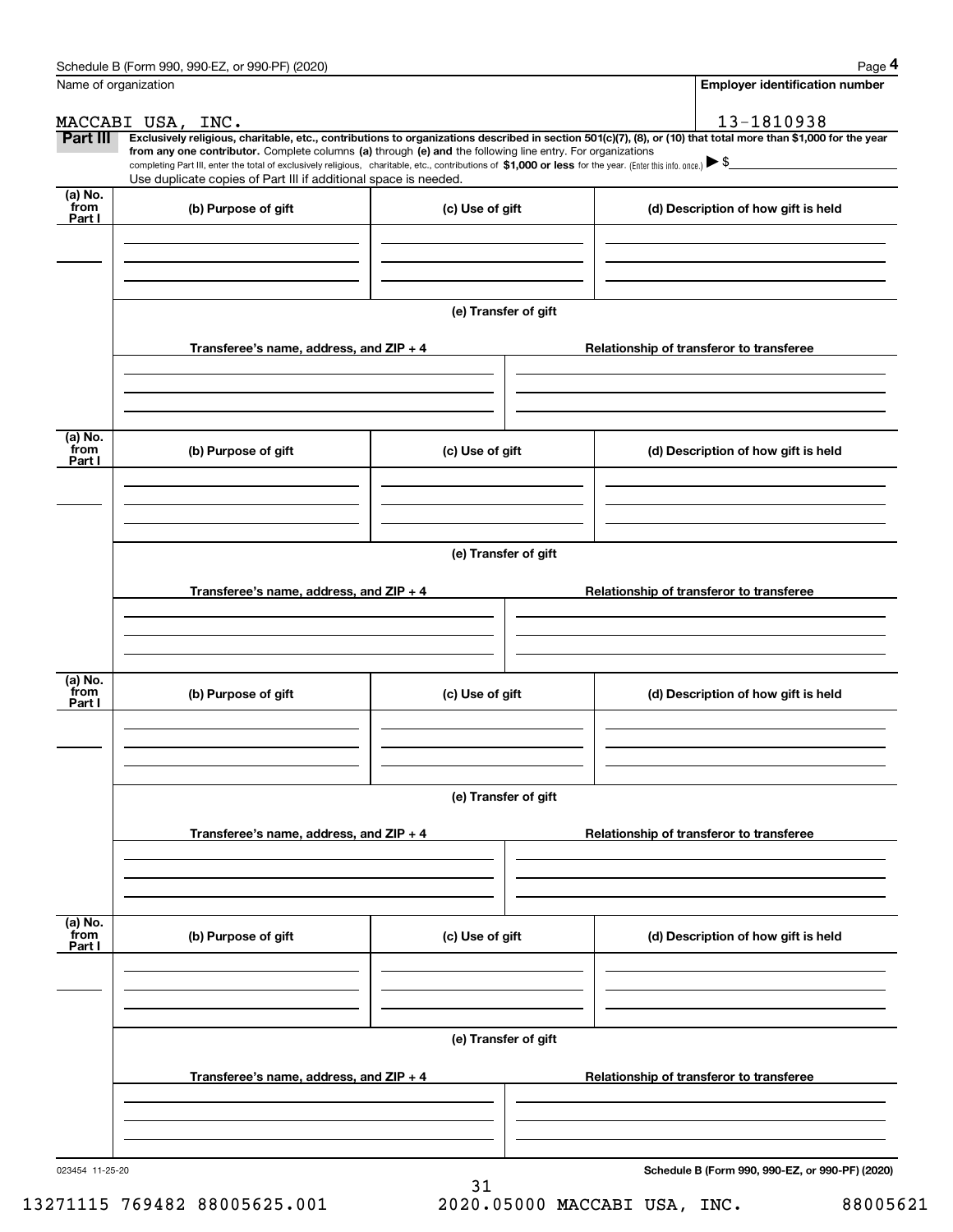| <b>Supplemental Financial Statements</b><br><b>SCHEDULE D</b> |                                |                                                                                                                                                                                                                                                                                                                                                                   |                         | OMB No. 1545-0047                                  |                          |                                                     |
|---------------------------------------------------------------|--------------------------------|-------------------------------------------------------------------------------------------------------------------------------------------------------------------------------------------------------------------------------------------------------------------------------------------------------------------------------------------------------------------|-------------------------|----------------------------------------------------|--------------------------|-----------------------------------------------------|
|                                                               | (Form 990)                     | Complete if the organization answered "Yes" on Form 990,                                                                                                                                                                                                                                                                                                          |                         |                                                    |                          |                                                     |
|                                                               | Department of the Treasury     | Part IV, line 6, 7, 8, 9, 10, 11a, 11b, 11c, 11d, 11e, 11f, 12a, or 12b.                                                                                                                                                                                                                                                                                          | Attach to Form 990.     |                                                    |                          | <b>Open to Public</b>                               |
|                                                               | Internal Revenue Service       | Go to www.irs.gov/Form990 for instructions and the latest information.                                                                                                                                                                                                                                                                                            |                         |                                                    |                          | Inspection                                          |
|                                                               | Name of the organization       | MACCABI USA, INC.                                                                                                                                                                                                                                                                                                                                                 |                         |                                                    |                          | <b>Employer identification number</b><br>13-1810938 |
| Part I                                                        |                                | Organizations Maintaining Donor Advised Funds or Other Similar Funds or Accounts. Complete if the                                                                                                                                                                                                                                                                 |                         |                                                    |                          |                                                     |
|                                                               |                                | organization answered "Yes" on Form 990, Part IV, line 6.                                                                                                                                                                                                                                                                                                         |                         |                                                    |                          |                                                     |
|                                                               |                                |                                                                                                                                                                                                                                                                                                                                                                   | (a) Donor advised funds |                                                    |                          | (b) Funds and other accounts                        |
| 1                                                             |                                |                                                                                                                                                                                                                                                                                                                                                                   |                         |                                                    |                          |                                                     |
| 2                                                             |                                | Aggregate value of contributions to (during year)                                                                                                                                                                                                                                                                                                                 |                         |                                                    |                          |                                                     |
| З                                                             |                                | Aggregate value of grants from (during year)                                                                                                                                                                                                                                                                                                                      |                         |                                                    |                          |                                                     |
| 4                                                             |                                |                                                                                                                                                                                                                                                                                                                                                                   |                         |                                                    |                          |                                                     |
| 5                                                             |                                | Did the organization inform all donors and donor advisors in writing that the assets held in donor advised funds                                                                                                                                                                                                                                                  |                         |                                                    |                          |                                                     |
|                                                               |                                |                                                                                                                                                                                                                                                                                                                                                                   |                         |                                                    |                          | Yes<br>No                                           |
| 6                                                             |                                | Did the organization inform all grantees, donors, and donor advisors in writing that grant funds can be used only                                                                                                                                                                                                                                                 |                         |                                                    |                          |                                                     |
|                                                               |                                | for charitable purposes and not for the benefit of the donor or donor advisor, or for any other purpose conferring                                                                                                                                                                                                                                                |                         |                                                    |                          |                                                     |
|                                                               | impermissible private benefit? |                                                                                                                                                                                                                                                                                                                                                                   |                         |                                                    |                          | Yes<br>No                                           |
| Part II                                                       |                                | Conservation Easements. Complete if the organization answered "Yes" on Form 990, Part IV, line 7.                                                                                                                                                                                                                                                                 |                         |                                                    |                          |                                                     |
| 1                                                             |                                | Purpose(s) of conservation easements held by the organization (check all that apply).                                                                                                                                                                                                                                                                             |                         |                                                    |                          |                                                     |
|                                                               |                                | Preservation of land for public use (for example, recreation or education)                                                                                                                                                                                                                                                                                        |                         | Preservation of a historically important land area |                          |                                                     |
|                                                               |                                | Protection of natural habitat                                                                                                                                                                                                                                                                                                                                     |                         | Preservation of a certified historic structure     |                          |                                                     |
|                                                               |                                | Preservation of open space                                                                                                                                                                                                                                                                                                                                        |                         |                                                    |                          |                                                     |
| 2                                                             |                                | Complete lines 2a through 2d if the organization held a qualified conservation contribution in the form of a conservation easement on the last                                                                                                                                                                                                                    |                         |                                                    |                          |                                                     |
|                                                               | day of the tax year.           |                                                                                                                                                                                                                                                                                                                                                                   |                         |                                                    |                          | Held at the End of the Tax Year                     |
| а                                                             |                                |                                                                                                                                                                                                                                                                                                                                                                   |                         |                                                    | 2a                       |                                                     |
| b                                                             |                                | Total acreage restricted by conservation easements                                                                                                                                                                                                                                                                                                                |                         |                                                    | 2b                       |                                                     |
| с                                                             |                                | Number of conservation easements on a certified historic structure included in (a) manufacture included in (a)<br>Number of conservation easements included in (c) acquired after 7/25/06, and not on a historic structure                                                                                                                                        |                         |                                                    | 2c                       |                                                     |
| d                                                             |                                |                                                                                                                                                                                                                                                                                                                                                                   |                         |                                                    | 2d                       |                                                     |
| З                                                             |                                | listed in the National Register [111] Marshall Register [11] Marshall Register [11] Marshall Register [11] Marshall Register [11] Marshall Register [11] Marshall Register [11] Marshall Register [11] Marshall Register [11]<br>Number of conservation easements modified, transferred, released, extinguished, or terminated by the organization during the tax |                         |                                                    |                          |                                                     |
|                                                               | $year \triangleright$          |                                                                                                                                                                                                                                                                                                                                                                   |                         |                                                    |                          |                                                     |
| 4                                                             |                                | Number of states where property subject to conservation easement is located                                                                                                                                                                                                                                                                                       |                         |                                                    |                          |                                                     |
| 5                                                             |                                | Does the organization have a written policy regarding the periodic monitoring, inspection, handling of                                                                                                                                                                                                                                                            |                         |                                                    |                          |                                                     |
|                                                               |                                | violations, and enforcement of the conservation easements it holds?                                                                                                                                                                                                                                                                                               |                         |                                                    |                          | Yes<br>No                                           |
| 6                                                             |                                | Staff and volunteer hours devoted to monitoring, inspecting, handling of violations, and enforcing conservation easements during the year                                                                                                                                                                                                                         |                         |                                                    |                          |                                                     |
|                                                               |                                |                                                                                                                                                                                                                                                                                                                                                                   |                         |                                                    |                          |                                                     |
| 7                                                             |                                | Amount of expenses incurred in monitoring, inspecting, handling of violations, and enforcing conservation easements during the year                                                                                                                                                                                                                               |                         |                                                    |                          |                                                     |
|                                                               | ▶\$                            |                                                                                                                                                                                                                                                                                                                                                                   |                         |                                                    |                          |                                                     |
| 8                                                             |                                | Does each conservation easement reported on line 2(d) above satisfy the requirements of section 170(h)(4)(B)(i)                                                                                                                                                                                                                                                   |                         |                                                    |                          |                                                     |
|                                                               |                                |                                                                                                                                                                                                                                                                                                                                                                   |                         |                                                    |                          | Yes<br>No                                           |
| 9                                                             |                                | In Part XIII, describe how the organization reports conservation easements in its revenue and expense statement and                                                                                                                                                                                                                                               |                         |                                                    |                          |                                                     |
|                                                               |                                | balance sheet, and include, if applicable, the text of the footnote to the organization's financial statements that describes the                                                                                                                                                                                                                                 |                         |                                                    |                          |                                                     |
|                                                               |                                | organization's accounting for conservation easements.                                                                                                                                                                                                                                                                                                             |                         |                                                    |                          |                                                     |
|                                                               | Part III                       | Organizations Maintaining Collections of Art, Historical Treasures, or Other Similar Assets.                                                                                                                                                                                                                                                                      |                         |                                                    |                          |                                                     |
|                                                               |                                | Complete if the organization answered "Yes" on Form 990, Part IV, line 8.                                                                                                                                                                                                                                                                                         |                         |                                                    |                          |                                                     |
|                                                               |                                | 1a If the organization elected, as permitted under FASB ASC 958, not to report in its revenue statement and balance sheet works                                                                                                                                                                                                                                   |                         |                                                    |                          |                                                     |
|                                                               |                                | of art, historical treasures, or other similar assets held for public exhibition, education, or research in furtherance of public                                                                                                                                                                                                                                 |                         |                                                    |                          |                                                     |
|                                                               |                                | service, provide in Part XIII the text of the footnote to its financial statements that describes these items.                                                                                                                                                                                                                                                    |                         |                                                    |                          |                                                     |
| b                                                             |                                | If the organization elected, as permitted under FASB ASC 958, to report in its revenue statement and balance sheet works of                                                                                                                                                                                                                                       |                         |                                                    |                          |                                                     |
|                                                               |                                | art, historical treasures, or other similar assets held for public exhibition, education, or research in furtherance of public service,                                                                                                                                                                                                                           |                         |                                                    |                          |                                                     |
|                                                               |                                | provide the following amounts relating to these items:                                                                                                                                                                                                                                                                                                            |                         |                                                    |                          |                                                     |
|                                                               |                                | (ii) Assets included in Form 990, Part X [11] [12] Assets included in Form 990, Part X                                                                                                                                                                                                                                                                            |                         |                                                    |                          | $\triangleright$ \$                                 |
| 2                                                             |                                | If the organization received or held works of art, historical treasures, or other similar assets for financial gain, provide                                                                                                                                                                                                                                      |                         |                                                    |                          |                                                     |
|                                                               |                                | the following amounts required to be reported under FASB ASC 958 relating to these items:                                                                                                                                                                                                                                                                         |                         |                                                    |                          |                                                     |
| a                                                             |                                |                                                                                                                                                                                                                                                                                                                                                                   |                         |                                                    |                          |                                                     |
|                                                               |                                |                                                                                                                                                                                                                                                                                                                                                                   |                         |                                                    | $\blacktriangleright$ \$ |                                                     |
|                                                               |                                | LHA For Paperwork Reduction Act Notice, see the Instructions for Form 990.                                                                                                                                                                                                                                                                                        |                         |                                                    |                          | Schedule D (Form 990) 2020                          |
|                                                               | 032051 12-01-20                |                                                                                                                                                                                                                                                                                                                                                                   |                         |                                                    |                          |                                                     |
|                                                               |                                |                                                                                                                                                                                                                                                                                                                                                                   | 32                      |                                                    |                          |                                                     |

|  | -- |  |  |                 |
|--|----|--|--|-----------------|
|  |    |  |  | 20.05000 MACCAB |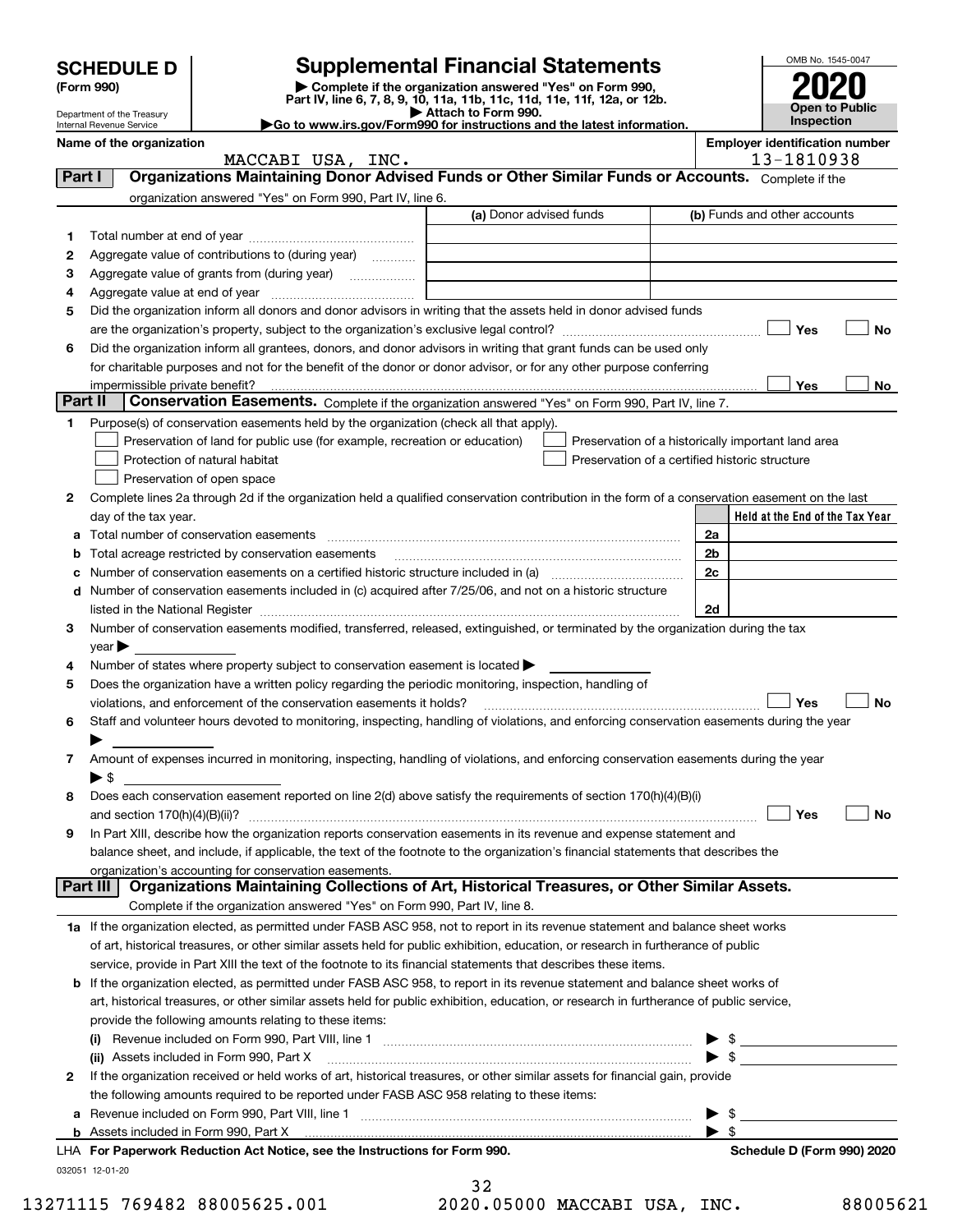|        | Schedule D (Form 990) 2020                                                                                                                                                                                                     | MACCABI USA, INC.  |                |                          |                 | 13-1810938 Page 2          |                          |             |         |
|--------|--------------------------------------------------------------------------------------------------------------------------------------------------------------------------------------------------------------------------------|--------------------|----------------|--------------------------|-----------------|----------------------------|--------------------------|-------------|---------|
|        | Organizations Maintaining Collections of Art, Historical Treasures, or Other Similar Assets (continued)<br>Part III                                                                                                            |                    |                |                          |                 |                            |                          |             |         |
| З      | Using the organization's acquisition, accession, and other records, check any of the following that make significant use of its                                                                                                |                    |                |                          |                 |                            |                          |             |         |
|        | collection items (check all that apply):                                                                                                                                                                                       |                    |                |                          |                 |                            |                          |             |         |
| a      | Public exhibition                                                                                                                                                                                                              |                    |                | Loan or exchange program |                 |                            |                          |             |         |
| b      | Scholarly research                                                                                                                                                                                                             | e                  |                |                          |                 |                            |                          |             |         |
| c      | Preservation for future generations                                                                                                                                                                                            |                    |                |                          |                 |                            |                          |             |         |
| 4      | Provide a description of the organization's collections and explain how they further the organization's exempt purpose in Part XIII.                                                                                           |                    |                |                          |                 |                            |                          |             |         |
| 5      | During the year, did the organization solicit or receive donations of art, historical treasures, or other similar assets                                                                                                       |                    |                |                          |                 |                            |                          |             |         |
|        | to be sold to raise funds rather than to be maintained as part of the organization's collection?                                                                                                                               |                    |                |                          |                 |                            | Yes                      |             | No      |
|        | <b>Part IV</b><br>Escrow and Custodial Arrangements. Complete if the organization answered "Yes" on Form 990, Part IV, line 9, or<br>reported an amount on Form 990, Part X, line 21.                                          |                    |                |                          |                 |                            |                          |             |         |
|        | 1a Is the organization an agent, trustee, custodian or other intermediary for contributions or other assets not included                                                                                                       |                    |                |                          |                 |                            |                          |             |         |
|        |                                                                                                                                                                                                                                |                    |                |                          |                 |                            | Yes                      |             | No      |
|        | b If "Yes," explain the arrangement in Part XIII and complete the following table:                                                                                                                                             |                    |                |                          |                 |                            |                          |             |         |
|        |                                                                                                                                                                                                                                |                    |                |                          |                 |                            | Amount                   |             |         |
|        | Beginning balance material continuum contracts and contact the contract of the contract of the contract of the                                                                                                                 |                    |                |                          | 1c              |                            |                          |             |         |
|        | Additions during the year manufactured and an annual contract of the year manufactured and all the year manufactured and all the year manufactured and all the year manufactured and all the year manufactured and all the yea |                    |                |                          | 1d              |                            |                          |             |         |
|        | Distributions during the year manufactured and continuum and contained and the year manufactured and contained                                                                                                                 |                    |                |                          | 1e              |                            |                          |             |         |
|        | Ending balance manufactured and contact the contract of the contract of the contract of the contract of the contract of the contract of the contract of the contract of the contract of the contract of the contract of the co |                    |                |                          | 1f              |                            |                          |             |         |
|        | 2a Did the organization include an amount on Form 990, Part X, line 21, for escrow or custodial account liability?                                                                                                             |                    |                |                          |                 |                            | Yes                      |             | No      |
|        | <b>b</b> If "Yes," explain the arrangement in Part XIII. Check here if the explanation has been provided on Part XIII                                                                                                          |                    |                |                          |                 |                            |                          |             |         |
| Part V | <b>Endowment Funds.</b> Complete if the organization answered "Yes" on Form 990, Part IV, line 10.                                                                                                                             |                    |                |                          |                 |                            |                          |             |         |
|        |                                                                                                                                                                                                                                | (a) Current year   | (b) Prior year | (c) Two years back       |                 | (d) Three years back       | (e) Four years back      |             |         |
| 1a     | Beginning of year balance                                                                                                                                                                                                      | 13, 371, 210.      | 11,001,963.    | 11,799,897.              |                 | 10,527,047.                |                          | 10,655,389. |         |
| b      |                                                                                                                                                                                                                                | 249,983.           | 265,000.       | 300,000.                 |                 | 312,514.                   |                          |             | 80,872. |
|        | Net investment earnings, gains, and losses                                                                                                                                                                                     | 3, 147, 079.       | 2,611,907.     | $-534,002.$              |                 | 2,348,746.                 |                          | 160,733.    |         |
|        | Grants or scholarships                                                                                                                                                                                                         | 494,245.           | 419,961.       | 468,822.                 |                 | 1,297,706.                 |                          | 284,501.    |         |
|        | e Other expenditures for facilities                                                                                                                                                                                            |                    |                |                          |                 |                            |                          |             |         |
|        | and programs                                                                                                                                                                                                                   |                    |                |                          |                 |                            |                          |             |         |
|        | Administrative expenses                                                                                                                                                                                                        | 102,908.           | 87,699.        | 95,110.                  |                 | 90,704.                    |                          |             | 85,446. |
| g      | End of year balance                                                                                                                                                                                                            | 16, 171, 119.      | 13, 371, 210.  | 11,001,963.              |                 | 11,799,897.                |                          | 10,527,047. |         |
| 2      | Provide the estimated percentage of the current year end balance (line 1g, column (a)) held as:                                                                                                                                |                    |                |                          |                 |                            |                          |             |         |
|        | Board designated or quasi-endowment >                                                                                                                                                                                          | 9.8960             | %              |                          |                 |                            |                          |             |         |
| b      | Permanent endowment > 62.6760                                                                                                                                                                                                  | %                  |                |                          |                 |                            |                          |             |         |
| c      | Term endowment $\blacktriangleright$ 27.4280<br>%                                                                                                                                                                              |                    |                |                          |                 |                            |                          |             |         |
|        | The percentages on lines 2a, 2b, and 2c should equal 100%.                                                                                                                                                                     |                    |                |                          |                 |                            |                          |             |         |
|        | 3a Are there endowment funds not in the possession of the organization that are held and administered for the organization                                                                                                     |                    |                |                          |                 |                            |                          |             |         |
|        | by:                                                                                                                                                                                                                            |                    |                |                          |                 |                            |                          | Yes         | No<br>X |
|        | (i)                                                                                                                                                                                                                            |                    |                |                          |                 |                            | 3a(i)                    | х           |         |
|        |                                                                                                                                                                                                                                |                    |                |                          |                 |                            | 3a(ii)<br>3 <sub>b</sub> | X           |         |
|        | Describe in Part XIII the intended uses of the organization's endowment funds.                                                                                                                                                 |                    |                |                          |                 |                            |                          |             |         |
|        | Land, Buildings, and Equipment.<br>Part VI                                                                                                                                                                                     |                    |                |                          |                 |                            |                          |             |         |
|        | Complete if the organization answered "Yes" on Form 990, Part IV, line 11a. See Form 990, Part X, line 10.                                                                                                                     |                    |                |                          |                 |                            |                          |             |         |
|        | Description of property                                                                                                                                                                                                        | (a) Cost or other  |                | (b) Cost or other        | (c) Accumulated |                            | (d) Book value           |             |         |
|        |                                                                                                                                                                                                                                | basis (investment) |                | basis (other)            | depreciation    |                            |                          |             |         |
|        |                                                                                                                                                                                                                                |                    |                |                          |                 |                            |                          |             |         |
| b      |                                                                                                                                                                                                                                |                    |                |                          |                 |                            |                          |             |         |
|        |                                                                                                                                                                                                                                |                    |                |                          |                 |                            |                          |             |         |
| d      |                                                                                                                                                                                                                                |                    |                | 132,127.                 | 126,047.        |                            |                          | 6,080.      |         |
|        |                                                                                                                                                                                                                                |                    |                |                          |                 |                            |                          |             |         |
|        |                                                                                                                                                                                                                                |                    |                |                          |                 |                            |                          | 6,080.      |         |
|        |                                                                                                                                                                                                                                |                    |                |                          |                 | Schedule D (Form 990) 2020 |                          |             |         |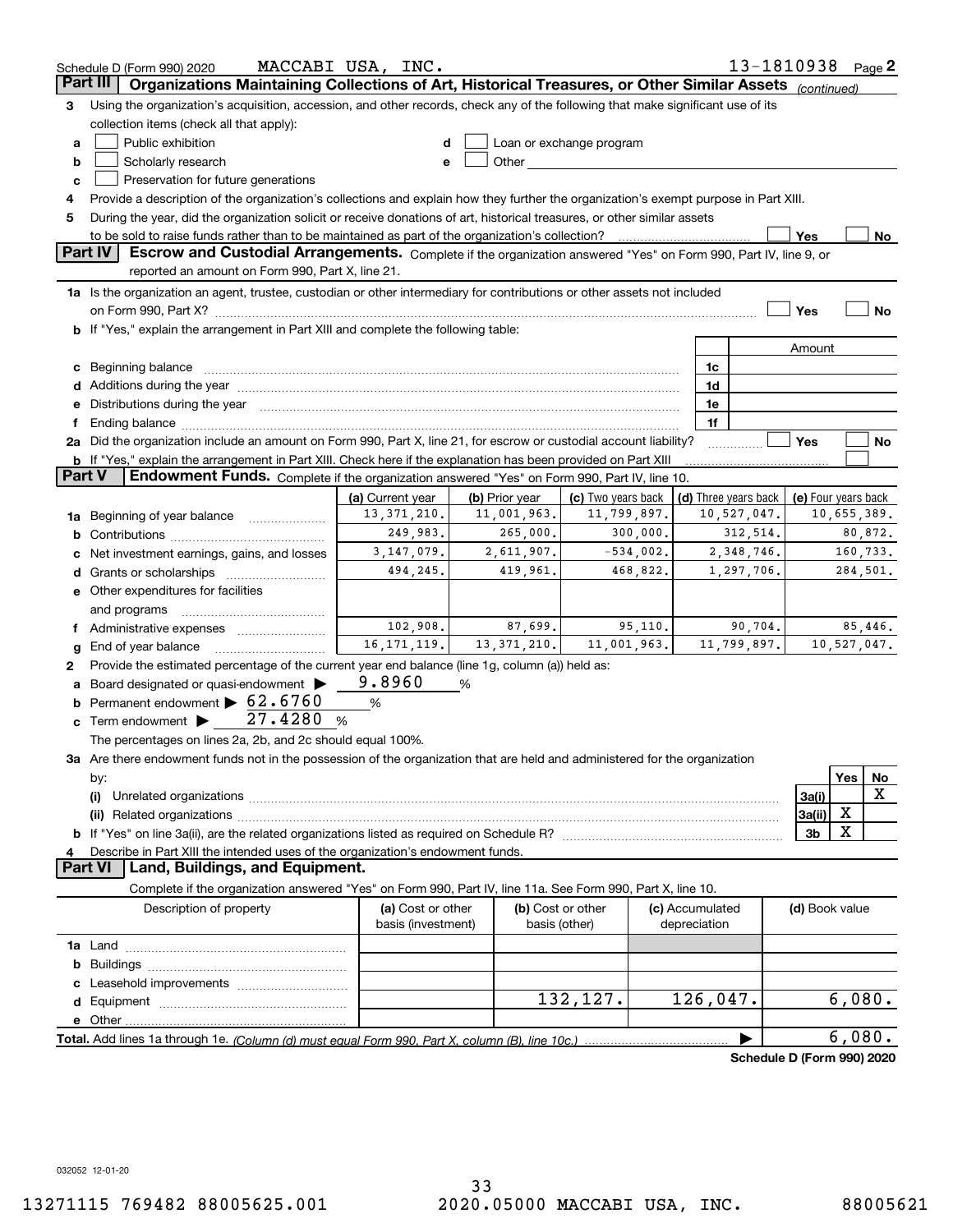| Schedule D (Form 990) 2020 | MACCABI USA,<br>INC.                            | 13-1810938<br>Page |
|----------------------------|-------------------------------------------------|--------------------|
|                            | <b>Part VII</b> Investments - Other Securities. |                    |

| (a) Description of security or category (including name of security)                                              | (b) Book value  |                                                           | (c) Method of valuation: Cost or end-of-year market value |  |  |
|-------------------------------------------------------------------------------------------------------------------|-----------------|-----------------------------------------------------------|-----------------------------------------------------------|--|--|
| (1) Financial derivatives                                                                                         |                 |                                                           |                                                           |  |  |
|                                                                                                                   |                 |                                                           |                                                           |  |  |
| $(3)$ Other                                                                                                       |                 |                                                           |                                                           |  |  |
| (A)                                                                                                               |                 |                                                           |                                                           |  |  |
| (B)                                                                                                               |                 |                                                           |                                                           |  |  |
| (C)                                                                                                               |                 |                                                           |                                                           |  |  |
| (D)                                                                                                               |                 |                                                           |                                                           |  |  |
| (E)                                                                                                               |                 |                                                           |                                                           |  |  |
| (F)                                                                                                               |                 |                                                           |                                                           |  |  |
| (G)                                                                                                               |                 |                                                           |                                                           |  |  |
| (H)                                                                                                               |                 |                                                           |                                                           |  |  |
| Total. (Col. (b) must equal Form 990, Part X, col. (B) line 12.)                                                  |                 |                                                           |                                                           |  |  |
| Part VIII Investments - Program Related.                                                                          |                 |                                                           |                                                           |  |  |
| Complete if the organization answered "Yes" on Form 990, Part IV, line 11c. See Form 990, Part X, line 13.        |                 |                                                           |                                                           |  |  |
| (a) Description of investment                                                                                     | (b) Book value  | (c) Method of valuation: Cost or end-of-year market value |                                                           |  |  |
|                                                                                                                   |                 |                                                           |                                                           |  |  |
| (1)                                                                                                               |                 |                                                           |                                                           |  |  |
| (2)                                                                                                               |                 |                                                           |                                                           |  |  |
| (3)                                                                                                               |                 |                                                           |                                                           |  |  |
| (4)                                                                                                               |                 |                                                           |                                                           |  |  |
| (5)                                                                                                               |                 |                                                           |                                                           |  |  |
| (6)                                                                                                               |                 |                                                           |                                                           |  |  |
| (7)                                                                                                               |                 |                                                           |                                                           |  |  |
| (8)                                                                                                               |                 |                                                           |                                                           |  |  |
| (9)                                                                                                               |                 |                                                           |                                                           |  |  |
| Total. (Col. (b) must equal Form 990, Part X, col. (B) line 13.)                                                  |                 |                                                           |                                                           |  |  |
| <b>Other Assets.</b><br><b>Part IX</b>                                                                            |                 |                                                           |                                                           |  |  |
| Complete if the organization answered "Yes" on Form 990, Part IV, line 11d. See Form 990, Part X, line 15.        |                 |                                                           |                                                           |  |  |
|                                                                                                                   | (a) Description |                                                           | (b) Book value                                            |  |  |
| (1)                                                                                                               |                 |                                                           |                                                           |  |  |
| (2)                                                                                                               |                 |                                                           |                                                           |  |  |
| (3)                                                                                                               |                 |                                                           |                                                           |  |  |
| (4)                                                                                                               |                 |                                                           |                                                           |  |  |
| (5)                                                                                                               |                 |                                                           |                                                           |  |  |
| (6)                                                                                                               |                 |                                                           |                                                           |  |  |
| (7)                                                                                                               |                 |                                                           |                                                           |  |  |
| (8)                                                                                                               |                 |                                                           |                                                           |  |  |
| (9)                                                                                                               |                 |                                                           |                                                           |  |  |
| Part X<br><b>Other Liabilities.</b>                                                                               |                 |                                                           |                                                           |  |  |
| Complete if the organization answered "Yes" on Form 990, Part IV, line 11e or 11f. See Form 990, Part X, line 25. |                 |                                                           |                                                           |  |  |
| (a) Description of liability<br>1.                                                                                |                 |                                                           | (b) Book value                                            |  |  |
| (1) Federal income taxes                                                                                          |                 |                                                           |                                                           |  |  |
| PPP LOAN<br>(2)                                                                                                   |                 |                                                           | 282,600.                                                  |  |  |
| DEFERRED RENT<br>(3)                                                                                              |                 |                                                           | 18,956.                                                   |  |  |
| (4)                                                                                                               |                 |                                                           |                                                           |  |  |
| (5)                                                                                                               |                 |                                                           |                                                           |  |  |
| (6)                                                                                                               |                 |                                                           |                                                           |  |  |
| (7)                                                                                                               |                 |                                                           |                                                           |  |  |
| (8)                                                                                                               |                 |                                                           |                                                           |  |  |
| (9)                                                                                                               |                 |                                                           |                                                           |  |  |
|                                                                                                                   |                 |                                                           | 301, 556.                                                 |  |  |

Complete if the organization answered "Yes" on Form 990, Part IV, line 11b. See Form 990, Part X, line 12.

**Total.**  *(Column (b) must equal Form 990, Part X, col. (B) line 25.)*  $\blacktriangleright$   $\vdash$ 

**2.** Liability for uncertain tax positions. In Part XIII, provide the text of the footnote to the organization's financial statements that reports the organization's liability for uncertain tax positions under FASB ASC 740. Check here if the text of the footnote has been provided in Part XIII  $\boxed{\text{X}}$ 

**Schedule D (Form 990) 2020**

032053 12-01-20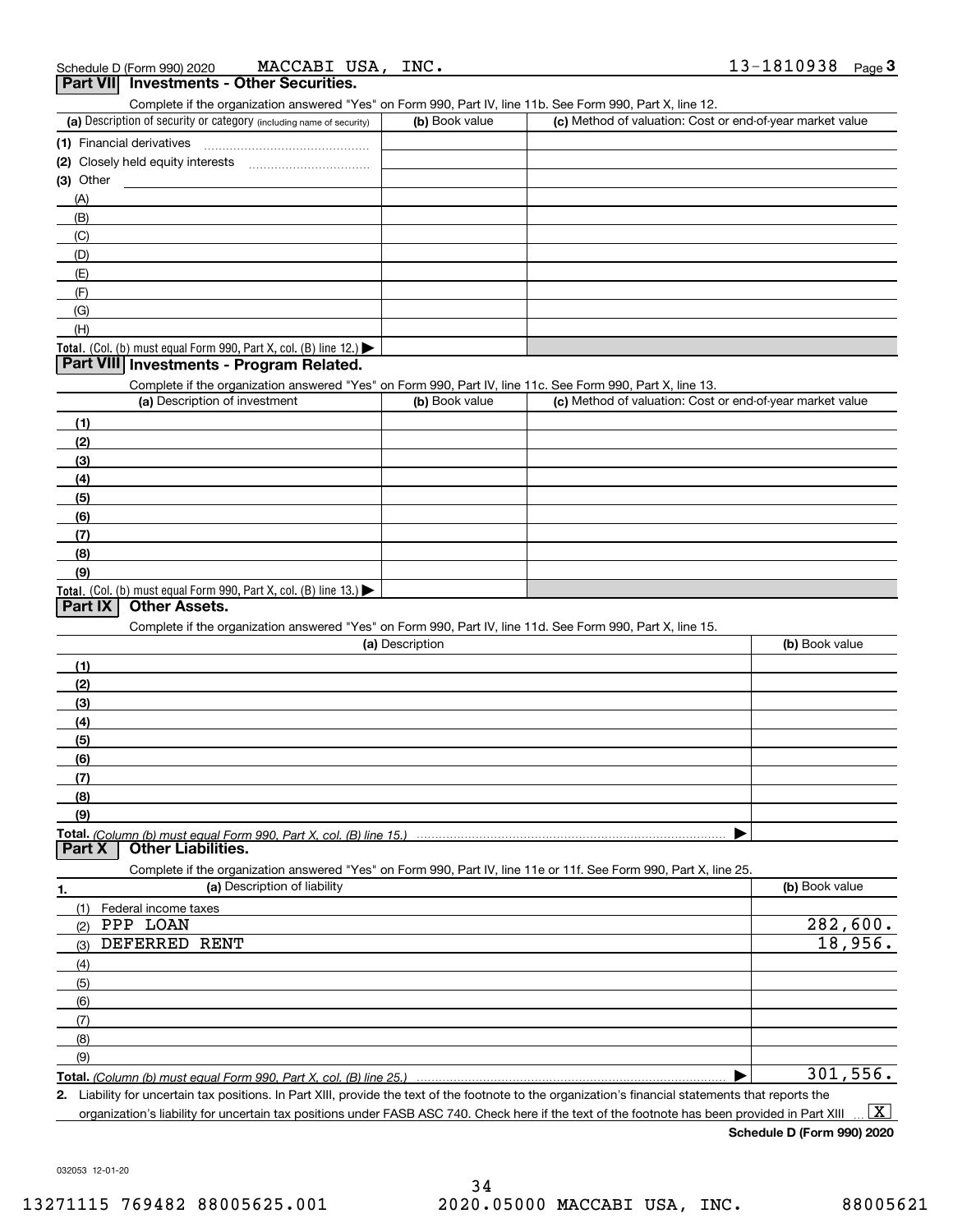|   | MACCABI USA, INC.<br>Schedule D (Form 990) 2020                                                                                                                                                                                     |                |         |                | 13-1810938 Page 4 |
|---|-------------------------------------------------------------------------------------------------------------------------------------------------------------------------------------------------------------------------------------|----------------|---------|----------------|-------------------|
|   | Reconciliation of Revenue per Audited Financial Statements With Revenue per Return.<br><b>Part XI</b>                                                                                                                               |                |         |                |                   |
|   | Complete if the organization answered "Yes" on Form 990, Part IV, line 12a.                                                                                                                                                         |                |         |                |                   |
| 1 | Total revenue, gains, and other support per audited financial statements                                                                                                                                                            |                |         | $\blacksquare$ | 2, 212, 032.      |
| 2 | Amounts included on line 1 but not on Form 990, Part VIII, line 12:                                                                                                                                                                 |                |         |                |                   |
| a |                                                                                                                                                                                                                                     | 2a             |         |                |                   |
| b |                                                                                                                                                                                                                                     | 2 <sub>b</sub> | 60,000. |                |                   |
| c |                                                                                                                                                                                                                                     | 2 <sub>c</sub> |         |                |                   |
| d | Other (Describe in Part XIII.)                                                                                                                                                                                                      | 2d             | 8,514.  |                |                   |
| е | Add lines 2a through 2d                                                                                                                                                                                                             |                |         | <b>2e</b>      | 68,514.           |
| 3 |                                                                                                                                                                                                                                     |                |         | $\mathbf{3}$   | 2,143,518.        |
|   | Amounts included on Form 990, Part VIII, line 12, but not on line 1:                                                                                                                                                                |                |         |                |                   |
| a |                                                                                                                                                                                                                                     | 4a             |         |                |                   |
| b |                                                                                                                                                                                                                                     | 4b             |         |                |                   |
|   | Add lines 4a and 4b                                                                                                                                                                                                                 |                |         | 4c             | 0.                |
| 5 |                                                                                                                                                                                                                                     |                |         | 5              | 2,143,518.        |
|   | Part XII   Reconciliation of Expenses per Audited Financial Statements With Expenses per Return.                                                                                                                                    |                |         |                |                   |
|   |                                                                                                                                                                                                                                     |                |         |                |                   |
|   | Complete if the organization answered "Yes" on Form 990, Part IV, line 12a.                                                                                                                                                         |                |         |                |                   |
| 1 | Total expenses and losses per audited financial statements [11] [12] manuscription control expenses and losses per audited financial statements [11] [12] manuscription of the statements [12] manuscription of the statements      |                |         | $\mathbf{1}$   | 1,534,255.        |
| 2 | Amounts included on line 1 but not on Form 990, Part IX, line 25:                                                                                                                                                                   |                |         |                |                   |
| a |                                                                                                                                                                                                                                     | 2a             | 60,000. |                |                   |
| b |                                                                                                                                                                                                                                     | 2 <sub>b</sub> |         |                |                   |
| c |                                                                                                                                                                                                                                     | 2c             |         |                |                   |
|   |                                                                                                                                                                                                                                     | 2d             | 8,514.  |                |                   |
|   | e Add lines 2a through 2d <b>contract and a contract and a contract a</b> contract a contract and a contract a contract a contract a contract a contract a contract a contract a contract a contract a contract a contract a contra |                |         | 2e             | 68,514.           |
| 3 |                                                                                                                                                                                                                                     |                |         | $\mathbf{3}$   | 1,465,741.        |
| 4 | Amounts included on Form 990, Part IX, line 25, but not on line 1:                                                                                                                                                                  |                |         |                |                   |
| a |                                                                                                                                                                                                                                     | 4a             |         |                |                   |
| b |                                                                                                                                                                                                                                     | 4b             |         |                |                   |
|   | Add lines 4a and 4b                                                                                                                                                                                                                 |                |         | 4c             |                   |
|   | Part XIII Supplemental Information.                                                                                                                                                                                                 |                |         | 5              | 1,465,741         |

Provide the descriptions required for Part II, lines 3, 5, and 9; Part III, lines 1a and 4; Part IV, lines 1b and 2b; Part V, line 4; Part X, line 2; Part XI, lines 2d and 4b; and Part XII, lines 2d and 4b. Also complete this part to provide any additional information.

PART V, LINE 4:

THE ENDOWMENT IS HELD BY THE ENDOWMENT FUND OF MACCABI USA SPORTS FOR

ISRAEL INC. TO SUPPORT QUALIFIED CHARITABLE ORGANIZATIONS.

THE ORGANIZATION HAS INVESTMENT AND SPENDING POLICIES FOR ENDOWMENT ASSETS

UNDER THE PERCENTAGE OF PORTFOLIO REPORTING METHOD THAT ATTEMPTS TO

PROVIDE A PREDICTABLE STREAM OF FUNDING TO PROGRAM SERVICES SUPPORTED BY

ITS ENDOWMENT WHILE SEEKING TO MAINTAIN THE PURCHASING POWER OF THE

ENDOWMENT ASSETS.

PART X, LINE 2:

032054 12-01-20

MANAGEMENT OF THE ORGANIZATION CONSIDERS THE LIKELIHOOD OF CHANGES BY

35

TAXING AUTHORITIES IN ITS FILED INCOME TAX RETURNS AND RECOGNIZES A

**Schedule D (Form 990) 2020**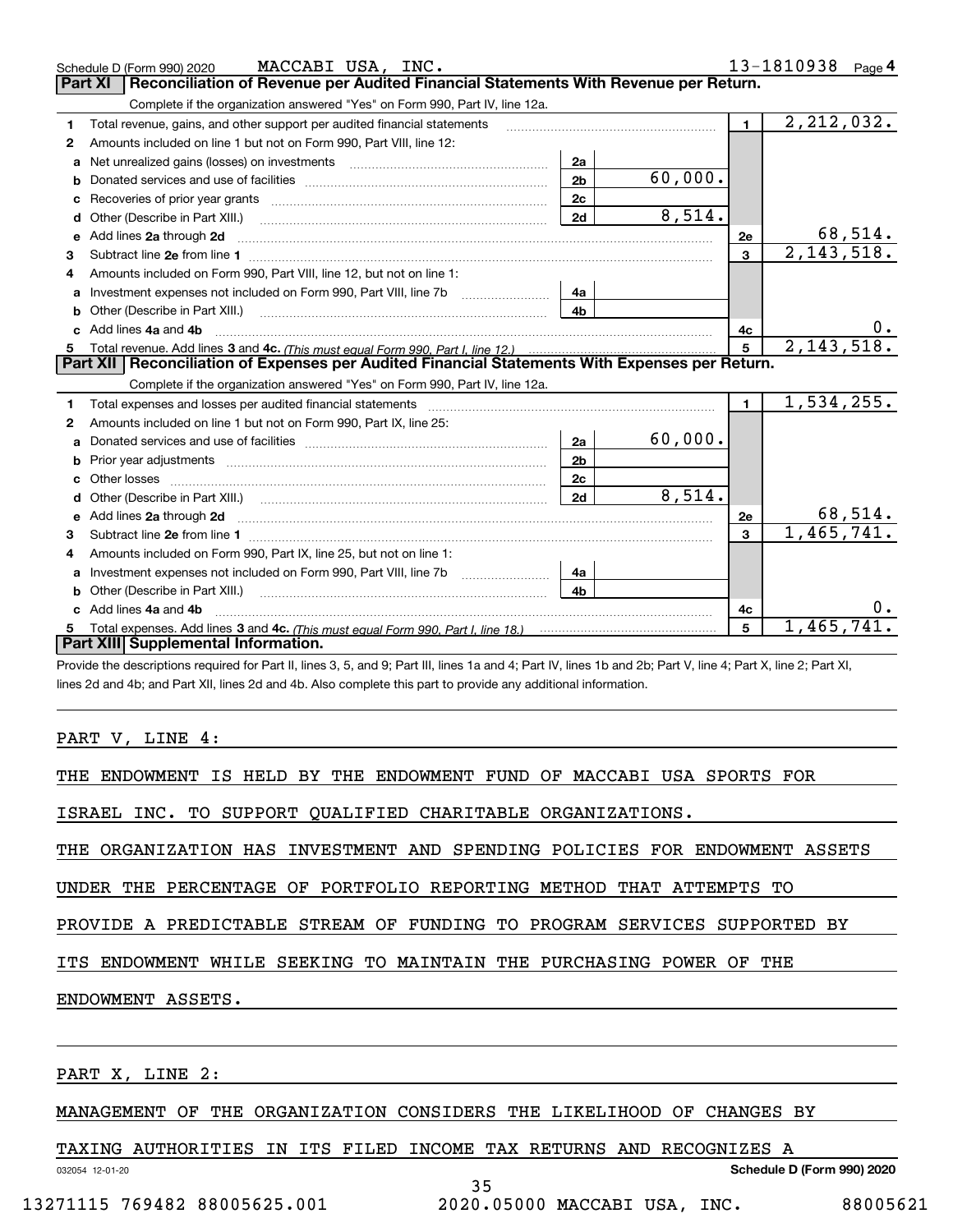| Schedule D (Form 990) 2020 MACCABI USA, INC.<br>Part XIII Supplemental Information (continued)<br>Notice that Supplemental Information (continued) |                                               |
|----------------------------------------------------------------------------------------------------------------------------------------------------|-----------------------------------------------|
|                                                                                                                                                    |                                               |
| LIABILITY OR DISCLOSES POTENTIAL SIGNIFICANT CHANGES THAT MANAGEMENT                                                                               |                                               |
| BELIEVES ARE MORE LIKELY THAN NOT TO OCCUR UPON EXAMINATION BY TAX                                                                                 |                                               |
| AUTHORITIES, INCLUDING CHANGES TO THE ORGANIZATION'S STATUS AS A NOT-FOR                                                                           |                                               |
| PROFIT ENTITY. MANAGEMENT BELIEVES THAT THE ORGANIZATION MET THE                                                                                   |                                               |
| REQUIREMENTS TO MAINTAIN ITS TAX-EXEMPT STATUS AND HAS NO INCOME SUBJECT                                                                           |                                               |
| TO UNRELATED BUSINESS INCOME TAX, THEREFORE NO PROVISION FOR INCOME TAXES                                                                          |                                               |
| HAS BEEN PROVIDED IN THESE FINANCIAL STATEMENTS.                                                                                                   | <u> 1980 - Andrea Andrew Maria (h. 1980).</u> |
|                                                                                                                                                    |                                               |
| PART XI, LINE 2D - OTHER ADJUSTMENTS: Network and the set of the set of the set of the set of the set of the s                                     |                                               |
| FUNDRAISING EVENTS                                                                                                                                 | 8,514.                                        |
|                                                                                                                                                    |                                               |
| PART XII, LINE 2D - OTHER ADJUSTMENTS: Network and the set of the set of the set of the set of the set of the                                      |                                               |
| FUNDRAISING EVENTS                                                                                                                                 | 8,514.                                        |
|                                                                                                                                                    |                                               |
|                                                                                                                                                    | the control of the control of the control of  |
|                                                                                                                                                    |                                               |
|                                                                                                                                                    |                                               |
|                                                                                                                                                    |                                               |
|                                                                                                                                                    |                                               |
|                                                                                                                                                    |                                               |
|                                                                                                                                                    |                                               |
|                                                                                                                                                    |                                               |
|                                                                                                                                                    |                                               |
|                                                                                                                                                    |                                               |
|                                                                                                                                                    |                                               |
|                                                                                                                                                    |                                               |
|                                                                                                                                                    |                                               |
|                                                                                                                                                    |                                               |
|                                                                                                                                                    |                                               |

**Schedule D (Form 990) 2020**

032055 12-01-20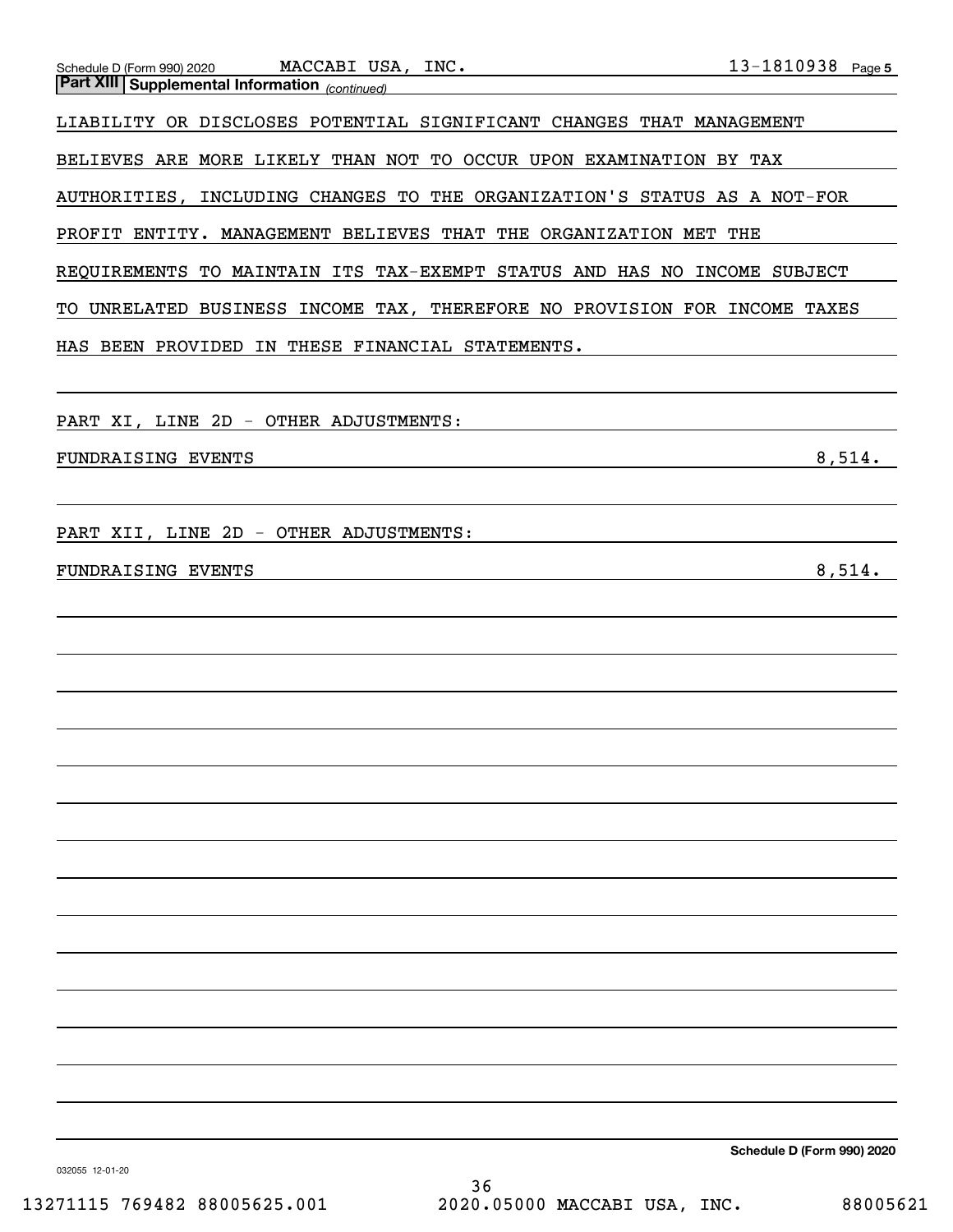| <b>SCHEDULE G</b>                                                                                                                                                                           |                                  |  | <b>Supplemental Information Regarding Fundraising or Gaming Activities</b>                                                                                                                                                                           |                               |    |                                       |  |                                   | OMB No. 1545-0047                     |  |
|---------------------------------------------------------------------------------------------------------------------------------------------------------------------------------------------|----------------------------------|--|------------------------------------------------------------------------------------------------------------------------------------------------------------------------------------------------------------------------------------------------------|-------------------------------|----|---------------------------------------|--|-----------------------------------|---------------------------------------|--|
| Complete if the organization answered "Yes" on Form 990, Part IV, line 17, 18, or 19, or if the<br>(Form 990 or 990-EZ)<br>organization entered more than \$15,000 on Form 990-EZ, line 6a. |                                  |  |                                                                                                                                                                                                                                                      |                               |    |                                       |  |                                   |                                       |  |
| Attach to Form 990 or Form 990-EZ.<br>Department of the Treasury                                                                                                                            |                                  |  |                                                                                                                                                                                                                                                      |                               |    |                                       |  |                                   | <b>Open to Public</b>                 |  |
| Internal Revenue Service                                                                                                                                                                    |                                  |  | ► Go to www.irs.gov/Form990 for instructions and the latest information.                                                                                                                                                                             |                               |    |                                       |  |                                   | Inspection                            |  |
| Name of the organization                                                                                                                                                                    | MACCABI USA, INC.                |  |                                                                                                                                                                                                                                                      |                               |    |                                       |  | 13-1810938                        | <b>Employer identification number</b> |  |
| Part I                                                                                                                                                                                      |                                  |  | Fundraising Activities. Complete if the organization answered "Yes" on Form 990, Part IV, line 17. Form 990-EZ filers are not                                                                                                                        |                               |    |                                       |  |                                   |                                       |  |
|                                                                                                                                                                                             | required to complete this part.  |  | 1 Indicate whether the organization raised funds through any of the following activities. Check all that apply.                                                                                                                                      |                               |    |                                       |  |                                   |                                       |  |
| Mail solicitations<br>a                                                                                                                                                                     |                                  |  | е                                                                                                                                                                                                                                                    |                               |    | Solicitation of non-government grants |  |                                   |                                       |  |
| b<br>Phone solicitations<br>с                                                                                                                                                               | Internet and email solicitations |  | f<br>Special fundraising events<br>g                                                                                                                                                                                                                 |                               |    | Solicitation of government grants     |  |                                   |                                       |  |
| In-person solicitations<br>d                                                                                                                                                                |                                  |  |                                                                                                                                                                                                                                                      |                               |    |                                       |  |                                   |                                       |  |
|                                                                                                                                                                                             |                                  |  | 2 a Did the organization have a written or oral agreement with any individual (including officers, directors, trustees, or                                                                                                                           |                               |    |                                       |  |                                   |                                       |  |
|                                                                                                                                                                                             |                                  |  | key employees listed in Form 990, Part VII) or entity in connection with professional fundraising services?<br>b If "Yes," list the 10 highest paid individuals or entities (fundraisers) pursuant to agreements under which the fundraiser is to be |                               |    |                                       |  | Yes                               | No                                    |  |
| compensated at least \$5,000 by the organization.                                                                                                                                           |                                  |  |                                                                                                                                                                                                                                                      |                               |    |                                       |  |                                   |                                       |  |
|                                                                                                                                                                                             |                                  |  |                                                                                                                                                                                                                                                      | (iii) Did<br>fundraiser       |    |                                       |  | (v) Amount paid                   | (vi) Amount paid                      |  |
| (i) Name and address of individual<br>or entity (fundraiser)                                                                                                                                |                                  |  | (ii) Activity                                                                                                                                                                                                                                        | have custody<br>or control of |    | (iv) Gross receipts<br>from activity  |  | to (or retained by)<br>fundraiser | to (or retained by)<br>organization   |  |
|                                                                                                                                                                                             |                                  |  |                                                                                                                                                                                                                                                      | contributions?                |    |                                       |  | listed in col. (i)                |                                       |  |
|                                                                                                                                                                                             |                                  |  |                                                                                                                                                                                                                                                      | Yes                           | No |                                       |  |                                   |                                       |  |
|                                                                                                                                                                                             |                                  |  |                                                                                                                                                                                                                                                      |                               |    |                                       |  |                                   |                                       |  |
|                                                                                                                                                                                             |                                  |  |                                                                                                                                                                                                                                                      |                               |    |                                       |  |                                   |                                       |  |
|                                                                                                                                                                                             |                                  |  |                                                                                                                                                                                                                                                      |                               |    |                                       |  |                                   |                                       |  |
|                                                                                                                                                                                             |                                  |  |                                                                                                                                                                                                                                                      |                               |    |                                       |  |                                   |                                       |  |
|                                                                                                                                                                                             |                                  |  |                                                                                                                                                                                                                                                      |                               |    |                                       |  |                                   |                                       |  |
|                                                                                                                                                                                             |                                  |  |                                                                                                                                                                                                                                                      |                               |    |                                       |  |                                   |                                       |  |
|                                                                                                                                                                                             |                                  |  |                                                                                                                                                                                                                                                      |                               |    |                                       |  |                                   |                                       |  |
|                                                                                                                                                                                             |                                  |  |                                                                                                                                                                                                                                                      |                               |    |                                       |  |                                   |                                       |  |
|                                                                                                                                                                                             |                                  |  |                                                                                                                                                                                                                                                      |                               |    |                                       |  |                                   |                                       |  |
|                                                                                                                                                                                             |                                  |  |                                                                                                                                                                                                                                                      |                               |    |                                       |  |                                   |                                       |  |
|                                                                                                                                                                                             |                                  |  |                                                                                                                                                                                                                                                      |                               |    |                                       |  |                                   |                                       |  |
|                                                                                                                                                                                             |                                  |  |                                                                                                                                                                                                                                                      |                               |    |                                       |  |                                   |                                       |  |
| Total                                                                                                                                                                                       |                                  |  |                                                                                                                                                                                                                                                      |                               |    |                                       |  |                                   |                                       |  |
| or licensing.                                                                                                                                                                               |                                  |  | 3 List all states in which the organization is registered or licensed to solicit contributions or has been notified it is exempt from registration                                                                                                   |                               |    |                                       |  |                                   |                                       |  |
|                                                                                                                                                                                             |                                  |  |                                                                                                                                                                                                                                                      |                               |    |                                       |  |                                   |                                       |  |
|                                                                                                                                                                                             |                                  |  |                                                                                                                                                                                                                                                      |                               |    |                                       |  |                                   |                                       |  |
|                                                                                                                                                                                             |                                  |  |                                                                                                                                                                                                                                                      |                               |    |                                       |  |                                   |                                       |  |
|                                                                                                                                                                                             |                                  |  |                                                                                                                                                                                                                                                      |                               |    |                                       |  |                                   |                                       |  |
|                                                                                                                                                                                             |                                  |  |                                                                                                                                                                                                                                                      |                               |    |                                       |  |                                   |                                       |  |
|                                                                                                                                                                                             |                                  |  |                                                                                                                                                                                                                                                      |                               |    |                                       |  |                                   |                                       |  |
|                                                                                                                                                                                             |                                  |  |                                                                                                                                                                                                                                                      |                               |    |                                       |  |                                   |                                       |  |
|                                                                                                                                                                                             |                                  |  |                                                                                                                                                                                                                                                      |                               |    |                                       |  |                                   |                                       |  |
|                                                                                                                                                                                             |                                  |  | LHA For Paperwork Reduction Act Notice, see the Instructions for Form 990 or 990-EZ.                                                                                                                                                                 |                               |    |                                       |  |                                   | Schedule G (Form 990 or 990-EZ) 2020  |  |
|                                                                                                                                                                                             |                                  |  |                                                                                                                                                                                                                                                      |                               |    |                                       |  |                                   |                                       |  |

032081 11-25-20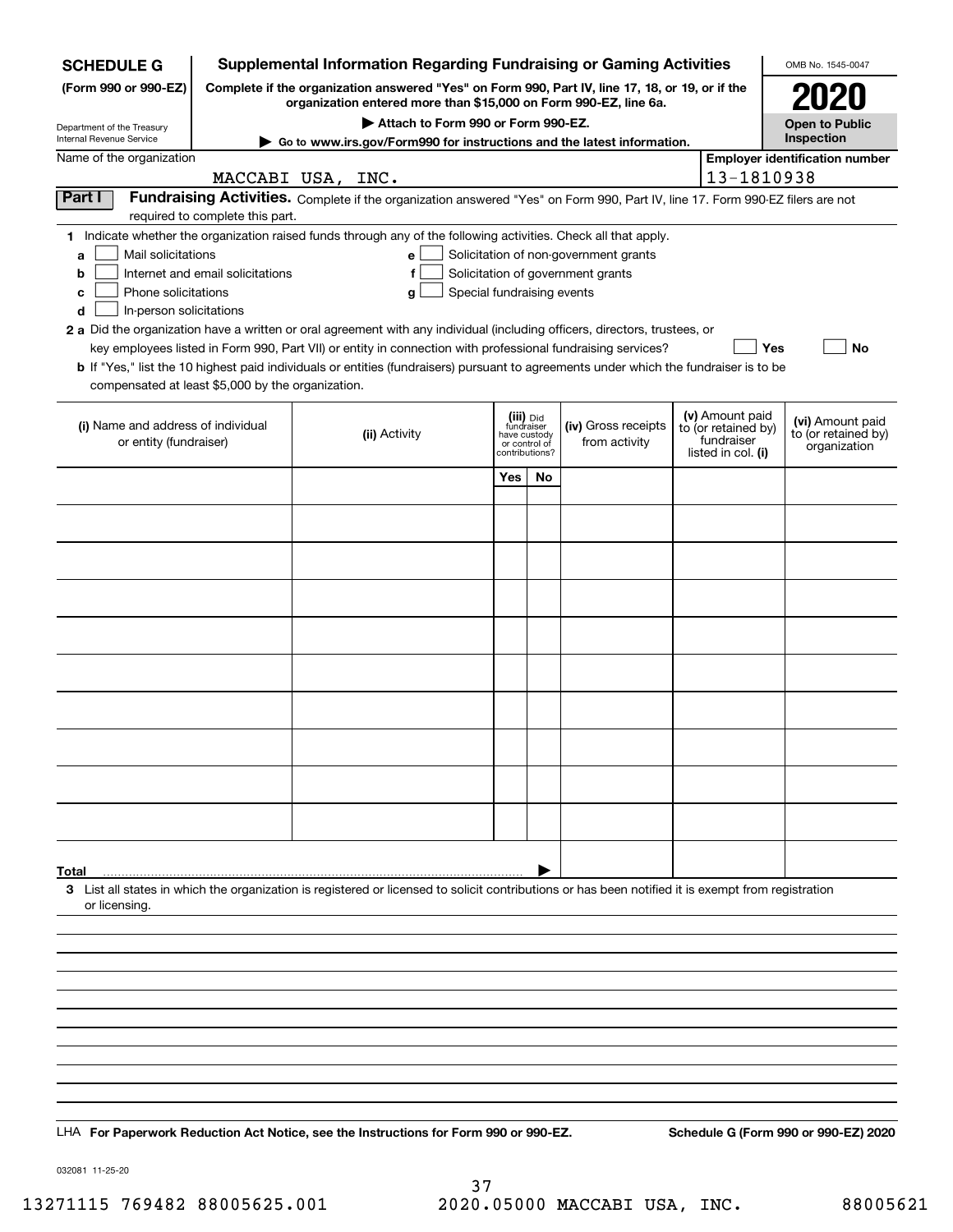#### Schedule G (Form 990 or 990-EZ) 2020 Page MACCABI USA, INC. 13-1810938

**Part II** | Fundraising Events. Complete if the organization answered "Yes" on Form 990, Part IV, line 18, or reported more than \$15,000 of fundraising event contributions and gross income on Form 990-EZ, lines 1 and 6b. List events with gross receipts greater than \$5,000.

|                                    |    |                                                                                                                                                                                                                                | (a) Event $#1$          | $(b)$ Event #2                                   | (c) Other events | (d) Total events                                        |
|------------------------------------|----|--------------------------------------------------------------------------------------------------------------------------------------------------------------------------------------------------------------------------------|-------------------------|--------------------------------------------------|------------------|---------------------------------------------------------|
|                                    |    |                                                                                                                                                                                                                                | CHICAGO GOLFPHILLY GOLF |                                                  | 1                | (add col. (a) through                                   |
|                                    |    |                                                                                                                                                                                                                                | (event type)            | (event type)                                     | (total number)   | col. (c)                                                |
|                                    |    |                                                                                                                                                                                                                                |                         |                                                  |                  |                                                         |
| Revenue                            | 1. |                                                                                                                                                                                                                                | 144,526.                | 104,695.                                         | 6,524.           | 255, 745.                                               |
|                                    |    |                                                                                                                                                                                                                                | 84,284.                 | 80,772.                                          | 6,524.           | 171,580.                                                |
|                                    | 3  | Gross income (line 1 minus line 2)                                                                                                                                                                                             | 60,242.                 | 23,923.                                          |                  | 84,165.                                                 |
|                                    |    |                                                                                                                                                                                                                                |                         | 3,500.                                           |                  | 3,500.                                                  |
|                                    |    | Noncash prizes                                                                                                                                                                                                                 | 16,127.                 | 6,400.                                           | 2,621.           | <u>25,148.</u>                                          |
|                                    | 6  |                                                                                                                                                                                                                                | 40,900.                 | 19,452.                                          |                  | 60, 352.                                                |
| Direct Expenses<br><b>Part III</b> | 7  | Food and beverages                                                                                                                                                                                                             |                         |                                                  |                  |                                                         |
|                                    | 8  |                                                                                                                                                                                                                                |                         | 290.                                             |                  |                                                         |
|                                    | 9  | Other direct expenses of the state of the state of the state of the state of the state of the state of the state of the state of the state of the state of the state of the state of the state of the state of the state of th |                         | $\overline{2,050}$ .                             | 1,339.           | $\frac{290}{3,389}$ .                                   |
|                                    | 10 | Direct expense summary. Add lines 4 through 9 in column (d)                                                                                                                                                                    |                         |                                                  |                  | $\frac{92,679.}{-8,514.}$                               |
|                                    |    | 11 Net income summary. Subtract line 10 from line 3, column (d)                                                                                                                                                                |                         |                                                  |                  |                                                         |
|                                    |    | Gaming. Complete if the organization answered "Yes" on Form 990, Part IV, line 19, or reported more than                                                                                                                       |                         |                                                  |                  |                                                         |
|                                    |    | \$15,000 on Form 990-EZ, line 6a.                                                                                                                                                                                              |                         |                                                  |                  |                                                         |
| Revenue                            |    |                                                                                                                                                                                                                                | (a) Bingo               | (b) Pull tabs/instant<br>bingo/progressive bingo | (c) Other gaming | (d) Total gaming (add<br>$ col. (a)$ through col. $(c)$ |
|                                    |    |                                                                                                                                                                                                                                |                         |                                                  |                  |                                                         |
|                                    |    |                                                                                                                                                                                                                                |                         |                                                  |                  |                                                         |
|                                    |    |                                                                                                                                                                                                                                |                         |                                                  |                  |                                                         |

| Direct Expenses | 2                                                                                                                                                                                                                  |                 |                       |                |                |  |  |  |  |  |
|-----------------|--------------------------------------------------------------------------------------------------------------------------------------------------------------------------------------------------------------------|-----------------|-----------------------|----------------|----------------|--|--|--|--|--|
|                 | 3                                                                                                                                                                                                                  |                 |                       |                |                |  |  |  |  |  |
|                 | 4                                                                                                                                                                                                                  |                 |                       |                |                |  |  |  |  |  |
|                 | 5                                                                                                                                                                                                                  |                 |                       |                |                |  |  |  |  |  |
|                 | 6                                                                                                                                                                                                                  | Volunteer labor | Yes<br>%<br><b>No</b> | Yes<br>%<br>No | Yes<br>%<br>No |  |  |  |  |  |
|                 | Direct expense summary. Add lines 2 through 5 in column (d)<br>7                                                                                                                                                   |                 |                       |                |                |  |  |  |  |  |
|                 | 8                                                                                                                                                                                                                  |                 |                       |                |                |  |  |  |  |  |
| 9               | Enter the state(s) in which the organization conducts gaming activities:<br><b>a</b> Is the organization licensed to conduct gaming activities in each of these states?<br>Yes<br>Nο<br><b>b</b> If "No," explain: |                 |                       |                |                |  |  |  |  |  |
|                 | 10a Were any of the organization's gaming licenses revoked, suspended, or terminated during the tax year?<br>Yes<br>No                                                                                             |                 |                       |                |                |  |  |  |  |  |

**b** If "Yes," explain:

032082 11-25-20

**Schedule G (Form 990 or 990-EZ) 2020**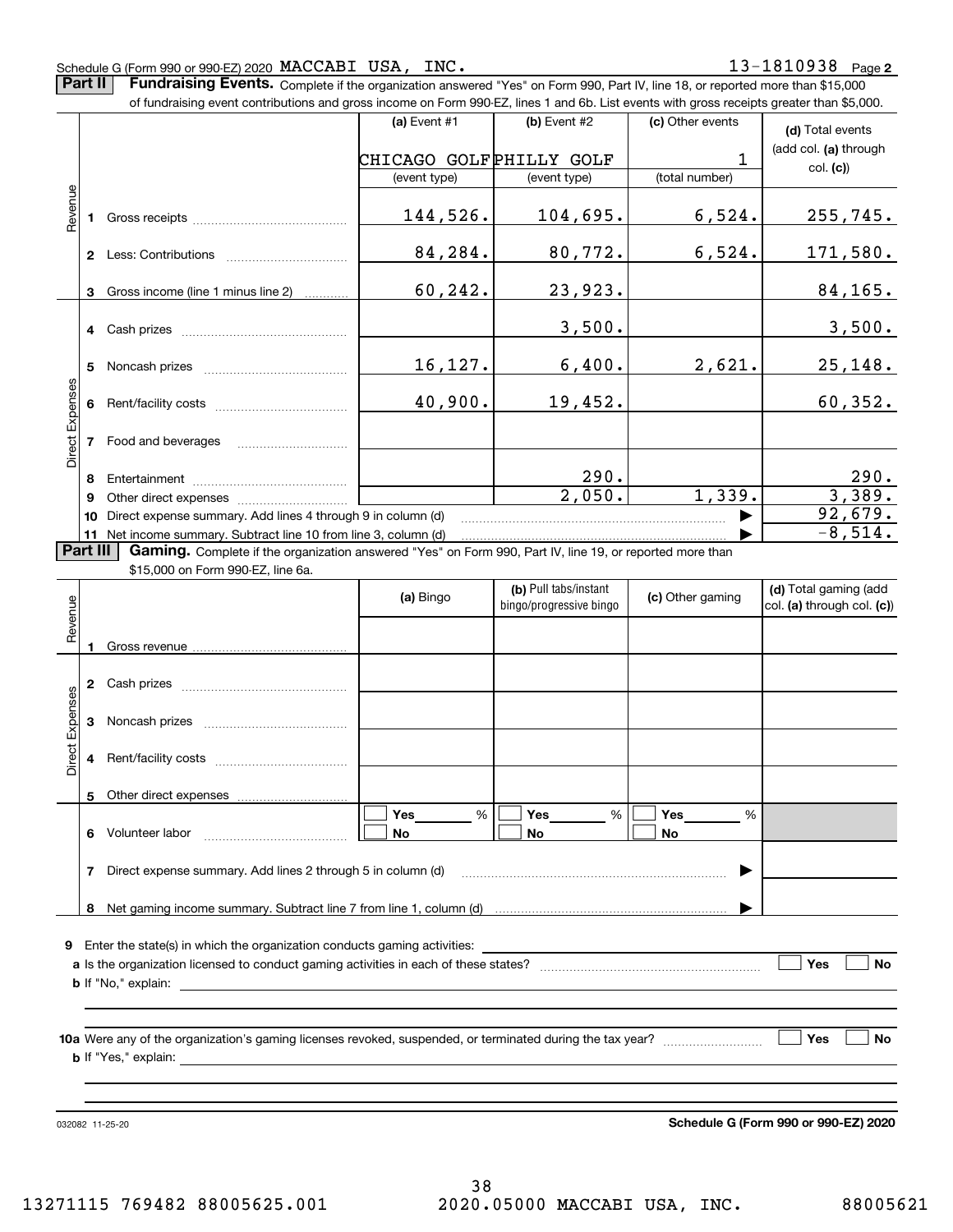| Schedule G (Form 990 or 990-EZ) 2020 MACCABI USA, INC.                                                                                                                                                                                                       | 13-1810938<br>Page 3                 |
|--------------------------------------------------------------------------------------------------------------------------------------------------------------------------------------------------------------------------------------------------------------|--------------------------------------|
|                                                                                                                                                                                                                                                              | Yes<br>No                            |
| 12 Is the organization a grantor, beneficiary or trustee of a trust, or a member of a partnership or other entity formed                                                                                                                                     | Yes<br><b>No</b>                     |
| 13 Indicate the percentage of gaming activity conducted in:                                                                                                                                                                                                  |                                      |
|                                                                                                                                                                                                                                                              | <u>13a</u><br>%                      |
| <b>b</b> An outside facility <i>www.communicality www.communicality.communicality www.communicality www.communicality.communicality www.communicality.com</i>                                                                                                | 13 <sub>b</sub><br>%                 |
| 14 Enter the name and address of the person who prepares the organization's gaming/special events books and records:                                                                                                                                         |                                      |
|                                                                                                                                                                                                                                                              |                                      |
|                                                                                                                                                                                                                                                              |                                      |
| 15a Does the organization have a contract with a third party from whom the organization receives gaming revenue?                                                                                                                                             | No<br>Yes                            |
| <b>b</b> If "Yes," enter the amount of gaming revenue received by the organization $\triangleright$ \$ ____________________ and the amount                                                                                                                   |                                      |
|                                                                                                                                                                                                                                                              |                                      |
| c If "Yes," enter name and address of the third party:                                                                                                                                                                                                       |                                      |
| Name $\blacktriangleright$ $\_\_$                                                                                                                                                                                                                            |                                      |
|                                                                                                                                                                                                                                                              |                                      |
| 16 Gaming manager information:                                                                                                                                                                                                                               |                                      |
| Name $\blacktriangleright$ $\frac{1}{\sqrt{1-\frac{1}{2}}\left(1-\frac{1}{2}\right)}$                                                                                                                                                                        |                                      |
| Gaming manager compensation > \$                                                                                                                                                                                                                             |                                      |
|                                                                                                                                                                                                                                                              |                                      |
|                                                                                                                                                                                                                                                              |                                      |
|                                                                                                                                                                                                                                                              |                                      |
| Director/officer<br>Employee<br>Independent contractor                                                                                                                                                                                                       |                                      |
| 17 Mandatory distributions:                                                                                                                                                                                                                                  |                                      |
| a Is the organization required under state law to make charitable distributions from the gaming proceeds to                                                                                                                                                  |                                      |
| $\Box$ Yes $\Box$ No<br>retain the state gaming license?                                                                                                                                                                                                     |                                      |
| <b>b</b> Enter the amount of distributions required under state law to be distributed to other exempt organizations or spent in the                                                                                                                          |                                      |
| organization's own exempt activities during the tax year $\triangleright$ \$                                                                                                                                                                                 |                                      |
| <b>Part IV</b><br>Supplemental Information. Provide the explanations required by Part I, line 2b, columns (iii) and (v); and Part III, lines 9, 9b, 10b,<br>15b, 15c, 16, and 17b, as applicable. Also provide any additional information. See instructions. |                                      |
|                                                                                                                                                                                                                                                              |                                      |
|                                                                                                                                                                                                                                                              |                                      |
|                                                                                                                                                                                                                                                              |                                      |
|                                                                                                                                                                                                                                                              |                                      |
|                                                                                                                                                                                                                                                              |                                      |
|                                                                                                                                                                                                                                                              |                                      |
|                                                                                                                                                                                                                                                              |                                      |
|                                                                                                                                                                                                                                                              |                                      |
|                                                                                                                                                                                                                                                              |                                      |
| 032083 11-25-20                                                                                                                                                                                                                                              | Schedule G (Form 990 or 990-EZ) 2020 |
| 39                                                                                                                                                                                                                                                           |                                      |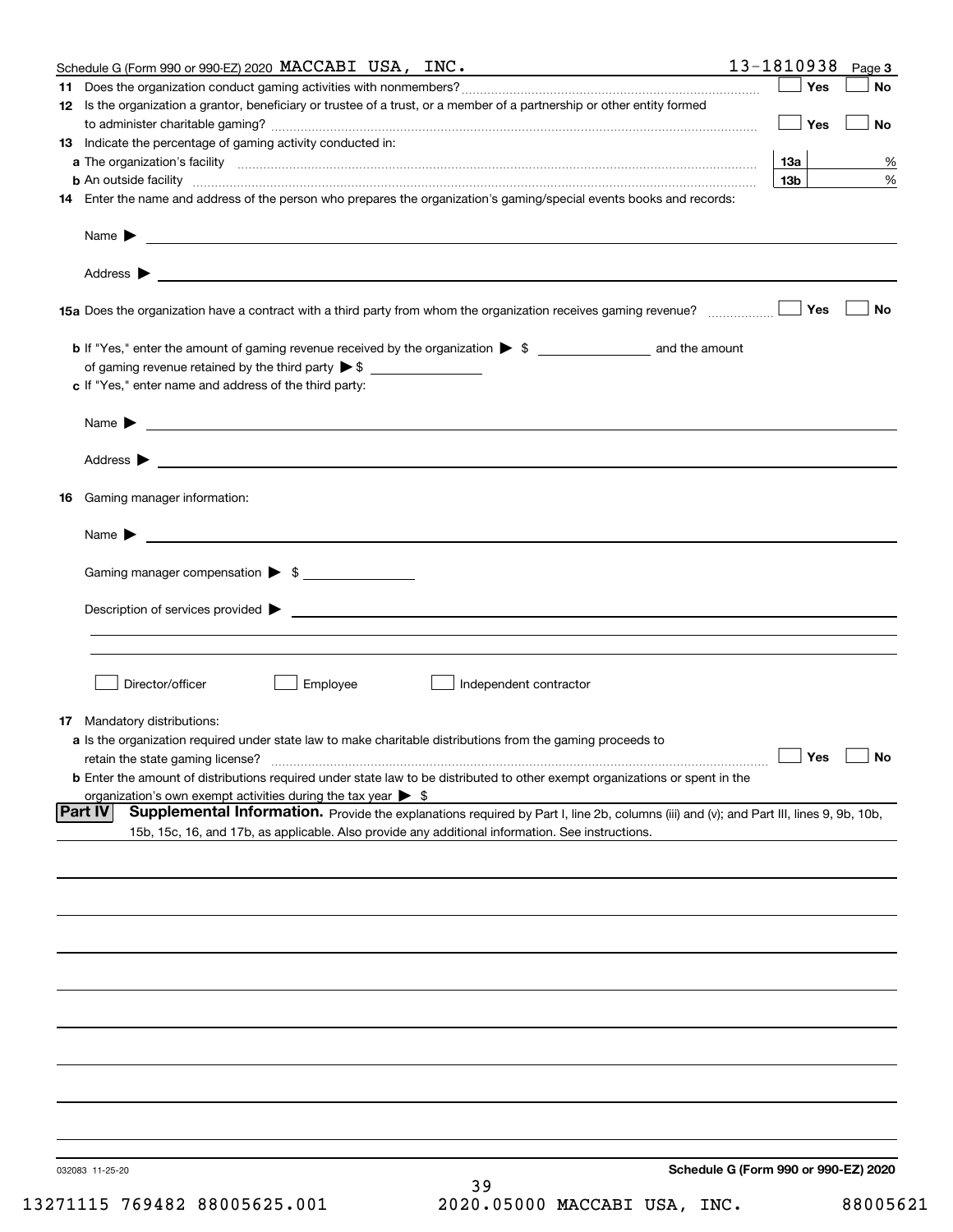|                 | Schedule G (Form 990 or 990-EZ) |
|-----------------|---------------------------------|
| 032084 04-01-20 |                                 |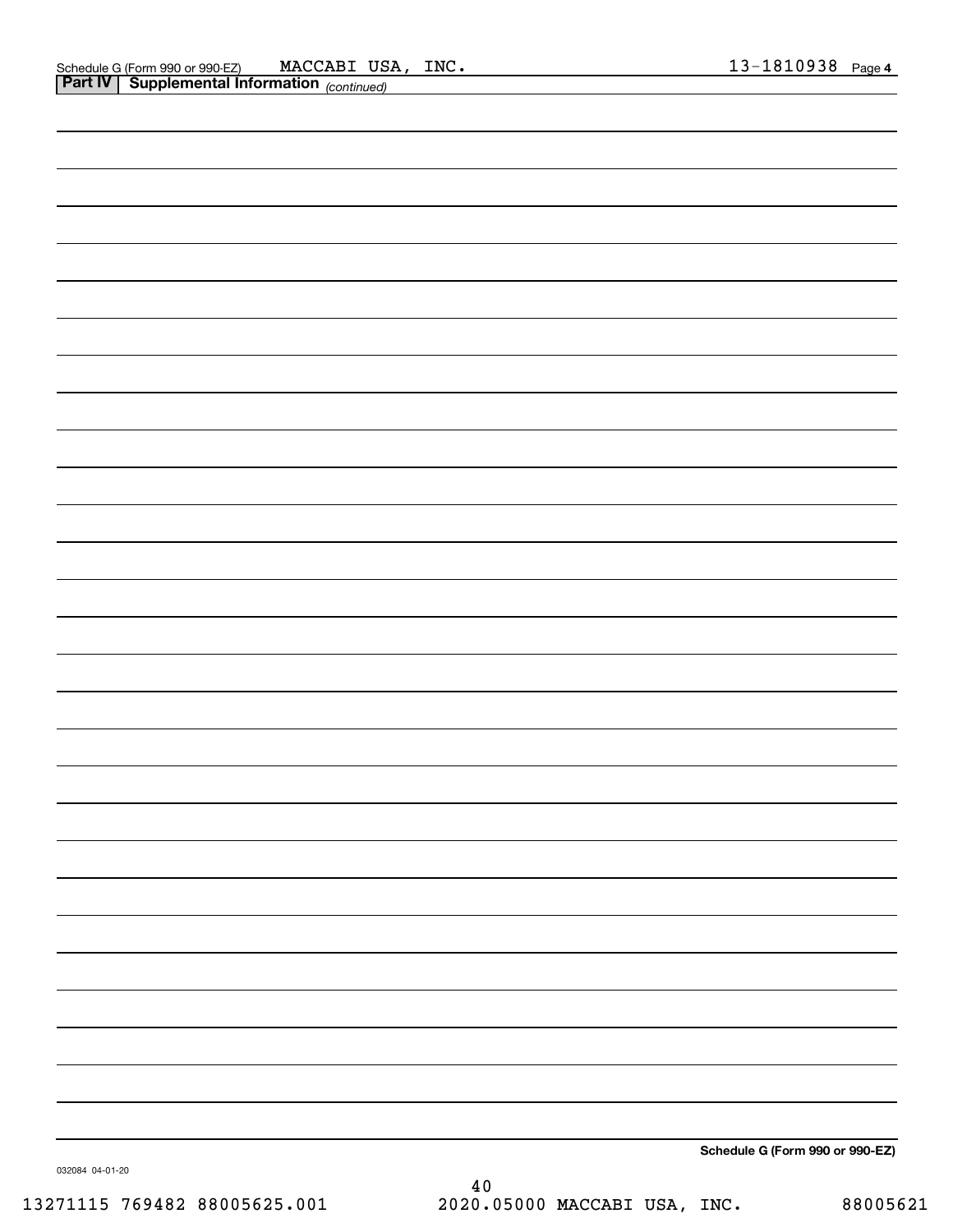|   | <b>SCHEDULE J</b>                                      |                                                                                                                                                                                                                                      | <b>Compensation Information</b>                                                                   |                                       | OMB No. 1545-0047          |     |             |  |
|---|--------------------------------------------------------|--------------------------------------------------------------------------------------------------------------------------------------------------------------------------------------------------------------------------------------|---------------------------------------------------------------------------------------------------|---------------------------------------|----------------------------|-----|-------------|--|
|   | (Form 990)                                             |                                                                                                                                                                                                                                      | For certain Officers, Directors, Trustees, Key Employees, and Highest                             |                                       |                            |     |             |  |
|   |                                                        |                                                                                                                                                                                                                                      | <b>Compensated Employees</b>                                                                      |                                       | 2020                       |     |             |  |
|   |                                                        |                                                                                                                                                                                                                                      | Complete if the organization answered "Yes" on Form 990, Part IV, line 23.<br>Attach to Form 990. |                                       | <b>Open to Public</b>      |     |             |  |
|   | Department of the Treasury<br>Internal Revenue Service |                                                                                                                                                                                                                                      | ► Go to www.irs.gov/Form990 for instructions and the latest information.                          |                                       | Inspection                 |     |             |  |
|   | Name of the organization                               |                                                                                                                                                                                                                                      |                                                                                                   | <b>Employer identification number</b> |                            |     |             |  |
|   |                                                        | MACCABI USA, INC.                                                                                                                                                                                                                    |                                                                                                   |                                       | 13-1810938                 |     |             |  |
|   | Part I                                                 | <b>Questions Regarding Compensation</b>                                                                                                                                                                                              |                                                                                                   |                                       |                            |     |             |  |
|   |                                                        |                                                                                                                                                                                                                                      |                                                                                                   |                                       |                            | Yes | No          |  |
|   |                                                        | Check the appropriate box(es) if the organization provided any of the following to or for a person listed on Form 990,                                                                                                               |                                                                                                   |                                       |                            |     |             |  |
|   |                                                        | Part VII, Section A, line 1a. Complete Part III to provide any relevant information regarding these items.                                                                                                                           |                                                                                                   |                                       |                            |     |             |  |
|   | First-class or charter travel                          |                                                                                                                                                                                                                                      | Housing allowance or residence for personal use                                                   |                                       |                            |     |             |  |
|   | Travel for companions                                  |                                                                                                                                                                                                                                      | Payments for business use of personal residence                                                   |                                       |                            |     |             |  |
|   |                                                        | Tax indemnification and gross-up payments                                                                                                                                                                                            | Health or social club dues or initiation fees                                                     |                                       |                            |     |             |  |
|   |                                                        | Discretionary spending account                                                                                                                                                                                                       | Personal services (such as maid, chauffeur, chef)                                                 |                                       |                            |     |             |  |
|   |                                                        |                                                                                                                                                                                                                                      |                                                                                                   |                                       |                            |     |             |  |
|   |                                                        | <b>b</b> If any of the boxes on line 1a are checked, did the organization follow a written policy regarding payment or                                                                                                               |                                                                                                   |                                       |                            |     |             |  |
|   |                                                        |                                                                                                                                                                                                                                      |                                                                                                   |                                       | 1b                         |     |             |  |
| 2 |                                                        | Did the organization require substantiation prior to reimbursing or allowing expenses incurred by all directors,                                                                                                                     |                                                                                                   |                                       |                            |     |             |  |
|   |                                                        |                                                                                                                                                                                                                                      |                                                                                                   |                                       | $\mathbf{2}$               |     |             |  |
|   |                                                        |                                                                                                                                                                                                                                      |                                                                                                   |                                       |                            |     |             |  |
| З |                                                        | Indicate which, if any, of the following the organization used to establish the compensation of the organization's                                                                                                                   |                                                                                                   |                                       |                            |     |             |  |
|   |                                                        | CEO/Executive Director. Check all that apply. Do not check any boxes for methods used by a related organization to                                                                                                                   |                                                                                                   |                                       |                            |     |             |  |
|   |                                                        | establish compensation of the CEO/Executive Director, but explain in Part III.                                                                                                                                                       |                                                                                                   |                                       |                            |     |             |  |
|   | Compensation committee                                 |                                                                                                                                                                                                                                      | Written employment contract                                                                       |                                       |                            |     |             |  |
|   |                                                        | Independent compensation consultant                                                                                                                                                                                                  | Compensation survey or study                                                                      |                                       |                            |     |             |  |
|   |                                                        | Form 990 of other organizations                                                                                                                                                                                                      | Approval by the board or compensation committee                                                   |                                       |                            |     |             |  |
| 4 |                                                        | During the year, did any person listed on Form 990, Part VII, Section A, line 1a, with respect to the filing                                                                                                                         |                                                                                                   |                                       |                            |     |             |  |
|   | organization or a related organization:                |                                                                                                                                                                                                                                      |                                                                                                   |                                       |                            |     |             |  |
| а |                                                        | Receive a severance payment or change-of-control payment?                                                                                                                                                                            |                                                                                                   |                                       | 4a                         |     | х           |  |
|   |                                                        | Participate in or receive payment from a supplemental nonqualified retirement plan?                                                                                                                                                  |                                                                                                   |                                       | 4b                         |     | X           |  |
|   |                                                        | Participate in or receive payment from an equity-based compensation arrangement?                                                                                                                                                     |                                                                                                   |                                       | 4c                         |     | $\mathbf X$ |  |
|   |                                                        | If "Yes" to any of lines 4a-c, list the persons and provide the applicable amounts for each item in Part III.                                                                                                                        |                                                                                                   |                                       |                            |     |             |  |
|   |                                                        |                                                                                                                                                                                                                                      |                                                                                                   |                                       |                            |     |             |  |
|   |                                                        | Only section 501(c)(3), 501(c)(4), and 501(c)(29) organizations must complete lines 5-9.                                                                                                                                             |                                                                                                   |                                       |                            |     |             |  |
|   |                                                        | For persons listed on Form 990, Part VII, Section A, line 1a, did the organization pay or accrue any compensation                                                                                                                    |                                                                                                   |                                       |                            |     |             |  |
|   | contingent on the revenues of:                         |                                                                                                                                                                                                                                      |                                                                                                   |                                       |                            |     |             |  |
| a |                                                        | The organization? <b>With the organization</b> ? <b>With the organization with the organization? With the organization?</b>                                                                                                          |                                                                                                   |                                       | 5a                         |     | x           |  |
|   |                                                        |                                                                                                                                                                                                                                      |                                                                                                   |                                       | 5b                         |     | $\mathbf X$ |  |
|   |                                                        | If "Yes" on line 5a or 5b, describe in Part III.                                                                                                                                                                                     |                                                                                                   |                                       |                            |     |             |  |
|   |                                                        | 6 For persons listed on Form 990, Part VII, Section A, line 1a, did the organization pay or accrue any compensation                                                                                                                  |                                                                                                   |                                       |                            |     |             |  |
|   | contingent on the net earnings of:                     |                                                                                                                                                                                                                                      |                                                                                                   |                                       |                            |     |             |  |
| a |                                                        | The organization? <b>With the contract of the contract of the contract of the contract of the contract of the contract of the contract of the contract of the contract of the contract of the contract of the contract of the co</b> |                                                                                                   |                                       | 6a                         |     | х           |  |
|   |                                                        |                                                                                                                                                                                                                                      |                                                                                                   |                                       | 6b                         |     | $\mathbf X$ |  |
|   |                                                        | If "Yes" on line 6a or 6b, describe in Part III.                                                                                                                                                                                     |                                                                                                   |                                       |                            |     |             |  |
|   |                                                        | 7 For persons listed on Form 990, Part VII, Section A, line 1a, did the organization provide any nonfixed payments                                                                                                                   |                                                                                                   |                                       |                            |     |             |  |
|   |                                                        |                                                                                                                                                                                                                                      |                                                                                                   |                                       | 7                          |     | х           |  |
| 8 |                                                        | Were any amounts reported on Form 990, Part VII, paid or accrued pursuant to a contract that was subject to the                                                                                                                      |                                                                                                   |                                       |                            |     |             |  |
|   |                                                        | initial contract exception described in Regulations section 53.4958-4(a)(3)? If "Yes," describe in Part III                                                                                                                          |                                                                                                   |                                       | 8                          |     | х           |  |
| 9 |                                                        | If "Yes" on line 8, did the organization also follow the rebuttable presumption procedure described in                                                                                                                               |                                                                                                   |                                       |                            |     |             |  |
|   |                                                        |                                                                                                                                                                                                                                      |                                                                                                   |                                       | 9                          |     |             |  |
|   |                                                        | LHA For Paperwork Reduction Act Notice, see the Instructions for Form 990.                                                                                                                                                           |                                                                                                   |                                       | Schedule J (Form 990) 2020 |     |             |  |

032111 12-07-20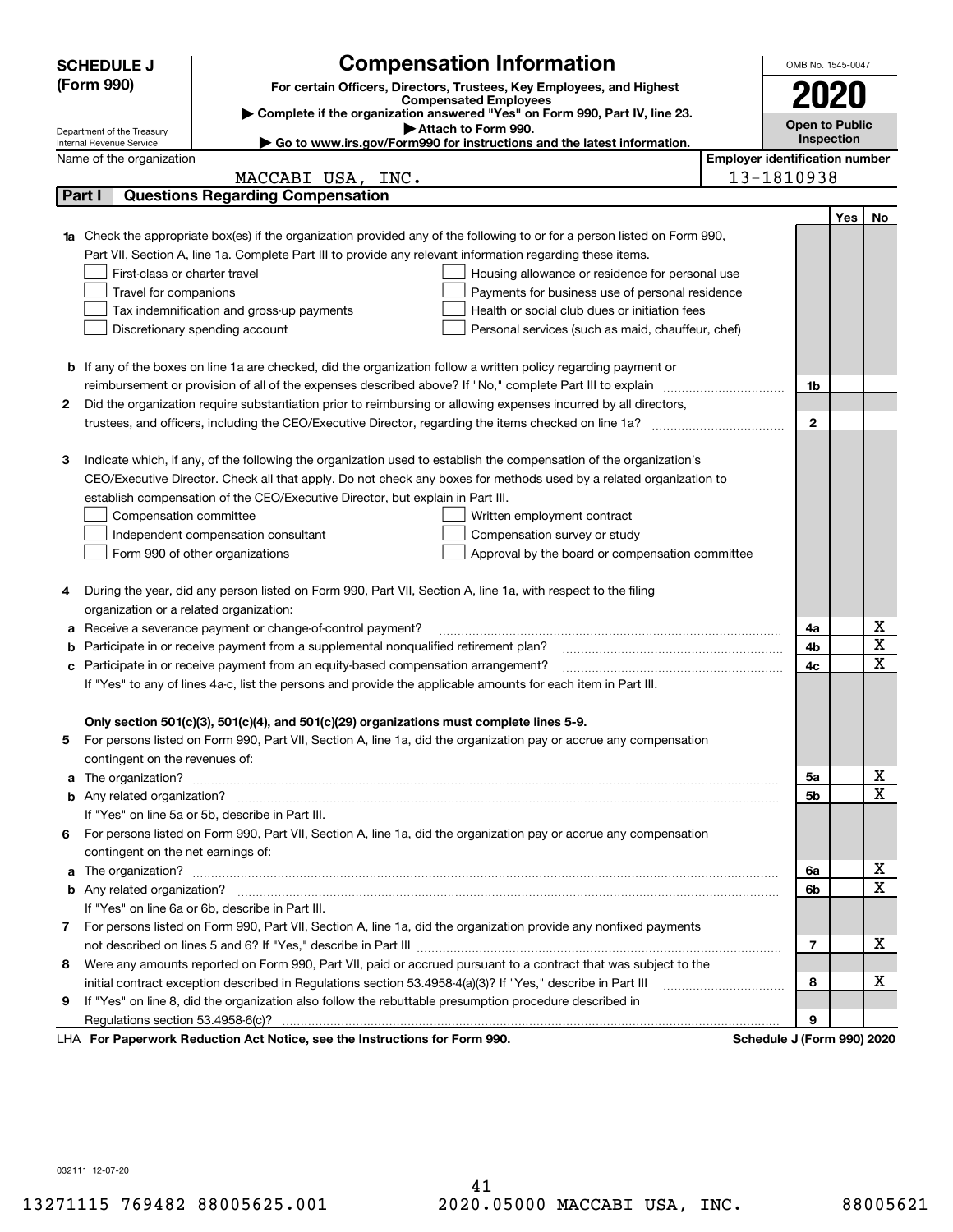#### 13-1810938

**2**

# **Part II Officers, Directors, Trustees, Key Employees, and Highest Compensated Employees.**  Schedule J (Form 990) 2020 Page Use duplicate copies if additional space is needed.

For each individual whose compensation must be reported on Schedule J, report compensation from the organization on row (i) and from related organizations, described in the instructions, on row (ii). Do not list any individuals that aren't listed on Form 990, Part VII.

**Note:**  The sum of columns (B)(i)-(iii) for each listed individual must equal the total amount of Form 990, Part VII, Section A, line 1a, applicable column (D) and (E) amounts for that individual.

|                         |                                 | (B) Breakdown of W-2 and/or 1099-MISC compensation |                                           | (C) Retirement and<br>other deferred | (D) Nontaxable<br>benefits | (E) Total of columns<br>$(B)(i)-(D)$ | (F) Compensation<br>in column (B)         |
|-------------------------|---------------------------------|----------------------------------------------------|-------------------------------------------|--------------------------------------|----------------------------|--------------------------------------|-------------------------------------------|
| (A) Name and Title      | (i) Base<br>compensation        | (ii) Bonus &<br>incentive<br>compensation          | (iii) Other<br>reportable<br>compensation | compensation                         |                            |                                      | reported as deferred<br>on prior Form 990 |
| MARSHALL EINHORN<br>(1) | 208,075.<br>(i)                 | $\overline{0}$ .                                   | $\overline{0}$ .                          | 6, 242.                              | 18,473.                    | 232,790.                             | 0.                                        |
| $\mathtt{CEO}$          | $\overline{0}$ .<br><u>(ii)</u> | $\overline{0}$ .                                   | $\overline{0}$ .                          | $\overline{0}$ .                     | $\overline{0}$ .           | $\overline{0}$ .                     | $\overline{0}$ .                          |
|                         | (i)                             |                                                    |                                           |                                      |                            |                                      |                                           |
|                         | <u>(ii)</u>                     |                                                    |                                           |                                      |                            |                                      |                                           |
|                         | (i)                             |                                                    |                                           |                                      |                            |                                      |                                           |
|                         | <u>(ii)</u>                     |                                                    |                                           |                                      |                            |                                      |                                           |
|                         | (i)                             |                                                    |                                           |                                      |                            |                                      |                                           |
|                         | <u>(ii)</u>                     |                                                    |                                           |                                      |                            |                                      |                                           |
|                         | (i)                             |                                                    |                                           |                                      |                            |                                      |                                           |
|                         | <u>(ii)</u>                     |                                                    |                                           |                                      |                            |                                      |                                           |
|                         | (i)                             |                                                    |                                           |                                      |                            |                                      |                                           |
|                         | <u>(ii)</u>                     |                                                    |                                           |                                      |                            |                                      |                                           |
|                         | (i)                             |                                                    |                                           |                                      |                            |                                      |                                           |
|                         | (ii)                            |                                                    |                                           |                                      |                            |                                      |                                           |
|                         | (i)<br>(ii)                     |                                                    |                                           |                                      |                            |                                      |                                           |
|                         | (i)                             |                                                    |                                           |                                      |                            |                                      |                                           |
|                         | (ii)                            |                                                    |                                           |                                      |                            |                                      |                                           |
|                         | (i)                             |                                                    |                                           |                                      |                            |                                      |                                           |
|                         | (ii)                            |                                                    |                                           |                                      |                            |                                      |                                           |
|                         | (i)                             |                                                    |                                           |                                      |                            |                                      |                                           |
|                         | <u>(ii)</u>                     |                                                    |                                           |                                      |                            |                                      |                                           |
|                         | (i)                             |                                                    |                                           |                                      |                            |                                      |                                           |
|                         | <u>(ii)</u>                     |                                                    |                                           |                                      |                            |                                      |                                           |
|                         | (i)                             |                                                    |                                           |                                      |                            |                                      |                                           |
|                         | <u>(ii)</u>                     |                                                    |                                           |                                      |                            |                                      |                                           |
|                         | (i)                             |                                                    |                                           |                                      |                            |                                      |                                           |
|                         | <u>(ii)</u>                     |                                                    |                                           |                                      |                            |                                      |                                           |
|                         | (i)                             |                                                    |                                           |                                      |                            |                                      |                                           |
|                         | <u>(ii)</u>                     |                                                    |                                           |                                      |                            |                                      |                                           |
|                         | (i)                             |                                                    |                                           |                                      |                            |                                      |                                           |
|                         | $\overline{}}$                  |                                                    |                                           |                                      |                            |                                      |                                           |

**Schedule J (Form 990) 2020**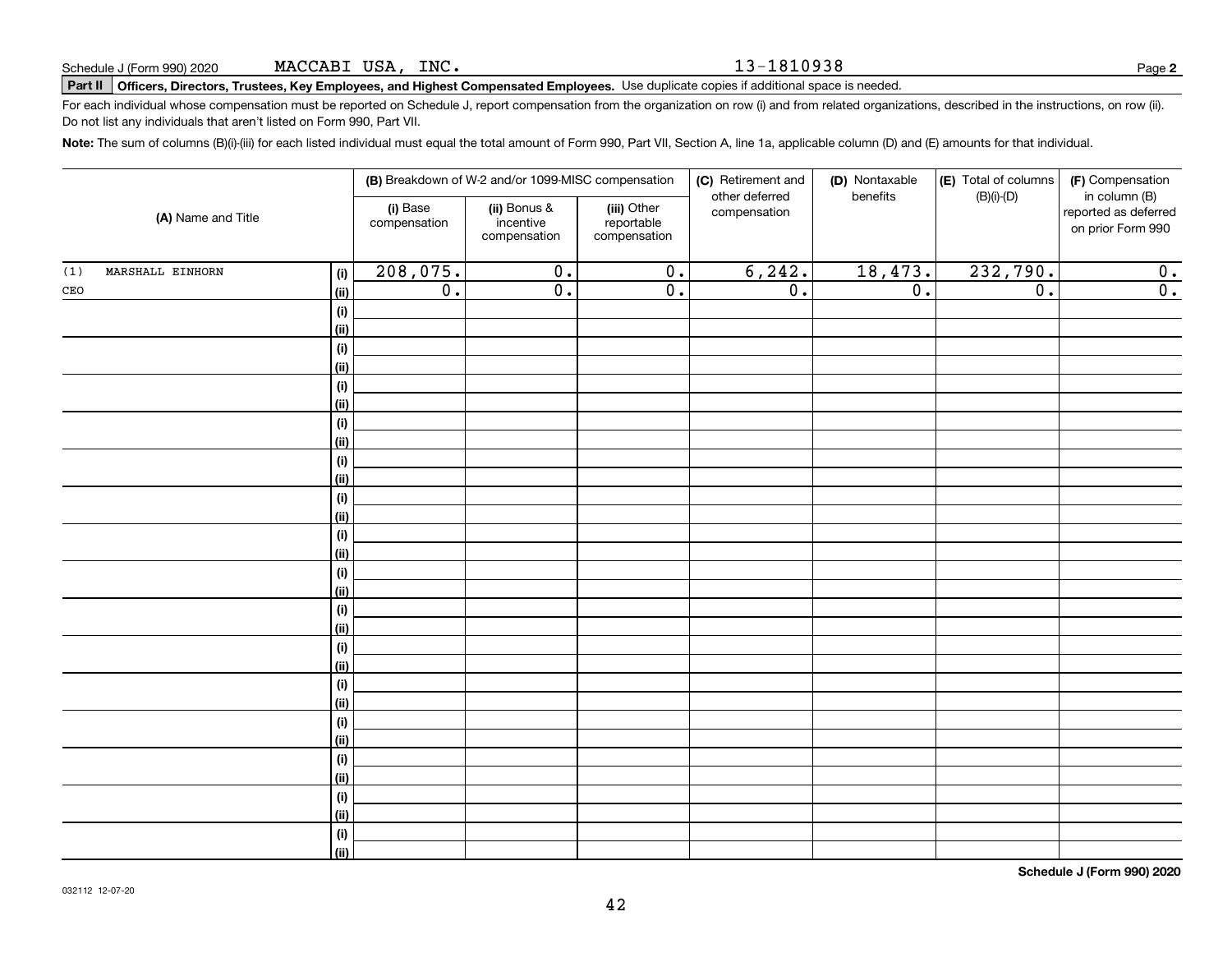## **Part III Supplemental Information**

Schedule J (Form 990) 2020 MACCABI USA, INC.<br>Part III Supplemental Information<br>Provide the information, explanation, or descriptions required for Part I, lines 1a, 1b, 3, 4a, 4b, 4c, 5a, 5b, 6a, 6b, 7, and 8, and for Part

**Schedule J (Form 990) 2020**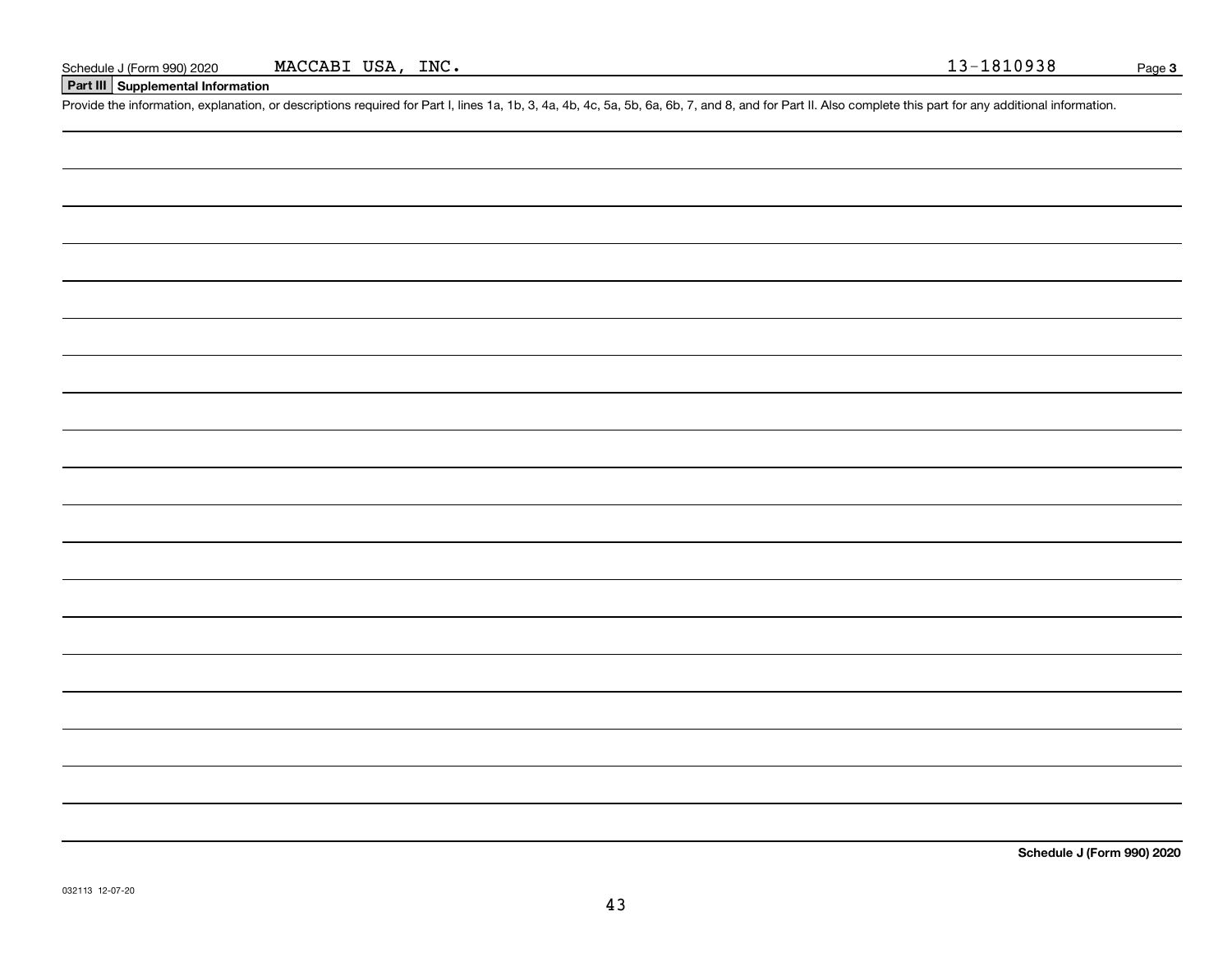**(Form 990 or 990-EZ)**

Department of the Treasury Internal Revenue Service Name of the organization

**Complete to provide information for responses to specific questions on Form 990 or 990-EZ or to provide any additional information. SCHEDULE O Supplemental Information to Form 990 or 990-EZ**

**| Attach to Form 990 or 990-EZ. | Go to www.irs.gov/Form990 for the latest information.**

MACCABI USA, INC. 13-1810938

**InspectionEmployer identification number**

OMB No. 1545-0047

**2020**

**Open to Public**

FORM 990, PART I, LINE 1, DESCRIPTION OF ORGANIZATION MISSION:

CONTINUITY THROUGH ATHLETIC, EDUCATIONAL, AND CULTURAL EXPERIENCES FOR

PARTICIPANTS OF ALL AGES.

FORM 990, PART III, LINE 1, DESCRIPTION OF ORGANIZATION MISSION:

MACCABI USA ENDEAVORS, THROUGH SPORTS, TO PERPETUATE AND PRESERVE THE

AMERICAN JEWISH COMMUNITY BY ENCOURAGING JEWISH PRIDE, STRENGTHENING

JEWISH BONDS AND BY CREATING A HEIGHTENED SENSE OF AWARENESS OF ISRAEL

AND JEWISH IDENTITY. OUR VOLUNTEER ORGANIZATION SEEKS TO ENRICH THE

LIVES OF JEWISH YOUTH IN THE UNITED STATES, ISRAEL AND THE DIASPORA

THROUGH ATHLETIC, CULTURAL AND EDUCATIONAL PROGRAMS.

FORM 990, PART III, LINE 2, NEW PROGRAM SERVICES:

IN 2020, MACCABI USA LAUNCHED THE MACCABI USA @ HOME PLATFORM TO ENGAGE

OUR ALUMNI AND TO CONNECT WITH THE BROADER JEWISH COMMUNITY THROUGH

ORIGINAL SPORTS-RELATED ON-LINE PROGRAMS.

FORM 990, PART VI, SECTION A, LINE 2:

MARK SUSSON (TRUSTEE) AND DANA SUSSON (TRUSTEE) HAVE A FAMILY RELATIONSHIP

FORM 990, PART VI, SECTION A, LINE 2:

DEBORAH LICHTENFELD (TRUSTEE) AND JEFFREY SCHULMAN (TRUSTEE) HAVE A FAMILY

RELATIONSHIP

FORM 990, PART VI, SECTION A, LINE 2: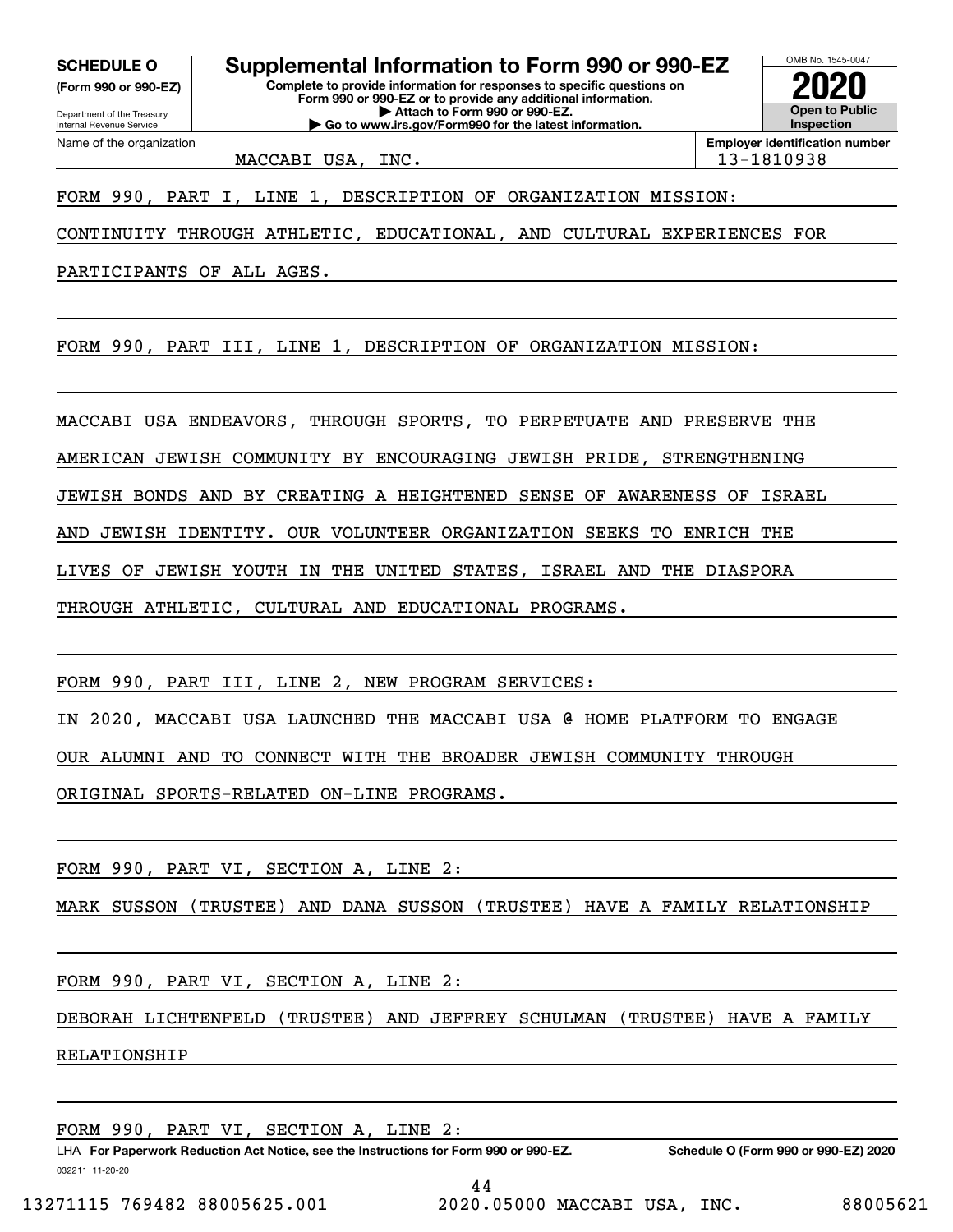| Schedule O (Form 990 or 990-EZ) 2020                 | Page 2                                              |
|------------------------------------------------------|-----------------------------------------------------|
| Name of the organization<br>MACCABI USA,<br>INC.     | <b>Employer identification number</b><br>13-1810938 |
| _______<br>--- ---------<br>_ _ _ _<br>--- --------- | ________<br>--- ---------                           |

ALAN MAGERMAN (TRUSTEE), JACOB MAGERMAN (TRUSTEE), JOEL MAGERMAN (TRUSTEE),

RACHEL MAGERMAN (TRUSTEE), AND TONJA MAGERMAN (VICE PRESIDENT) HAVE A

FAMILY RELATIONSHIP

FORM 990, PART VI, SECTION A, LINE 2:

WALTER WORTMAN (REGIONAL VP) AND TONIA WORTMAN (TRUSTEE) HAVE A FAMILY

RELATIONSHIP

FORM 990, PART VI, SECTION A, LINE 2:

ELLEN ATLAS (TRUSTEE) AND SIMON ATLAS (TRUSTEE) HAVE A FAMILY RELATIONSHIP.

FORM 990, PART VI, SECTION A, LINE 2:

JOSHUA FLUG (TRUSTEE) AND JOSIE SANDLER (TRUSTEE) HAVE A FAMILY

RELATIONSHIP.

FORM 990, PART VI, SECTION A, LINE 2:

ADAM MOYERMAN (TRUSTEE) AND LOUIS MOYERMAN (VICE PRESIDENT) HAVE A FAMILY

RELATIONSHIP.

FORM 990, PART VI, SECTION A, LINE 2:

DEANE PENN (TRUSTEE) AND SUSAN PENN (TRUSTEE) HAVE A FAMILY RELATIONSHIP.

FORM 990, PART VI, SECTION B, LINE 11B:

FORM 990 IS DISTRIBUTED ELECTRONICALLY TO BOARD AND REVIEWED PRIOR TO

SUBMISSION.

032212 11-20-20

FORM 990, PART VI, SECTION B, LINE 12C:

CONFLICT OF INTEREST POLICY IS DISTRIBUTED TO BOARD ANNUALLY AND REVIEWED

45

**Schedule O (Form 990 or 990-EZ) 2020**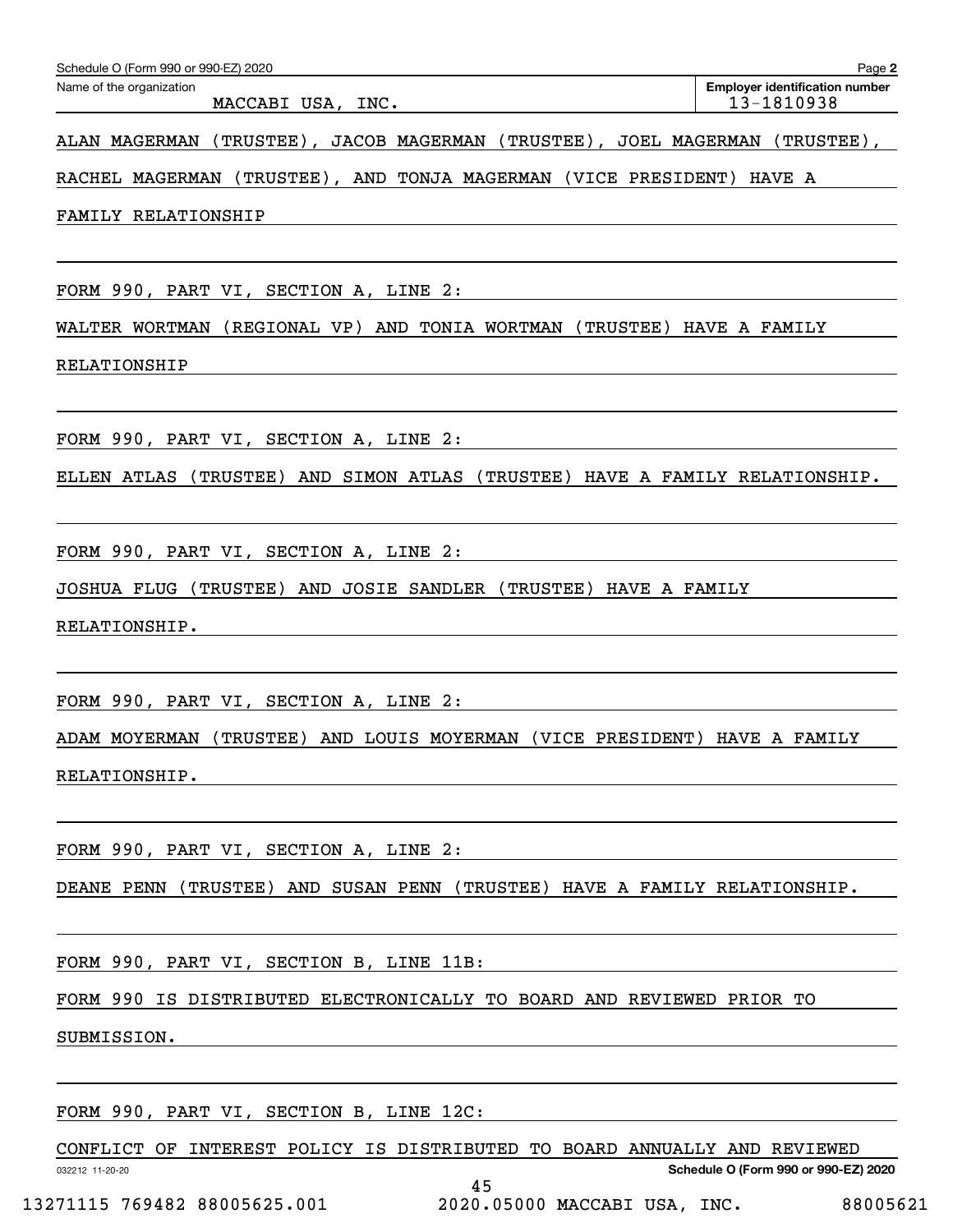| Schedule O (Form 990 or 990-EZ) 2020 | Page                                  |
|--------------------------------------|---------------------------------------|
| Name of the organization             | <b>Emplover identification number</b> |

## ANNUALLY.

FORM 990, PART VI, SECTION B, LINE 15:

COMPENSATION LEVELS ARE REVIEWED ANNUALLY BY PERSONNEL COMMITTEE OF BOARD.

FORM 990, PART VI, LINE 17, LIST OF STATES RECEIVING COPY OF FORM 990:

AL,AR,CA,FL,GA,IL,KS,KY,MD,MA,MI,MN,MS,NH,NJ,NM,NY,NC,OR,PA,RI,SC,TN,VA,WV WI

FORM 990, PART VI, SECTION C, LINE 19:

FORM 990 AND GOVERNING DOCUMENTS ARE POSTED ON ORGANIZATION'S WEBSITE.

CONFLICT OF INTEREST POLICY IS AVAILABLE FOR REVIEW UPON REQUEST.

032212 11-20-20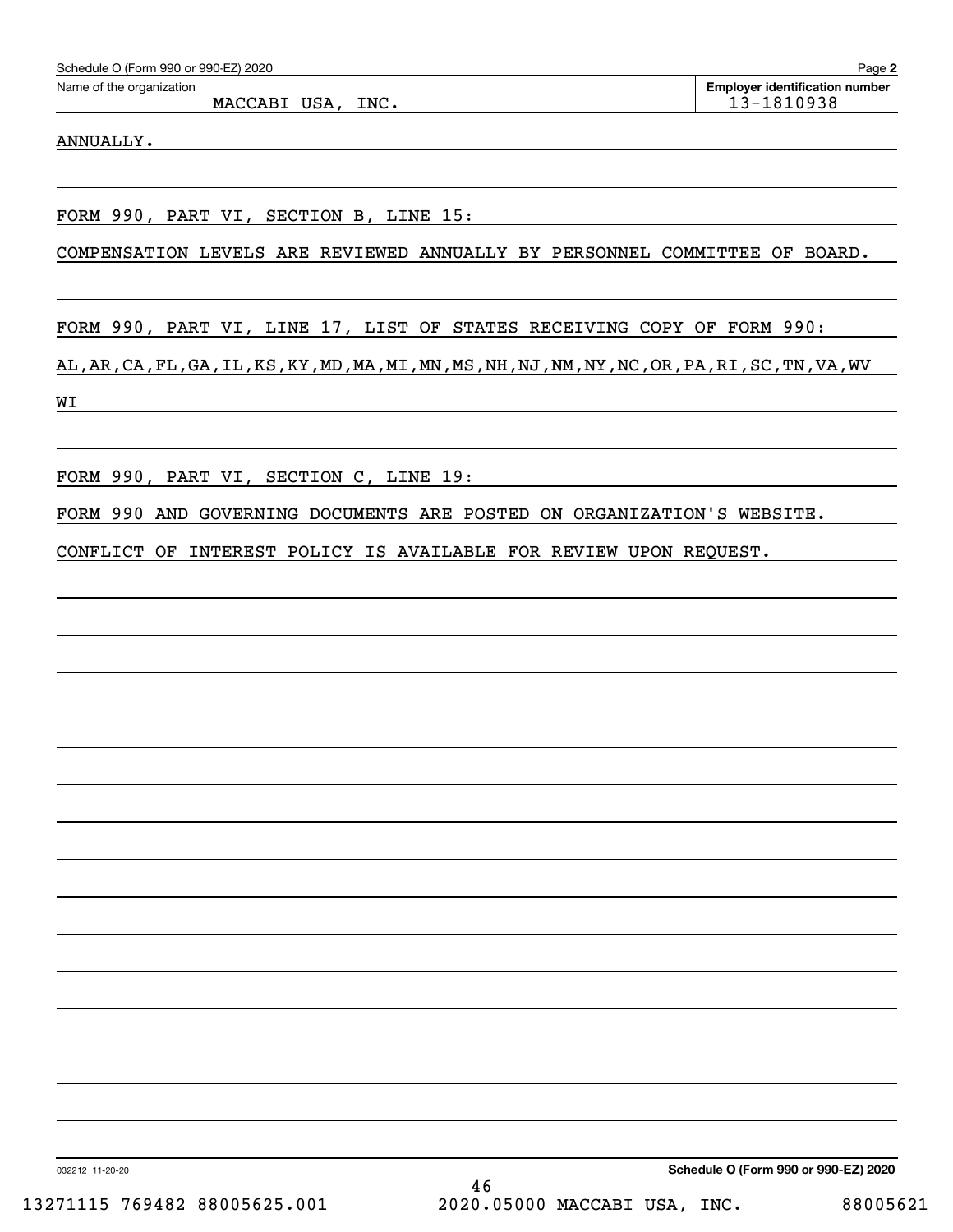|  | ٠ |
|--|---|

032161 10-28-20 LHA

## **Related Organizations and Unrelated Partnerships**

**Complete if the organization answered "Yes" on Form 990, Part IV, line 33, 34, 35b, 36, or 37.** |

**Attach to Form 990.**  |

Department of the Treasury Internal Revenue Service

Name of the organization

| to www.irs.gov/Form990 for instructions and the latest information.<br>uо | <b>Inspection</b>                                 |  |
|---------------------------------------------------------------------------|---------------------------------------------------|--|
| T T T T T<br>INC.<br>MACO<br>15A<br>'AB 1                                 | <b>Emplover identification number</b><br>u<br>. – |  |
|                                                                           |                                                   |  |

#### **Part I Identification of Disregarded Entities.**  Complete if the organization answered "Yes" on Form 990, Part IV, line 33.

| (a)<br>Name, address, and EIN (if applicable)<br>of disregarded entity | (b)<br>Primary activity | (c)<br>Legal domicile (state or<br>foreign country) | (d)<br>Total income | (e)<br>End-of-year assets | (f)<br>Direct controlling<br>entity |
|------------------------------------------------------------------------|-------------------------|-----------------------------------------------------|---------------------|---------------------------|-------------------------------------|
|                                                                        |                         |                                                     |                     |                           |                                     |
|                                                                        |                         |                                                     |                     |                           |                                     |
|                                                                        |                         |                                                     |                     |                           |                                     |
|                                                                        |                         |                                                     |                     |                           |                                     |

#### **Identification of Related Tax-Exempt Organizations.** Complete if the organization answered "Yes" on Form 990, Part IV, line 34, because it had one or more related tax-exempt **Part II** organizations during the tax year.

| organizations during the tax year.                       |                           |                                                     |                                      |                                             |                                     |     |                                                    |
|----------------------------------------------------------|---------------------------|-----------------------------------------------------|--------------------------------------|---------------------------------------------|-------------------------------------|-----|----------------------------------------------------|
| (a)<br>Name, address, and EIN<br>of related organization | (b)<br>Primary activity   | (c)<br>Legal domicile (state or<br>foreign country) | (d)<br><b>Exempt Code</b><br>section | (e)<br>Public charity<br>status (if section | (f)<br>Direct controlling<br>entity |     | (g)<br>Section 512(b)(13)<br>controlled<br>entity? |
|                                                          |                           |                                                     |                                      | 501(c)(3))                                  |                                     | Yes | No                                                 |
| THE ENDOWMENT FUND OF MACCABI USA/SPORTS FOR             | RAISE AND MAINTAIN FUNDS, |                                                     |                                      |                                             |                                     |     |                                                    |
| ISRAEL INC. - 26-0043932, 1511 WALNUT                    | AND INVEST AND MANAGE     |                                                     |                                      |                                             |                                     |     |                                                    |
| STREET, SUITE 401, PHILADELPHIA, PA 19102                | <b>ENDOWMENT FUNDS</b>    | PENNSYLVANIA                                        | 501(C)(3)                            | LINE 12B, II                                | MACCABI USA, INC.                   | X   |                                                    |
|                                                          |                           |                                                     |                                      |                                             |                                     |     |                                                    |
|                                                          |                           |                                                     |                                      |                                             |                                     |     |                                                    |
|                                                          |                           |                                                     |                                      |                                             |                                     |     |                                                    |
|                                                          |                           |                                                     |                                      |                                             |                                     |     |                                                    |
|                                                          |                           |                                                     |                                      |                                             |                                     |     |                                                    |
|                                                          |                           |                                                     |                                      |                                             |                                     |     |                                                    |
|                                                          |                           |                                                     |                                      |                                             |                                     |     |                                                    |
|                                                          |                           |                                                     |                                      |                                             |                                     |     |                                                    |
|                                                          |                           |                                                     |                                      |                                             |                                     |     |                                                    |

**For Paperwork Reduction Act Notice, see the Instructions for Form 990. Schedule R (Form 990) 2020**

**2020**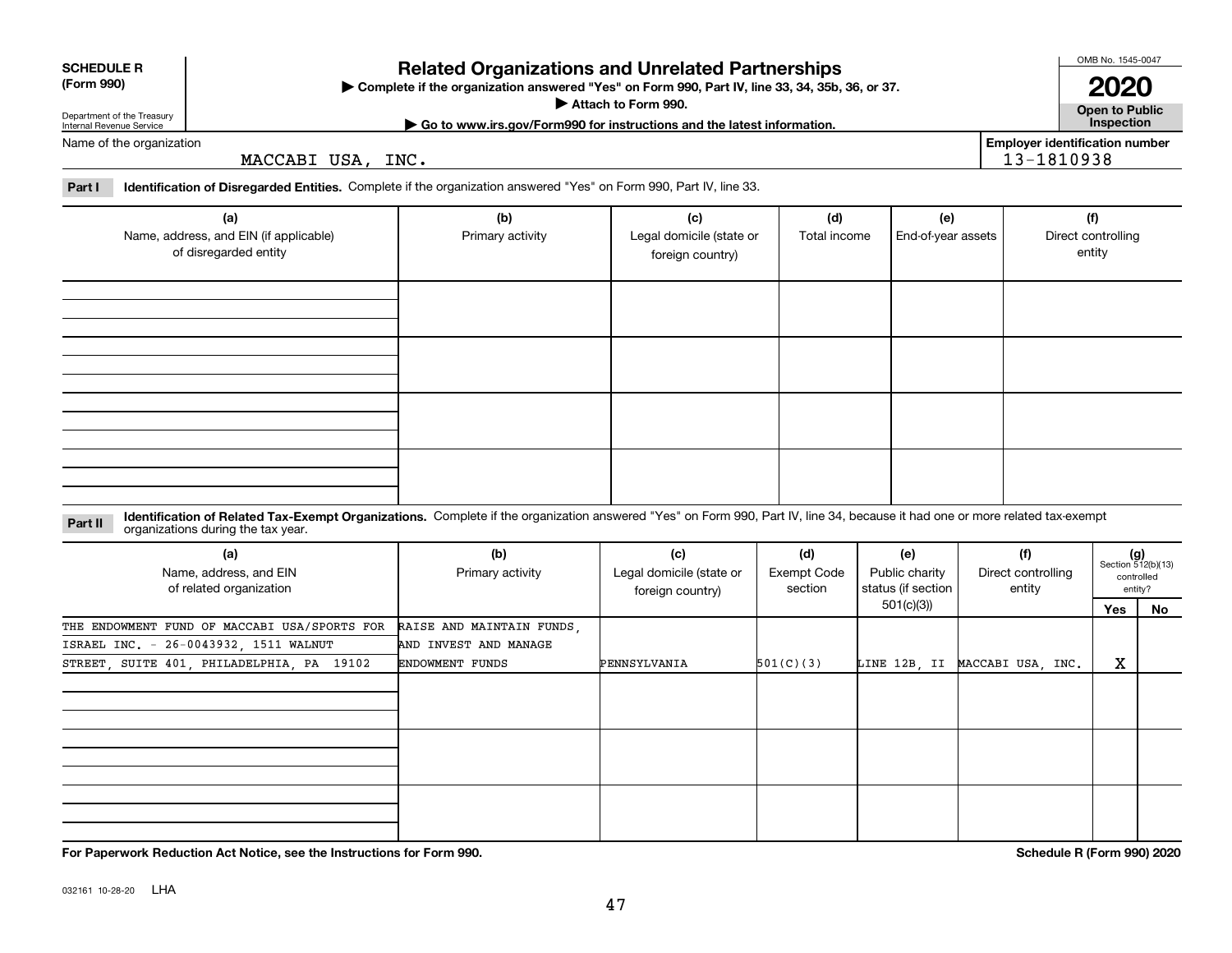**Identification of Related Organizations Taxable as a Partnership.** Complete if the organization answered "Yes" on Form 990, Part IV, line 34, because it had one or more related **Part III** organizations treated as a partnership during the tax year.

| (a)                                               | (b)              | (c)                  | (d)                          | (e)                                                                                        | (f)                      | (g)                     | (h) |                  | (i)                                                       | (j) | (k)                                                     |
|---------------------------------------------------|------------------|----------------------|------------------------------|--------------------------------------------------------------------------------------------|--------------------------|-------------------------|-----|------------------|-----------------------------------------------------------|-----|---------------------------------------------------------|
| Name, address, and EIN<br>of related organization | Primary activity | Legal<br>domicile    | Direct controlling<br>entity | Predominant income<br>(related, unrelated,<br>excluded from tax under<br>sections 512-514) | Share of total<br>income | Share of<br>end-of-year |     | Disproportionate | Code V-UBI                                                |     | General or Percentage<br>managing ownership<br>partner? |
|                                                   |                  | (state or<br>foreign |                              |                                                                                            |                          | assets                  |     | allocations?     |                                                           |     |                                                         |
|                                                   |                  | country)             |                              |                                                                                            |                          |                         |     | Yes   No         | amount in box<br>20 of Schedule<br>K-1 (Form 1065) Yes No |     |                                                         |
|                                                   |                  |                      |                              |                                                                                            |                          |                         |     |                  |                                                           |     |                                                         |
|                                                   |                  |                      |                              |                                                                                            |                          |                         |     |                  |                                                           |     |                                                         |
|                                                   |                  |                      |                              |                                                                                            |                          |                         |     |                  |                                                           |     |                                                         |
|                                                   |                  |                      |                              |                                                                                            |                          |                         |     |                  |                                                           |     |                                                         |
|                                                   |                  |                      |                              |                                                                                            |                          |                         |     |                  |                                                           |     |                                                         |
|                                                   |                  |                      |                              |                                                                                            |                          |                         |     |                  |                                                           |     |                                                         |
|                                                   |                  |                      |                              |                                                                                            |                          |                         |     |                  |                                                           |     |                                                         |
|                                                   |                  |                      |                              |                                                                                            |                          |                         |     |                  |                                                           |     |                                                         |
|                                                   |                  |                      |                              |                                                                                            |                          |                         |     |                  |                                                           |     |                                                         |
|                                                   |                  |                      |                              |                                                                                            |                          |                         |     |                  |                                                           |     |                                                         |
|                                                   |                  |                      |                              |                                                                                            |                          |                         |     |                  |                                                           |     |                                                         |
|                                                   |                  |                      |                              |                                                                                            |                          |                         |     |                  |                                                           |     |                                                         |
|                                                   |                  |                      |                              |                                                                                            |                          |                         |     |                  |                                                           |     |                                                         |
|                                                   |                  |                      |                              |                                                                                            |                          |                         |     |                  |                                                           |     |                                                         |
|                                                   |                  |                      |                              |                                                                                            |                          |                         |     |                  |                                                           |     |                                                         |
|                                                   |                  |                      |                              |                                                                                            |                          |                         |     |                  |                                                           |     |                                                         |
|                                                   |                  |                      |                              |                                                                                            |                          |                         |     |                  |                                                           |     |                                                         |

**Identification of Related Organizations Taxable as a Corporation or Trust.** Complete if the organization answered "Yes" on Form 990, Part IV, line 34, because it had one or more related **Part IV** organizations treated as a corporation or trust during the tax year.

| (a)<br>Name, address, and EIN<br>of related organization | (b)<br>Primary activity | (c)<br>Legal domicile<br>(state or<br>foreign | (d)<br>Direct controlling<br>entity | (e)<br>Type of entity<br>(C corp, S corp,<br>or trust) | (f)<br>Share of total<br>income | (g)<br>Share of<br>end-of-year<br>assets | (h)<br>Percentage<br>ownership | (i)<br>Section<br>512(b)(13)<br>controlled | entity? |
|----------------------------------------------------------|-------------------------|-----------------------------------------------|-------------------------------------|--------------------------------------------------------|---------------------------------|------------------------------------------|--------------------------------|--------------------------------------------|---------|
|                                                          |                         | country)                                      |                                     |                                                        |                                 |                                          |                                | Yes No                                     |         |
|                                                          |                         |                                               |                                     |                                                        |                                 |                                          |                                |                                            |         |
|                                                          |                         |                                               |                                     |                                                        |                                 |                                          |                                |                                            |         |
|                                                          |                         |                                               |                                     |                                                        |                                 |                                          |                                |                                            |         |
|                                                          |                         |                                               |                                     |                                                        |                                 |                                          |                                |                                            |         |
|                                                          |                         |                                               |                                     |                                                        |                                 |                                          |                                |                                            |         |
|                                                          |                         |                                               |                                     |                                                        |                                 |                                          |                                |                                            |         |
|                                                          |                         |                                               |                                     |                                                        |                                 |                                          |                                |                                            |         |
|                                                          |                         |                                               |                                     |                                                        |                                 |                                          |                                |                                            |         |
|                                                          |                         |                                               |                                     |                                                        |                                 |                                          |                                |                                            |         |
|                                                          |                         |                                               |                                     |                                                        |                                 |                                          |                                |                                            |         |
|                                                          |                         |                                               |                                     |                                                        |                                 |                                          |                                |                                            |         |
|                                                          |                         |                                               |                                     |                                                        |                                 |                                          |                                |                                            |         |
|                                                          |                         |                                               |                                     |                                                        |                                 |                                          |                                |                                            |         |
|                                                          |                         |                                               |                                     |                                                        |                                 |                                          |                                |                                            |         |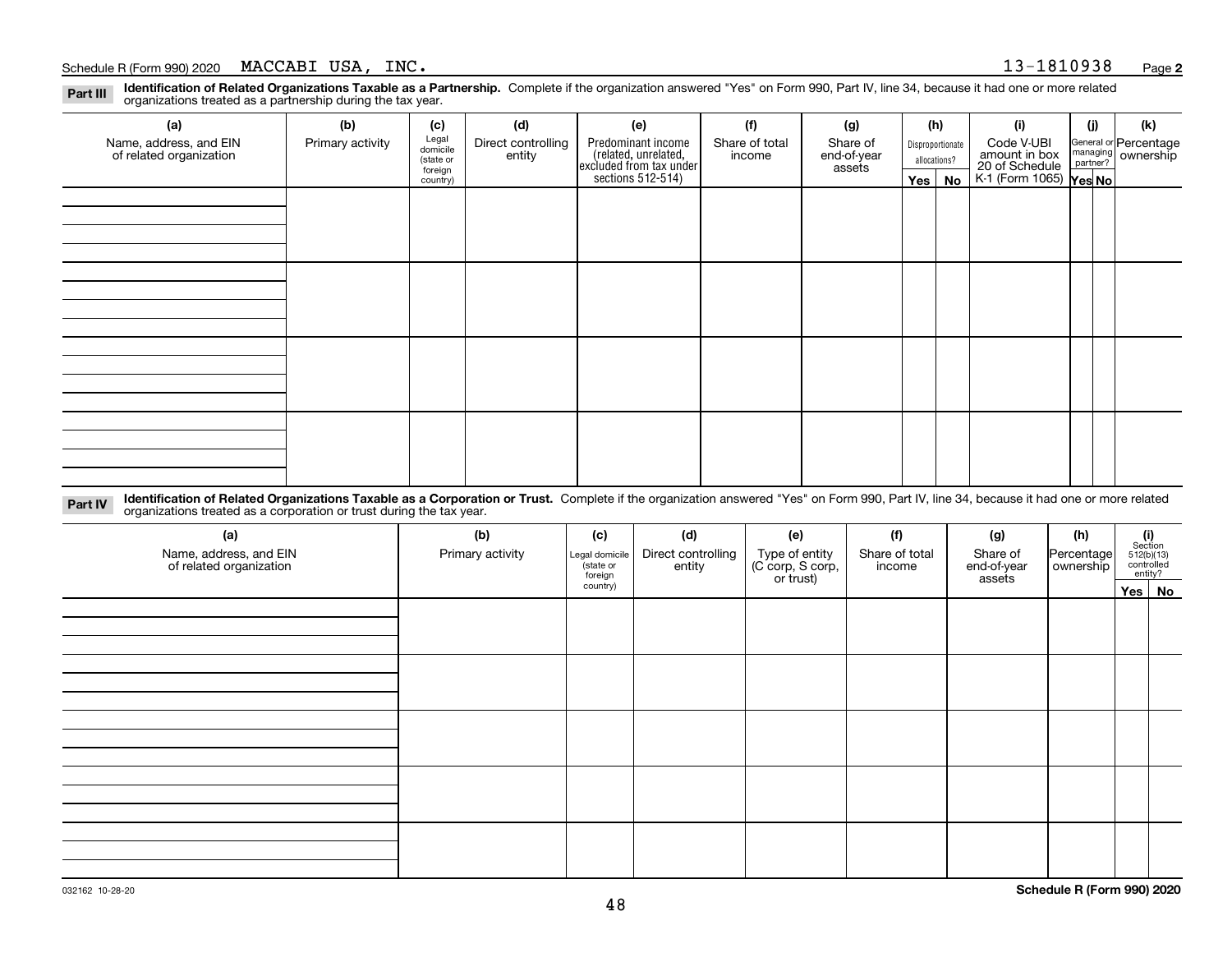$\overline{\phantom{a}}$ 

**Part V** T**ransactions With Related Organizations.** Complete if the organization answered "Yes" on Form 990, Part IV, line 34, 35b, or 36.

| Note: Complete line 1 if any entity is listed in Parts II, III, or IV of this schedule.                                                                                                                                        |                |     |             |  |  |
|--------------------------------------------------------------------------------------------------------------------------------------------------------------------------------------------------------------------------------|----------------|-----|-------------|--|--|
| 1 During the tax year, did the organization engage in any of the following transactions with one or more related organizations listed in Parts II-IV?                                                                          |                | Yes | No          |  |  |
| a Receipt of (i) interest, (ii) annuities, (iii) royalties, or (iv) rent from a controlled entity [1] mindicand the manutation manutation controlled entity [1] mindical controlled entity [1] annual manuta controlled entity | 1a             |     | X           |  |  |
| b Gift, grant, or capital contribution to related organization(s) manufactured manufactured manufactured manufactured manufactured manufactured manufactured manufactured manufactured manufactured manufactured manufactured  | 1 <sub>b</sub> |     | X           |  |  |
|                                                                                                                                                                                                                                | 1c             | x   |             |  |  |
|                                                                                                                                                                                                                                | 1d             | х   |             |  |  |
|                                                                                                                                                                                                                                | 1e             |     | X           |  |  |
|                                                                                                                                                                                                                                |                |     |             |  |  |
| f Dividends from related organization(s) manufactured and contract the contract of the contract of the contract of the contract of the contract of the contract of the contract of the contract of the contract of the contrac | 1f             |     | X           |  |  |
| g Sale of assets to related organization(s) www.assettion.com/www.assettion.com/www.assettion.com/www.assettion.com/www.assettion.com/www.assettion.com/www.assettion.com/www.assettion.com/www.assettion.com/www.assettion.co | 1g             |     | X           |  |  |
| h Purchase of assets from related organization(s) manufactured and content to the content of the content of the content of the content of the content of the content of the content of the content of the content of the conte | 1h             |     | X           |  |  |
| Exchange of assets with related organization(s) www.communically.communically contract and a state of assets with related organization(s) www.communically.communically contract and a state of a state or contract and a stat | 1i             |     | $\mathbf x$ |  |  |
|                                                                                                                                                                                                                                | 1i.            |     | X           |  |  |
|                                                                                                                                                                                                                                |                |     |             |  |  |
|                                                                                                                                                                                                                                | 1k             |     | х           |  |  |
| Performance of services or membership or fundraising solicitations for related organization(s)                                                                                                                                 | 11             |     | $\mathbf x$ |  |  |
| m Performance of services or membership or fundraising solicitations by related organization(s)                                                                                                                                | 1m             |     | X           |  |  |
|                                                                                                                                                                                                                                | 1n             |     | $\mathbf x$ |  |  |
| <b>o</b> Sharing of paid employees with related organization(s)                                                                                                                                                                | 10             |     | X           |  |  |
|                                                                                                                                                                                                                                |                |     |             |  |  |
|                                                                                                                                                                                                                                | 1p.            |     | х           |  |  |
|                                                                                                                                                                                                                                | 1a             |     | X           |  |  |
|                                                                                                                                                                                                                                |                |     |             |  |  |
| r Other transfer of cash or property to related organization(s)                                                                                                                                                                | 1r             |     | х           |  |  |
|                                                                                                                                                                                                                                | 1s             |     | X           |  |  |

**2**If the answer to any of the above is "Yes," see the instructions for information on who must complete this line, including covered relationships and transaction thresholds.

| (a)<br>Name of related organization      | (b)<br>Transaction<br>type (a-s) | (c)<br>Amount involved | (d)<br>Method of determining amount involved |
|------------------------------------------|----------------------------------|------------------------|----------------------------------------------|
| THE ENDOWMENT FUND OF MACCABI USA/SPORTS |                                  |                        |                                              |
| $(1)$ FOR ISRAEL INC.                    | $\mathsf{C}$                     | 486,022.COST           |                                              |
| THE ENDOWMENT FUND OF MACCABI USA/SPORTS |                                  |                        |                                              |
| (2) FOR ISRAEL INC.                      | D                                | 28,836.COST            |                                              |
|                                          |                                  |                        |                                              |
| (3)                                      |                                  |                        |                                              |
|                                          |                                  |                        |                                              |
| (4)                                      |                                  |                        |                                              |
| (5)                                      |                                  |                        |                                              |
|                                          |                                  |                        |                                              |
| (6)                                      |                                  |                        |                                              |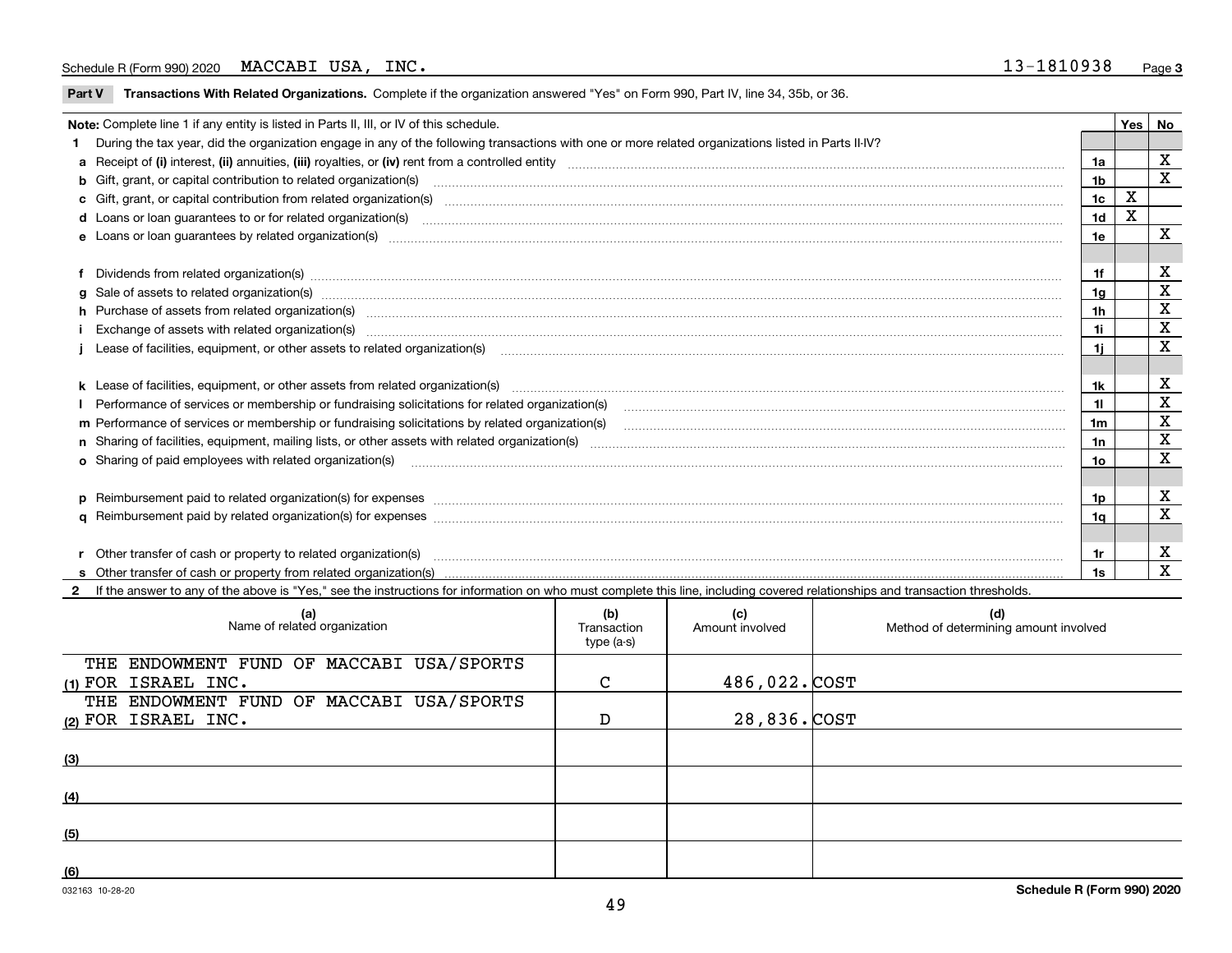**Part VI Unrelated Organizations Taxable as a Partnership. Complete if the organization answered "Yes" on Form 990, Part IV, line 37.** 

Provide the following information for each entity taxed as a partnership through which the organization conducted more than five percent of its activities (measured by total assets or gross revenue) that was not a related organization. See instructions regarding exclusion for certain investment partnerships.

| ັ                      | ັ<br>ັ           |                   | . .                                                                                        |                                                                                                                 |  |          |             |                                  |                                                                                                  |        |     |
|------------------------|------------------|-------------------|--------------------------------------------------------------------------------------------|-----------------------------------------------------------------------------------------------------------------|--|----------|-------------|----------------------------------|--------------------------------------------------------------------------------------------------|--------|-----|
| (a)                    | (b)              | (c)               | (d)                                                                                        | $\begin{array}{c} \textbf{(e)}\\ \text{Are all} \\ \text{partners sec}\\ 501(c)(3)\\ \text{orgs.?} \end{array}$ |  | (f)      | (g)         | (h)                              | (i)                                                                                              | (i)    | (k) |
| Name, address, and EIN | Primary activity | Legal domicile    |                                                                                            |                                                                                                                 |  | Share of | Share of    |                                  |                                                                                                  |        |     |
| of entity              |                  | (state or foreign |                                                                                            |                                                                                                                 |  | total    | end-of-year | Disproportionate<br>allocations? |                                                                                                  |        |     |
|                        |                  | country)          | Predominant income<br>(related, unrelated,<br>excluded from tax under<br>sections 512-514) |                                                                                                                 |  | income   | assets      |                                  | Code V-UBI<br>amount in box 20 managing<br>of Schedule K-1<br>(Form 1065)<br>$\overline{Yes}$ No |        |     |
|                        |                  |                   |                                                                                            | Yes No                                                                                                          |  |          |             | Yes No                           |                                                                                                  | Yes No |     |
|                        |                  |                   |                                                                                            |                                                                                                                 |  |          |             |                                  |                                                                                                  |        |     |
|                        |                  |                   |                                                                                            |                                                                                                                 |  |          |             |                                  |                                                                                                  |        |     |
|                        |                  |                   |                                                                                            |                                                                                                                 |  |          |             |                                  |                                                                                                  |        |     |
|                        |                  |                   |                                                                                            |                                                                                                                 |  |          |             |                                  |                                                                                                  |        |     |
|                        |                  |                   |                                                                                            |                                                                                                                 |  |          |             |                                  |                                                                                                  |        |     |
|                        |                  |                   |                                                                                            |                                                                                                                 |  |          |             |                                  |                                                                                                  |        |     |
|                        |                  |                   |                                                                                            |                                                                                                                 |  |          |             |                                  |                                                                                                  |        |     |
|                        |                  |                   |                                                                                            |                                                                                                                 |  |          |             |                                  |                                                                                                  |        |     |
|                        |                  |                   |                                                                                            |                                                                                                                 |  |          |             |                                  |                                                                                                  |        |     |
|                        |                  |                   |                                                                                            |                                                                                                                 |  |          |             |                                  |                                                                                                  |        |     |
|                        |                  |                   |                                                                                            |                                                                                                                 |  |          |             |                                  |                                                                                                  |        |     |
|                        |                  |                   |                                                                                            |                                                                                                                 |  |          |             |                                  |                                                                                                  |        |     |
|                        |                  |                   |                                                                                            |                                                                                                                 |  |          |             |                                  |                                                                                                  |        |     |
|                        |                  |                   |                                                                                            |                                                                                                                 |  |          |             |                                  |                                                                                                  |        |     |
|                        |                  |                   |                                                                                            |                                                                                                                 |  |          |             |                                  |                                                                                                  |        |     |
|                        |                  |                   |                                                                                            |                                                                                                                 |  |          |             |                                  |                                                                                                  |        |     |
|                        |                  |                   |                                                                                            |                                                                                                                 |  |          |             |                                  |                                                                                                  |        |     |
|                        |                  |                   |                                                                                            |                                                                                                                 |  |          |             |                                  |                                                                                                  |        |     |
|                        |                  |                   |                                                                                            |                                                                                                                 |  |          |             |                                  |                                                                                                  |        |     |
|                        |                  |                   |                                                                                            |                                                                                                                 |  |          |             |                                  |                                                                                                  |        |     |
|                        |                  |                   |                                                                                            |                                                                                                                 |  |          |             |                                  |                                                                                                  |        |     |
|                        |                  |                   |                                                                                            |                                                                                                                 |  |          |             |                                  |                                                                                                  |        |     |
|                        |                  |                   |                                                                                            |                                                                                                                 |  |          |             |                                  |                                                                                                  |        |     |
|                        |                  |                   |                                                                                            |                                                                                                                 |  |          |             |                                  |                                                                                                  |        |     |
|                        |                  |                   |                                                                                            |                                                                                                                 |  |          |             |                                  |                                                                                                  |        |     |
|                        |                  |                   |                                                                                            |                                                                                                                 |  |          |             |                                  |                                                                                                  |        |     |
|                        |                  |                   |                                                                                            |                                                                                                                 |  |          |             |                                  |                                                                                                  |        |     |
|                        |                  |                   |                                                                                            |                                                                                                                 |  |          |             |                                  |                                                                                                  |        |     |
|                        |                  |                   |                                                                                            |                                                                                                                 |  |          |             |                                  |                                                                                                  |        |     |
|                        |                  |                   |                                                                                            |                                                                                                                 |  |          |             |                                  |                                                                                                  |        |     |
|                        |                  |                   |                                                                                            |                                                                                                                 |  |          |             |                                  |                                                                                                  |        |     |
|                        |                  |                   |                                                                                            |                                                                                                                 |  |          |             |                                  |                                                                                                  |        |     |
|                        |                  |                   |                                                                                            |                                                                                                                 |  |          |             |                                  |                                                                                                  |        |     |
|                        |                  |                   |                                                                                            |                                                                                                                 |  |          |             |                                  |                                                                                                  |        |     |
|                        |                  |                   |                                                                                            |                                                                                                                 |  |          |             |                                  |                                                                                                  |        |     |
|                        |                  |                   |                                                                                            |                                                                                                                 |  |          |             |                                  |                                                                                                  |        |     |
|                        |                  |                   |                                                                                            |                                                                                                                 |  |          |             |                                  |                                                                                                  |        |     |
|                        |                  |                   |                                                                                            |                                                                                                                 |  |          |             |                                  |                                                                                                  |        |     |
|                        |                  |                   |                                                                                            |                                                                                                                 |  |          |             |                                  |                                                                                                  |        |     |
|                        |                  |                   |                                                                                            |                                                                                                                 |  |          |             |                                  |                                                                                                  |        |     |
|                        |                  |                   |                                                                                            |                                                                                                                 |  |          |             |                                  |                                                                                                  |        |     |
|                        |                  |                   |                                                                                            |                                                                                                                 |  |          |             |                                  |                                                                                                  |        |     |
|                        |                  |                   |                                                                                            |                                                                                                                 |  |          |             |                                  |                                                                                                  |        |     |

**Schedule R (Form 990) 2020**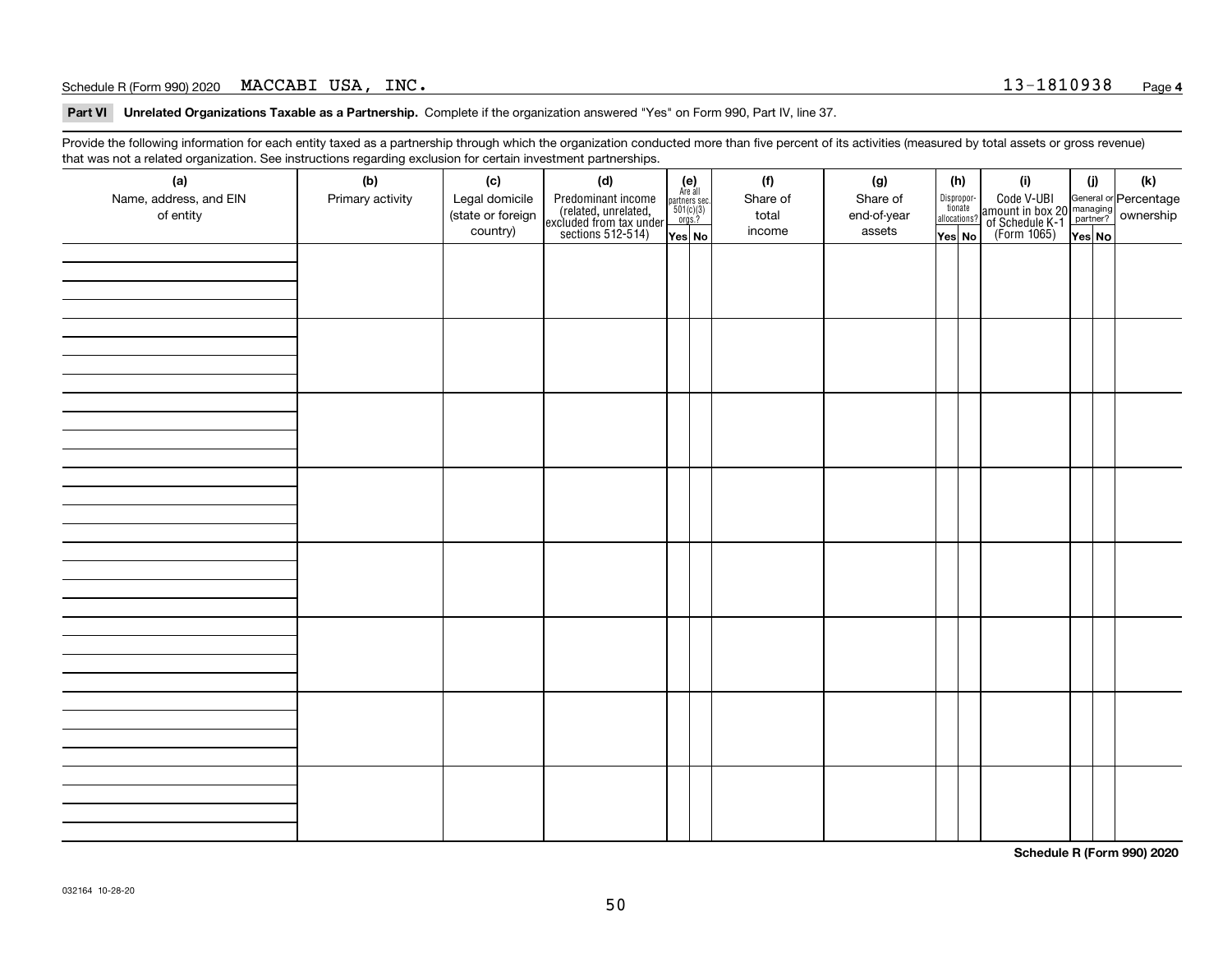**Part VII Supplemental Information**

Provide additional information for responses to questions on Schedule R. See instructions.

032165 10-28-20